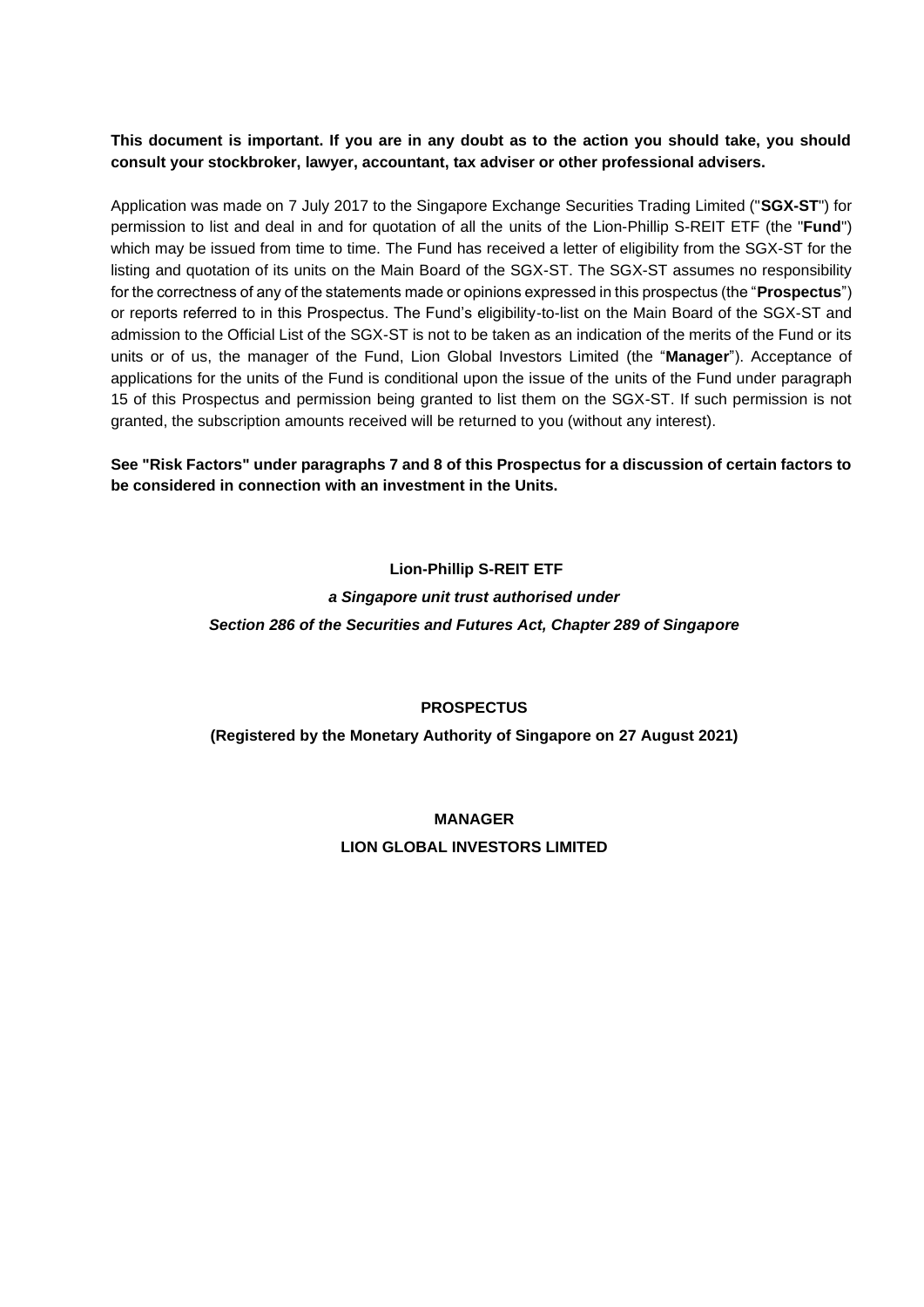#### **LION-PHILLIP S-REIT ETF**

#### **DIRECTORY**

#### **MANAGER**

Lion Global Investors Limited (Company Registration No. 198601745D) 65 Chulia Street #18-01 OCBC Centre Singapore 049513

#### **DIRECTORS OF THE MANAGER**

Khor Hock Seng (Chairman) Ching Wei Hong (Deputy Chairman) Gerard Lee How Cheng (CEO) Tan Siew Peng Ronnie Tan Yew Chye Wee Ai Ning Chong Chuan Neo Leslie Teo Eng Sipp

#### **SUB-MANAGER**

Phillip Capital Management (S) Ltd (Company Registration No. 199905233W) 250 North Bridge Road #06-00 Raffles City Tower Singapore 179101

#### **TRUSTEE**

HSBC Institutional Trust Services (Singapore) Limited (Company Registration No. 194900022R) 10 Marina Boulevard Marina Bay Financial Centre, Tower 2, #48-01 Singapore 018983

#### **REGISTRAR**

HSBC Institutional Trust Services (Singapore) Limited 10 Marina Boulevard Marina Bay Financial Centre, Tower 2, #48-01 Singapore 018983

# The Hongkong and Shanghai Banking

Corporation Limited 1 Queen's Road Central Hong Kong

**CUSTODIAN**

## **SOLICITORS TO THE MANAGER**

Chan & Goh LLP 50 Craig Road #03-01 Singapore 089688

# **SOLICITORS TO THE TRUSTEE**

Dentons Rodyk & Davidson LLP 80 Raffles Place #33-00 UOB Plaza 1 Singapore 048624

#### **AUDITORS**

PricewaterhouseCoopers LLP 7 Straits View Marina One East Tower, Level 12 Singapore 018936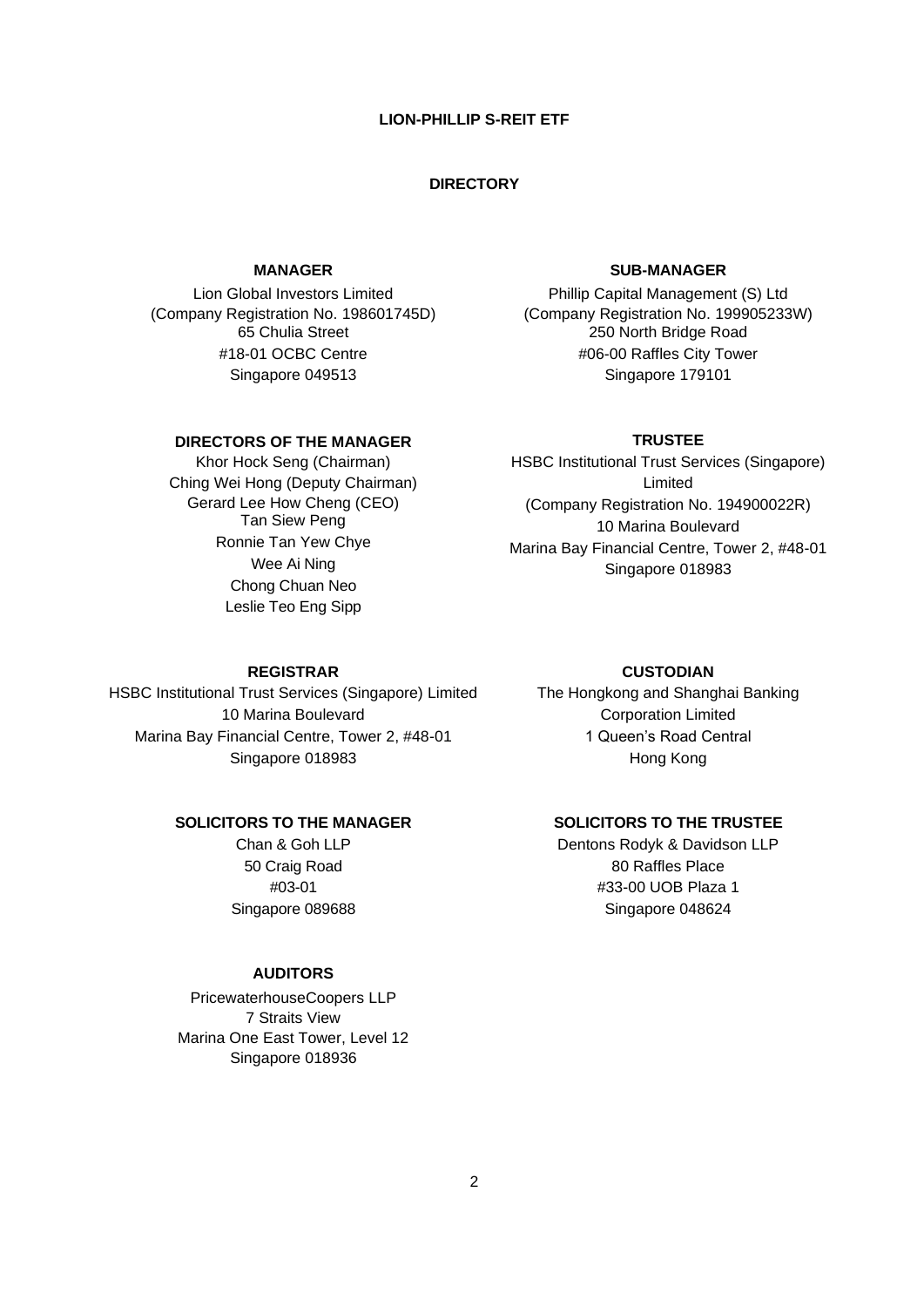# **CONTENTS**

| 1.  |                                                                     |  |
|-----|---------------------------------------------------------------------|--|
| 2.  |                                                                     |  |
| 3.  |                                                                     |  |
| 4.  |                                                                     |  |
| 5.  |                                                                     |  |
| 6.  | <b>INVESTMENT RESTRICTIONS AND BORROWING POLICY OF THE FUND  16</b> |  |
| 7.  |                                                                     |  |
| 8.  |                                                                     |  |
| 9.  |                                                                     |  |
| 10. |                                                                     |  |
| 11. |                                                                     |  |
| 12. |                                                                     |  |
| 13. |                                                                     |  |
| 14. |                                                                     |  |
| 15. |                                                                     |  |
| 16. |                                                                     |  |
| 17. |                                                                     |  |
| 18. |                                                                     |  |
| 19. |                                                                     |  |
| 20. |                                                                     |  |
| 21. |                                                                     |  |
| 22. |                                                                     |  |
| 23. |                                                                     |  |
| 24. |                                                                     |  |
| 25. |                                                                     |  |
| 26. |                                                                     |  |
| 27. |                                                                     |  |
| 28. |                                                                     |  |
| 29. |                                                                     |  |
| 30. |                                                                     |  |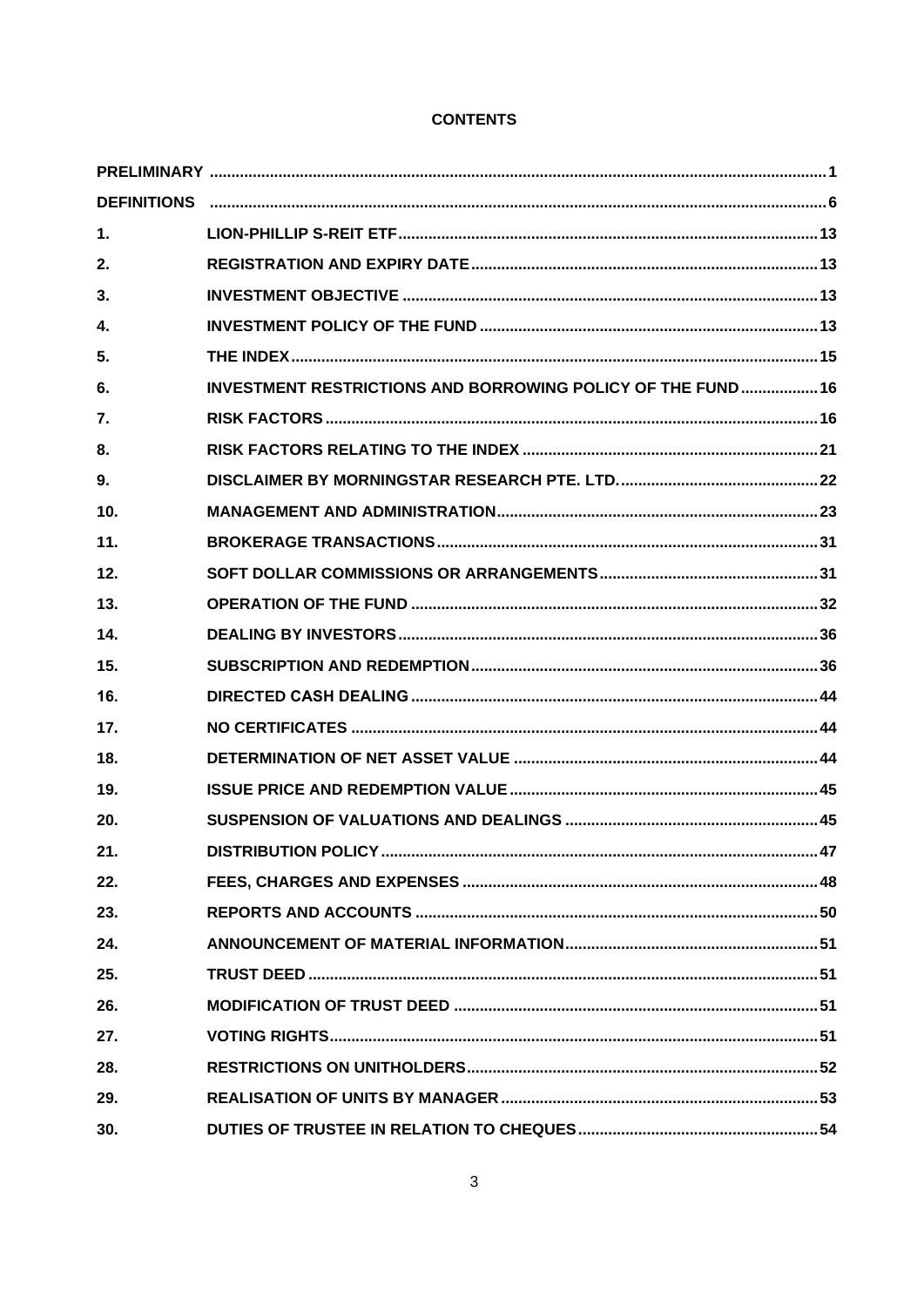| 31. | POWER OF TRUSTEE OR MANAGER TO DISCLOSE INFORMATION  54      |  |  |
|-----|--------------------------------------------------------------|--|--|
| 32. |                                                              |  |  |
| 33. |                                                              |  |  |
| 34. |                                                              |  |  |
| 35. |                                                              |  |  |
| 36. |                                                              |  |  |
| 37. |                                                              |  |  |
| 38. | LIABILITY AND INDEMNITY OF TRUSTEE, MANAGER AND REGISTRAR 56 |  |  |
| 39. |                                                              |  |  |
| 40. |                                                              |  |  |
| 41. |                                                              |  |  |
| 42. |                                                              |  |  |
| 43. |                                                              |  |  |
| 44. |                                                              |  |  |
| 45. |                                                              |  |  |
|     |                                                              |  |  |
|     |                                                              |  |  |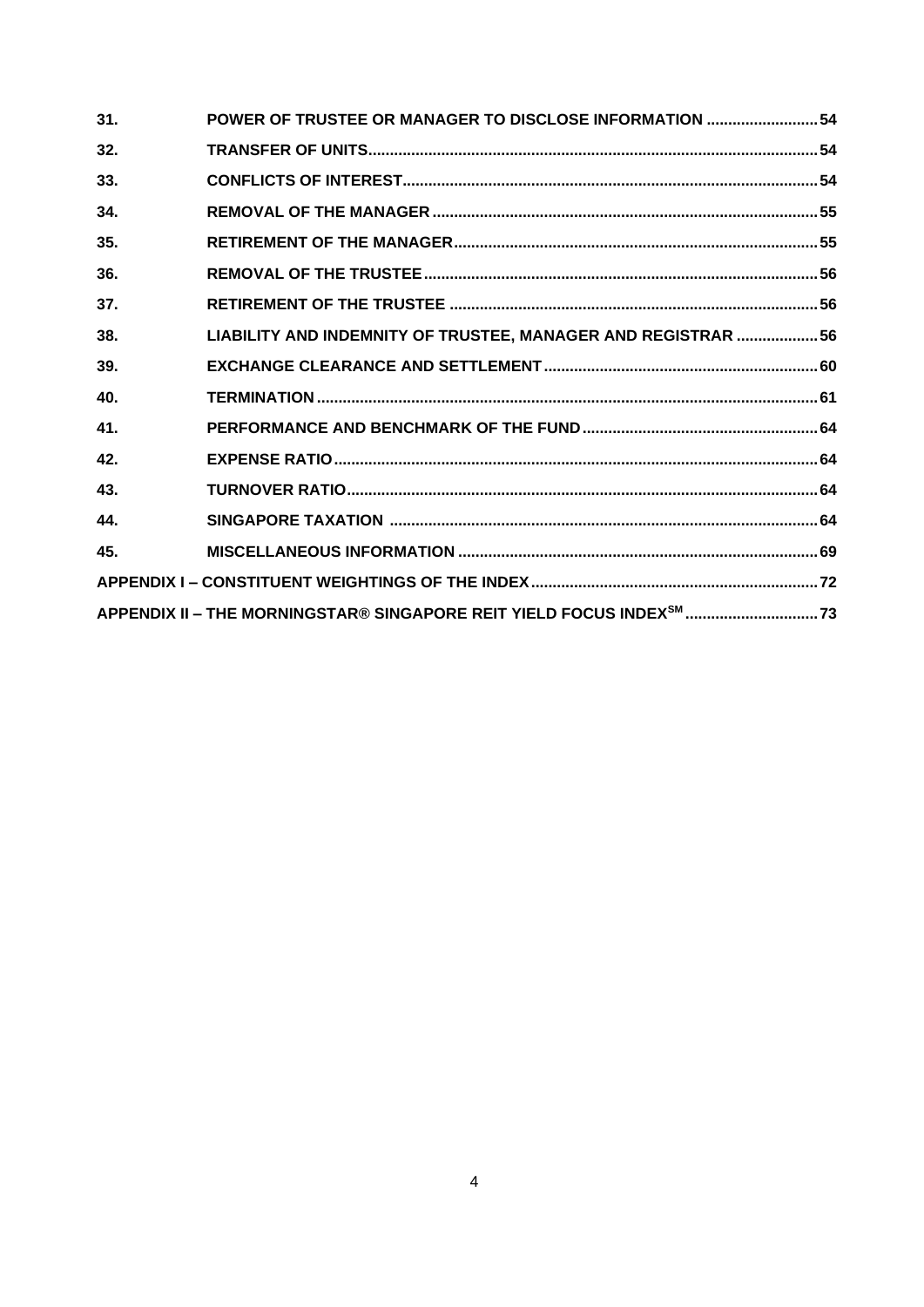#### **PRELIMINARY**

<span id="page-4-0"></span>This Prospectus has been prepared in connection with the offer in Singapore of units in the Fund ("**Units**"), a unit trust established under Singapore law by the deed of trust relating to the Fund (the "**Trust Deed**").

Our directors collectively and individually accept full responsibility for the accuracy of information contained in this Prospectus and confirm, having made all reasonable enquiries, that to the best of our knowledge and belief, the facts stated and the opinions expressed in this Prospectus are fair and accurate in all material respects as at the date of this Prospectus and that there are no material facts the omission of which would make any statements in this Prospectus misleading. Where information in this Prospectus has been extracted from published or otherwise publicly available sources or obtained from a named source, the sole responsibility of our directors has been to ensure that such information has been accurately and correctly extracted from those sources and/or reproduced in this Prospectus in its proper form and context.

The collective investment scheme offered in this Prospectus, the Fund, is an authorised scheme under the Securities and Futures Act, Chapter 289 of Singapore (the "**Securities and Futures Act**"). A copy of this Prospectus has been lodged with and registered by the Monetary Authority of Singapore (the "**Authority**"). The Authority assumes no responsibility for the contents of this Prospectus. Registration of this Prospectus with the Authority does not imply that the Securities and Futures Act, or any other legal or regulatory requirements have been complied with. The Authority has not, in any way, considered the investment merits of the Fund.

You should seek independent professional advice to ascertain (a) the possible tax consequences, (b) the legal requirements, or (c) any foreign exchange restrictions or exchange control requirements which you may encounter under the laws of the countries of your citizenship, residence or domicile, which may be relevant to the subscription, holding or disposal of Units in the Fund and you should be informed of and observe all such laws and regulations in any relevant jurisdiction that may apply to you.

Units are traded on SGX-ST at market prices throughout the trading day. Market prices for Units may, however, be different from their net asset value. Listing for quotation of the Units on the SGX-ST does not guarantee a liquid market for the Units.

The distribution of this Prospectus and the offering, subscription, purchase, sale or transfer of the Units in certain jurisdictions may be restricted by law. You should be informed about and observe any such restrictions at your own expense and without liability to us. This Prospectus does not constitute an offer of, or an invitation to subscribe for or purchase, any of the Units in any jurisdiction in which such offer or invitation would be unlawful.

## Restriction on U.S. Persons on subscribing to the Fund

You shall not circulate to any other person, reproduce or otherwise distribute this Prospectus or any information contained in this Prospectus for any purpose whatsoever nor permit or cause the same to occur. In particular, please note that the Units have not been and will not be registered under the U.S. Securities Act of 1933, as amended (the "**U.S. Securities Act**") or any other applicable law of the United States. The Fund has not been and will not be registered as an investment company under the U.S. Investment Company Act of 1940, as amended. The Units are being offered and sold outside the United States to persons that are not "**U.S. Persons**" (as defined in Regulation S promulgated under the U.S. Securities Act) in reliance on Regulation S promulgated under the U.S. Securities Act and are not "United States Persons" (as defined in Section 7701(a)(30) of the U.S. Internal Revenue Code, as amended, and referred to in this Prospectus as "**U.S. Holders**"). The Units are not being offered or made available to U.S. Persons or U.S. Holders and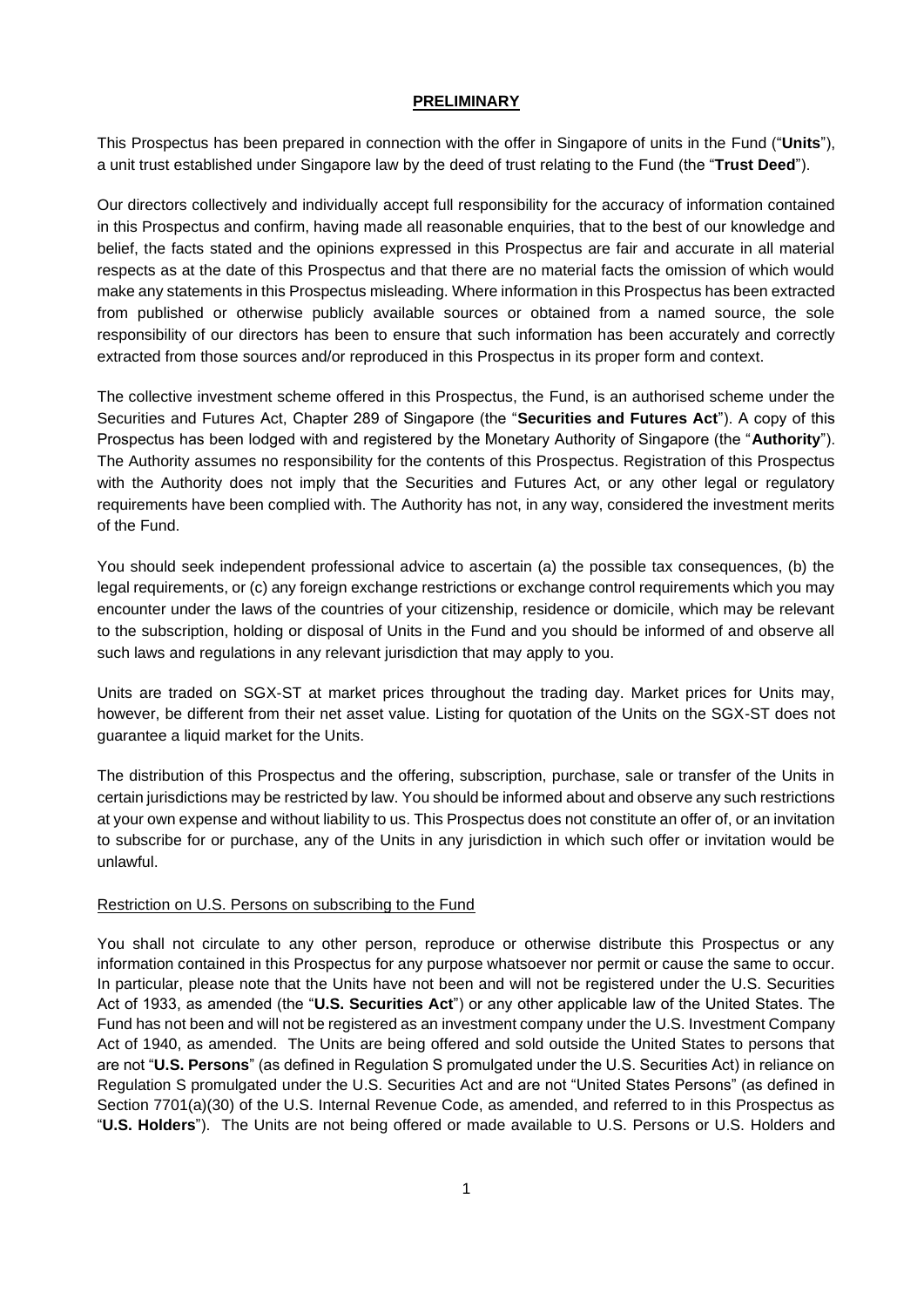nothing in this Prospectus is directed to or is intended for U.S. Persons or U.S. Holders.

For the purposes of the U.S. Securities Act, the term "**U.S. Person**" means: (i) any natural person resident in the United States; (ii) any partnership or corporation organized or incorporated under the laws of the United States; (iii) any estate of which any executor or administrator is a U.S. Person; (iv) any trust of which any trustee is a U.S. Person; (v) any agency or branch of a non-United States entity located in the United States; (vi) any non-discretionary account or similar account (other than an estate or trust) held by a dealer or other fiduciary for the benefit or account of a U.S. Person; (vii) any discretionary account or similar account (other than an estate or trust) held by a dealer or other fiduciary organized, incorporated, or (if an individual) resident in the United States; and (viii) any partnership or corporation if (a) organized or incorporated under the laws of any non-United States jurisdiction and (b) formed by a U.S. Person principally for the purpose of investing in securities not registered under the U.S. Securities Act, unless it is organized or incorporated, and owned, by "**accredited investors**" (as defined in Regulation D promulgated under the U.S. Securities Act) who are not natural persons, estates or trusts.

For the purposes of the U.S. Internal Revenue Code, the term "**U.S. Holder**" includes: a U.S. citizen or resident individual of the United States; a partnership or corporation created or organized in the United States or under the law of the United States or any State of the United States, or the District of Columbia; an estate of a decedent that is a citizen or resident of the United States; or a trust if (i) a court within the United States is able to exercise primary supervision over the administration of the trust, and (ii) one or more U.S. Holders have the authority to control all substantial decisions of the trust.

Units are not and may not be offered, made available, sold to or for the account of any U.S. Persons or U.S. Holders. You may be required to declare that you are not a U.S. Person or U.S. Holder and that you are neither acquiring Units on behalf of U.S. Persons or U.S. Holders nor acquiring Units with the intent to sell or transfer them to U.S. Persons or U.S. Holders.

For the purposes of the U.S. Securities Act, the term "**U.S. Person**" does not include: (i) any discretionary account or similar account (other than an estate or trust) held for the benefit or account of a non-U.S. Person by a dealer or other professional fiduciary organized, incorporated, or (if an individual), resident in the United States; (ii) any estate of which any professional fiduciary acting as executor or administrator is a U.S. Person if (a) an executor or administrator of the estate who is not a U.S. Person has sole or shared investment discretion with respect to the assets of the estate and (b) the estate is governed by non-United States law; (iii) any trust of which any professional fiduciary acting as trustee is a U.S. Person, if a trustee who is not a U.S. Person has sole or shared investment discretion with respect to the trust assets, and no beneficiary of the trust (and no settler if the trust is revocable) is a U.S. Person; (iv) an employee benefit plan established and administered in accordance with the law of a country other than the United States; (v) an agency or branch of a U.S. Person located outside the United States if (a) the agency or branch operates for valid business reasons and (b) the agency or branch is engaged in the business of insurance or banking and is subject to substantive insurance or banking regulation, respectively, in the jurisdiction where located; and (vi) the International Monetary Fund, the International Bank for Reconstruction and Development, the Inter-American Development Bank, the Asian Development Bank, the African Development Bank, the United Nations, any other similar international organizations, and their respective agencies, affiliates and pension plans.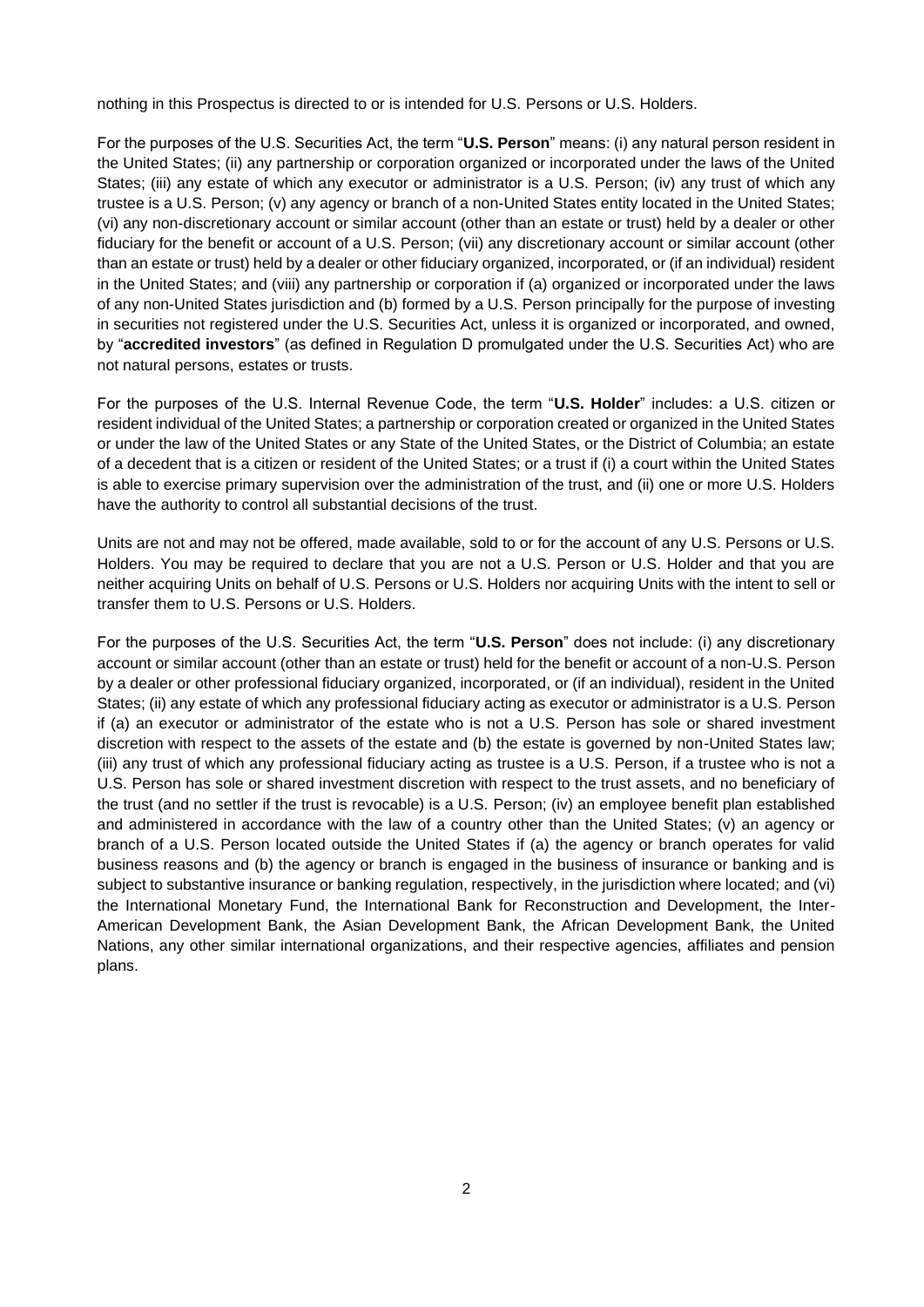#### **Compliance Obligations**

#### **Onboarding**

You consent to the collection, use and storage of any of your Personal Information and Account Information by us, the Trustee, the Custodian and/or our appointed representatives, agents and/or service providers (including but not limited to the Participating Dealers and the Central Depository (Pte) Limited) by any means necessary for us and/or the Trustee, the Custodian and/or our appointed representatives, agents and/or service providers to maintain appropriate transaction or account records and for disclosure and compliance with the Compliance Obligations.

You agree to provide Personal Information to us and/or the Trustee and/or the Custodian and/or our appointed representatives, agents and/or service providers in such form and within such time as we and/or the Trustee and/or the Custodian and/or our appointed representatives, agents and/or service providers may require from time to time.

You agree to update us and/or the Trustee and/or the Custodian and/or our appointed representatives, agents and/or service providers promptly (and in any event no later than thirty (30) days from the date of change or addition) when there is a change or addition to the Personal Information.

You acknowledge and agree that you are responsible for your own compliance with the Compliance Obligations.

#### Indemnity

You agree to indemnify us, the Trustee, the Custodian and/or our appointed representatives, agents and/or service providers, the Fund and its other investors for any losses resulting from your failure to meet your obligations under these Compliance Obligations provisions, including any withholding tax imposed on the Fund.

## **Disclosure**

You acknowledge and agree that the Personal Information and Account Information provided may be disclosed during the life of the Fund and after its termination by us, the Trustee, the Custodian and/or our appointed representatives, agents and/or service providers to each other, counterparties, custodians, brokers, distributors, the U.S. Internal Revenue Service, the Inland Revenue Authority of Singapore or other applicable tax or other regulatory authorities in any jurisdiction for the purpose of compliance with the Compliance Obligations.

You irrevocably waive and agree to procure any Consenting Person to waive irrevocably (where reasonably required by us, the Trustee, the Custodian and/or our appointed representatives, agents and/or service providers), any applicable restrictions, provision of law and rights in law that would, absent a waiver, prevent disclosure by us, the Trustee, the Custodian and/or our appointed representatives, agents and/or service providers of the Personal Information and Account Information according to the provisions of this Prospectus.

#### Deduct/Close/Block Accounts

You agree that if you fail to provide or to update us, the Trustee, the Custodian and/or our appointed representatives, agents and/or service providers promptly with the Personal Information or Account Information, or provide to us, the Trustee, the Custodian and/or our appointed representatives, agents and/or service providers inaccurate, incomplete or false Personal Information or Account Information, or for whatever reason, we, the Trustee, the Custodian and/or our appointed representatives, agents and/or service providers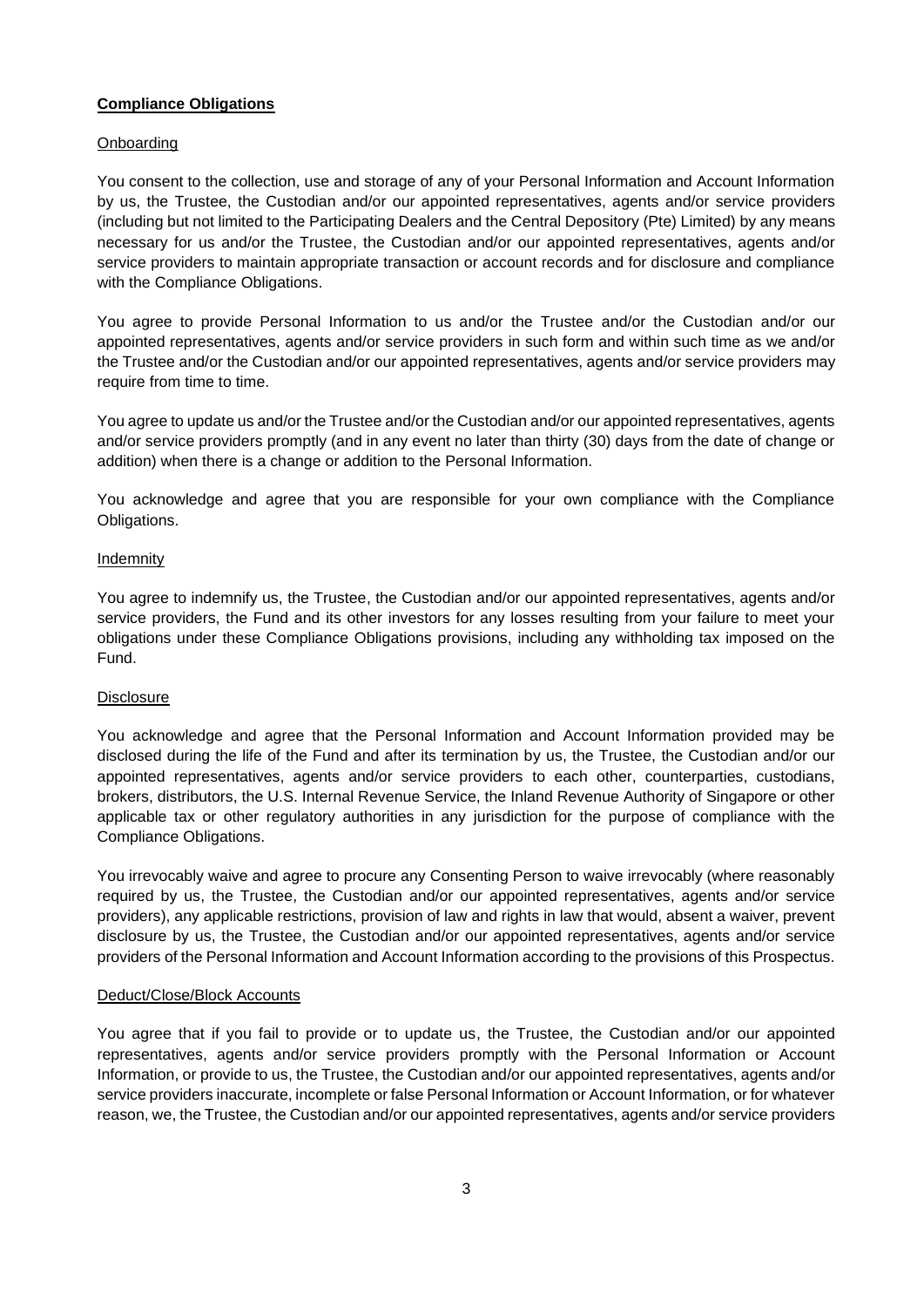are prevented (under Singapore law or otherwise) from disclosing the Personal Information or Account Information for the purpose of compliance with the Compliance Obligations, we and/or the Trustee may take one or more of the following actions at any time: deduct from or withhold part of any amounts payable to you by or on behalf of the Fund and/or close the account opened with us, the Trustee and/or the Fund (where such account has already been opened), or determine in our sole discretion not to open an account (where such account has not yet been opened).

#### **Definitions**

"**Account Information**" means any information or documentation relating to your account for the Units, including the account number, withholding certificate (e.g. W-9 or W-8 tax forms), Global Intermediary Identification Number (if applicable) or any other valid evidence of any FATCA registration with the U.S. Internal Revenue Service or a corresponding exemption, account balance or value, gross receipts, withdrawals and payments from your account.

"**Compliance Obligations**" means obligations of the Manager, the Trustee, the Custodian and/or the Fund to comply with:-

- (a) FATCA;
- (b) CRS; and
- (c) any legislation, treaty, intergovernmental agreement, foreign financial institution agreement, regulation, instruction, or other official guidance of any Relevant Authority in any jurisdiction whether within or outside of Singapore, that is associated, similar or analogous to FATCA and/or CRS.

"**Consenting Person**" means any person other than you who is beneficially interested or financially interested in any payment made in relation to the Fund.

"**CRS**" means: (a) the Standard for Automatic Exchange of Financial Account Information in tax matters, developed and published by the Organisation for Economic Co-operation and Development ("**OECD**"), as amended from time to time; and (b) the Income Tax (International Tax Compliance Agreements) (Common Reporting Standard) Regulations 2016 and any official guidance issued by the Inland Revenue Authority of Singapore ("**IRAS**") or OECD from time to time, to facilitate implementation of the Common Reporting Standard (as each may be amended, modified, and/or supplemented from time to time). Such official guidance shall include, but is not limited to, the IRAS FAQs on the Common Reporting Standard published by the IRAS on 7 December 2016, Commentaries on Common Reporting Standard, Standard for Automatic Exchange of Financial Account Information in Tax Matters: Implementation Handbook and CRS-Related Frequently Asked Questions issued by OECD.

"**FATCA**" means: (a) Sections 1471 to 1474 of the United States Internal Revenue Code of 1986, as amended from time to time; and (b) the Income Tax (International Tax Compliance Agreements) (United States of America) Regulations 2015, the Singapore-US Intergovernmental Agreement on Foreign Account Tax Compliance Act and the e-Tax Guide on Compliance Requirements of the Singapore-US Intergovernmental Agreement on Foreign Account Tax Compliance Act issued by the IRAS (as each may be amended, modified, and/or supplemented from time to time).

"**Personal Information**" means information relating to you and any Consenting Person, and:-

(a) where you or any Consenting Person are/is an individual, the full name, date and place of birth, residential address, mailing address, contact information (including telephone number) and any identification number, social security number, citizenship(s), residency(ies), tax residency(ies), tax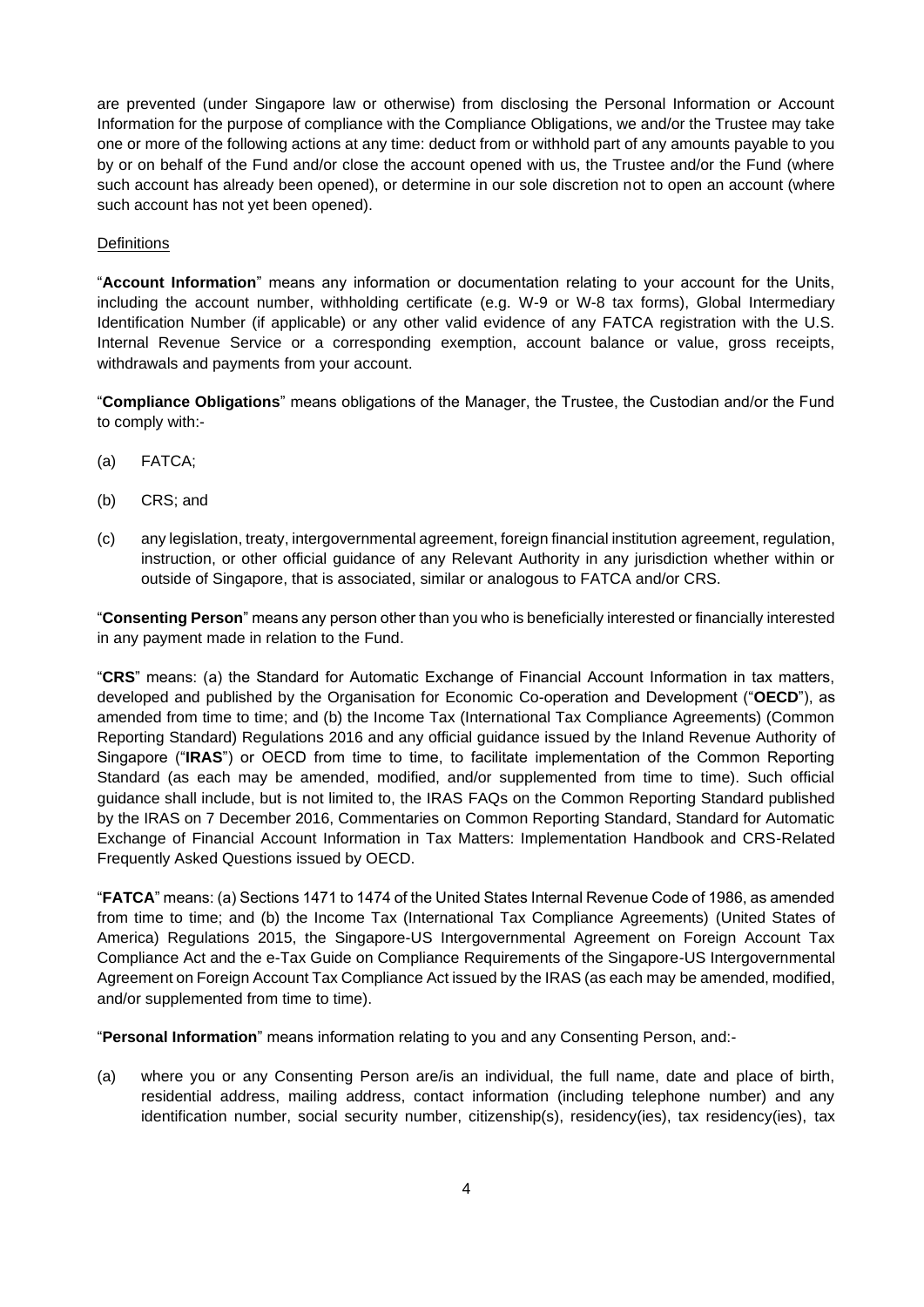identification number, tax status, FATCA classification; and

(b) where you or any Consenting Person are/is a corporate or other entity, your/its date of incorporation or formation, registered address, address of place of business, tax identification number, tax status, FATCA and CRS classification, tax residency and such information as we and/or the Trustee and/or the Custodian may reasonably require regarding each of your and any Consenting Person's substantial shareholders and controlling persons.

"**Relevant Authority**" means any nation, any political subdivision thereof, whether state or local, any international organisation, and any agency, authority, instrumentality, judicial or administrative, regulatory body, law enforcement body, securities or futures exchange, court, central bank or other entity exercising executive, legislative, judicial, taxing, regulatory or administrative powers or functions of or pertaining to government.

#### Personal Data Protection Act

You consent to us, the Trustee, and/or our appointed representatives and/or agents (and such other Third Party Service Providers as we or the Trustee may engage, and who may be located outside Singapore) collecting, receiving, using, storing, disclosing and processing your Personal Data (as defined in the Singapore Personal Data Protection Act) as set out in your application form, subscription form, account opening documents and/or otherwise provided by you or possessed by us or the Trustee, for one or more of the purposes as stated in the Personal Data Protection Statement (the "**PDPS**"):-

- (a) as set out on our website at http://www.lionglobalinvestors.com, which in summary includes but is not limited to (i) processing your application for and providing you with our products and services as well as the services of Third Party Service Providers; and (ii) administering and/or managing your relationship and/or account(s) with us; and
- (b) as set out on the relevant website of the Trustee at https://www.business.hsbc.com.sg/ensg/sg/generic/privacy-and-security#DPP for HSBC Institutional Trust Services (Singapore) Limited.

"**Third Party Service Providers**" includes but is not limited to, trustees, custodians, registrars, transfer agents, auditors and/or other professional service providers used in the provision of products and services to you and you hereby further consent to them collecting, receiving, using, storing, disclosing and processing your Personal Data in their respective roles and capacities, where applicable.

The Units of the Lion-Phillip S-REIT ETF are Excluded Investment Products (as defined in MAS Notice SFA 04/N12: Notice on the Sale of Investment Products and MAS Notice FAA-N16: Notice on Recommendations on Investment Products) and prescribed capital markets products (as defined in the Securities and Futures (Capital Markets Products) Regulations 2018).

All enquiries in relation to the Fund should be directed to us, Lion Global Investors Limited.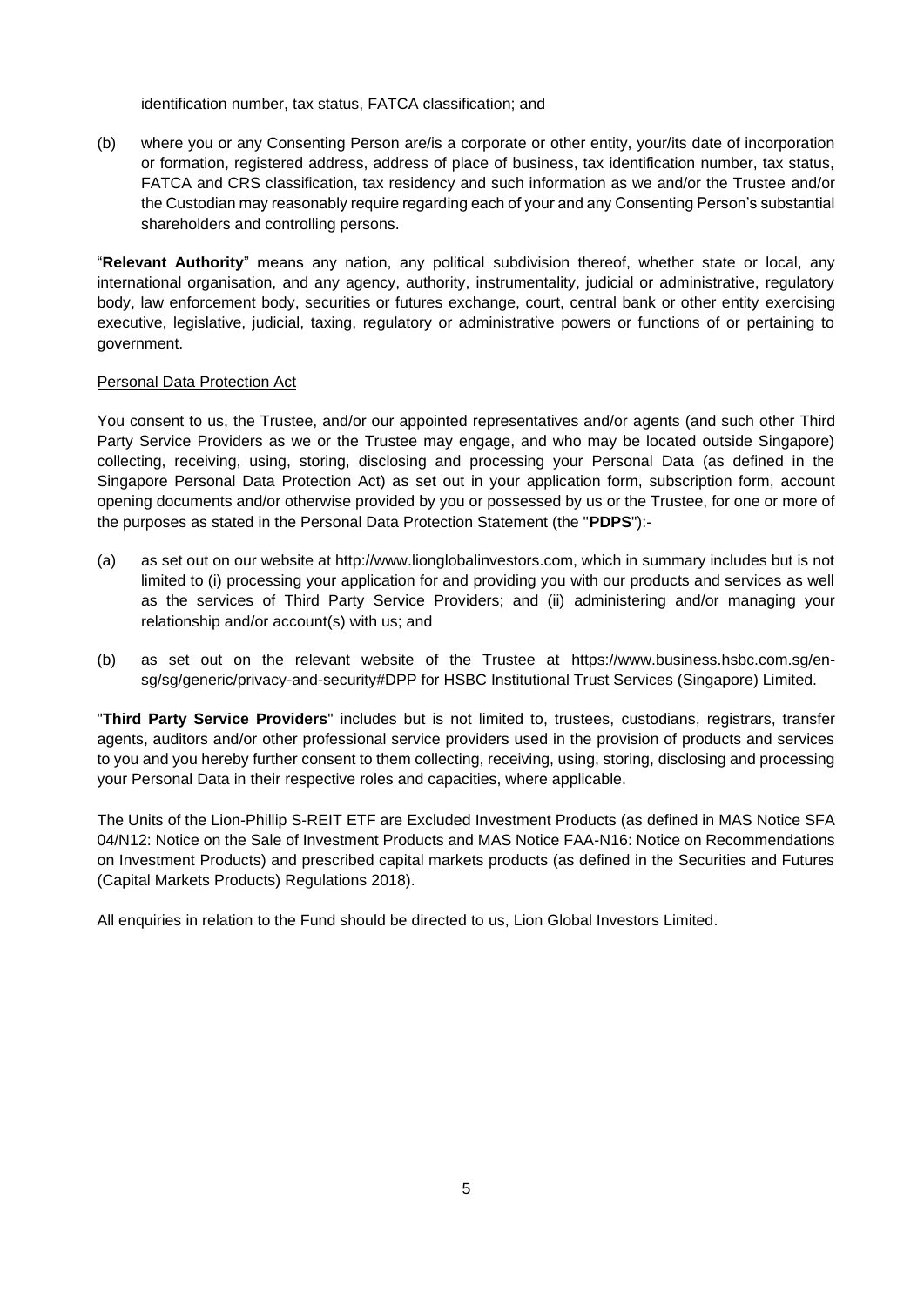## **DEFINITIONS**

<span id="page-9-0"></span>In this Prospectus, unless the context requires otherwise, the following expressions have the meanings set out below.

"Application" means an application by a Participating Dealer to the Registrar and us for the creation or redemption of Units, in accordance with the procedures for creation and redemption of Units set out in the Operating Guidelines and the terms of the Trust Deed.

"Application Basket" means a portfolio of Index Securities which constitute the Index Basket fixed by us at the start of business on the relevant Dealing Day and/or the cash equivalent of the Index Securities where applicable, and/or such other securities as may be approved by us, for the purpose of the creation and redemption of Units in an Application Unit size, notified on the relevant date by us in accordance with the Operating Guidelines for Applications.

"Application Basket Value" means the aggregate value of the Index Securities and/or the cash equivalent of the Index Securities where applicable and/or other securities as may be approved by us constituting the Application Basket at the Valuation Point on the relevant Dealing Day.

"Application Cancellation Fee" means the fee payable by the Participating Dealer to the Trustee and/or the Custodian (as the case may be) in respect of a default, as set out in the Trust Deed and the Operating Guidelines applicable at the time the relevant Creation Application or Redemption Application is made.

"Application Unit" means 50,000 Units or such higher number of Units in multiples of 1,000 Units or such other number of Units from time to time determined by us (with prior written notice to the Trustee and the Participating Dealers).

"associate" has the meaning ascribed to it in the listing manual of the SGX-ST.

"Authority" means the Monetary Authority of Singapore or its successors.

"Business Day" means a day (other than a Saturday or a Sunday or a gazetted public holiday) on which the Index is compiled and published, and on which banks in Singapore are open for general business (or such other day or days as may from time to time be determined by us and the Trustee). The Index will be calculated daily on each Business Day except on days when all exchanges, where the Index's constituents are listed, are officially closed or if the exchange rates are not published.

"Cancellation Compensation" means an amount payable by a Participating Dealer to the Fund in respect of a default, as set out in the Trust Deed and in the Operating Guidelines applicable at the time the relevant Creation Application or Redemption Application is made.

"Cash Component" means the difference between the aggregate Net Asset Value of the Units comprising an Application Unit and the Application Basket Value.

"CDP" means The Central Depository (Pte) Limited or any successor thereof established by the SGX-ST as a depository company which operates a central depository system for the holding and transfer of book-entry securities.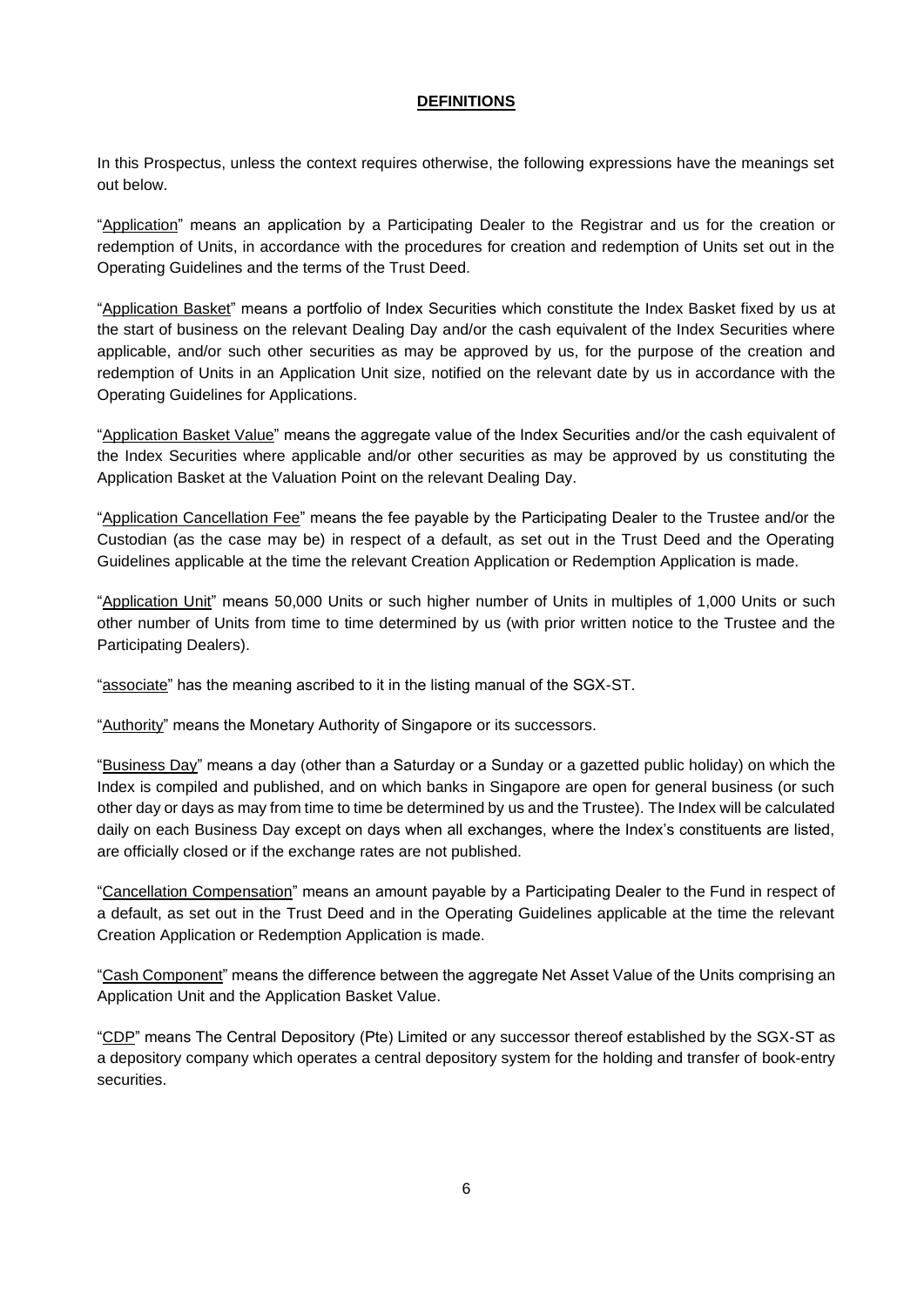"Code" means the Code on Collective Investment Schemes issued by the Authority (as may be amended from time to time).

"Collective Investment Scheme" has the same meaning as in the Securities and Futures Act.

"Companies Act" means the Companies Act, Chapter 50 of Singapore (as may be amended from time to time).

"Connected Person" has the meaning ascribed to it under the Securities and Futures Act, and the Listing Rules, and in relation to any firm or corporation or company (as the case may be) means:

- (a) another firm or corporation in which the first mentioned firm or corporation has control of not less than 20 per cent. of the voting power in that other firm or corporation; and
- (b) a director, chief executive officer or substantial shareholder or controlling shareholder of the company or any of its subsidiaries or an associate of any of them.

"Creation Application" means an application by a Participating Dealer to the Registrar and us for the creation and issue of Units in an Application Unit size (or such higher number of Units in multiples of 1,000 Units) in exchange for Index Securities and/or the cash equivalent of the Index Securities where applicable or any other Securities as may be approved by us constituting the Application Basket and any applicable Cash Component.

"Custodian" means The Hongkong and Shanghai Banking Corporation Limited or its successors.

"Custodian Agreement" means the agreement to be entered into between the Trustee and the Custodian in respect of the Fund.

"Dealing Day" means each Business Day during the continuance of the Fund, and/or such other day or days as we may from time to time determine with the prior approval of the Trustee.

"Dealing Deadline" in relation to any particular place and any particular Dealing Day, means such time on that Dealing Day as we (with the prior approval of the Trustee) may from time to time determine.

"Deposited Property" means all the assets (including cash, if any) for the time being held or deemed to be held upon the trusts of the Trust Deed for the account of the Fund excluding any amount for the time being standing to the credit of the Distribution Account (as defined in the Trust Deed).

"Depository Agreement" means the Depository Services Agreement to be entered into between CDP, us and the Trustee containing the agreement on the arrangements relating to the Units being deposited with CDP pursuant to the listing of the Fund on the SGX-ST (as amended from time to time).

"Distribution Period" means a period commencing from the end of the preceding Distribution Period and ending on and excluding the Ex. Dividend Date for that period.

"Duties and Charges" means, in relation to any particular transaction or dealing, all stamp and other duties, taxes, government charges, brokerage, bank charges, transfer fees, registration fees, transaction levies and other duties and charges whether in connection with the constitution of the Deposited Property or the increase or decrease of the Deposited Property or the creation, issue, transfer, cancellation or redemption of Units or the acquisition or disposal of Securities or otherwise which may have become or may be payable in respect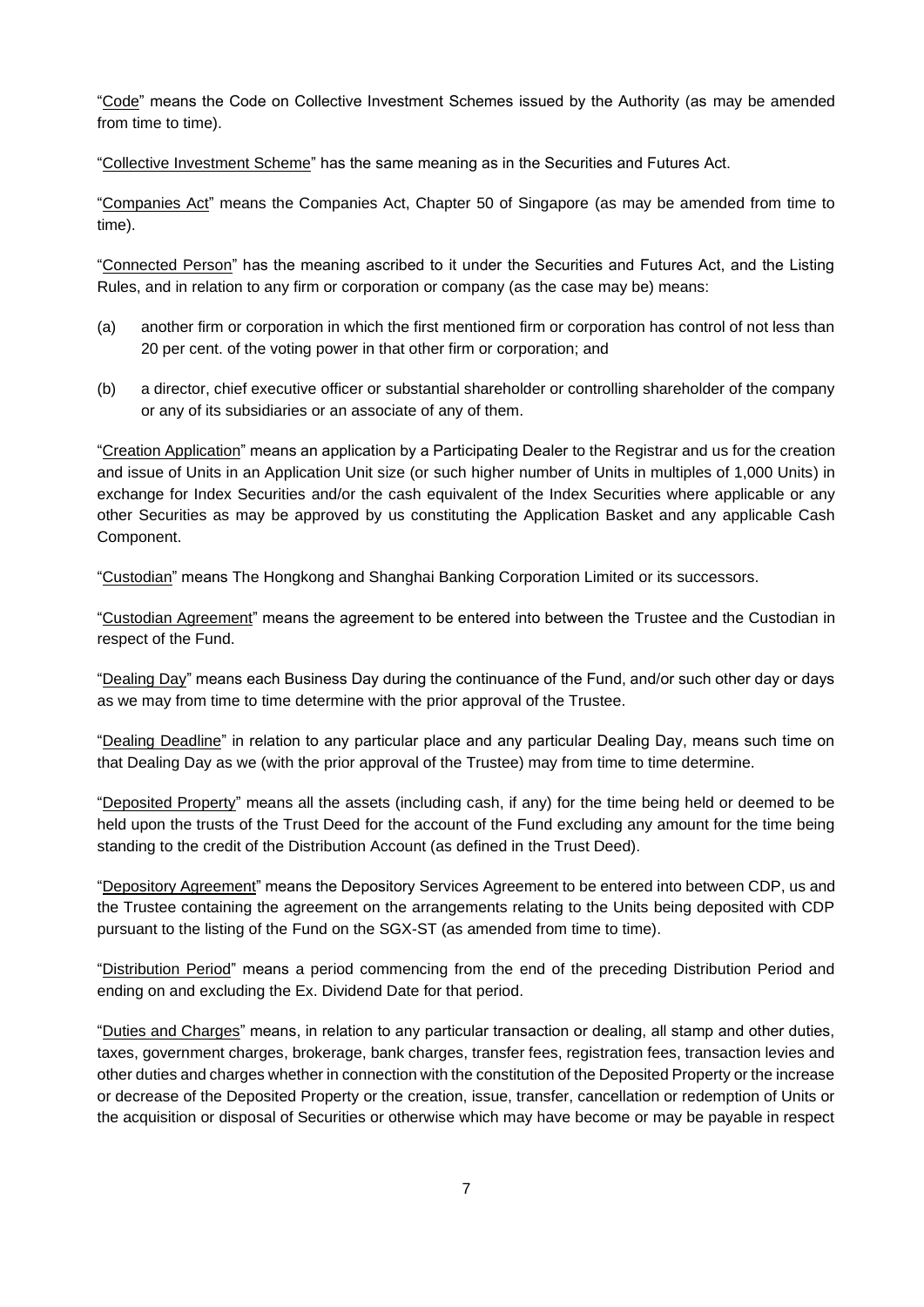of, and whether prior to, upon or after the occasion of, any transaction or dealing and including, in relation to an issue of Units or redemption of Units, a charge (if any) of such amount or at such rate as is determined by us to be made for the purpose of (i) compensating or reimbursing the Fund for the difference between (a) the prices used when valuing the Securities of the Fund for the purpose of such issue or redemption of Units and (b) (in the case of an issue of Units) the prices which would be used when acquiring the same Securities if they were acquired by the Fund with the amount of cash received by the Fund upon such issue of Units and (in the case of a redemption of Units) the prices which would be used when selling the same Securities if they were sold by the Fund in order to realise the amount of cash required to be paid out of the Fund upon such redemption of Units and (ii) preventing the Net Asset Value of the Fund from being diluted by the high transactional costs which would be incurred by the Fund in connection with a large or significant Creation Application or Redemption Application.

"Excluded Investment Products" or "EIP" means any capital markets products that belong to a class of capital markets products listed in the Schedule to the Securities and Futures (Capital Markets Products) Regulations 2018.

"Ex. Dividend Date" in respect of each allocation of Income and/or capital gains and/or capital for distribution to Unitholders of record, means the date in a calendar year which falls 1 Business Day (or such other number of days as may from time to time be determined by us with the written consent of the Trustee provided that such number of days shall in all respects be in accordance with the applicable rules and/or practices of the SGX-ST) prior to the Business Day on which the Register closes.

"Extension Fee" means the fee payable by a Participating Dealer to the Trustee and/or the Custodian (as the case may be) because of the extension of any settlement period.

"Fund" means the Lion-Phillip S-REIT ETF.

"Income" means all interest, dividends and other sums deemed by us to be in the nature of income (including taxation repayments, if any) received or receivable by the Trustee in respect of the Deposited Property.

"Index" means the Morningstar® Singapore REIT Yield Focus Index $^{SM}$  or such other name by which the index may be known.

"Index Basket" means a portfolio of Index Securities as determined by us to be substantially similar in composition and weighting to the Index, provided that such portfolio shall comprise only whole numbers of the Index Securities and no fractions or, if we determine, shall comprise only round lots and not any odd lots.

"Index Provider" means Morningstar Research Pte. Ltd., the party responsible for compiling the Index against which the Fund benchmarks its investments which holds the right to licence the use of such Index.

"Index Securities" means units or interests in the REITs listed on the SGX-ST that are included in the Index from time to time.

"Insolvency Event" occurs in relation to a person where (i) an order has been made or an effective resolution passed for the liquidation or bankruptcy of the person; (ii) a receiver or similar officer has been appointed in respect of the person or of any of the person's assets or the person becomes subject to an administration order, (iii) the person enters into an arrangement with one or more of its creditors or is deemed to be unable to pay its debts, (iv) the person ceases or threatens to cease to carry on its business or substantially the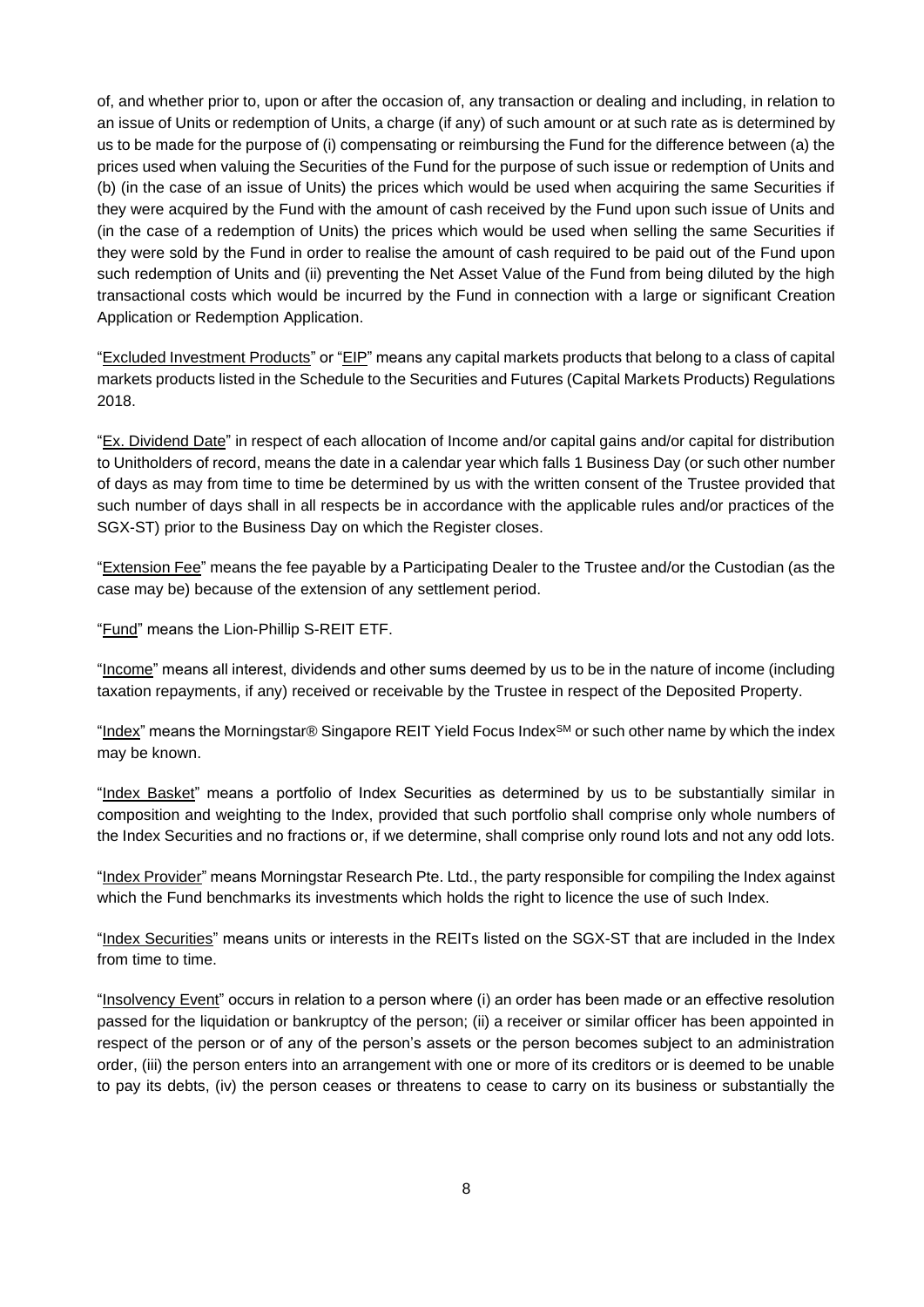whole of its business or makes or threatens to make any material alteration to the nature of its business, or (v) we in good faith believe that any of the above is likely to occur.

"Investment and Borrowing Guidelines" means the investment and borrowing guidelines issued by the Authority as Appendix 1, Annexes 1A and 1B and Appendix 5 of the Code, as the same may be modified, amended, re-enacted or reconstituted from time to time by the Authority.

"IRAS" means the Inland Revenue Authority of Singapore or its successors.

"Issue Price" means the price at which Units may be issued, determined in accordance with the Trust Deed.

"Listing Rules" means the listing rules for the time being applicable to the listing of the Fund as an investment fund on the SGX-ST (as may be amended from time to time).

"Manager" means Lion Global Investors Limited or its successors.

"Market" means SGX-ST or any other stock exchange on which Securities are listed and/or traded.

"Net Asset Value" means the net asset value of the Fund or, as the context may require, of a Unit calculated pursuant to the Trust Deed.

"Operating Guidelines" means the guidelines for the creation and redemption of Units set out in Schedule 1 to each Participation Agreement as may be amended from time to time by us or the Trustee with the written approval of each other and following consultation, to the extent reasonably practicable, with the relevant Participating Dealer and as notified in writing to the relevant Participating Dealer. Unless otherwise specified, references to the Operating Guidelines shall be to the Operating Guidelines for the Fund applicable at the time of the relevant Application.

"Participating Dealer" means a broker or dealer which has entered into a Participation Agreement in form and substance acceptable to us and the Trustee.

"Participation Agreement" means an agreement entered into between the Trustee, us and a Participating Dealer setting out, amongst other things, the arrangements in respect of the issue, redemption and cancellation of Units of the Fund.

"Permissible Investment" means such investment as may be permitted to be made by the Fund under the Code and (for so long as Units of the Fund are EIPs and prescribed capital markets products) the Notice on the Sale of Investment Products, the Notice on Recommendations on Investment Products or the Securities and Futures (Capital Markets Products) Regulations 2018 issued, or as may be permitted to invest in, by the Authority.

"prescribed capital markets products" shall have the meaning as set out in the Securities and Futures (Capital Markets Products) Regulations 2018, as the same may be modified, amended or revised from time to time.

"Rebalancing Reference Dates" means the third Friday of June and December of each year. The rebalanced Index will be effective the following Monday. If the following Monday is a public holiday, the results will be implemented on the next Business Day. The Index Provider may determine such other dates for rebalancing and implementation (with prior written notice to us).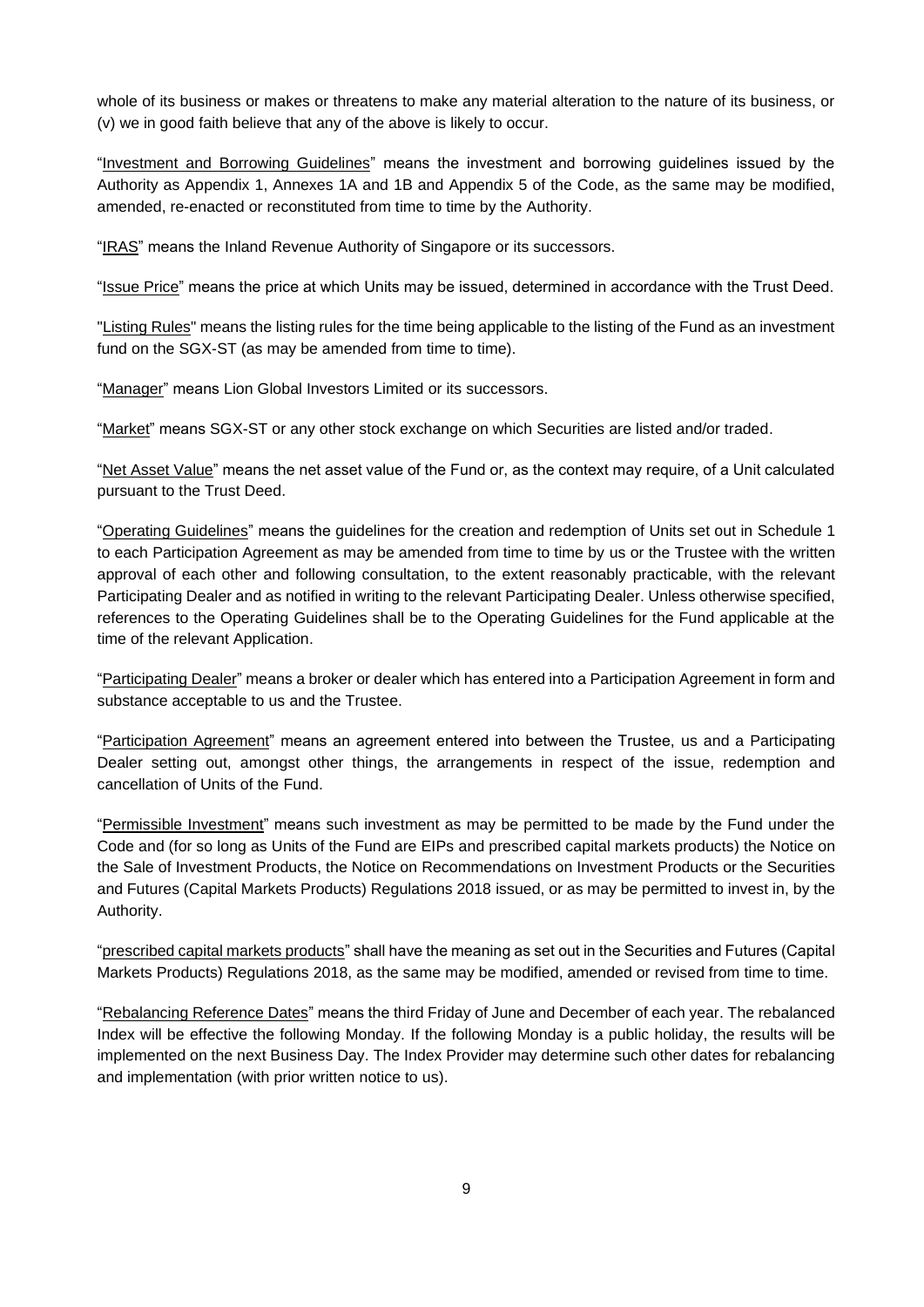"Recognised Stock Exchange" means an international stock exchange that is approved by us and the Trustee.

"Redemption Application" means an application by a Participating Dealer to the Registrar and us for the redemption of Units in Application Unit size (or such higher number of Units in multiples of 1,000 Units) in exchange for the relevant Index Securities and/or the cash equivalent of the Index Securities where applicable or any other Securities as may be approved by us constituting the Application Basket and any applicable Cash Component.

"Redemption Value" means, in respect of a Unit, the price per Unit at which such Unit is redeemed, calculated in accordance with the Trust Deed.

"Register" means the register of Unitholders of the Fund.

"Registrar" means the Trustee or such other person as may from time to time be appointed by the Trustee to keep and maintain the Register.

"REITs" means real estate investment trusts.

"Securities Account" means a Securities account or sub-account maintained by a Depositor (as defined in Section 130A of the Companies Act) with the CDP.

"Securities and Futures Act" means the Securities and Futures Act, Chapter 289 of Singapore (as may be amended from time to time).

"Security" means any unit or interest in a collective investment scheme or REIT, share, stock, debenture, loan stock, bond, security, commercial paper, acceptance, depository receipt, trade bill, treasury bill, instrument or note of, or issued by or under the guarantee of, any body, whether incorporated or unincorporated, or of any government or local government authority or supranational body, whether paying interest or dividends or not and whether fully-paid, partly paid or nil paid and includes (without prejudice to the generality of the foregoing):-

- (A) any right, option or interest (howsoever described) in or in respect of any of the foregoing, including units in any unit trust;
- (B) any certificate of interest or participation in, or temporary or interim certificate for, receipt for or warrant to subscribe or purchase, any of the foregoing;
- (C) any instrument commonly known or recognised as a security;
- (D) any receipt or other certificate or document evidencing the deposit of a sum of money, or any rights or interests arising under any such receipt, certificate or document; and
- (E) any bill of exchange and any promissory note,

provided that each of such Securities falling within paragraphs (A) to (E) of this definition shall be a Permissible Investment under the Code.

"Settlement Day" means any day up to two Business Days after the relevant Dealing Day and which shall be a Business Day (or such later Business Day as is permitted in relation to such Dealing Day pursuant to the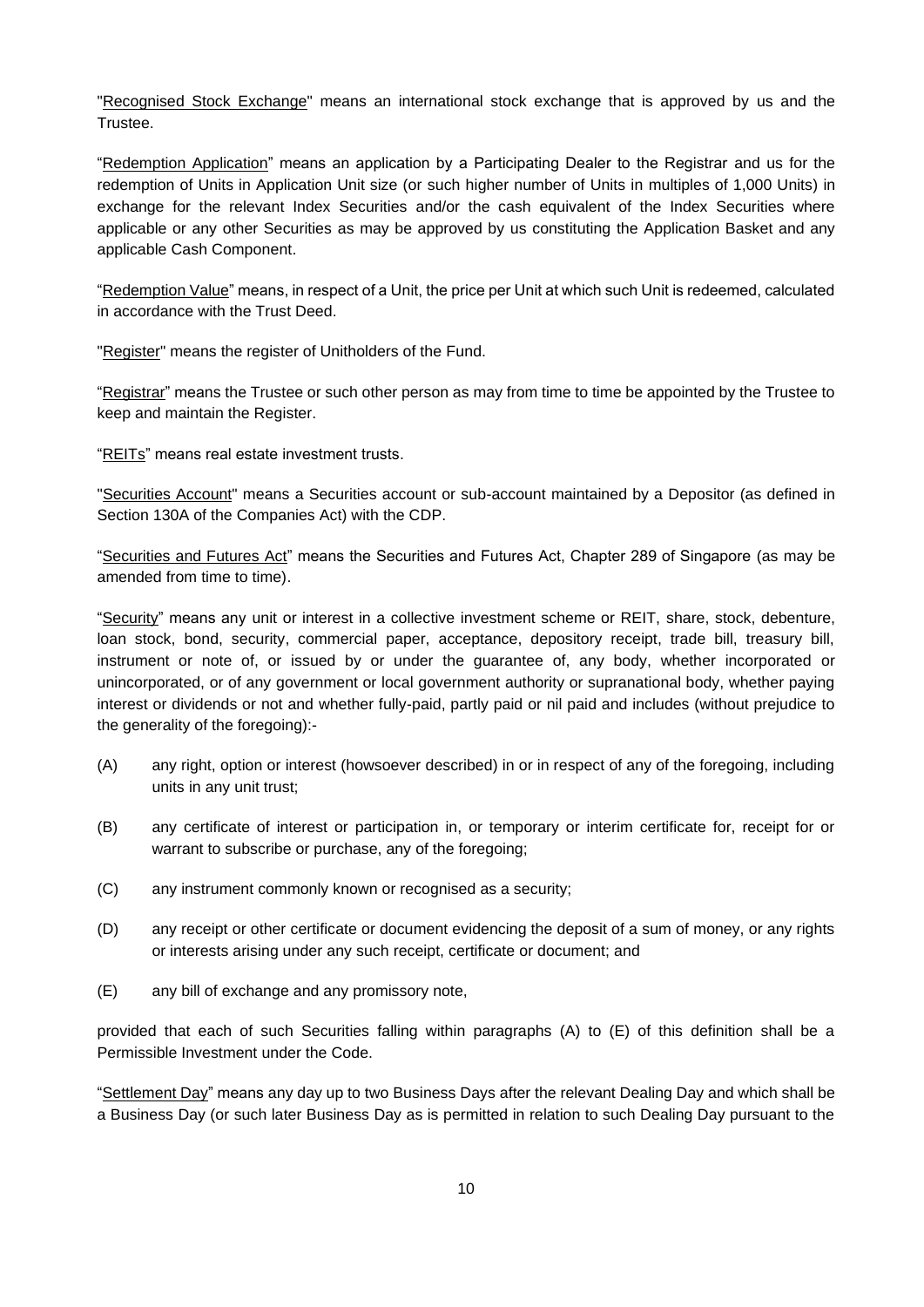Operating Guidelines) or such other number of Business Days after the relevant Dealing Day as we and the Trustee may from time to time agree and notify to the Participating Dealer.

"SGX-ST" means the Singapore Exchange Securities Trading Limited or its successors.

"Singapore dollar" or "S\$" means the lawful currency of Singapore.

"Sub-Manager" means Phillip Capital Management (S) Ltd or such other sub-manager as the Manager may appoint from time to time (with prior written notice to the Trustee).

"Transaction Fee" means the fee payable by a Participating Dealer to the Trustee and/or the Registrar (as the case may be) on each Application made by the Participating Dealer.

"Trust Deed" means the Trust Deed constituting the Fund dated 28 September 2017 between us and the Trustee, as amended, supplemented or restated from time to time.

"Trustee" means HSBC Institutional Trust Services (Singapore) Limited.

"Unauthorised US Person" means (i) a US person within the meaning of Rule 902 of the United States Securities Act of 1933, as amended, (ii) a US resident within the meaning of the United States Investment Company Act of 1940, as amended, or (iii) any person that would not qualify as a Non-United States person within the meaning of United States Commodity Futures Trading Commission Rule 4.7(a)(1)(iv).

"Unit" means one undivided share or interest in the Fund.

"Unitholder" means a holder of Units.

"Valuation Point" means the official close of trading of the SGX-ST on each Dealing Day on which the Index Securities are listed or traded or such other time or times as determined by us with the prior written approval of the Trustee (and the Trustee shall determine if Unitholders should be informed of such changes) provided that there shall always be a Valuation Point on each Dealing Day other than where there is a suspension of the creation and redemption of Units or any other dealings in the Units.

*Unless otherwise stated, all terms not defined in this Prospectus have the same meanings as used in the Trust Deed.*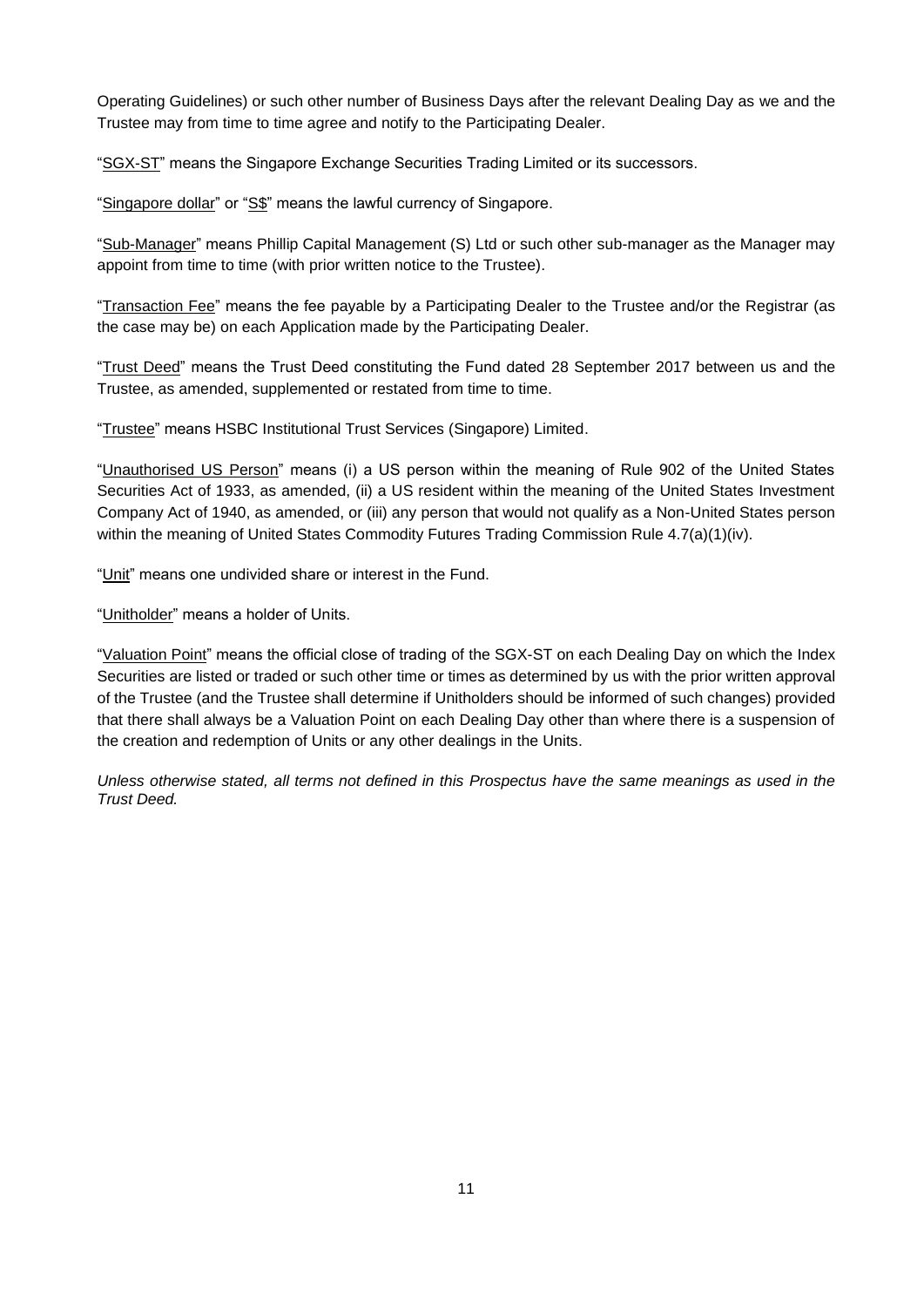# **Key Information**

The following table is a summary of key information in respect of the Fund and should be read in conjunction with the full text of this Prospectus.

| Instrument Type                                                                   | Exchange Traded Fund ("ETF")                                                                                                                                                      |
|-----------------------------------------------------------------------------------|-----------------------------------------------------------------------------------------------------------------------------------------------------------------------------------|
| <b>Tracked Index</b>                                                              | Morningstar® Singapore REIT Yield Focus Index <sup>SM</sup>                                                                                                                       |
| <b>Listing Date</b>                                                               | 30 October 2017                                                                                                                                                                   |
| <b>Exchange Listing</b>                                                           | SGX-ST                                                                                                                                                                            |
| <b>SGX Trading/Counter Name</b>                                                   | <b>LION-PHILLIP S-REIT</b>                                                                                                                                                        |
| <b>Stock Code</b>                                                                 | <b>CLR</b>                                                                                                                                                                        |
| <b>Trading Board Lot Size</b>                                                     | 100 Units                                                                                                                                                                         |
| Currency of Account (Base Currency)                                               | Singapore dollars (S\$)                                                                                                                                                           |
| <b>Trading Currency</b>                                                           | Singapore dollars (S\$)                                                                                                                                                           |
| <b>Dividend Distribution</b>                                                      | Semi-annually                                                                                                                                                                     |
| Creation / Redemption in cash or in-kind<br>(applicable to Participating Dealers) | Application Unit size of 50,000 Units (or such higher number<br>of Units in multiples of 1,000 Units).                                                                            |
| Manager                                                                           | Lion Global Investors Limited                                                                                                                                                     |
| Sub-Manager                                                                       | Phillip Capital Management (S) Ltd                                                                                                                                                |
| <b>Trustee</b>                                                                    | HSBC Institutional Trust Services (Singapore) Limited                                                                                                                             |
| Registrar                                                                         | HSBC Institutional Trust Services (Singapore) Limited                                                                                                                             |
| Custodian                                                                         | The Hongkong and Shanghai Banking Corporation Limited                                                                                                                             |
| Web Site                                                                          | www.lionglobalinvestors.com                                                                                                                                                       |
| <b>Investor Profile</b>                                                           | The Fund is only suitable for investors who:                                                                                                                                      |
|                                                                                   | want capital growth and regular income in the form of<br>$\bullet$<br>dividends <sup>1</sup> :                                                                                    |
|                                                                                   | seek an 'index-based' approach to investing in a diversified<br>$\bullet$<br>basket of Singapore REITs listed on the SGX-ST in a cost<br>effective and easy to access manner; and |
|                                                                                   | believe that the Index will increase in value.                                                                                                                                    |

<sup>1</sup> Please refer to paragraph 21 on our Distribution Policy. There is currently no income reinvestment service for the Fund.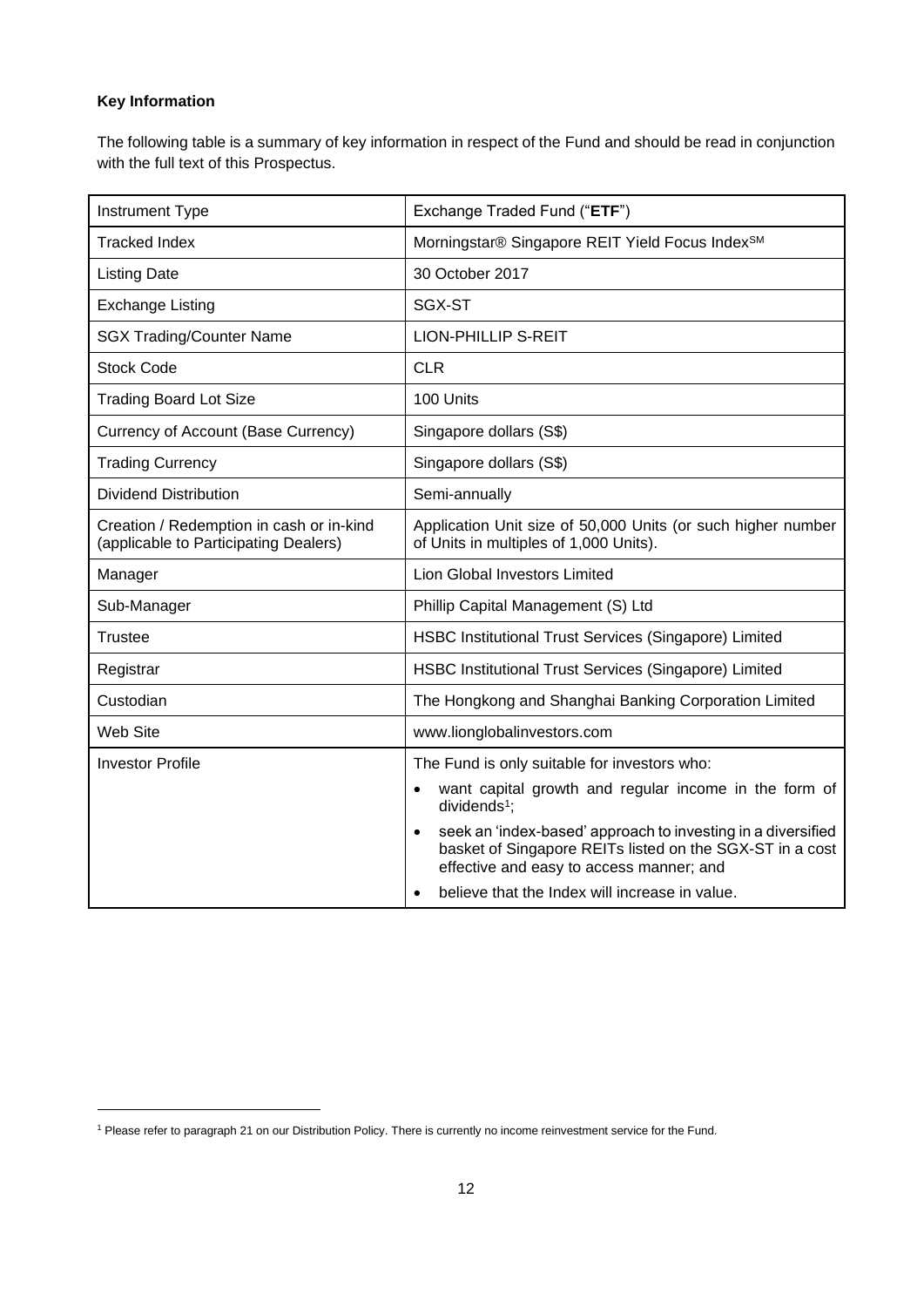## <span id="page-16-0"></span>**1. LION-PHILLIP S-REIT ETF**

The Fund is a Singapore standalone unit trust constituted under Singapore law and established by way of a deed of trust dated 28 September 2017 (the "**Trust Deed**"). The parties to the Trust Deed are us and HSBC Institutional Trust Services (Singapore) Limited, as the trustee (the "**Trustee**"). The Trust Deed has been amended by the First Amending and Restating Deed dated 31 August 2018 entered into between the Manager and the Trustee. A copy of the Trust Deed, as amended, is available for inspection at our registered office at 65 Chulia Street, #18-01 OCBC Centre, Singapore 049513. Unless expressly provided for in the Trust Deed or allowed under applicable laws, the assets of the Fund shall at all times belong to the Fund and be segregated from the assets of the Trustee, and shall not be used to discharge the liabilities of or claims against the Trustee or any other fund for which the Trustee acts as trustee.

You should note that the Fund differs from a typical unit trust offered in Singapore. The Units of the Fund are listed on the SGX-ST and trade like any other equity security listed on the SGX-ST. Only Participating Dealers may purchase or redeem Units directly from the Fund at the Net Asset Value. You may purchase and sell Units in the Fund on the SGX-ST or through a Participating Dealer, subject to such terms and conditions as may be imposed by the Participating Dealer.

# <span id="page-16-1"></span>**2. REGISTRATION AND EXPIRY DATE**

The date of registration of this Prospectus by the Authority is 27 August 2021. This Prospectus shall be valid for a period of 12 months after the date of registration (i.e., up to and including 26 August 2022) and shall expire on 27 August 2022.

# <span id="page-16-2"></span>**3. INVESTMENT OBJECTIVE**

The investment objective of the Fund is to replicate as closely as possible, before expenses, the performance of the Morningstar® Singapore REIT Yield Focus Index<sup>SM</sup> using a direct investment policy of investing in all, or substantially all, of the underlying Index Securities.

The Index is compiled and calculated by Morningstar Research Pte. Ltd. and is designed to screen for highyielding REITs with superior quality and financial health.

# <span id="page-16-3"></span>**4. INVESTMENT POLICY OF THE FUND**

## **4.1 Investment Approach**

We employ a "passive management" or indexing investment approach designed to track the performance of the Index.

We will seek to achieve the Fund's investment objective by investing all or substantially all of the Fund's assets in Index Securities in substantially the same weightings as reflected in the Index. Index Security weighting is capped at 10% and liquidity based adjustments are made to the weights.

However, various circumstances may make it impossible or impracticable to purchase each Index Security in such weightings. In those circumstances, we may employ, alone or in combination with, other investment techniques in seeking to closely track the performance of the Index.

We may be unable to purchase each Index Security in the same proportion as the weightings in the Index if the SGX-ST is closed or temporarily inaccessible. Such circumstances may make it impossible for us to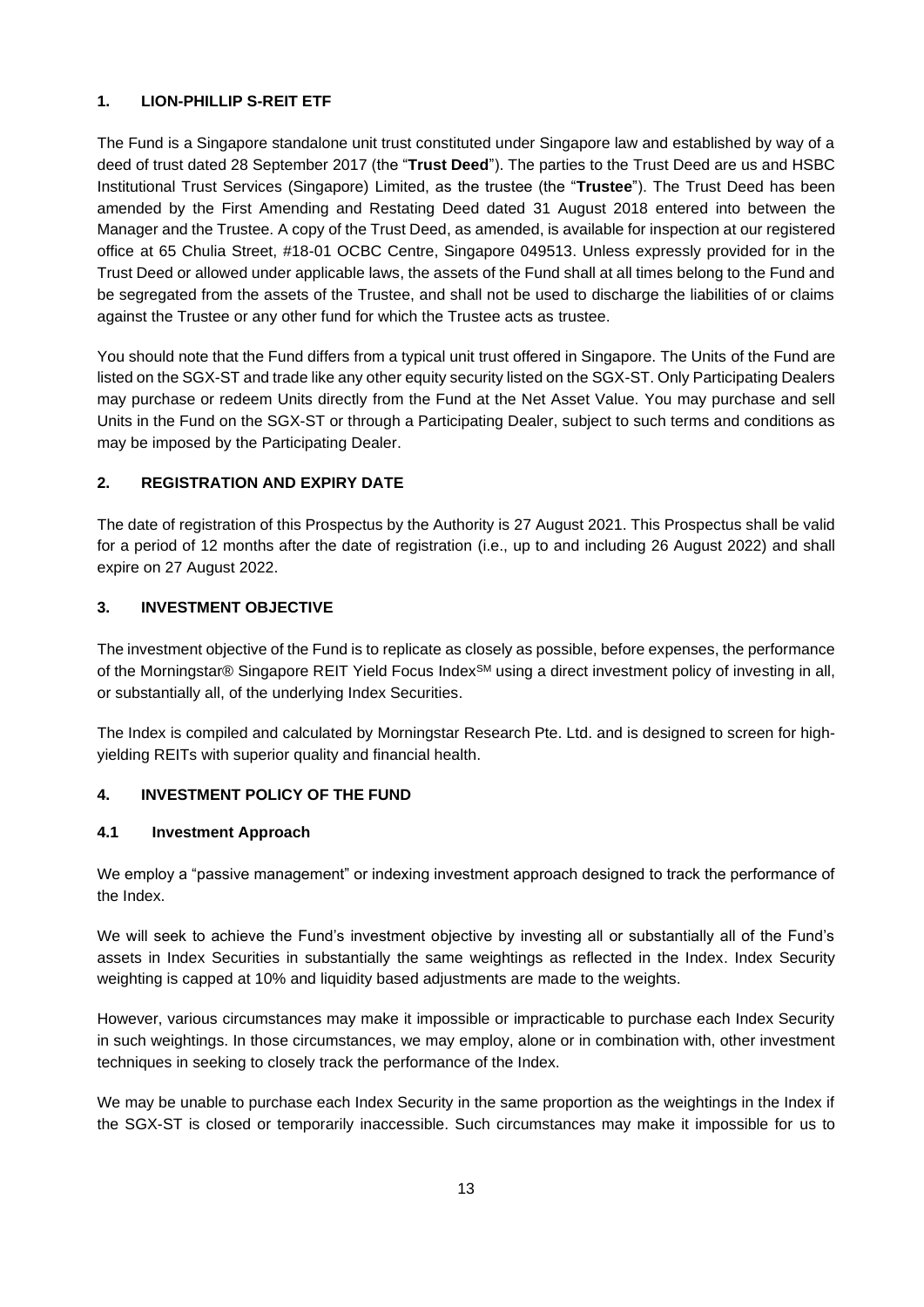purchase or sell Index Securities to track the Index accordingly. This however should not occur in orderly market conditions as the Index Securities are themselves liquid and the Index itself has certain minimum liquidity criteria for the Index Securities.

If such circumstances were to arise, we may use the Representative Sampling Strategy (as described below), by choosing alternative Securities or REITs as the relevant Index Security which has a high level of correlation or a similar valuation or market capitalisation.

We will rebalance the Fund's portfolio of investments from time to time to reflect any changes to the composition of, or weighting of, Index Securities to minimise tracking error of the Fund's overall returns relative to the performance of the Index.

As at the date of this Prospectus, we do not intend to invest the Fund's assets in options, warrants, futures contracts, commodities, unlisted securities and precious metals. If we use financial derivative instruments to employ any currency hedging techniques to manage the impact of exchange rate fluctuations and/or for the purpose of efficient portfolio management, we will adopt a passive hedging strategy (i.e. hedging of foreign currency exposure will mirror the Index).

As at the date of this Prospectus, Units of the Fund are classified as EIPs and prescribed capital markets products.

For so long as the Units are EIPs and prescribed capital markets products, the Fund does not and will not invest in any product or engage in any transaction which may cause the Units not to be regarded as EIPs and prescribed capital markets products.

## **4.2 Investment Strategy**

In managing the Fund, we currently adopt a direct Replication Strategy but may also adopt a Representative Sampling Strategy. We may swap between the two strategies, without prior notice to you, in our absolute discretion as often as we believe appropriate in order to achieve the investment objective of the Fund.

As the Fund is an index-tracking fund which tracks the performance of the Index and holds the Index Securities, it is expected that the only asset class which the Fund will invest in is REITs.

## **4.3 Replication Strategy**

Using a Replication Strategy, the Fund will invest in substantially all the Index Securities in substantially the same weightings (i.e. proportions) as the Index and the Application Basket may comprise odd lots of the Index Securities. For purposes of tracking the Index closely, we may, from time to time, adjust the number of odd lots of Index Securities in each Application Basket.

However, if we believe that a Replication Strategy is not the most efficient means to track the Index, we may decide to adopt a Representative Sampling Strategy instead.

## **4.4 Representative Sampling Strategy**

Using a Representative Sampling Strategy, the Fund will hold a representative sample of a portfolio of Securities selected by us using quantitative analytical models in a technique known as "portfolio sampling". Where a Representative Sampling Strategy is employed, Securities that are not constituents of the Index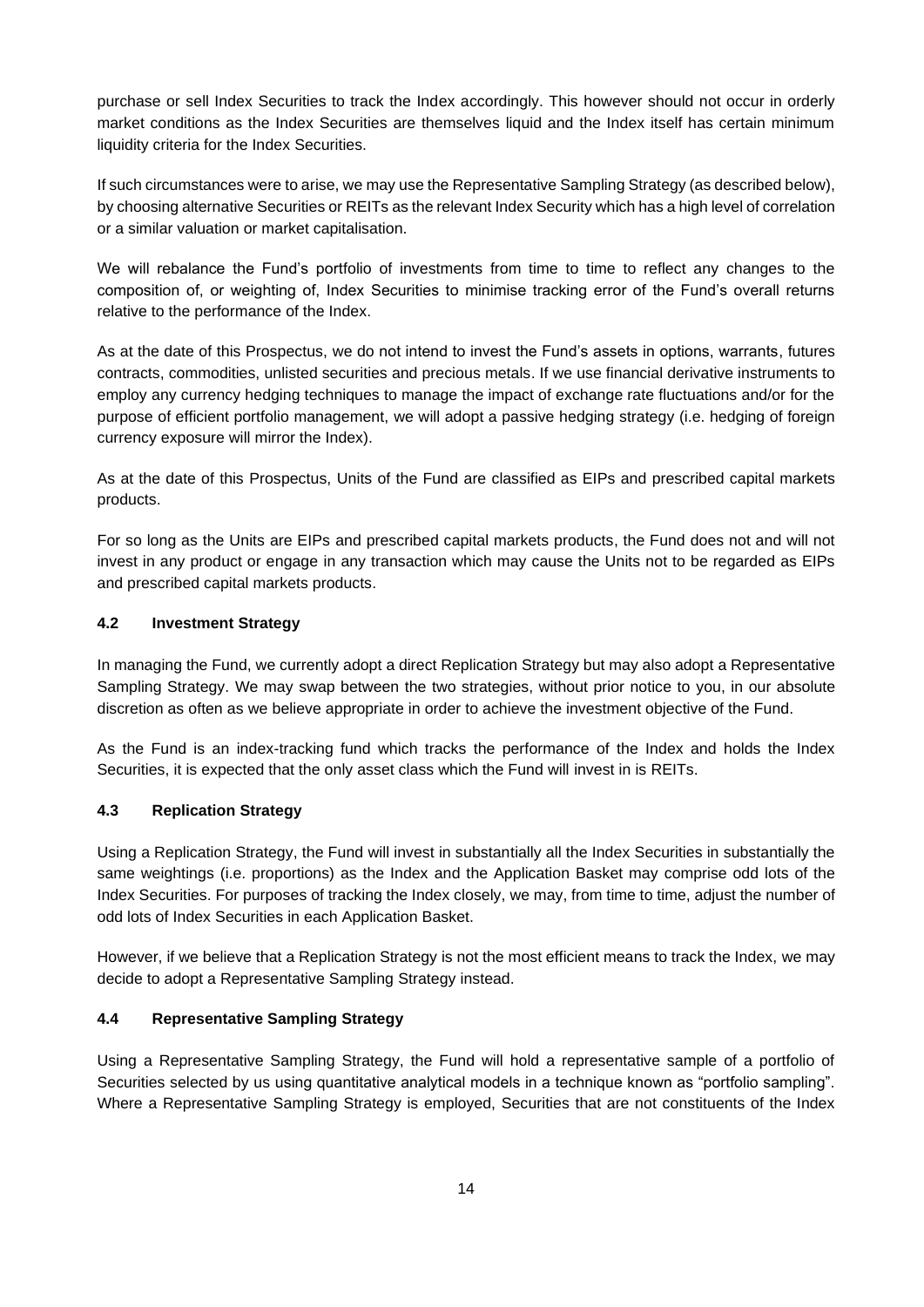may be held by the Fund. Such Securities will be expected to have a high level of correlation or a similar valuation or market capitalisation as the relevant Index Securities.

We will seek to construct the portfolio of the Fund so that, in the aggregate, its capitalisation, industry and fundamental investment characteristics perform like those of the Index. The Index will be reviewed and rebalanced semi-annually after the close of business on the Rebalancing Reference Dates. The low frequency of rebalancing should result in a lesser turnover of Index Securities and hence lower overall Fund expenses.

There will be no change to the investment objective and/or investment policy of the Fund during the 3-year period commencing from the date of this Prospectus, unless (i) any such change is approved by an Extraordinary Resolution of Unitholders in a general meeting or (ii) such prohibition on changes to the investment objective and/or investment policy of the Fund is waived by the SGX-ST. Where there is any change to the investment strategy adopted for the Fund, such changes will be announced by us through SGXNET. A list of the holdings of the Fund will be published in the monthly fund factsheet which is available on our website at www.lionglobalinvestors.com.

#### **4.5 Use of Credit Rating Agencies**

Please note that we may rely on ratings issued by credit rating agencies on any of our investments:

- (i) we have established a set of internal credit assessment standards and have in place a credit assessment process to ensure that our investments are in line with these standards; and
- (ii) information on our credit assessment process will be made available to you upon request.

#### <span id="page-18-0"></span>**5. THE INDEX**

The Index is compiled and calculated by Morningstar Research Pte. Ltd. and aims to track the performance of Singapore REITs listed on the SGX-ST using a broad-based quality income strategy with the following proprietary factors:-

- (a) Quality;
- (b) Financial health; and
- (c) Dividend yield.

The Index tracks the performance of all Singapore REIT securities with a weighting emphasis on quality, financial health and income as measured by the dividend yield.

The maximum weighting of any Index Security is 10% at each Rebalancing Reference Date.

Please refer to Appendix II of this Prospectus for general information on the Index. The description of the Index **methodology** is available at a straight and a methodology is a variable at a contract at a methodology and a variable at a variable at a variable at  $\alpha$ https://assets.contentstack.io/v3/assets/bltabf2a7413d5a8f05/bltfe1eeece1778e05c/5eab27af87b5d254ba8 f607a/20200424\_Construction\_Rules\_for\_Morningstar\_REIT\_Yield\_Focus\_Family\_Final.pdf and the latest information relating to the Index is available at [https://indexes.morningstar.com/our](https://indexes.morningstar.com/our-indexes/equity/F00000ZD9P)[indexes/equity/F00000ZD9P.](https://indexes.morningstar.com/our-indexes/equity/F00000ZD9P)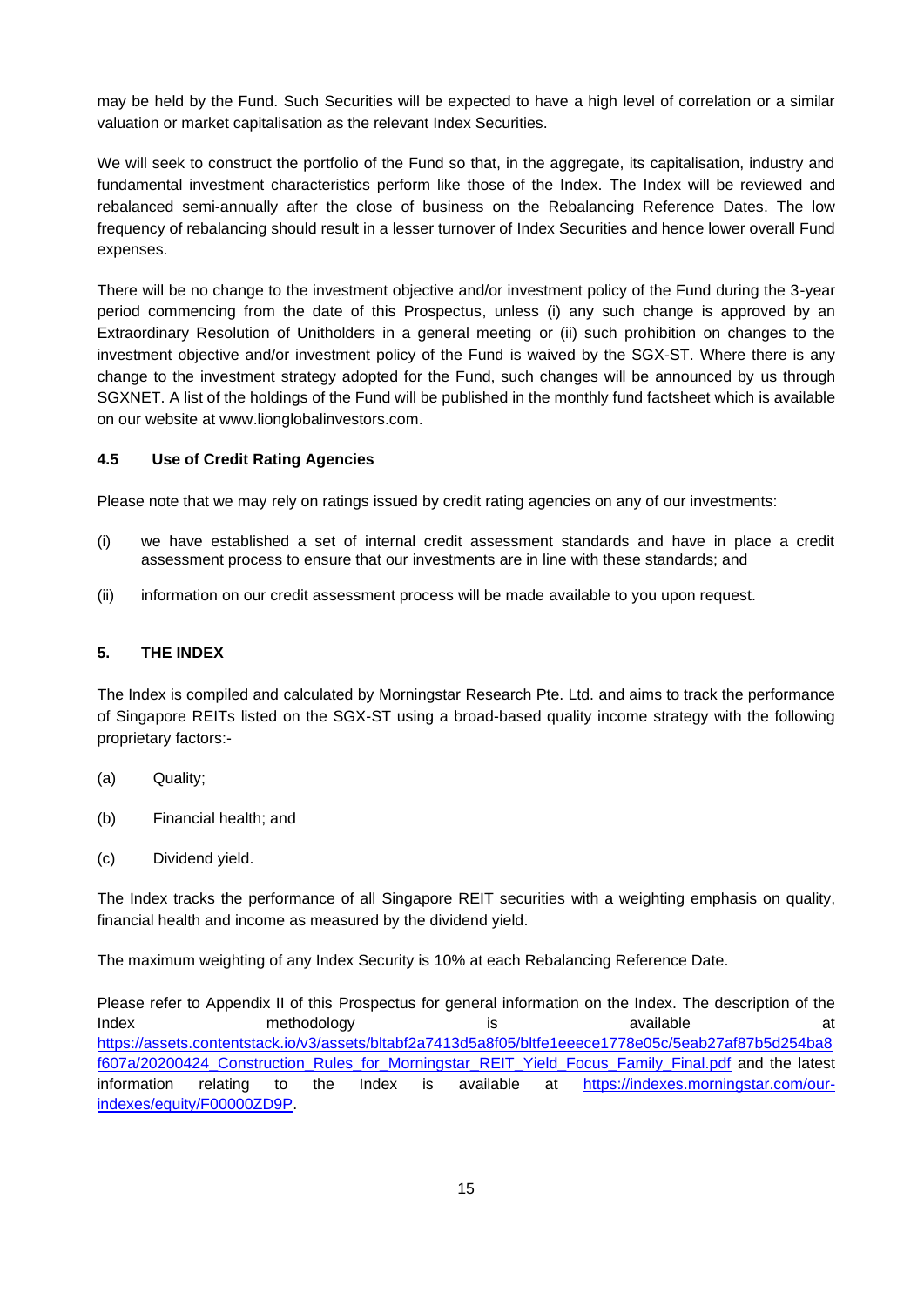# <span id="page-19-0"></span>**6. INVESTMENT RESTRICTIONS AND BORROWING POLICY OF THE FUND**

The Fund is subject to the investment guidelines, restrictions and borrowing limits set out in the Code, which guidelines, restrictions and limits may be amended from time to time by the Authority. For so long as the Units are EIPs and prescribed capital markets products, the Fund will not invest in any product or engage in any transaction which may cause the Units not to be regarded as EIPs and prescribed capital markets products (unless otherwise permitted by the Authority).

Subject to the borrowing restrictions in the Code and the Trust Deed, the Trustee may at any time at our request concur with us in making and varying arrangements for the borrowing (including entering into overdraft facilities) by the Trustee for the account of the Fund of any currency for the following purposes:-

- (a) facilitating the creation or redemption of Units or defraying operating expenses;
- (b) enabling us to acquire Securities for the account of the Fund; or
- (c) for any other proper purpose as may be agreed by us and the Trustee from time to time.

The Fund may borrow, on a temporary basis, for the purposes of meeting redemptions and bridging requirements. Aggregate borrowings for such purposes should not exceed 10% of the Fund's Net Asset Value at the time the borrowing is incurred and the borrowing period should not exceed one month.

We may from time to time formulate such other investment and borrowing restrictions to apply to the Fund as we may in our sole discretion think fit, subject to the investment guidelines, restrictions and borrowing limits set out in the Code.

We may engage in securities lending or repurchase transactions for the Fund, where such securities lending or repurchase transactions are carried out solely for the purpose of efficient portfolio management and do not amount to more than 50% of the Net Asset Value of the Fund, and is in line with the Notice on the Sale of Investment Products, the Notice on Recommendations on Investment Products or the Securities and Futures (Capital Markets Products) Regulations 2018 issued by the Authority (as may be amended from time to time).

# <span id="page-19-1"></span>**7. RISK FACTORS**

*The Fund is subject to the following principal risks. Some or all of the following risks may adversely affect the Fund's Net Asset Value, yield, total return and/or its ability to achieve its investment objective. You should note the following risk factors associated with investing in the Fund. The following statements are intended to be summaries of some of those risks. They are by no means exhaustive and they do not offer advice on the suitability of investing in the Fund. You should carefully consider the risk factors described below together*  with all of the other information included in this Prospectus before deciding whether to invest in Units of the *Fund.* 

## **7.1 Market Risk**

The Net Asset Value of the Units will fluctuate with changes in the market value of the Securities held by the Fund. The price of Units and the income from them may go down as well as up. You may not get back your original investment. Investment in the Fund involves risks similar to those inherent in investing in REITs traded on an exchange, such as market fluctuations caused by factors like economic and political developments, changes in interest rates and foreign exchange. A significant decline in the value of the Index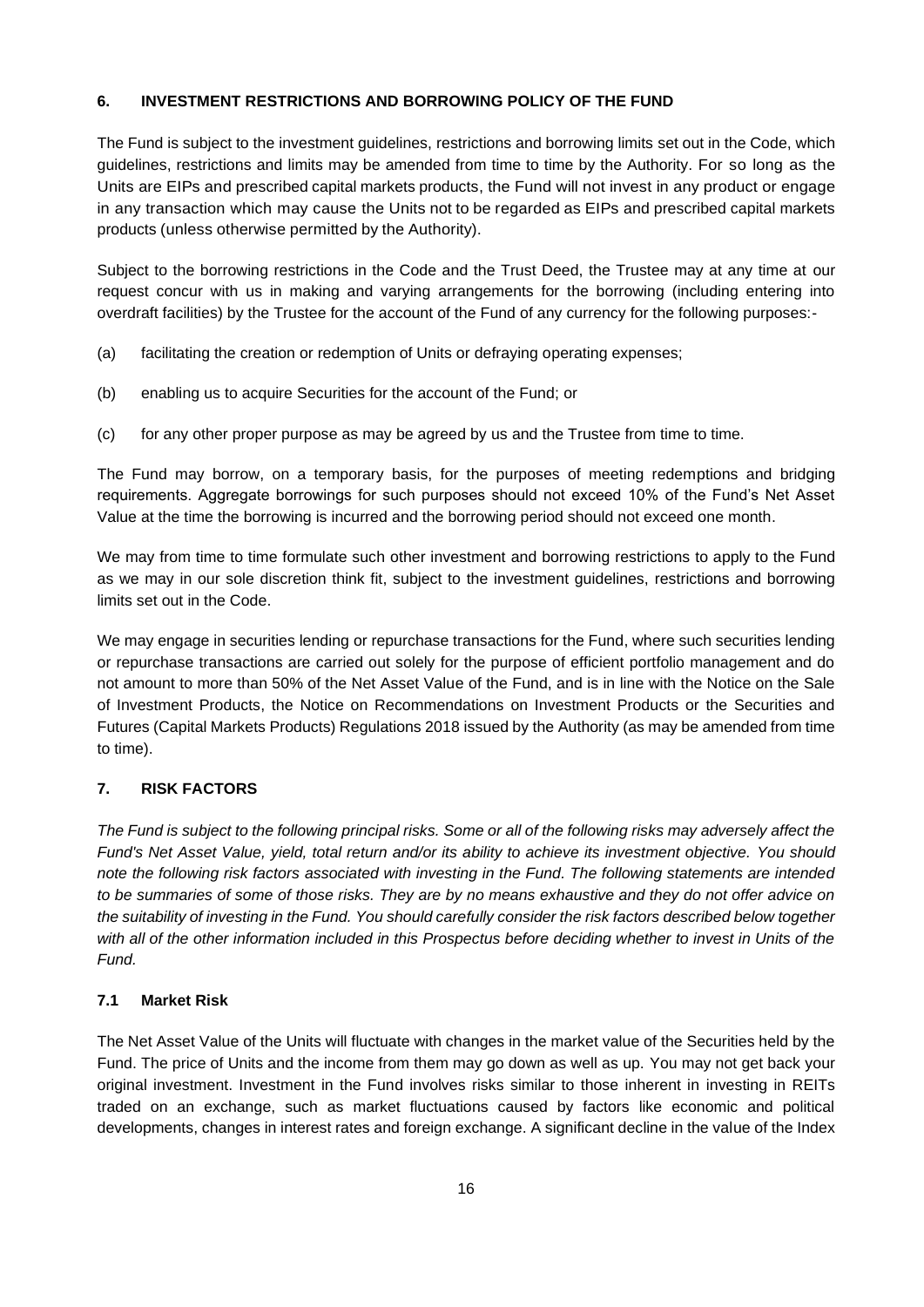can therefore be expected to result in a similar decline in the Net Asset Value of the Units.

## **7.2 Derivatives Risk**

Subject to the provisions of the Notice on the Sale of Investment Products, the Notice on Recommendations on Investment Products or the Securities and Futures (Capital Markets Products) Regulations 2018 (for so long as Units of the Fund are EIPs and prescribed capital markets products) and the Code, the Fund may from time to time invest in derivatives, which are financial contracts whose value depends on, or is derived from, the value of an underlying asset, reference rate or index. Such assets, rates and indices may include bonds, shares, interest rates, currency exchange rates, bond indices and stock indices.

While the judicious use of derivatives by professional investment managers can be beneficial, derivatives involve risks different from, and, in some cases, greater than, the risks presented by more traditional securities investments. Some of the risks associated with derivatives are market risk, management risk, credit risk, liquidity risk and leverage risk.

We do not intend to use derivatives transactions for optimising returns but may use them for efficient portfolio management and/or hedging the existing foreign currency exposure of the Fund.

Derivative instruments are highly volatile instruments and their market values may be subject to wide fluctuations and expose the Fund to potential gains and losses. Where such instruments are used, we will ensure that the risk management and compliance procedures and controls adopted are adequate and have been or will be implemented and that we have the necessary expertise to manage the risks relating to the use of these financial derivative instruments.

The global exposure of the Fund to financial derivatives or embedded financial derivatives will not exceed 100% of the net asset value of the Fund. We may modify the risk management and compliance procedures and controls at any time as we deem fit and in the interests of the Fund.

We currently use the commitment approach as described in Appendix 1 of the Code to determine the Fund's exposure to financial derivatives.

## **7.3 Risk of Investing in REITs**

Some REITs may have limited diversification and may be subject to risks inherent in financing a limited number of properties.

Investments in REITs and other issuers that invest, deal or otherwise engage in transactions in or hold real estate or interests therein are subject to risks similar to investing directly in real estate. For example, real estate values may fluctuate as a result of general and local economic conditions, overbuilding and increased competition, increases in property taxes and operating expenses, changes in zoning laws, casualty or condemnation losses, regulatory limitations on rents, changes in neighbourhood values, changes in how appealing properties are to tenants, increases in interest rates and unexpected interruptions such as natural disasters, terrorist attacks or other unforeseeable events.

## **7.4 Borrowing**

REITs may also be subject to financial covenants and/or borrowing/gearing ratios and their ability to comply with such ratios could be adversely affected if the REITs are unable to obtain funds from investors or loans or re-finance existing debt. If the REITs are unable to comply with the gearing ratios, the REITs may become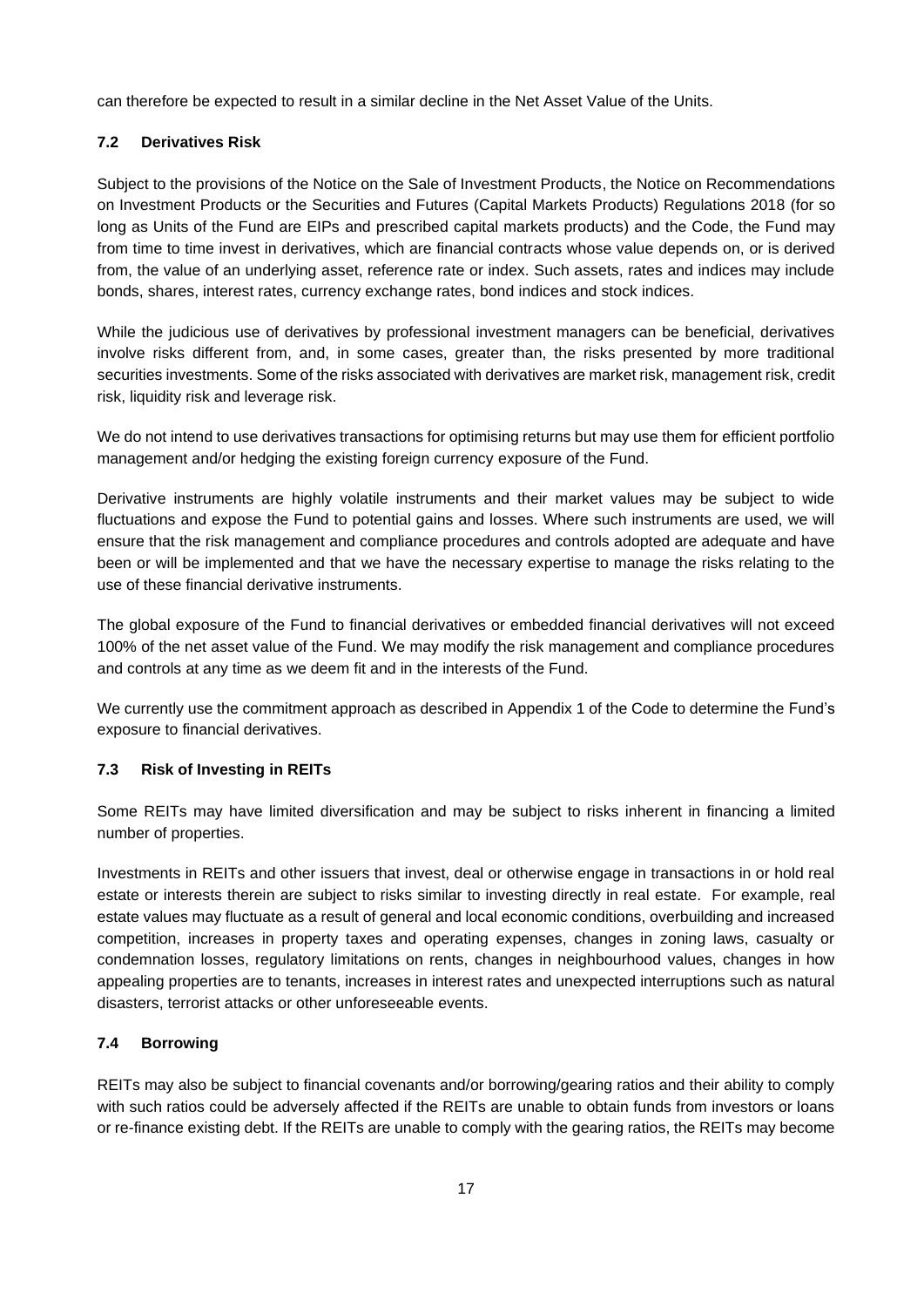more susceptible to interest rate movements and re-financing risks. If the REITs continue to remain as part of the Index despite non-compliance with the gearing ratios, this may cause an investment in the Fund to be subject to a higher level of risk as the objective of the Fund is to closely track the performance of the Index.

# **7.5 The Fund is Not Actively Managed**

The Fund invests in the Index Securities included in the Index and is not actively managed. We do not attempt to select REITs or stocks individually in order to outperform the market or to take defensive positions in declining markets.

# **7.6 Tracking Error Risk**

Factors such as the fees and expenses of the Fund, imperfect correlation between the Fund's assets and the Index Securities constituting the Index, rounding of REIT prices, changes to the Index and regulatory policies may affect our ability to achieve close correlation with the performance of the Index. The Fund's returns may therefore deviate from the Index and there is no assurance that the Fund will be able to fully track the performance of the Index. A Replication Strategy is adopted to minimise tracking error, by investing the Fund's assets in substantially the same weightings as the Index. Re-investing the cash dividends received for the REIT holdings of the Fund is also done to keep the Fund's cash holdings to a low level that is operationally optimal while minimising tracking error. The Fund may invest in REITs which are not constituents of the Index by using the Representative Sampling Strategy. We will endeavour to manage the tracking error if the Representative Sampling Strategy is used.

# **7.7 Concentration Risk**

The Index Securities is comprised of Singapore REITs listed on the SGX-ST and may be less diversified compared to a fund investing in REITs globally. To the extent that a property sector or a geographical region in which the Index Securities are concentrated in falls out of favour, the Fund's performance may be negatively affected. Please refer to Appendix I for more information on the constituent REITs and their weighting in the Index.

## **7.8 Foreign Market Exposure Risk**

Although the Index is comprised of Singapore REITs listed on the SGX-ST, some of these REITs hold or invest into properties or real estate in other jurisdictions, including but not limited to emerging markets like China, Indonesia and Malaysia. The performance of such REITs is dependent on and affected by economic and political developments, changes in interest rates and perceived trends in stock (including REIT) prices in these markets. Any adverse developments in these foreign markets may impact the performance of such REITs and adversely impact the Fund's performance.

## **7.9 Foreign Exchange Risk**

As the Singapore REITs invested into may be denominated in currencies other than Singapore dollars, any fluctuation in the exchange rate of such currencies against the base currency of the Fund (i.e. Singapore dollars) may have an impact on the income of the Fund and affect the value of the Units. If we intend to hedge such foreign currency exposure, we will adopt a passive hedging strategy (i.e. hedging of foreign currency exposure will mirror the Index).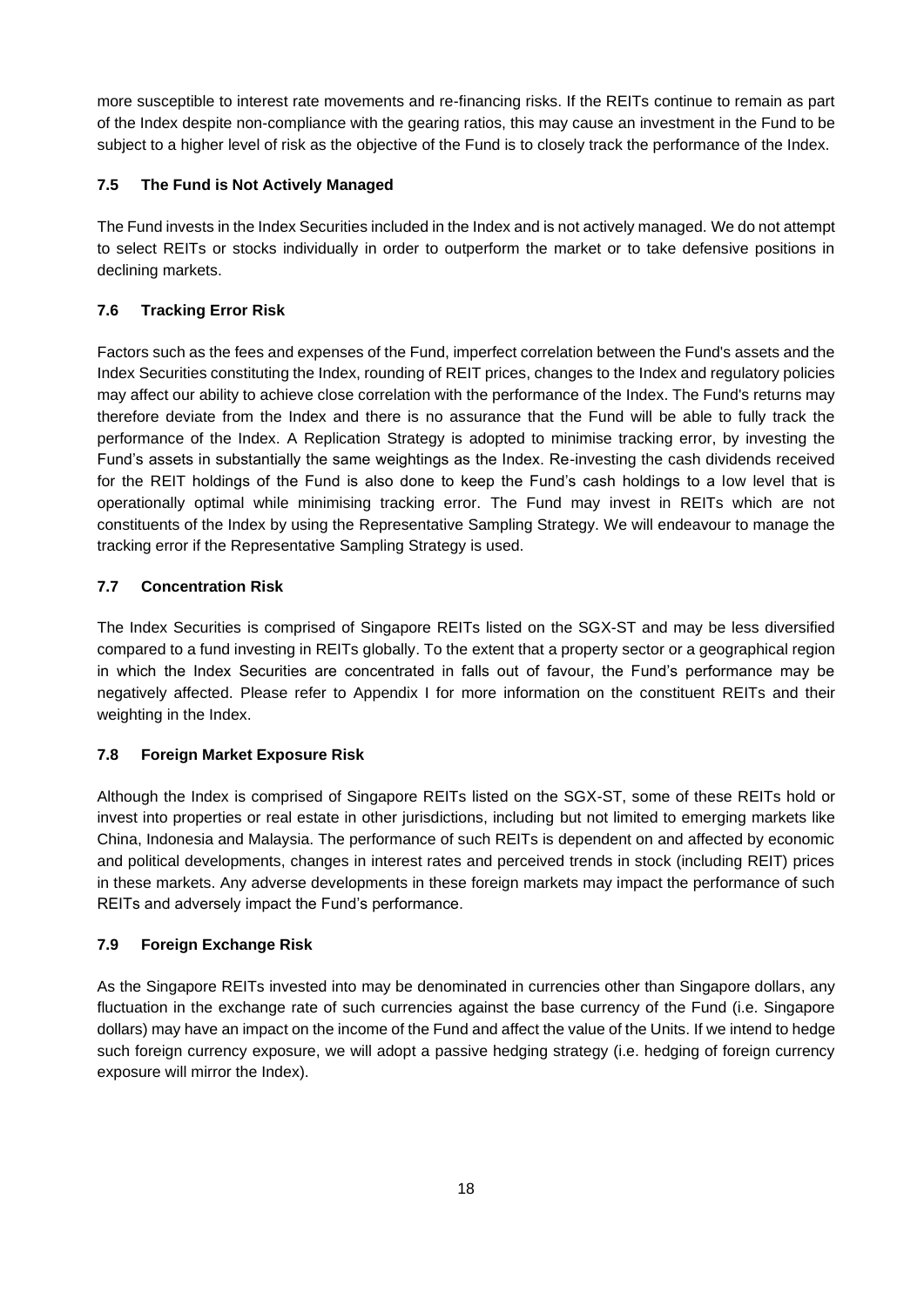# **7.10 Trading Risk**

The Fund is structured as an index fund and the Net Asset Value of Units of an index fund will fluctuate with changes in the market value of the index fund's holdings of Securities. The market prices of Units will fluctuate in accordance with changes in Net Asset Value and supply and demand on any exchange on which the Units are listed. We cannot predict whether the Units will trade below, at or above their Net Asset Value. Price differences may be due, in large part, to the fact that supply and demand forces in the secondary trading market for the Units will be closely related, but not identical, to the same forces influencing the prices of the Securities trading individually or in the aggregate at any point in time. Given that the Units must be created and redeemed in an Application Unit size (unlike shares of many closed-end funds, which frequently trade at appreciable discounts from, and sometimes at premiums to, their Net Asset Value), we believe that ordinarily large discounts or premiums to the Net Asset Value of Units should not be sustained. If we suspend creations and/or redemptions of Units of the Fund, we expect larger discounts or premiums.

# **7.11 Absence of Prior Active Market**

Although application has been made for the Units to be listed for trading on the SGX-ST, there can be no assurance that an active trading market will be developed or be maintained. There is no certain basis for predicting the actual price levels at, or sizes in, which the Units may trade. Further, there can be no assurance that you will experience trading or pricing patterns similar to those of market-traded REITs or other REIT funds or ETFs which are based upon indices other than the Index.

# **7.12 Creation and Redemption through Participating Dealers**

You may not create or redeem Units directly with us and can only create or redeem Units through Participating Dealers if you are a client of the relevant Participating Dealer. The Participating Dealers are under no obligation to agree to do so on your behalf and may impose terms and conditions in connection with such creation or redemption orders from you. Each Participating Dealer may, in its absolute discretion, refuse to accept a creation order from you and can charge such fees as it may determine. The willingness of a Participating Dealer to redeem Units may depend upon, but is not limited to, that Participating Dealer's ability to sell the relevant Index Securities as well as any agreement which may be reached between you and the Participating Dealer. The Participating Dealer will not be able to create or redeem Units during any period when, amongst other things, dealings on the SGX-ST are restricted or suspended, settlement or clearing of securities through the CDP is disrupted or the Index is not compiled or published. In addition, the Participating Dealer will not be able to create or redeem Units if some other event occurs which impedes the calculation of the Net Asset Value of the Fund or disposal of the Fund's Securities cannot be effected.

## **7.13 Risk Inherent in Index Securities**

The Index Securities are comprised of REITs, the prices of which may fluctuate in response to, amongst other factors, changes in interest rates, foreign exchange, economic and political conditions and the financial condition of issuers of the REITs. In particular, the Fund's value is dependent on the performance of such REITs and the overall performance of the property market or sector to which such REITs are exposed or invested or hold real estate assets.

## **7.14 Lack of Discretion by Manager to Adapt to Market Changes**

The Index Securities held by the Fund will passively reflect the distribution of REITs which are included in the Index. Therefore, adverse changes in the financial condition or performance of any REIT included in the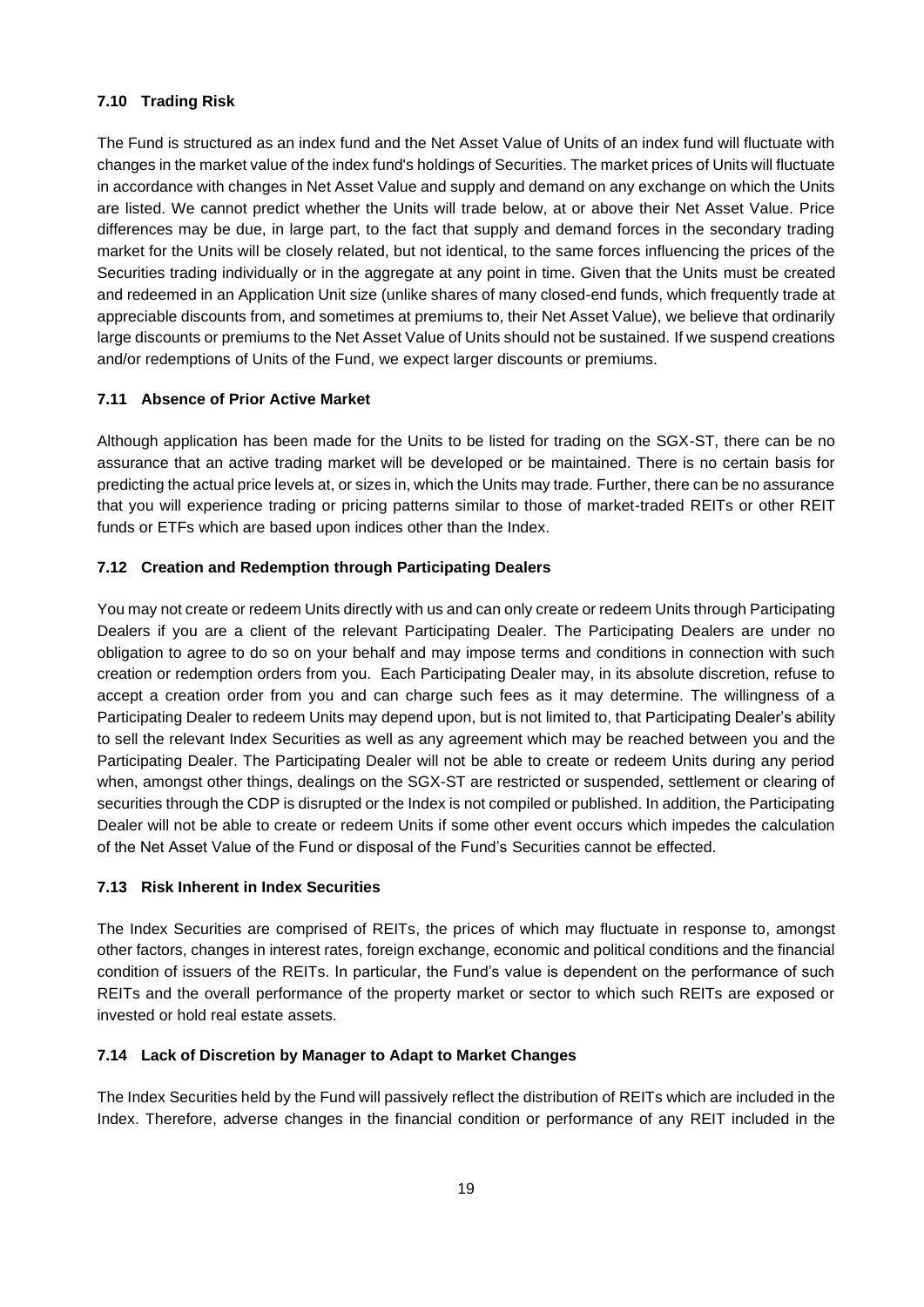Index will not result in the sale of the REIT by the Fund, and will be likely to adversely affect the Fund's Net Asset Value and the trading price of the Units. We will have limited discretion to remove the REIT from the Fund insofar as such REIT remains an Index Security.

## **7.15 Units may Trade at Prices Other Than at Net Asset Value**

The Net Asset Value of the Fund represents the fair price for buying or selling Units. As with any listed fund, the secondary market price of Units may sometimes trade above or below this Net Asset Value. There is a risk, therefore, that Unitholders may not be able to buy or sell at a price close to this Net Asset Value. The deviation from Net Asset Value is dependent on a number of factors, but will be accentuated when there is a large imbalance between market supply and demand for Units on the SGX-ST. However, given that the Units can be created and redeemed in an Application Unit size by Participating Dealers, as applicable, it is not anticipated that large discounts or premiums will be sustained.

# **7.16 Trading in Units on the SGX-ST may be Suspended or Delisted**

You will not be able to purchase or sell Units on the SGX-ST during any period when the SGX-ST suspends trading in the Units. The SGX-ST may suspend the trading of Units whenever, amongst other factors, the SGX-ST determines that it is appropriate in the interests of a fair and orderly market to protect investors. The creation and redemption of Units will also be suspended if the trading of Units on the SGX-ST is suspended. The SGX-ST imposes certain requirements for the continued listing of securities, including the Units, on the SGX-ST. We cannot assure you that the Fund will continue to meet the requirements necessary to maintain the listing of Units on the SGX-ST or that the SGX-ST will not change the listing requirements. The Fund may be terminated if Units are delisted from the SGX-ST or if the CDP is no longer able to act as the depository for the Units listed on the SGX-ST. Dealings of Units on the SGX-ST may not necessarily be suspended if the creation and redemption of Units is temporarily suspended by us in accordance with the terms of the Trust Deed. If the creation and redemption of Units is temporarily suspended, the trading price of the Units may be adversely affected and differ from the Net Asset Value of the Fund.

# **7.17 Fund is Not a Typical Unit Trust**

You should note that the Fund is not like a typical unit trust offered to the public in Singapore. Units may only be created and redeemed in an Application Unit size by Participating Dealers and Units may not be subscribed for, or redeemed, directly by you. For so long as the Units are listed for quotation on the SGX-ST, you shall have no right to request us to redeem or purchase your Units. Participating Dealers will not be able to create or redeem Units during any period when, amongst other things, dealings on the SGX-ST are restricted or suspended, settlement or clearing of securities in CDP is disrupted or the Index is not compiled or published. You may generally only realise the value of your Units by selling your Units on the SGX-ST. These features are not usually present in a typical unit trust offered to retail investors in Singapore, where units can generally be purchased and redeemed directly with a manager or its approved distributors.

# **7.18 Minimum Creation and Redemption Size**

Units will be issued or redeemed in an Application Unit size of 50,000 Units or such higher number of Units in multiples of 1,000 Units. If you do not hold an Application Unit size, you may only realise the value of your Units by selling your Units on the SGX-ST.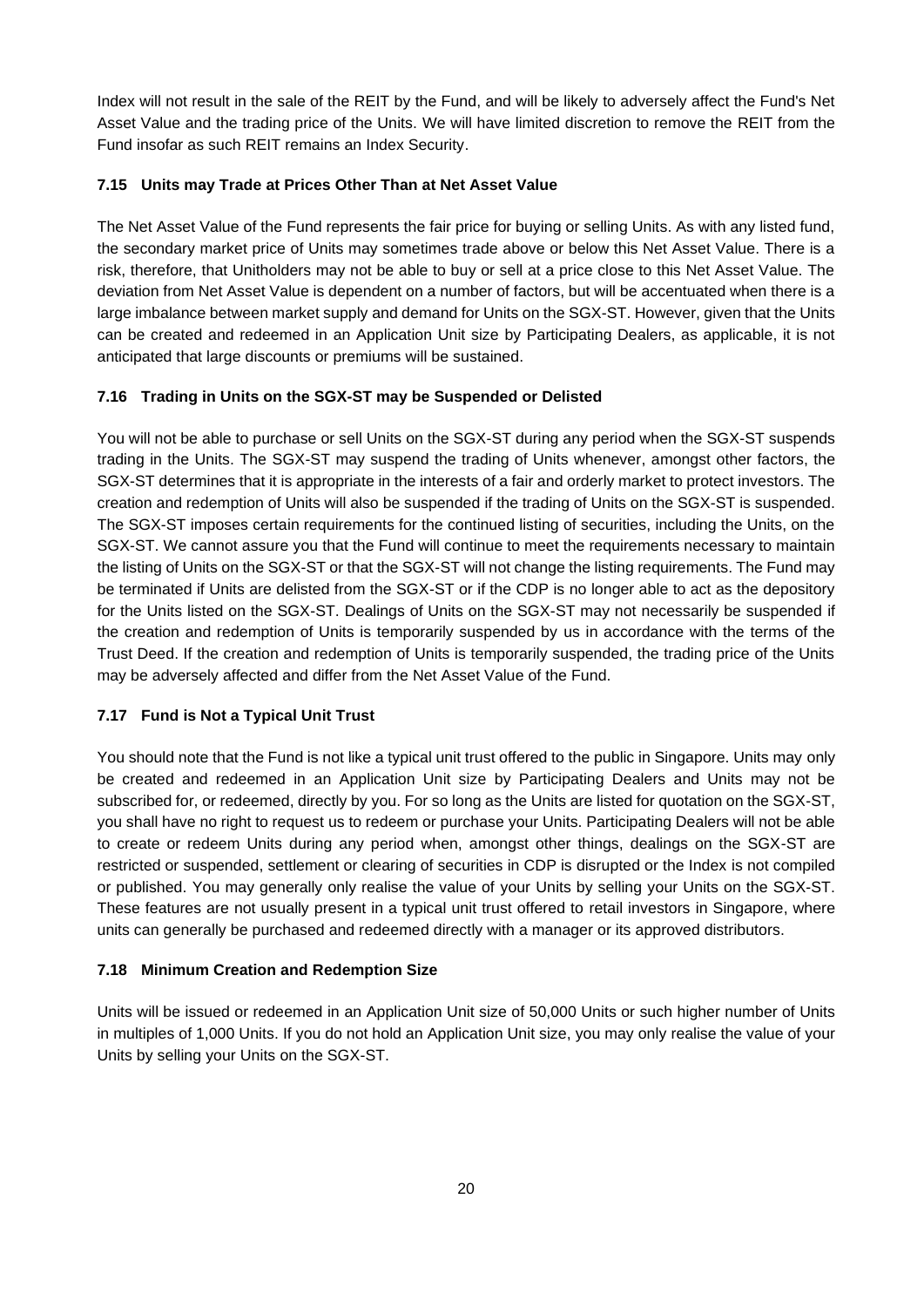## **7.19 Risks Related to Borrowings by the Fund**

We may pledge the assets of the Fund if the lender requires security to be provided in connection with any borrowings by us for the account of the Fund. If the Fund is unable to repay the principal or interest on such borrowing, the pledged assets may be disposed of by the lender. If the price received by the lender is insufficient to satisfy the outstanding due to the lender in full, the Fund may have to dispose of its investments to raise cash for payment of the shortfall to the lender. There may be an adverse effect on the Net Asset Value of the Fund if such disposal is effected during any period when general market conditions are unfavourable.

# **7.20 Tax Risks**

The Fund has obtained IRAS' approval for the tax transparency treatment as set out in paragraph 44 of this Prospectus. However, there is no guarantee that the Fund will be able to satisfy all conditions which IRAS may impose at all times. In the event that the tax transparency treatment ceases to apply for any reason, including, for example, changes to IRAS' tax rules, the Fund will be subject to tax in respect of distributions received by the Fund from REITs listed on the SGX-ST which are made out of specified income derived by such REITs and this will adversely affect the Fund's Net Asset Value.

# <span id="page-24-0"></span>**8. RISK FACTORS RELATING TO THE INDEX**

## **8.1 Errors or Inaccuracies in the Index**

There may be inaccuracies, errors, omissions or mistakes in the compilation or calculation of the Index, which may result in significant deviations between the Net Asset Value of the Units and the Index. We and the Trustee are not responsible or involved in the compilation or calculation of the Index, and thus cannot be held responsible or liable for any inaccuracies, errors, omissions or mistakes in such compilation or calculation. The computation of the Index may be inaccurate or incomplete if, amongst other factors, the information received by the Index Provider from the SGX-ST is inaccurate or incomplete. Examples of types of errors which may occur include:-

- (i) the closing price of an Index Security on a given day being incorrect;
- (ii) a missed corporate event;
- (iii) a missed Index methodology event (deviation from what is stated in the methodology document for the Index); or
- (iv) a late announcement in respect of an Index Security.

## **8.2 Index is Subject to Fluctuations**

The performance of the Units should correspond closely with the performance of the Index. The Index may experience periods of volatility in the future. If the Index experiences volatility or declines, the price of the Units will vary or decline accordingly.

## **8.3 Composition of and Weightings in the Index may Change**

The Securities which comprise the Index are changed by the Index Provider as per the selection and eligibility criteria at the time of reconstitution. The price of the Units may rise or fall as a result of such changes. The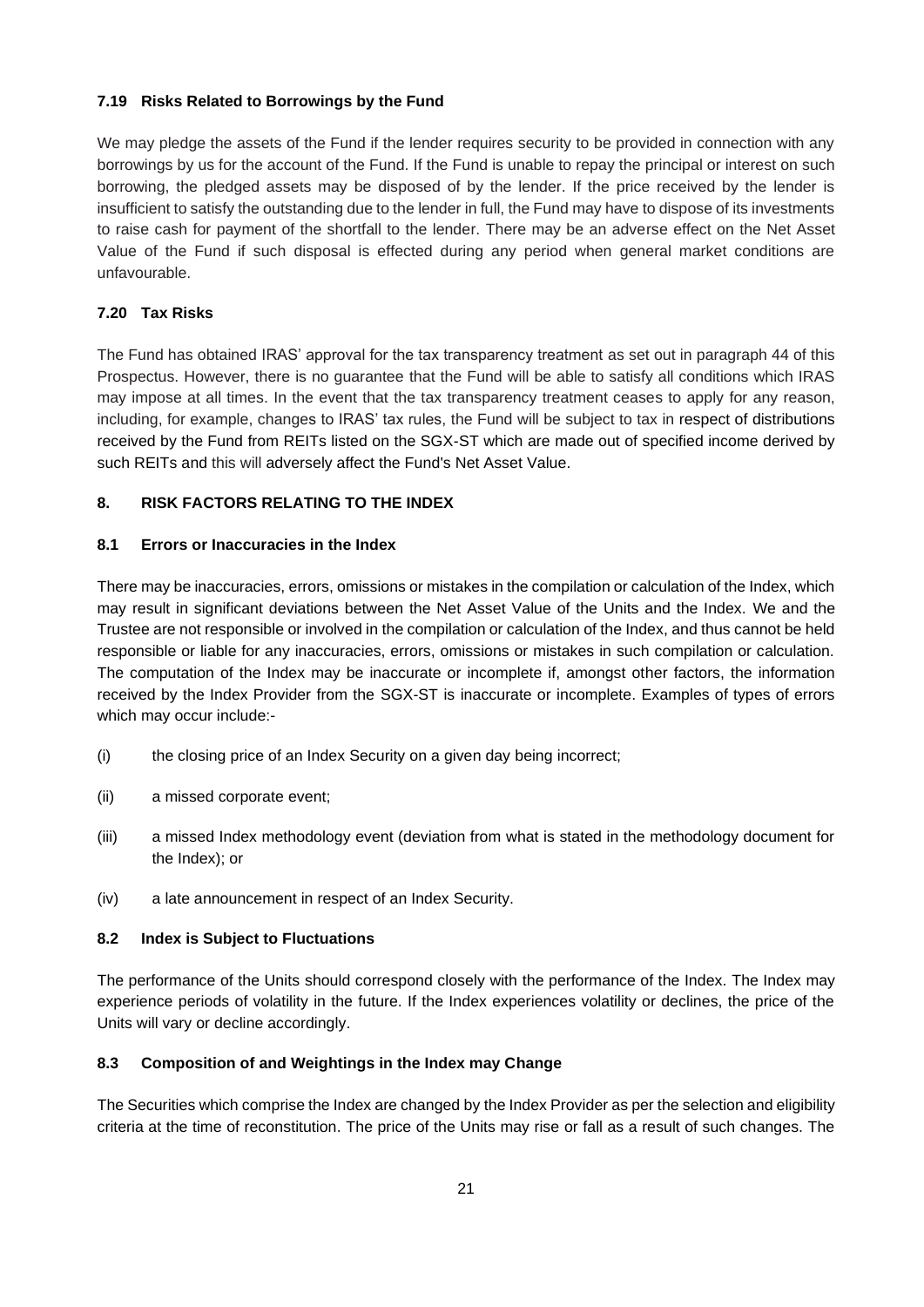composition of the Index may also change if one of the constituent REITs were to delist its securities or if a new REIT were to list its securities and be added to the Index. If this happens, the weighting or composition of the Index Securities invested by the Fund would be changed as considered appropriate by us in order to achieve the investment objective. Thus, an investment in Units will generally reflect the Index as its constituents change from time to time, and not necessarily the way it is comprised at the time of an investment in the Units.

The Fund's investments will be monitored by us on a daily basis, and we will track any change of composition and weightings of the Index as and when it occurs. Appendix II – The Morningstar® Singapore REIT Yield Focus IndexSM describes how the Index is compiled.

# **8.4 Licence to Use the Index may be Terminated**

We have been granted a licence by the Index Provider to use the Index in connection with the operation, marketing and promotion of the Fund. The Fund may be terminated if the Index licence agreement is terminated and we are unable to identify or agree with the Index Provider or any other index provider terms for the use of a suitable replacement index that gives, in our opinion, the same or substantially similar REIT exposure as the Index. If the Index is no longer available for use by the Fund, we will source for a suitable replacement index that gives, in our opinion, the same or substantially similar REIT exposure as the Index. Any such replacement index will be notified to Unitholders via SGXNET. Accordingly, you should note that the ability of the Fund to track the Index depends on the continuation in force of the Index licence agreement in respect of the Index or a suitable replacement.

If the licence for the use of the Index is terminated for any reason, we will notify Unitholders of such termination via an announcement on SGXNET.

#### **8.5 Compilation of the Index**

No warranty, representation or guarantee is given as to the accuracy or completeness of the Index and its computation or any information relating to the Index. The process and the basis of computing and compiling the Index and any of its related formulae, constituent REITs and factors may at any time be changed or altered by the Index Provider without notice.

#### <span id="page-25-0"></span>**9. DISCLAIMER BY MORNINGSTAR RESEARCH PTE. LTD.**

The Fund is not sponsored, endorsed, sold or promoted by Morningstar Research Pte. Ltd. or any of its affiliated companies (collectively, "**Morningstar**"). Morningstar makes no representation or warranty, express or implied, to the Unitholders or any member of the public regarding the advisability of investing in securities generally or in the Fund in particular or the ability of the Index to track general stock market performance. Morningstar's only relationship to Lion Global Investors Limited is the licensing of certain service marks and service names of Morningstar and of the Index which is determined, composed and calculated by Morningstar without regard to Lion Global Investors Limited or the Fund. Morningstar has no obligation to take the needs of Lion Global Investors Limited or Unitholders into consideration in determining, composing or calculating the Index. Morningstar is not responsible for and has not participated in the determination of the prices and amount of the Fund or the timing of the issuance or sale of the Units of the Fund or in the determination or calculation of the equation by which Units of the Fund are converted into cash. Morningstar has no obligation or liability in connection with the administration, marketing or trading of the Fund.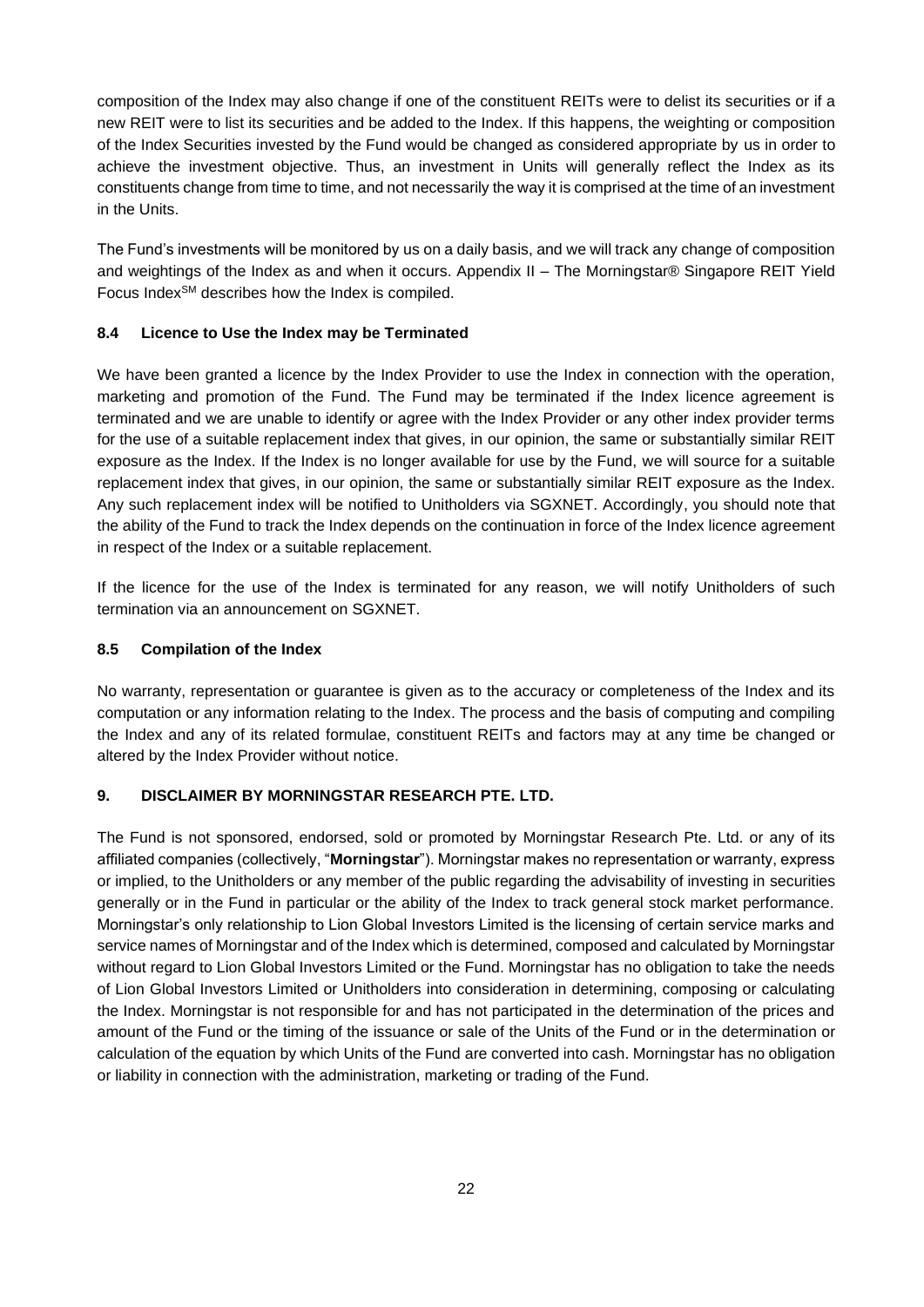MORNINGSTAR DOES NOT GUARANTEE THE ACCURACY AND/OR THE COMPLETENESS OF THE INDEX OR ANY DATA INCLUDED THEREIN AND MORNINGSTAR SHALL HAVE NO LIABILITY FOR ANY ERRORS, OMISSIONS, OR INTERRUPTIONS THEREIN. MORNINGSTAR MAKES NO WARRANTY, EXPRESS OR IMPLIED, AS TO RESULTS TO BE OBTAINED BY LION GLOBAL INVESTORS LIMITED, UNITHOLDERS OF THE FUND, OR ANY OTHER PERSON OR ENTITY FROM THE USE OF THE INDEX OR ANY DATA INCLUDED THEREIN. MORNINGSTAR MAKES NO EXPRESS OR IMPLIED WARRANTIES, AND EXPRESSLY DISCLAIMS ALL WARRANTIES OF MERCHANTABILITY OR FITNESS FOR A PARTICULAR PURPOSE OR USE WITH RESPECT TO THE INDEX OR ANY DATA INCLUDED THEREIN. WITHOUT LIMITING ANY OF THE FOREGOING, IN NO EVENT SHALL MORNINGSTAR HAVE ANY LIABILITY FOR ANY SPECIAL, PUNITIVE, INDIRECT, OR CONSEQUENTIAL DAMAGES (INCLUDING LOST PROFITS), EVEN IF NOTIFIED OF THE POSSIBILITY OF SUCH DAMAGES.

#### <span id="page-26-0"></span>**10. MANAGEMENT AND ADMINISTRATION**

#### **10.1 Manager**

We, the manager of the Fund, are Lion Global Investors Limited (Company Registration Number 198601745D), whose registered office is at 65 Chulia Street, #18-01 OCBC Centre, Singapore 049513. We hold a capital markets services licence for fund management issued by the Authority and are regulated by the Authority.

We were incorporated in Singapore on 22 August 1986. Our issued and paid-up share capital is S\$62.5 million (as at 31 December 2020).

We are a member of the Oversea-Chinese Banking Corporation Limited (OCBC) Group with total assets under management of S\$71.0 billion (US\$52.8 billion) as at 30 June 2021. Established as an Asian asset specialist since 1986, our core competencies are in managing Asian equities and fixed income strategies and funds to both institutional and retail investors. Our large and experienced investment team of more than 40 investment professionals averaging 17 years of financial industry experience is firmly dedicated to Asian and global equities and fixed income markets.

Besides Singapore, we have a regional office in Brunei.

We are 70% owned by Great Eastern Holdings Limited and 30% owned by Orient Holdings Private Limited, both subsidiaries of OCBC Bank.

We have been managing collective investment schemes and discretionary funds in Singapore since 1987. The investment funds managed by us include, but are not limited to the funds set out in Appendix III.

Please refer to Clause 27 of the Deed for more details on our role and responsibilities as the manager of the Fund.

For more information about us, please visit [www.lionglobalinvestors.com.](http://www.lionglobalinvestors.com/)

#### **10.2 General Responsibilities of the Manager**

We have general powers of management over the assets of the Fund. We have covenanted in the Trust Deed to use our best endeavours to carry on and conduct our business in a proper and efficient manner and to ensure that the Fund is carried on and conducted in a proper and efficient manner. We have also covenanted that we will conduct all transactions with or for the Fund at arm's length.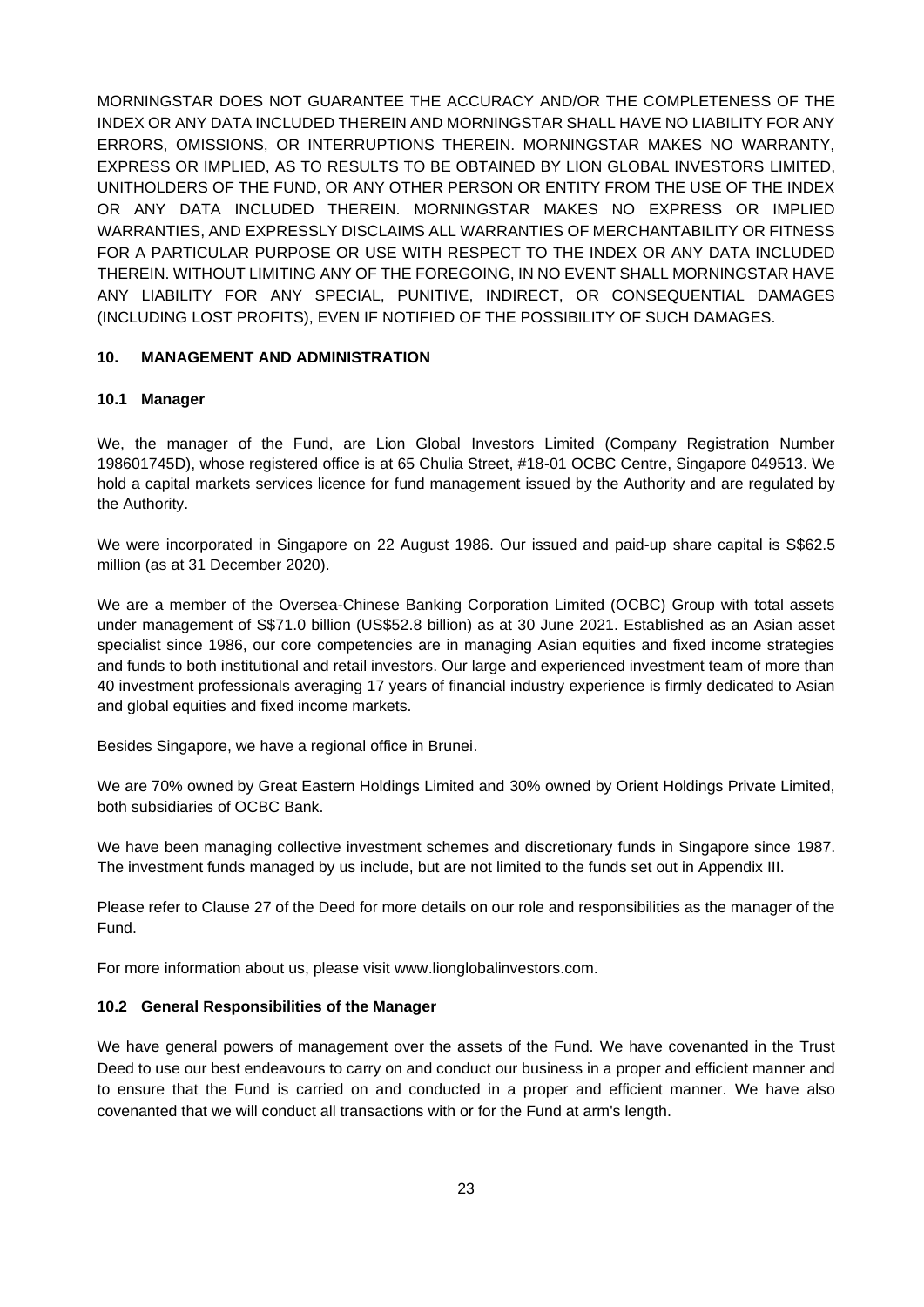We will also be responsible for ensuring compliance with the applicable provisions of the Securities and Futures Act and all other relevant legislation, the Listing Rules, the Code, the Trust Deed and all relevant contracts. We will be responsible for all communications with Unitholders.

In the absence of fraud or negligence by us, we shall not incur any liability by reason of any error of law or any matter or thing done or suffered or omitted to be done by us in good faith under the provisions of the Trust Deed. In addition, we shall be entitled, for the purpose of indemnity against any action, costs, claims, damages, expenses or demands (other than those arising out of any liability or obligation to the Unitholders imposed on us pursuant to applicable laws or where we have failed to exercise the degree of care and diligence required of us as manager) to which it may be put as us, to have recourse to the assets of the Fund in respect of which such action, costs, claims, damages, expenses or demands have been made or arose out of.

We may, in managing the Fund and in carrying out and performing our duties and obligations under the Trust Deed, appoint such person as we may think fit to exercise all or any of the powers, rights, privileges, duties and discretions vested in us under the Trust Deed and such delegation may be made upon such terms and conditions and subject to such applicable laws and regulations (including powers to sub-delegate), provided that we shall not be liable for any losses incurred through the act or omission of any of our delegate except where we have failed to exercise reasonable care and skill in the selection, appointment and monitoring of such delegate (having regard to the market in which the relevant delegate is located).

We will remain as the manager of the Fund until we retire or are removed or replaced in accordance with the provisions of the Trust Deed, as summarised under paragraphs 34 and 35 below.

Any change to the manager of the Fund will be announced immediately on the SGXNET.

#### **10.3 Directors of the Manager**

Our directors are as follows:-

#### **Khor Hock Seng (Non-Executive Director, Chairman)**

Mr Khor of 65 Chulia Street, #18-01 OCBC Centre, Singapore 049513 is currently the Group Chief Executive Officer of Great Eastern Holdings Limited, The Great Eastern Life Assurance Company Limited and Great Eastern General Insurance Limited. He is also the Non-Executive Director and Chairman of our Board.

Prior to joining Great Eastern, Mr Khor was the Chief Executive Officer of Aviva Asia Pte Ltd and Group Executive of Aviva Group (from March 2013 to October 2015).

In his previous tenure, Mr Khor was Chief Executive Officer and Managing Director (from June 2008 to February 2013), whilst taking on the role of Regional Senior Executive (from April 2009 to August 2010) overseeing Indonesia's operations at American International Assurance Bhd. He was Senior Vice President and Deputy General Manager (from February 2006 to November 2006), and Senior Vice President and General Manager (from December 2006 to June 2008) of American International Assurance Co Ltd.

Mr Khor also held the title of President, Chief Executive Officer and Managing Director of Manulife Insurance (M) Bhd (from June 1997 to December 2005).

Since the start of his career in the finance industry in 1984, Mr Khor has also held senior positions in Hong Leong Assurance Bhd, British American Life & General Insurance Bhd, and Malaysian American Assurance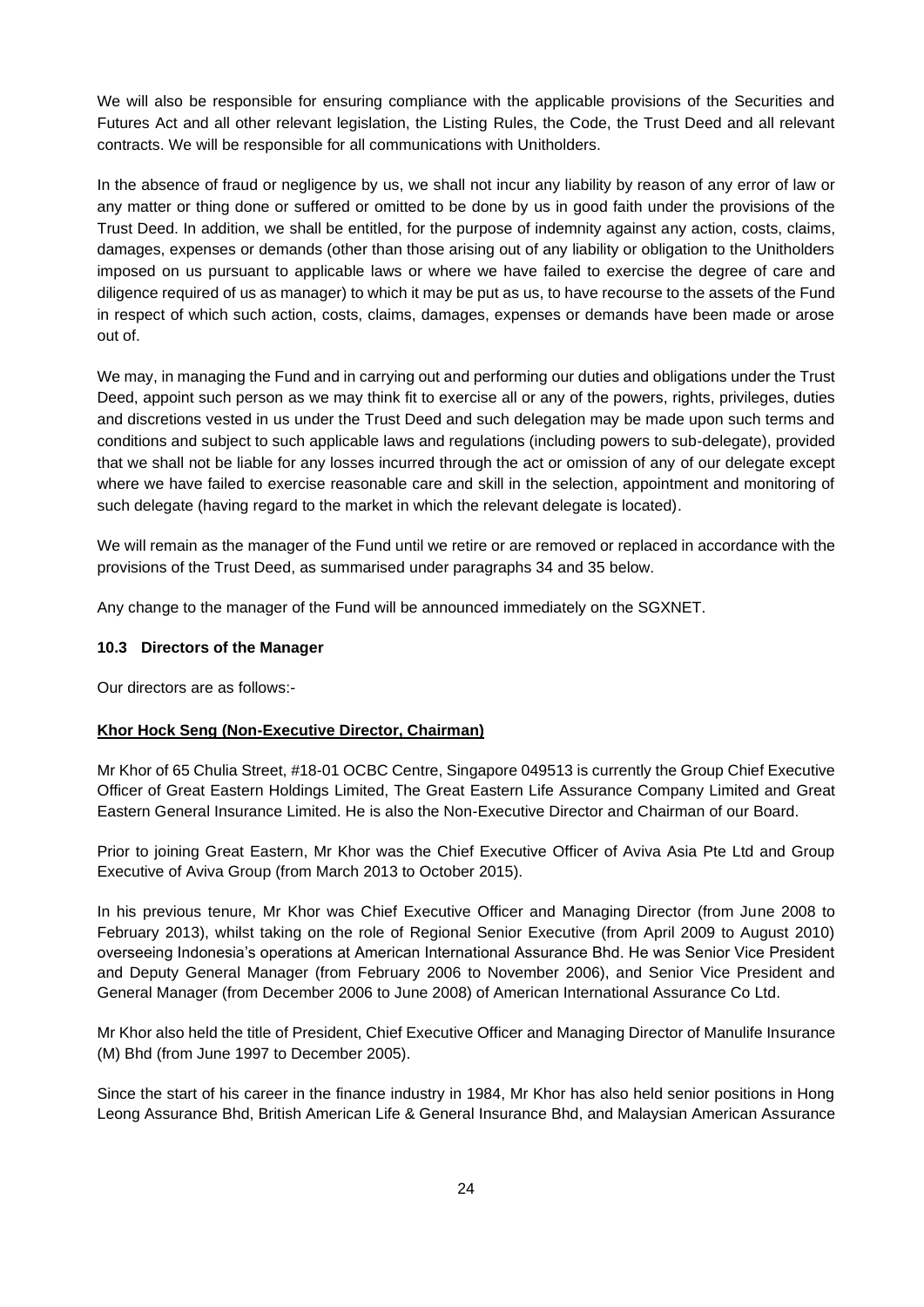Co., Ltd.

Mr Khor holds a Bachelor of Arts in Actuarial Studies and Statistics from Macquarie University and a Certificate of Actuarial Techniques from the Institute of Actuaries, London.

#### **Ching Wei Hong (Non-Executive Director, Deputy Chairman)**

Mr Ching of 65 Chulia Street, #18-01 OCBC Centre, Singapore 049513 is currently the Chief Operating Officer of OCBC Bank as well as the Head, Global Consumer Financial Services of OCBC Bank.

He was previously the Group Chief Financial Officer, OCBC Bank (from June 2008 to April 2010), Head, Group Operations & Technology, OCBC Bank (from March 2005 to April 2010) and Head, Group Transaction Banking, OCBC Bank (from November 1999 to February 2005).

Prior to joining OCBC, he was with Philip Electronics Asia Pacific Pte Ltd (from 1997 till 1999) as Finance Director, Corporate Finance.

He was also with Bank of America previously and has taken up positions as Vice President, Head of Marketing (Multinationals), Vice President, Head of Regional Cash Management Sales and Assistant Vice President within the organisation.

In addition, he has also previously been appointed as Regional Treasurer/Regional Finance Manager in Union Carbide Asia Pacific Inc.

Mr Ching holds a Bachelor of Business Administration from the National University of Singapore.

#### **Gerard Lee How Cheng (Executive Director)**

Mr Lee of 65 Chulia Street, #18-01 OCBC Centre, Singapore 049513 is currently our Chief Executive Officer.

Mr Lee was Chief Investment Officer of Temasek's Fund Management Division (FMD) from 1999 to 2004. He later became Chief Executive Officer of Fullerton Fund Management Company, a wholly owned subsidiary of Temasek Holdings Pte Ltd.

Before joining Temasek, Mr Lee had held positions as Deputy Chief Investment Officer at Deutsche Asset Management Singapore, Head of Fixed Income Sales at SBC Warburg Singapore and Head of Government of Singapore Investment Corporation Pte Ltd's New York Office.

Mr Lee, a CFA Charterholder, graduated from the National University of Singapore with a Bachelor of Science (Honours) in 1984. He has also been recognised by The Institute of Banking & Finance (IBF) as an IBF Fellow.

#### **Tan Siew Peng (Non-Executive Director)**

Mr Tan of 65 Chulia Street, #18-01 OCBC Centre, Singapore 049513 is currently appointed as the Chief Financial Officer of OCBC.

Within OCBC, he was previously the Deputy Chief Financial Officer of OCBC (from May 2011 till November 2011) and was Head of Asset Liability Management, Global Treasury (from March 2007 till April 2011).

Prior to joining OCBC, he was previously with Government of Singapore Investment Corporation Pte Ltd from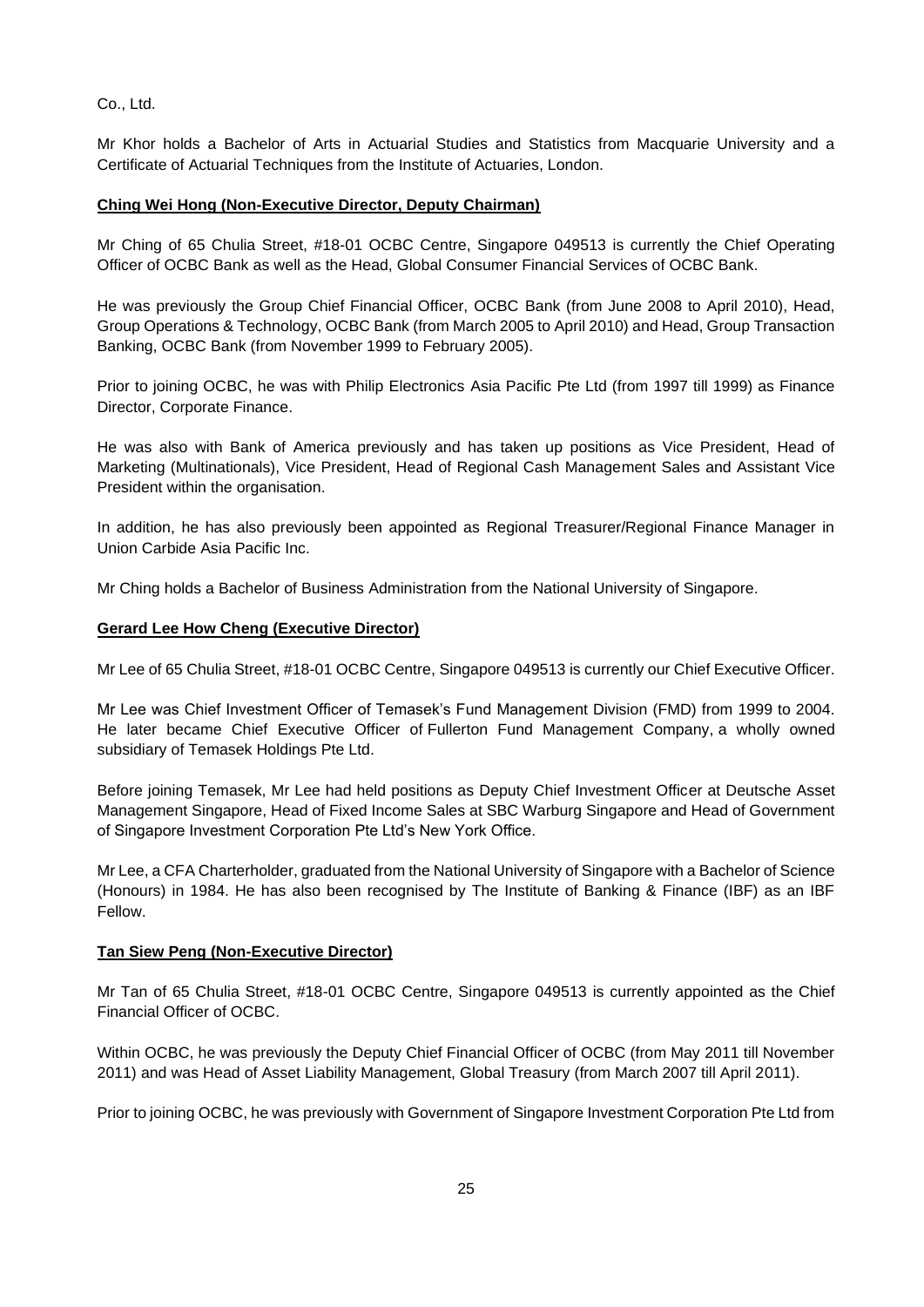November 1994 till February 2007 and had taken up positions as Investment Officer, Senior Investment Officer, Investment Manager in Short Term Assets Division, Fixed Income Department and Head of Money Markets, Foreign Exchange Department within the organisation.

Mr Tan holds a Bachelor of Accountancy (1st Class Honours) from Nanyang Technological University and is a CFA Charterholder.

## **Ronnie Tan Yew Chye (Non-Executive Director)**

Mr Tan of 65 Chulia Street, #18-01 OCBC Centre, Singapore 049513 is currently the Group Chief Financial Officer of Great Eastern Holdings Limited. He is also the Director of Great Eastern Trust Pte Ltd and Great Eastern International Pte Ltd.

He was previously the Group Chief Risk Officer at Great Eastern Holdings Limited (from January 2006 to June 2016), Senior Vice President, Finance & Corporate Affairs at Great Eastern Holdings Limited (from December 2002 to December 2005) and Senior Vice President, Products & Business Strategies at Great Eastern Holdings Limited (from June 2002 to November 2002).

Mr Tan graduated from the University of Nebraska-Lincoln with a Bachelor of Science in Business Administration - Actuarial Science. He is also a CFA Charterholder and is recognised by the Society of Actuaries as a Fellow.

#### **Wee Ai Ning (Non-Executive Director)**

Ms Wee of 65 Chulia Street, #18-01 OCBC Centre, Singapore 049513 joined Great Eastern Holdings Limited as Group Chief Investment Officer on 21 August 2017, overseeing the formulation of Great Eastern Group's investment strategies and managing all investments within the Group.

Prior to joining the Great Eastern Group, she was CEO at Tudor Capital Singapore Pte Ltd until end-2016. Earlier in her career, Ms Wee spent about 21 years with the Government of Singapore Investment Corporation (GIC) where she assumed the roles of Portfolio Manager of Fixed Income, Head of Treasury and Currency Management Group, and Head of Strategic Cross Investment Group. She also had a brief stint in the Monetary Authority of Singapore.

Ms Wee holds a Bachelor of Economics degree from Monash University, Australia, and is also a CFA Charterholder.

#### **Chong Chuan Neo (Non-Executive Director)**

Ms Chong Chuan Neo of 65 Chulia Street, #18-01 OCBC Centre, Singapore 049513 is currently a director of the National University of Singapore's (NUS) Innovation and Enterprise board as well as a director of the board of the NUS Graduate Research and Innovation Programme (GRIP), a Singapore Government initiative to promote deep tech commercialisation and start-ups. She is also a Non-Executive Director of our Board.

Prior to these roles, Ms Chong held numerous senior leadership roles in her 30-year career with Accenture Pte Ltd, including Chairman and Country Managing Director for Accenture Greater China, Asia Pacific practice lead (operating unit lead) for Accenture in areas including Travel, Transport and Hospitality, as well as Global Industry Managing Director, among others. She retired as a Senior Managing Director and a member of the Global Leadership Council in September 2018.

Ms Chong holds a Bachelor of Science (Computer Science and Mathematics) from the National University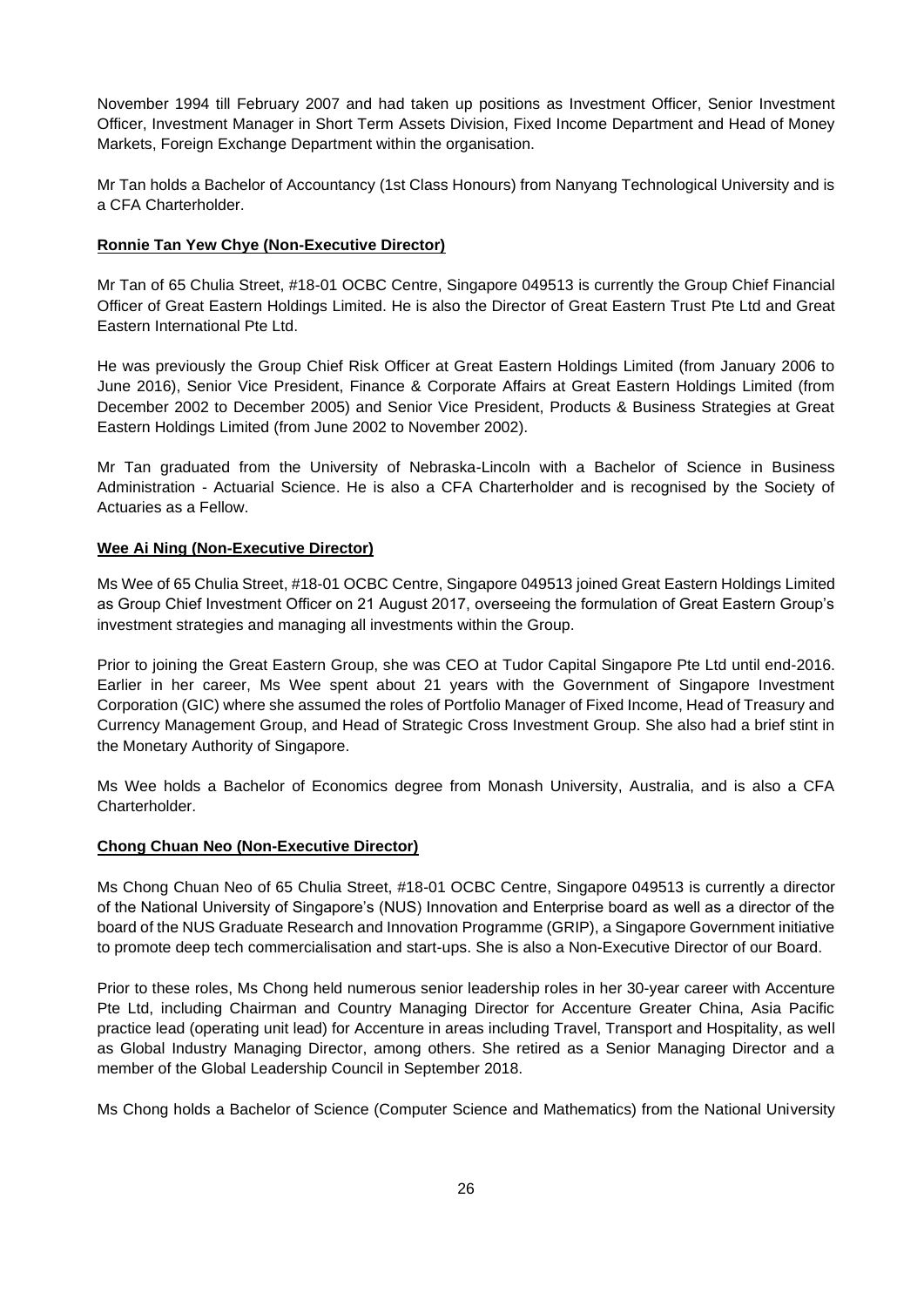of Singapore, and was recognised as an Outstanding Alumni by the NUS School of Computing in 2008. She also attended other executive programmes at the International Institute for Management Development (IMD) in Lausanne, Switzerland.

#### **Leslie Teo Eng Sipp (Non-Executive Director)**

Mr Leslie Teo of 65 Chulia Street, #18-01 OCBC Centre, Singapore 049513 is a Non-Executive Director of our Board.

Mr Teo is an experienced strategist in applying Artificial Intelligence, Machine Learning and Big Data techniques to solve challenging business and social problems. Currently he is the advisor to the CEO of GrabTaxi Holdings Pte Ltd ("**Grab**"), a Singapore-based technology company offering ride-hailing transport services, food delivery and payment solutions. Before joining Grab, Mr Teo was a Director and Chief Economist at GIC. At GIC, he led strategic and tactical asset allocation of the total GIC portfolio and new product development. Mr Teo also held the positions of Economist and Deputy Division Chief at International Monetary Fund and was Head of Special and Financial Studies Division at Monetary Authority of Singapore.

Mr Teo has been recognised and honoured by the National University of Singapore, the Pacific Pension and Investment Institute and the Economic Society of Singapore.

Mr Teo has a PhD in Economics from the University of Rochester, a Masters in Information and Data Science from the University of California-Berkeley, and a Bachelor of Arts from the University of Chicago. He has also attended the Advanced Management Program at The Wharton School.

#### **10.4 Key Executives**

We will be delegating all of our investment management functions to Phillip Capital Management (S) Ltd under a sub-management agreement. Please see paragraph 10.5 for more details.

Our key executive in respect of the Fund is Gerard Lee How Cheng. Gerard will play a supervisory role on the decisions made by Phillip Capital Management (S) Ltd as sub-manager of the Fund. Please refer to paragraph 10.3 for Gerard's profile.

## **10.5 Sub-Manager**

We have appointed Phillip Capital Management (S) Ltd (Company Registration No. 199905233W) (the "**Sub-Manager**"), whose registered office is at 250 North Bridge Road, #06-00 Raffles City Tower, Singapore 179101, as the sub-manager of the Fund under a sub-management agreement entered into between us and the Sub-Manager (the "**Sub-Management Agreement**"). Under the Sub-Management Agreement, we have delegated our investment management functions of the Fund to the Sub-Manager.

The Sub-Manager was incorporated in Singapore on 2 September 1999.

The Sub-Manager holds a capital markets services licence granted by the Authority, and provides fund management and investment advisory services to both institutional and retail clients. The Sub-Manager is a member of PhillipCapital, an integrated financial services group established in 1975 ("**PhillipCapital Group**"), providing a comprehensive range of financial services to retail and institutional customers. Today, the PhillipCapital Group is firmly established in the financial hubs of Singapore, United Kingdom, U.S., France, Japan, China (and Hong Kong SAR), Malaysia, Thailand, Indonesia, Vietnam, Turkey, Cambodia, India, United Arab Emirates and Australia. The Sub-Manager is regulated by the Authority. The issued and paid-up share capital of the Sub-Manager is S\$5 million (as at 30 June 2021).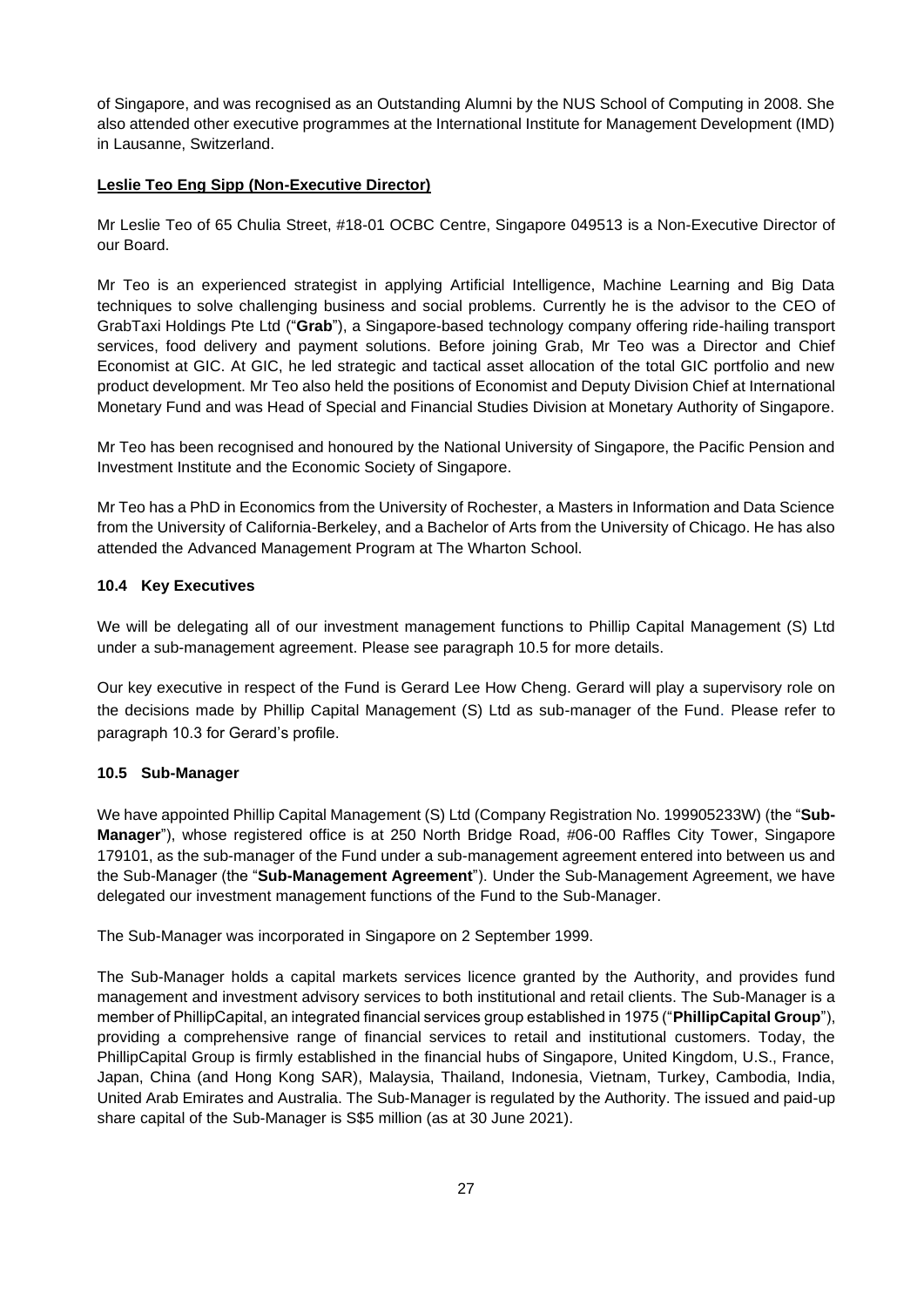The Sub-Manager has been managing collective investment schemes and/or discretionary funds in Singapore since 2000. The investment funds managed by the Sub-Manager include the following: Phillip SGX APAC Dividend Leaders REIT ETF, Phillip Money Market Fund, Global Opportunities Fund, Phillip US Dollar Money Market Fund, Phillip Singapore Real Estate Income Fund, Phillip SING Income ETF, Phillip SGD Money Market ETF, Phillip Global Rising Yield Innovators Fund, Phillip Global Quality Fund and Phillip Greater India Equity Fund (a restricted fund which is only offered to institutional and accredited/high net worth investors under the Securities and Futures Act).

The Sub-Manager currently also provides investment advisory and investment management services to asset management companies overseas (e.g. Japan and the Cayman Islands). The Sub-Manager has acted as investment advisor to asset management companies in the United Kingdom.

The Sub-Manager will remain as the sub-manager of the Fund until the Sub-Management Agreement is terminated in accordance with its terms. Any change to the sub-manager of the Fund will be announced immediately on the SGXNET.

#### **10.6 Directors of the Sub-Manager**

The directors of the Sub-Manager are as follows:-

#### **Lim Hua Min**

Hua Min, of 250 North Bridge Road, #06-00 Raffles City Tower, Singapore 179101 is Chairman of PhillipCapital Group and director of Phillip Capital Management (S) Ltd. He previously held senior positions in the Stock Exchange of Singapore and the Securities Research Institute. He has served on a number of committees and sub-committees of the Stock Exchange of Singapore. In 1997, he was appointed Chairman of the Stock Exchange of Singapore (SES) Review Committee, which is responsible for devising a conceptual framework to make Singapore's capital markets more globalised, competitive and robust. Hua Min holds a Bachelor of Science Degree (Honours) in Chemical Engineering from the University of Surrey and obtained a Master's Degree in Operations Research and Management Studies from Imperial College, University of London.

## **Jeffrey Lee Chay Khiong**

Jeffrey, of 250 North Bridge Road, #06-00 Raffles City Tower, Singapore 179101 is director and Chief Investment Officer of Phillip Capital Management (S) Ltd and has been with the PhillipCapital Group since 1992. His prior appointments include senior investment management positions at AIB Govett (Asia) Ltd, DBS Bank and Mitsubishi Corporation Group, with responsibilities for managing funds across various asset classes including fixed income, equities and venture capital. Jeffrey has more than 30 years of investment experience spanning several market cycles. His track record includes a number of award-winning funds in the Asia Pacific and Global Funds category. A Chartered Financial Analyst (CFA) since 1990, he obtained his Bachelor's (Honours) degree in Chemical Engineering from the National University of Singapore on a Public Service Commission Scholarship.

## **Linus Lim Wen Sheong**

Linus, of 250 North Bridge Road, #06-00 Raffles City Tower, Singapore 179101 is a director and Chief Executive Officer of Phillip Capital Management (S) Ltd and Phillip Tokai Tokyo Investment Management Pte Ltd. He has been with PhillipCapital Group since 2001 where he has been involved in equity research as well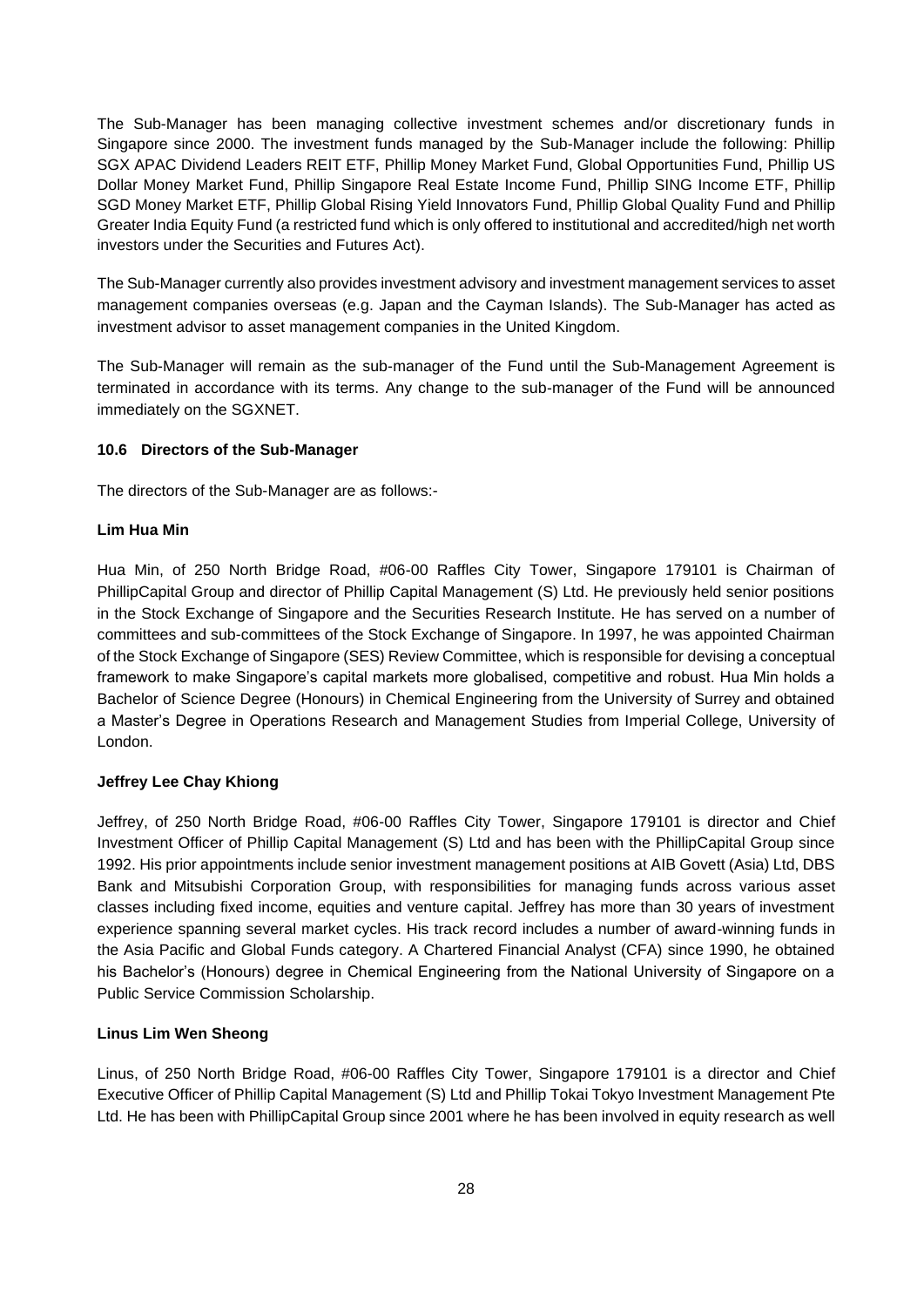as corporate finance both in Singapore and the UK. Prior to PhillipCapital, he was at the Investments business of Citibank Asia Pacific. Linus is a graduate from the London School of Economics and also holds an MBA from the Anderson School of Management at UCLA.

## **Lim Wah Sai**

Wah Sai, of 11/F United Centre, 95 Queensway, Hong Kong is a non-executive director of Phillip Capital Management (S) Ltd. He joined the PhillipCapital Group in 1988 and has been managing the PhillipCapital Group's Hong Kong operations since 1993. He is presently the Managing Director and Responsible Officer of the PhillipCapital Group of companies in Hong Kong, including Phillip Securities (HK) Ltd, Phillip Commodities (HK) Ltd and Phillip Capital Management (HK) Ltd. Phillip Capital Management (HK) manages assets for retail and institutional clients and acts as Investment Advisor to an authorised fund in Thailand which primarily invests in Hong Kong and China. Wah Sai is currently a member of Derivatives Market Consultative Panel of HKEx and has over 30 years' experience in the securities, derivatives and banking industries. He holds a Master's Degree in Management Science from Imperial College, University of London and a Bachelor of Science Degree (1st Class Honours) in Control Instrumentation and System Engineering from the City University, London.

## **Louis Wong Wai Kit**

Louis, of 11/F United Centre, 95 Queensway, Hong Kong is a non-executive director of Phillip Capital Management (S) Ltd. He joined the PhillipCapital Group in 1993 and has been the Director of Phillip Securities (HK) Ltd and Phillip Capital Management (HK) Ltd since 1996 and 2002 respectively. He has over 20 years of investment experience in securities dealing and 18 years in asset management. Louis obtained his Bachelor of Arts (Honours) degree from the University of Hong Kong.

#### **10.7 Key Executives of the Sub-Manager**

The key executives of the Sub-Manager in respect of the Fund are Jeffrey Lee Chay Khiong and Linus Lim Wen Sheong, whose details are provided above.

## **10.8 Trustee and Custodian**

The Trustee is HSBC Institutional Trust Services (Singapore) Limited (Company Registration No.: 194900022R) and its registered address is at 10 Marina Boulevard, Marina Bay Financial Centre, Tower 2, #48-01, Singapore 018983. The Trustee is regulated in Singapore by the Authority. The Trustee was incorporated on 24 February 1949 in Singapore. As at 1 January 2021, the issued and paid-up share capital of the Trustee is S\$5,150,000. Under the Trust Deed, the Trustee is responsible for safekeeping of the assets of the Fund.

The Custodian is The Hongkong and Shanghai Banking Corporation Limited whose registered office is at 1 Queen's Road Central, Hong Kong. The Custodian is regulated by the Hong Kong Monetary Authority and authorised as a registered institution by the Securities and Futures Commission of Hong Kong. The Custodian was incorporated on 14 August 1866 in Hong Kong. The Custodian was established and has been based in Hong Kong since 1865, and is a wholly owned subsidiary of HSBC Holdings plc, the holding company of the HSBC Group. As at 1 January 2021, its paid-up share capital constitutes an aggregate of HK\$116,102,479,495 and US\$7,198,000,000 now represented by its 46,440,991,798 ordinary shares in issue.

The Custodian is appointed by the Trustee as the global custodian to provide custodial services to the Fund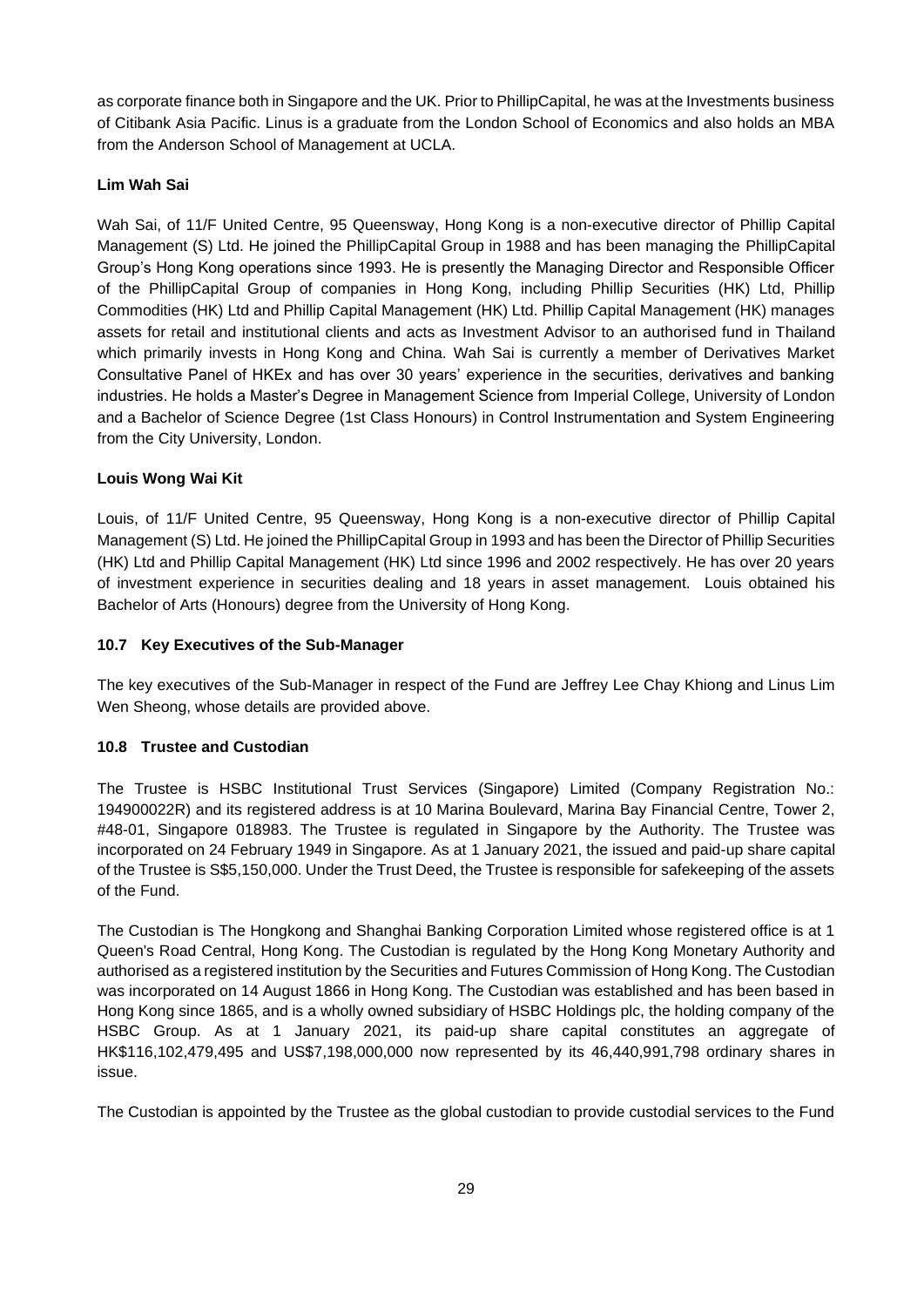globally and any custodian fee payable will be borne by the Fund. The Custodian is entitled to appoint subcustodians to perform any of the Custodian's duties in specific jurisdictions where the Fund invests.

The Custodian is a global custodian with direct market access in certain jurisdictions. In respect of markets for which it uses the services of selected sub-custodians, the Custodian shall act in good faith and use reasonable care in the selection and monitoring of its selected sub-custodians.

The criteria upon which a sub-custodian is appointed is pursuant to all relevant governing laws and regulations and subject to satisfying all requirements of HSBC in its capacity as global custodian. Such criteria may be subject to change from time to time and may include factors such as the financial strength, reputation in the market, systems capability, operational and technical expertise. All sub-custodians appointed shall be licensed and regulated under applicable law to carry out the relevant financial activities in the relevant jurisdiction.

The Trustee will remain as the trustee of the Fund until it retires or is removed or replaced in accordance with the provisions of the Trust Deed.

The Custodian will remain as the custodian for the Fund until the termination of its appointment in accordance with the provisions of the Custodian Agreement.

#### **10.9 Registrar**

HSBC Institutional Trust Services (Singapore) Limited has been appointed as the registrar of the Fund.

The Register will be maintained by the Registrar and can be inspected at 20 Pasir Panjang Road (East Lobby), #12-21 Mapletree Business City, Singapore 117439 during normal business hours (subject to such reasonable restrictions as the Registrar may impose).

For so long as the Units are listed, quoted and traded on the SGX-ST, we shall appoint The Central Depository (Pte) Limited (Company Registration No.: 198003912M) (the "**CDP**") as the unit depository for the Fund, and all Units issued and available for trading will be represented by entries in the Register kept by the Registrar in the name of, and such Units will be deposited with, CDP as the registered holder of such Units.

## **10.10 Auditors**

The auditors of the Fund are PricewaterhouseCoopers LLP whose registered address is at 7 Straits View, Marina One East Tower, Level 12, Singapore 018936.

#### **10.11 Fund Administration Agent**

HSBC Institutional Trust Services (Singapore) Limited, whose details are set out above, has been appointed as the administrator of the Fund (the "**Fund Administration Agent**").

Pursuant to the Fund Administration Services Agreement, the Fund Administration Agent has been appointed by us to provide accounting, administrative and other services to the Fund. The Fund Administration Agent will remain as the administration agent for the Fund until the termination of its appointment in accordance with the provisions of the Fund Administration Services Agreement.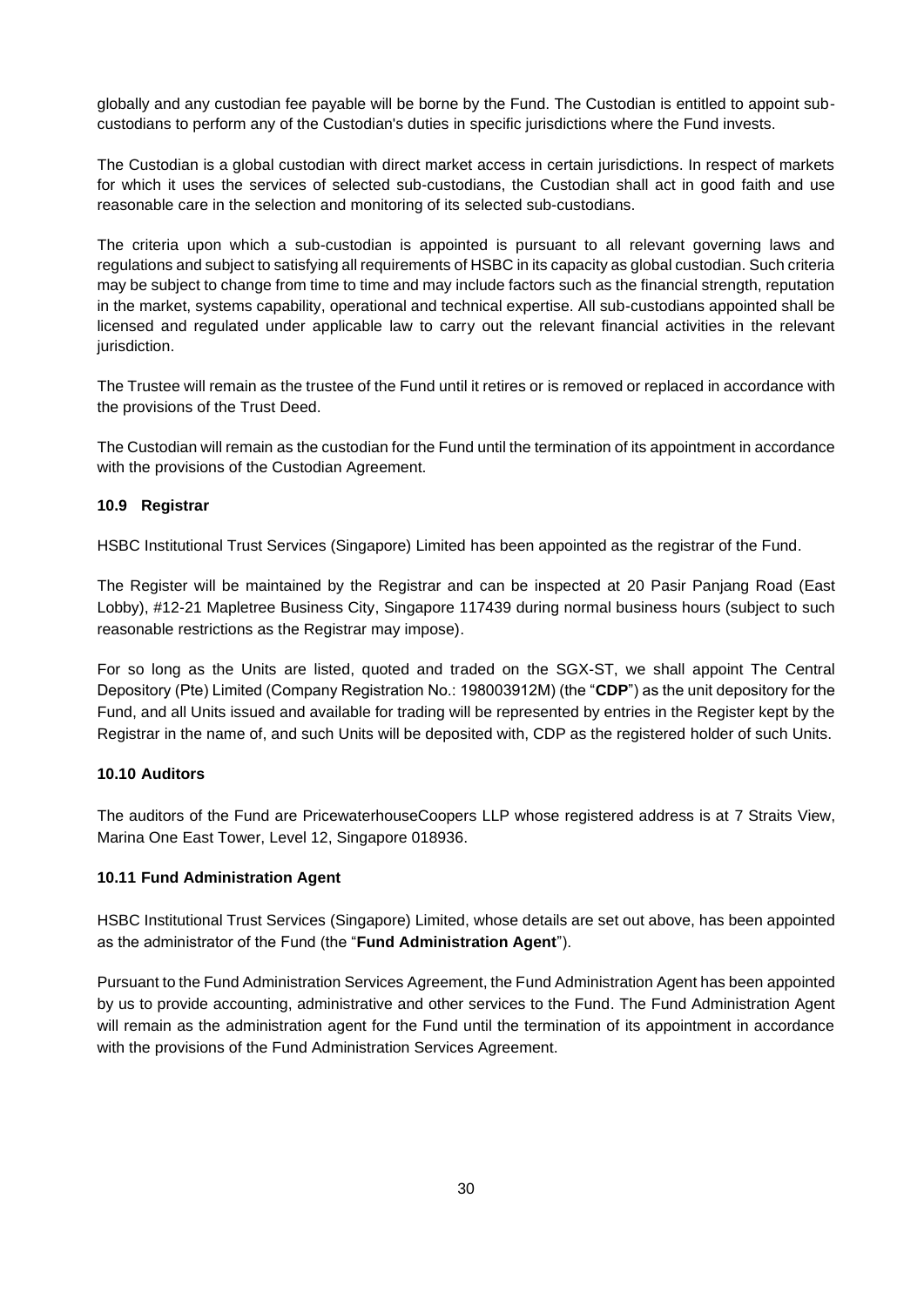## <span id="page-34-0"></span>**11. BROKERAGE TRANSACTIONS**

Our policy regarding purchases and sales of Index Securities is that primary consideration will be given to obtaining the most favourable prices and best execution of transactions in accordance with the requirements of the Code. Consistent with this policy, when Securities transactions are effected on a stock exchange, our policy is to pay commissions which are considered fair and reasonable without necessarily determining that the lowest possible commissions are paid in all circumstances.

We believe that a requirement always to seek the lowest possible commission cost may impede effective portfolio management and preclude the Fund and us from obtaining a high quality of brokerage and research services. In seeking to determine the reasonableness of brokerage commissions paid in any transaction, we rely on our experience and knowledge regarding commissions generally charged by various brokers and on our judgement in evaluating the brokerage and research services received from the broker effecting the transaction. Such determinations are necessarily subjective and imprecise and, as in most cases, an exact dollar value for those services is not ascertainable.

In seeking to implement the above policies, we effect transactions with those brokers and dealers that we believe provide the most favourable prices and are capable of providing best execution of transactions in accordance with the requirements of the Code. If we believe such price and execution are obtainable from more than one broker or dealer, we may give consideration to placing portfolio transactions with those brokers and dealers who also furnish research and other services to the Fund or us. Such services may include, but are not limited to, information as to the availability of Index Securities for purchase or sale, statistical information pertaining to corporate actions affecting REITs, including, but not limited to, REITs within the Index.

We and the Sub-Manager, our respective directors and our/their associates are not entitled to receive any part of any brokerage charged to the Fund, or any part of any fees, allowances and benefits (other than soft dollar commissions or arrangements mentioned below) received on purchases or sales charged to the Fund.

## <span id="page-34-1"></span>**12. SOFT DOLLAR COMMISSIONS OR ARRANGEMENTS**

We and the Sub-Manager shall be entitled to and intend to receive or enter into soft-dollar commissions/arrangements in respect of the Fund. We and the Sub-Manager will comply with applicable regulatory and industry standards on soft-dollars. The soft-dollar commissions/arrangements which we and the Sub-Manager may receive or enter into include specific advice as to the advisability of dealing in or as to the value of any investments, research and advisory services, economic and political analyses, portfolio analyses including valuation and performance measurements, market analyses, data and quotation services, computer hardware and software or any other information facilities to the extent that they are used to support the investment decision making process, the giving of advice, or the conduct of research or analysis, and custodial service in relation to the investments managed for our and the Sub-Manager's clients.

Soft-dollar commissions received shall not include travel, accommodation, entertainment, general administrative goods and services, general office equipment or premises, membership fees, employees' salaries or direct money payment.

We and the Sub-Manager will not accept or enter into soft-dollar commissions/arrangements unless such soft-dollar commissions/arrangements would reasonably assist us and the Sub-Manager in our management of the Fund, provided that we and the Sub-Manager shall ensure at all times that best execution is carried out for the transactions, and that no unnecessary trades are entered into in order to qualify for such soft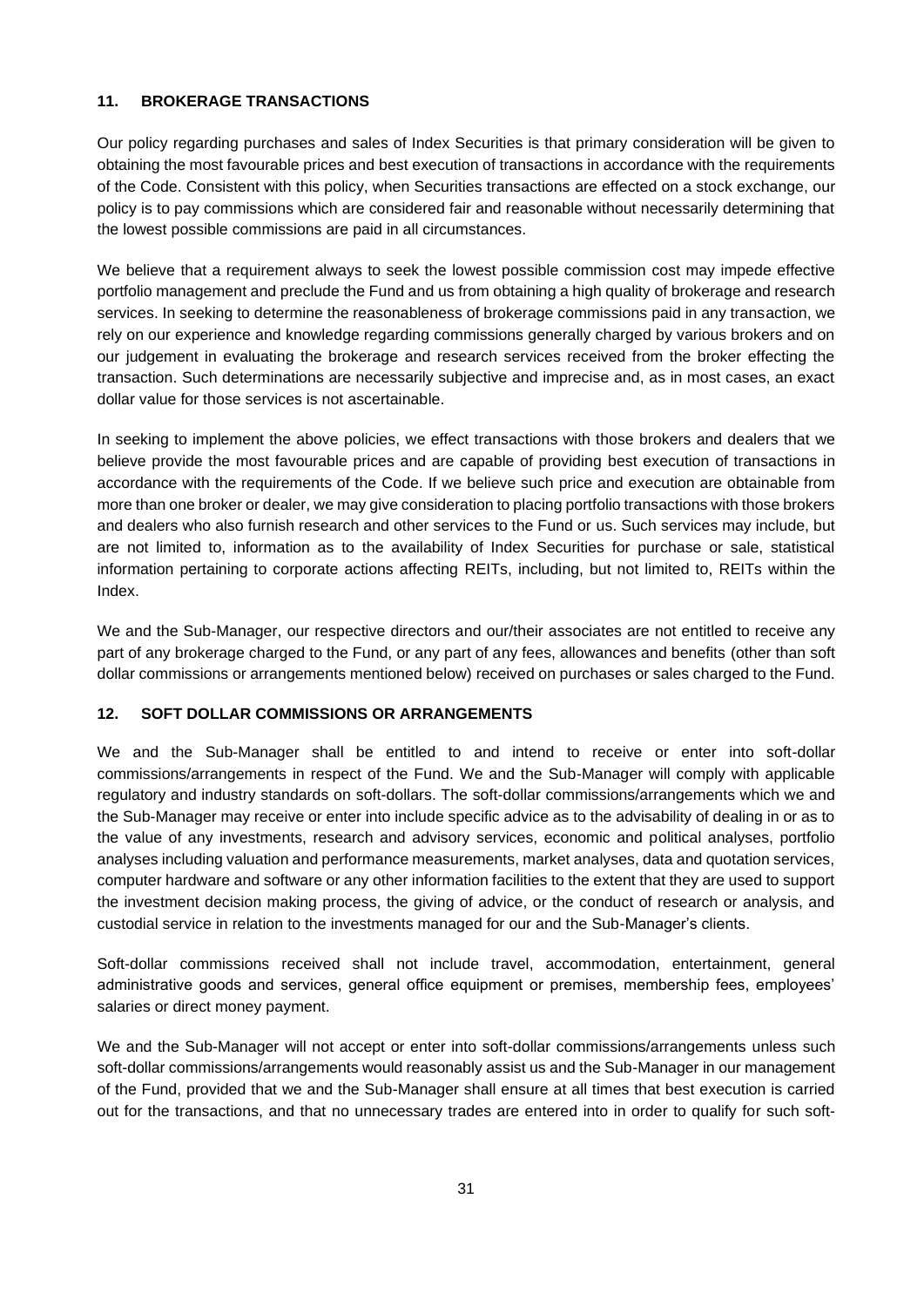dollar commissions/arrangements.

# <span id="page-35-0"></span>**13. OPERATION OF THE FUND**

There are two types of investors in the Fund. The first type of investor is the Participating Dealer. Only the Participating Dealer can create and redeem Units directly with the Fund. The second type of investor is any person, other than the Participating Dealer, who buys and sells the Units on the SGX-ST or through a Participating Dealer (subject to such terms and conditions as may be imposed by the Participating Dealer). The diagrams below illustrate the methods of acquiring and disposing Units in the Fund after listing:

# **13.1 Direct Creation and Redemption by a Participating Dealer:**

## *Direct Creation by a Participating Dealer*



## *Direct Redemption by a Participating Dealer*

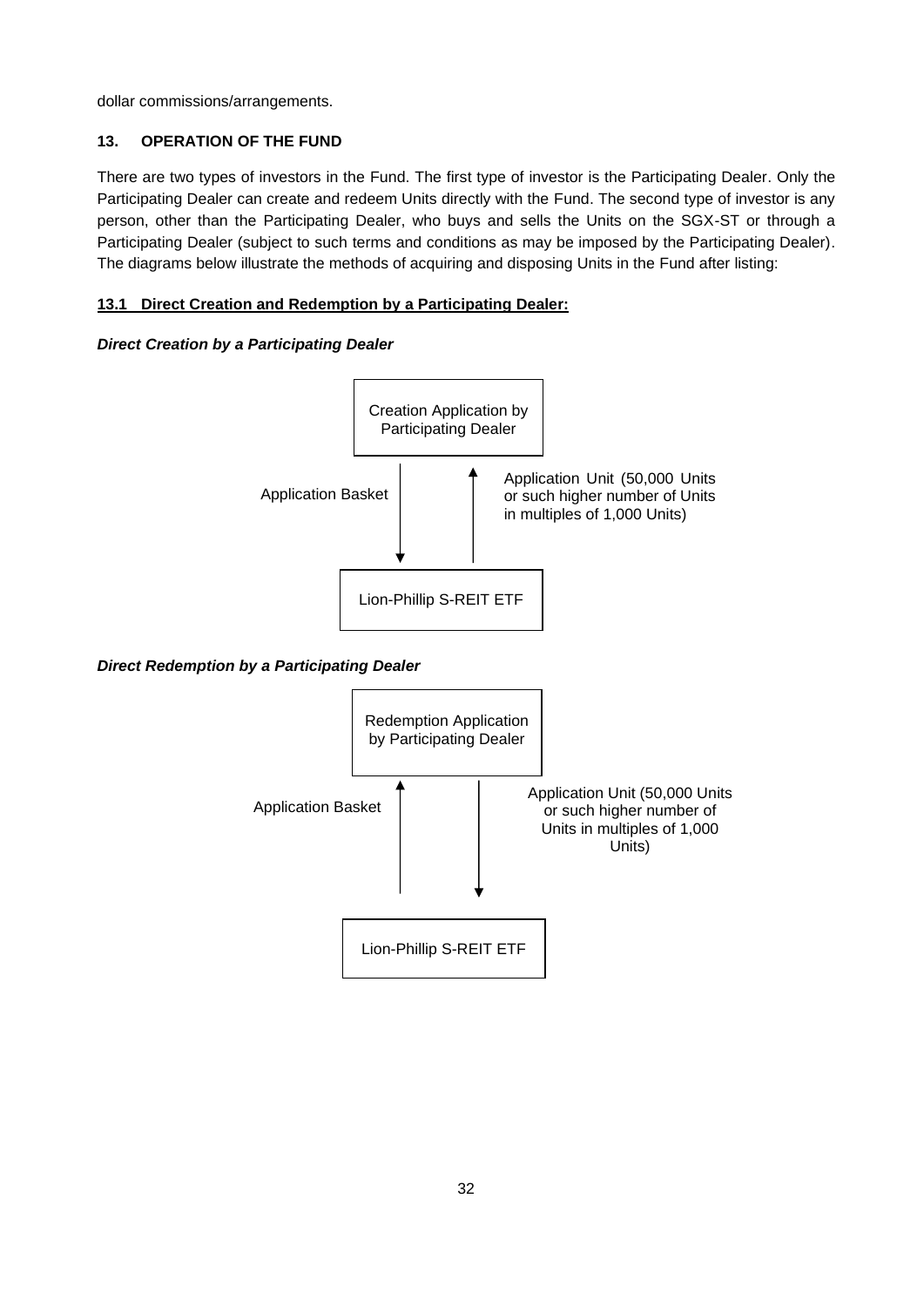# **13.2 Investors other than Participating Dealers:**

# **(i)** *Trading Units in the secondary market on the SGX-ST:* Buyer Seller SGX-ST Cash purchase price <br>
SGX-ST Units (Board lots of 100 Units)

**(ii)** *Subscribing and Redeeming Units through a Participating Dealer***<sup>2</sup>**



<sup>&</sup>lt;sup>2</sup> Only for clients of Participating Dealers and subject to such terms and conditions as may be imposed by the relevant Participating Dealer.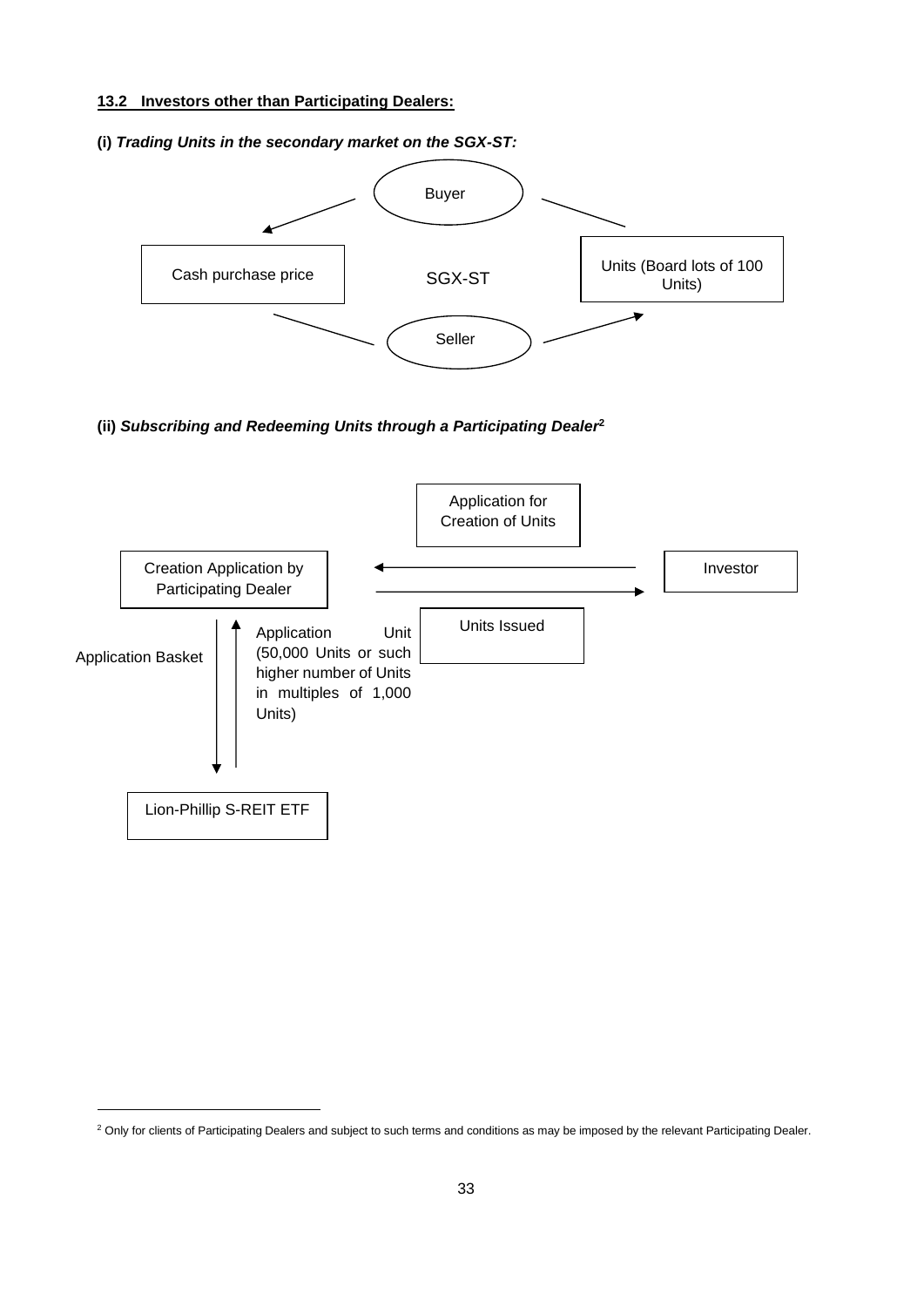

# **13.3 Index Rebalancing**

The constituent Index Securities and their respective weightings within the Index will change from time to time. In order for the Fund to achieve its investment objective of tracking the Index, it will accordingly be necessary for us to rebalance the Fund's holdings of Index Securities comprised in the Index. We will liaise with the Index Provider with regard to such proposed rebalancing and/or derive public information announced by the Index Provider and rebalance the holdings of Index Securities accordingly.

The Index will be reviewed semi-annually on the Rebalancing Reference Dates. Minor rebalancing will be carried out as and when necessary. As the Fund will principally adopt a Replication Strategy as far as possible, it is expected that during the semi-annual rebalancing, the Fund's holding of the Index Securities will be realigned to reflect substantially the Index constituents. Minor rebalancing will only be carried out after cost considerations have been taken into account.

Nevertheless, should we determine in our absolute discretion that a Replication Strategy is not the most efficient means to track the Index, we may adopt a Representative Sampling Strategy instead. We will monitor the tracking error daily and rebalancing of the Fund's holdings will be done by us if we deem it necessary.

The diagram below represents the rebalancing of the Fund's holdings of Index Securities following the rebalancing of the Index: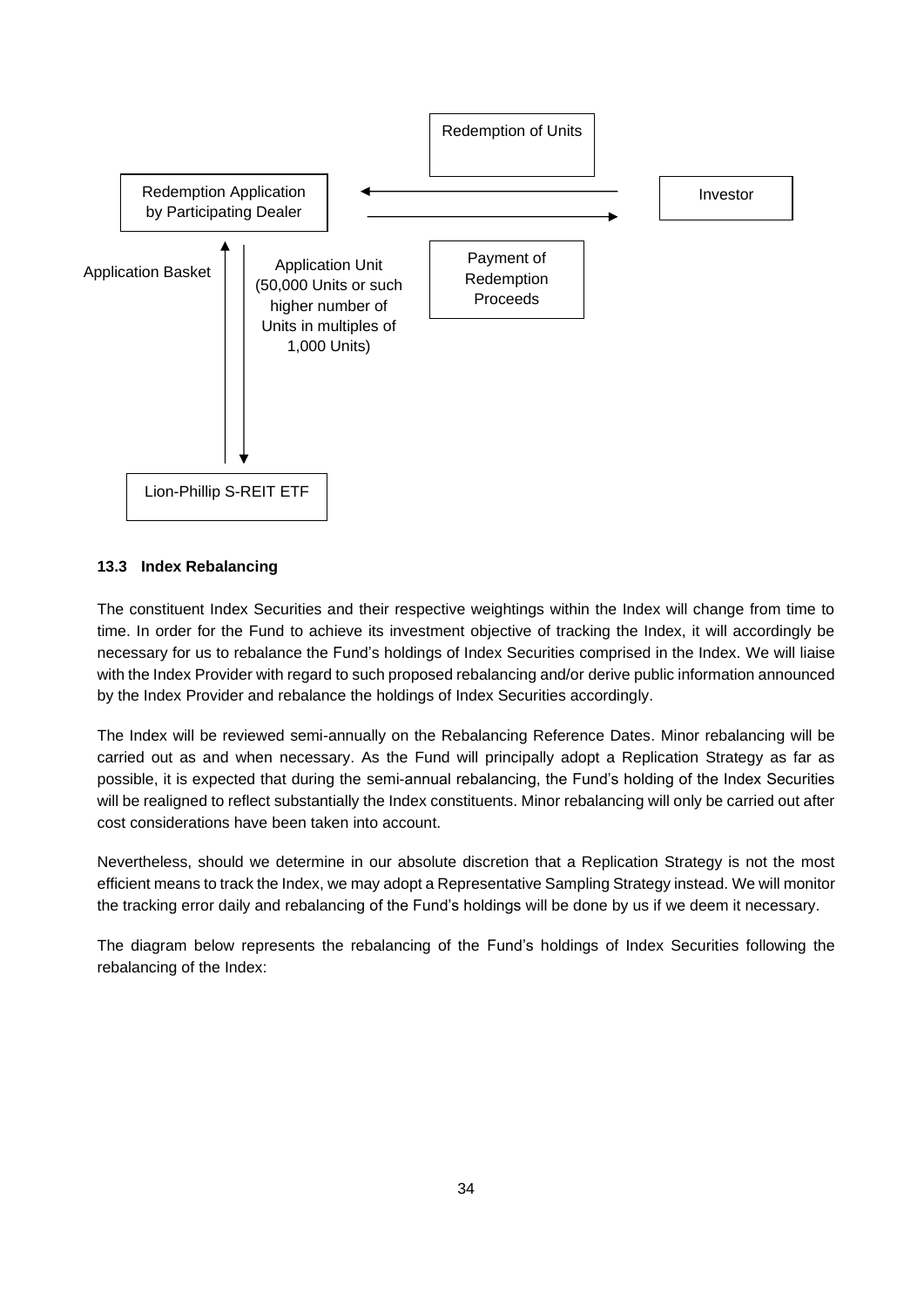

#### **13.4 Market Makers**

A market maker is a broker or a dealer registered by the SGX-ST as a designated market maker to act as such by making a market for the Units in the secondary market on the SGX-ST. A designated market maker's obligations include quoting bid prices to potential sellers and offer prices to potential buyers when there is a wide spread between the prevailing bid prices and offer prices for Units on the SGX-ST. Designated market makers accordingly facilitate the efficient trading of Units by providing liquidity in the secondary market when it is required in accordance with the market making requirements of the SGX-ST. Subject to applicable regulatory requirements, we intend to ensure that there is at least one designated market maker for the Fund to facilitate efficient trading.

The current designated market makers for the Fund are Flow Traders Asia Pte. Ltd. and Phillip Securities Pte Ltd. Any change to the designated market makers will be announced on the SGXNET and our website at [www.lionglobalinvestors.com.](http://www.lionglobalinvestors.com/)

#### **13.5 Participating Dealer**

The role of a Participating Dealer is to facilitate creation and redemption of Units in the Fund from time to time. Under the terms of the Participation Agreement, only a Participating Dealer may apply to create Units on the presentation of an Application Basket by it comprising the Index Securities and/or the cash equivalent of the Index Securities where applicable. In its absolute discretion, a Participating Dealer may also apply to create Units on behalf of its clients from time to time, subject to such terms and conditions as may be imposed by the relevant Participating Dealer.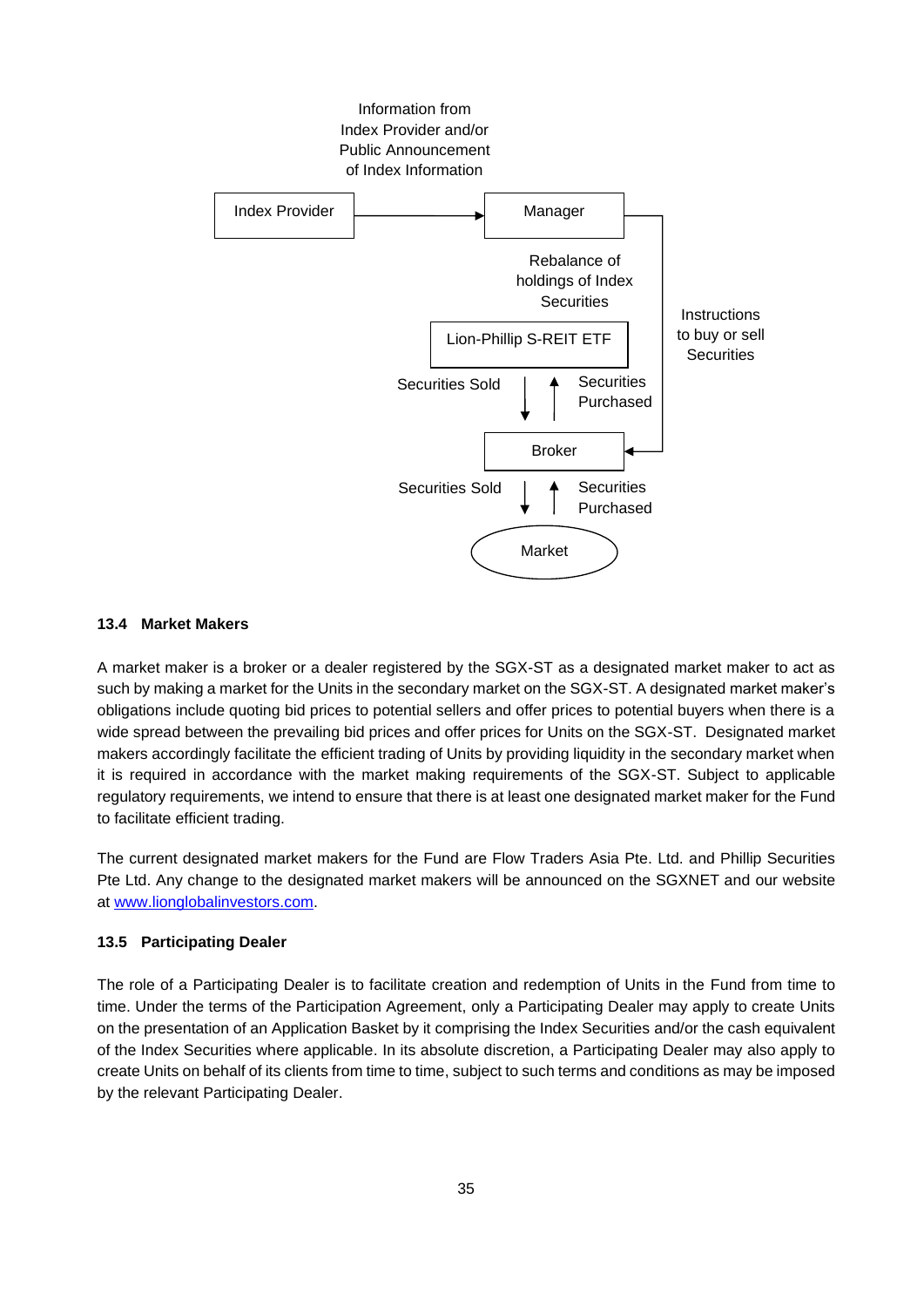Investors may refer to our website at [www.lionglobalinvestors.com](http://www.lionglobalinvestors.com/) for the current list of Participating Dealers of the Fund. Any changes to these Participating Dealers will be announced on the SGXNET and our website.

# **13.6 Index Provider**

The Index Provider is Morningstar Research Pte. Ltd. The Index Provider has granted us the exclusive right to use the Index in connection with the Fund for 3 years commencing from the date of inception of the Index, with automatic renewal for successive one (1) year terms unless terminated by 90-days' prior written notice by any party at the end of the then current term. Morningstar Research Pte. Ltd. is the Benchmark Administrator, as defined by the IOSCO Principles for Financial Benchmarks published in July 2013 ("**IOSCO Principles**"). As the Benchmark Administrator, Morningstar Research Pte. Ltd. facilitates the administration, calculation, dissemination and governance of the Index. The Morningstar® Singapore REIT Yield Focus IndexSM is the Benchmark, as defined by the IOSCO Principles. Morningstar Research Pte. Ltd. is entirely independent of us and no conflict of interest exist.

# **14. DEALING BY INVESTORS**

You cannot create or redeem Units directly in the Fund. However, you may purchase or sell Units either through Participating Dealers (subject to such terms and conditions as may be imposed by the relevant Participating Dealer) or through the SGX-ST.

As the Fund is listed on SGX-ST, you can place an order to buy or sell Units in cash during the trading day through a broker or any Trading Member of the SGX-ST as one would in the case of a share listed on the SGX-ST, at any time after dealings in the Units commence and for so long as the Units are listed on the SGX-ST. The trading price of Units may differ from the Net Asset Value per Unit and there can be no assurance that a liquid secondary market will exist for the Units.

You may trade in Units listed on the SGX-ST in S\$ only.

If you wish to use your Supplementary Retirement Scheme ("**SRS**") monies to purchase Units in the Fund on the SGX-ST, you should check with your broker or SRS operator on the procedures.

Brokerage and other fees may be payable when purchasing and selling Units on the SGX-ST. Please see section 22.4 "Fees and Charges Payable by Investors Dealing in Units on the SGX-ST" below.

# **15. SUBSCRIPTION AND REDEMPTION**

# **15.1 Minimum Subscription Amount**

The minimum subscription amount for the Fund through a Participating Dealer is 50,000 Units (or such higher number of Units in multiples of 1,000 Units) or such other subscription amount as may be determined by us (with prior written notice to the Trustee and the Participating Dealers). If you wish to acquire less than 50,000 Units, you may only acquire such Units on the SGX-ST.

# **15.2 Continuous Offering of Units and Dealing Deadlines**

Units in the Fund will, subject to any suspension of dealings set out in the Trust Deed, be continuously offered to Participating Dealers who may apply for them on any Dealing Day on their own account or for the account of their clients in accordance with the Operating Guidelines. The Dealing Deadline for purposes of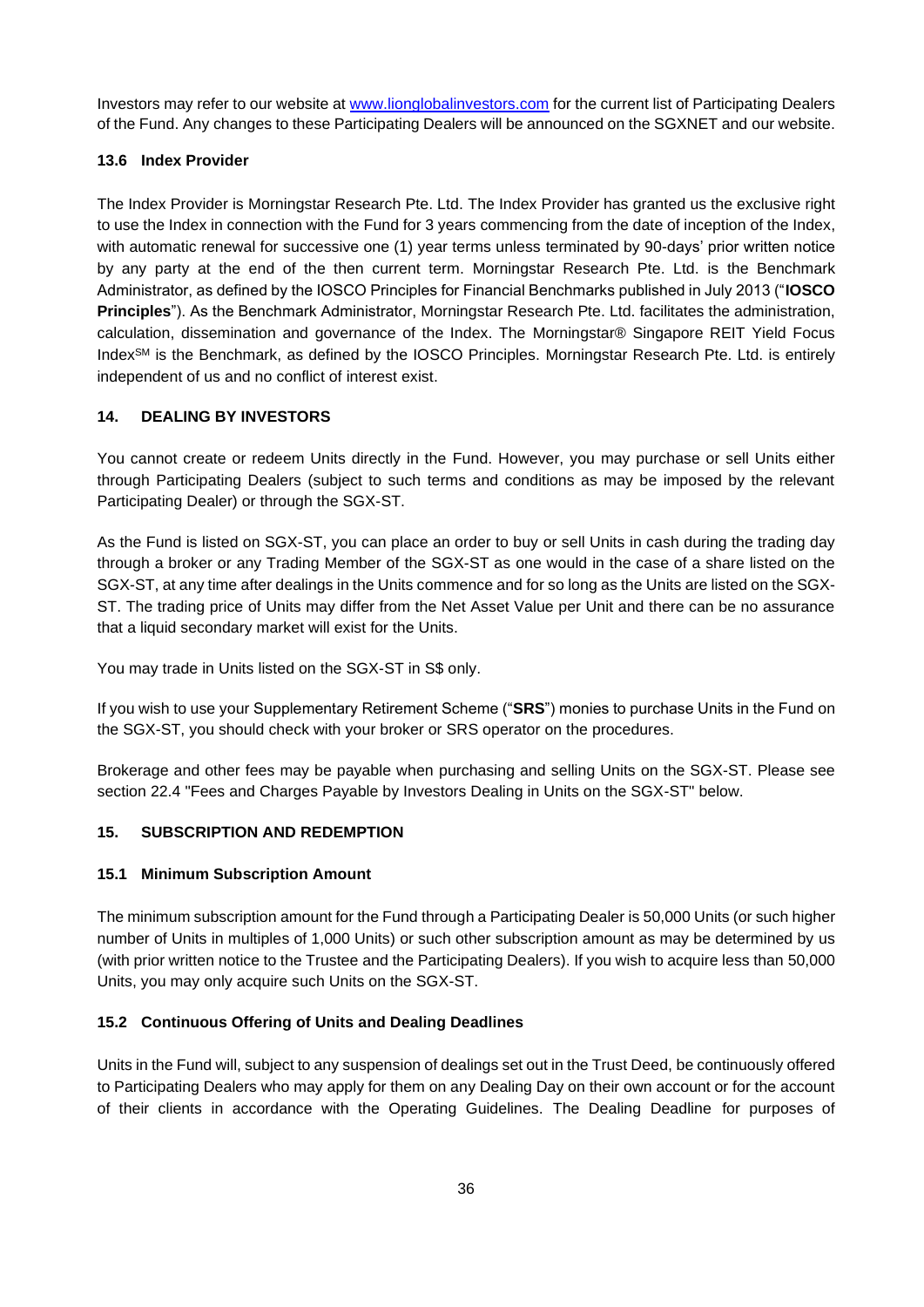subscription or redemption of Units in cash or in-kind is 12 p.m. (Singapore time) (or such other time as we may determine with prior notification to Participating Dealers). All dealing requests are dealt with at the same Net Asset Value at the same Valuation Point for the relevant Dealing Day (or such other time as may be determined by us from time to time with the prior approval of the Trustee).

## **15.3 Application Unit Size**

Units are offered and issued at their Net Asset Value only in Application Unit sizes generally in exchange for a portfolio of Index Securities and/or the cash equivalent of the Index Securities where applicable. An Application Unit size is currently 50,000 Units (or such higher number of Units in multiples of 1,000 Units). Any change to the Application Unit size will be announced on the SGXNET. Applications submitted in respect of Units other than in Application Unit size will not be accepted.

## **15.4 Procedures for Creation of Application Unit Size**

Only Participating Dealers may apply directly to us to create Units.

We shall instruct the Trustee to effect, for the account of the Fund, the creation of Units in Application Unit size (or such higher number of Units in multiples of 1,000 Units) in accordance with any of (a) or (b) below as determined by us in our discretion:-

- (a) in exchange for a cash payment by the Participating Dealer equivalent to the relevant Application Basket Value (which shall be accounted for as Deposited Property) plus an amount equivalent to any Cash Component, which we shall use to purchase the Index Securities comprised in the Application Basket, provided that we shall be entitled in our discretion to (i) charge to the Participating Dealer for which cash is paid in lieu of delivering any Index Securities such additional sum as represents the appropriate provision for Duties and Charges and the Transaction Fee and (ii) cause to be paid to the Participating Dealer such amount as is determined by us for the purpose of compensating the Participating Dealer up to an amount equal to the positive difference (if any) between the prices used when valuing the Index Securities for the purpose of such creation and the purchase prices actually paid or to be paid out of the Deposited Property in acquiring such Index Securities for the Fund (after the addition to the relevant purchase prices, of any Duties and Charges in respect of such acquisition of Index Securities); or
- (b) in exchange for a delivery in-kind, by the Participating Dealer, to or for the account of the Trustee of Index Securities constituting an Application Basket for the relevant Units, payment of the cash amount equivalent to any Duties and Charges and the Transaction Fee payable plus, if the Cash Component is a positive value, a cash payment equivalent to the amount of the Cash Component. If the Cash Component is a negative value, the Trustee shall be required to make a cash payment equivalent to the amount of the Cash Component to the Participating Dealer. If the Fund has insufficient cash required to pay any Cash Component payable by the Fund, we may effect sales of the Deposited Property of the Fund, or may borrow moneys in accordance with the Trust Deed, to provide the cash required,

provided that we shall have the right to reject or suspend a Creation Application if (i) in our opinion, acceptance of any Index Security included in an Application Basket would have certain adverse tax consequences for the Fund; (ii) we reasonably believe that the acceptance of any Index Security included in an Application Basket would be unlawful; (iii) the acceptance of any Index Security included in an Application Basket would otherwise, in our opinion, have an adverse effect on the Fund; (iv) circumstances outside our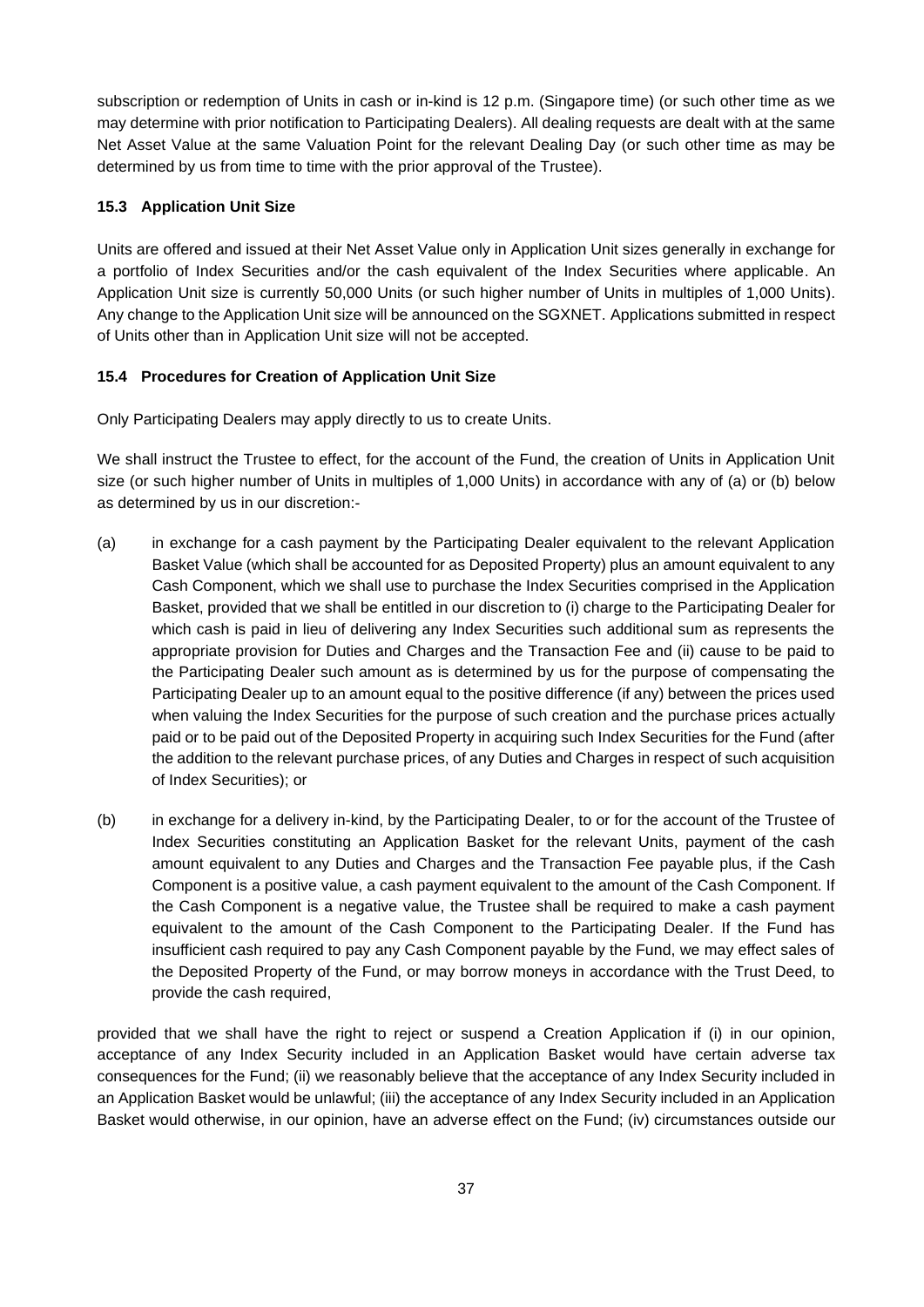control which make it for all practicable purposes impossible to process the Creation Application; (v) we have suspended the rights of Participating Dealers pursuant to the Trust Deed, or (vi) an Insolvency Event occurs in respect of the relevant Participating Dealer.

Once the Units are created, we shall effect, for the account of the Fund, the issue of Units to the relevant Participating Dealer in accordance with the Operating Guidelines.

No fractions of a Unit shall be created or issued by the Trustee.

An application for the creation and issue of Units shall only be made or accepted (as the case may be) on a Dealing Day and shall only be in respect of Units constituting an Application Unit size or such higher number of Units in multiples of 1,000 Units. All Creation Applications shall only be accepted if made by or through a Participating Dealer in accordance with the terms of the relevant Participation Agreement. A Creation Application once given cannot be revoked or withdrawn without our consent.

The Issue Price of Units shall be based on forward pricing which means that the Issue Price of the Units shall not be ascertainable at the time of application for Units. The Issue Price of Units is denominated in S\$.

A Creation Application received (or deemed received) and accepted in accordance with the Operating Guidelines on a Dealing Day shall be issued at that Dealing Day's Issue Price but, for valuation purposes only, Units shall be deemed created and issued after the Valuation Point on the Dealing Day on which the relevant Creation Application was received or deemed received and the Register will be updated on Settlement Day or the Dealing Day immediately following Settlement Day if the settlement period is extended.

If a Creation Application is received on a day which is not a Dealing Day or is received after the Dealing Deadline on a Dealing Day, that Creation Application shall be treated as having been received at the opening of business on the next following Dealing Day, which shall be the relevant Dealing Day for the purposes of that Creation Application.

For every successful Creation Application, the Participating Dealer will be sent a confirmation detailing the number of Units allotted within 7 Business Days of the receipt of the application by the Registrar. All Units created through subscription of Units by you through the Participating Dealer will be entered on the records of CDP in your name.

No Units shall be issued to any Participating Dealer unless (i) the Creation Application is in a form and substance satisfactory to, and accompanied by such documents as may be required by, the Trustee and us in accordance with the Operating Guidelines, (ii) we and the Trustee receive copies of the certifications required under the Participation Agreement in respect of the creation of new Units, and (iii) we and the Trustee receive such other certifications and opinions of counsel as each may consider necessary to ensure compliance with applicable securities and other laws in relation to the creation and issue of Units which are the subject of the Creation Application.

We may charge a Transaction Fee in respect of Creation Applications and may on any day vary the amount of the Transaction Fee we charge (but not as between different Participating Dealers). The Transaction Fee shall be paid by or on behalf of the Participating Dealer applying for such Units (and may be set off and deducted against any Cash Component due to the Participating Dealer in respect of such Creation Application(s)) to the Trustee and/or the Registrar (as the case may be).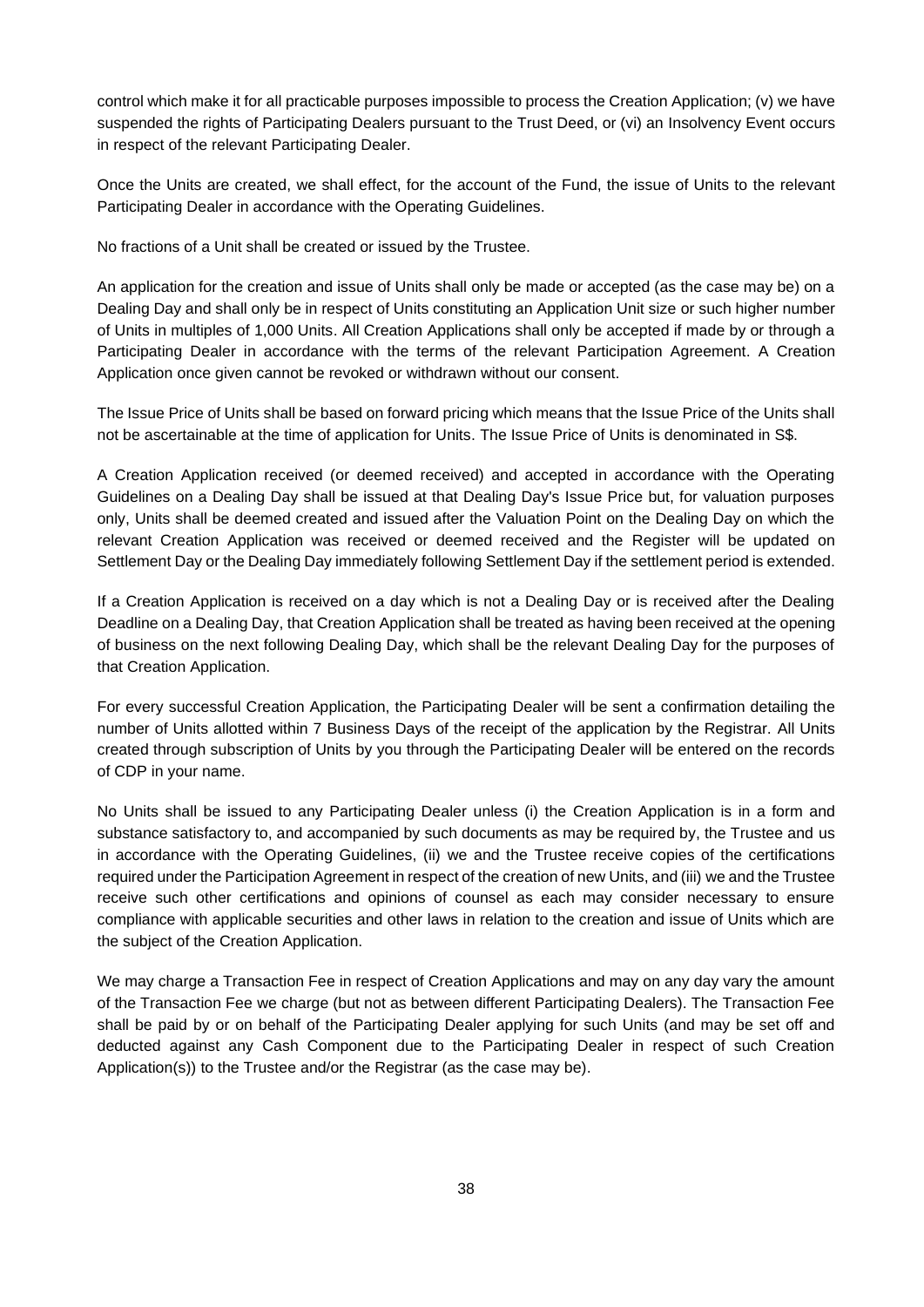Any commission, remuneration or other sum payable by us to any agent or other person in respect of the issue or sale of any Unit shall not be added to the Issue Price of such Unit and shall not be paid from the Deposited Property.

The Trustee shall be entitled to refuse to enter (or allow to be entered) Units in the Register if at any time the Trustee is of the opinion that the provisions in regard to the issue of Units, are being or may be infringed.

#### *Numerical example of amount payable in the case of a cash Creation Application*

The following is an illustration of the total amount payable by a Participating Dealer making a cash Creation Application based on an Application Unit of 50,000 Units, a notional Issue Price per Unit of S\$1.200 plus Duties and Charges of S\$50 and the Transaction Fee which is currently nil.

| (50,000 Units                                   | X | S\$1.200)                      | $\ddot{}$ | S\$50                 | S\$0                   | $=$ | S\$60,050               |
|-------------------------------------------------|---|--------------------------------|-----------|-----------------------|------------------------|-----|-------------------------|
| Number of Units<br>proposed to be<br>subscribed |   | <b>Issue Price per</b><br>Unit |           | Duties and<br>Charges | <b>Transaction Fee</b> |     | Total amount<br>payable |

*Note: The above example is for illustration purposes only and should not be taken as any forecast of future performance. If you are subscribing through a Participating Dealer (whether directly or through a stockbroker), you should note that there may be other additional fees and charges (including brokerage*  fees and charges) payable to the Participating Dealer, and that the Participating Dealer may ultimately *pass on fees and charges which it paid to us and/or Trustee for the Creation Application to you. You should consult the relevant Participating Dealer for details on all additional fees and charges payable by you.*

# **15.5 Cancellation of Creation Application of Units and Extension of Settlement Period**

We shall instruct the Trustee to cancel a Creation Application of Units if:-

- (a) all the Index Securities and/or the cash equivalent of the Index Securities constituting the Application Basket deposited for exchange have not been vested by or on the relevant Settlement Day in the Trustee or to the Trustee's satisfaction or evidence of title and instruments of transfer satisfactory to the Trustee have not been produced to or to the order of the Trustee; or
- (b) the full amount of any cash payable (including Duties and Charges and Transaction Fee) has not been received in cleared funds by or on behalf of the Trustee by such time on the Settlement Day as prescribed in the Operating Guidelines,

provided that we may at our discretion, with the approval of the Trustee, extend the settlement period (either for the Creation Application as a whole or for a particular Index Security or all the Index Securities and/or the cash equivalent of the Index Security(ies)), such extension to be on such terms and conditions (including as to the payment of an Extension Fee) as we, with the approval of the Trustee, may determine.

Upon the cancellation of any Creation Application as provided for above or if a Participating Dealer otherwise withdraws a Creation Application other than in the circumstances contemplated in Clause 7.17 of the Trust Deed, such Index Securities and/or the cash equivalent of the Index Securities constituting the Application Basket as have been vested in the Trustee or cash paid in connection with a Creation Application (in either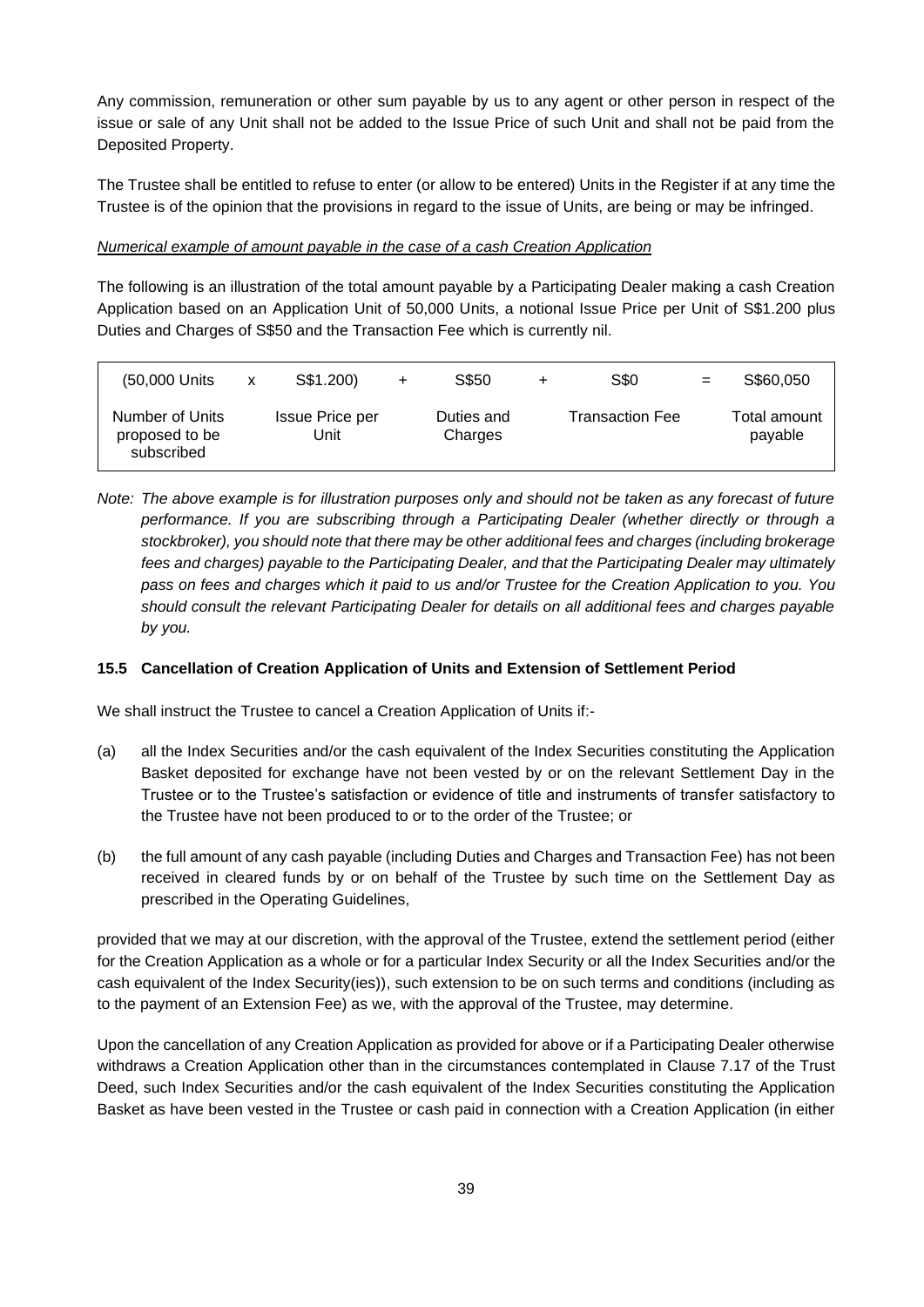case in respect of such cancelled Units) shall be redelivered or repaid (as the case may be) to the Participating Dealer and the relevant Units shall be deemed for all purposes never to have been created and the applicant therefore shall have no right or claim against us or the Trustee in respect of such cancellation provided that:-

- we may charge the relevant Participating Dealer (for the benefit of the Trustee and/or the Custodian (as the case may be)) an Application Cancellation Fee, being the fee payable by the Participating Dealer in respect of a default, as set out in the Trust Deed and the Operating Guidelines applicable at the time the relevant Creation Application is made;
- we may at our discretion require the Participating Dealer to pay to the Fund in respect of each Unit so cancelled Cancellation Compensation, being the amount (if any) by which the Issue Price of each such Unit exceeds the Redemption Value which would have applied in relation to each such Unit if a Participating Dealer had, on the date on which such Units are cancelled, made a Redemption Application;
- we have a right to seek compensation from the Participating Dealer (for the benefit of the Fund) if a Creation Application is cancelled. This compensation shall encompass all reasonable costs incurred including brokerage fees, Duties and Charges (as applicable) and any losses suffered by the Fund for having to unwind the trades as a result of the cancellation;
- the relevant parties shall be entitled to the Transaction Fee payable in respect of a Creation Application; and
- no previous valuations of the Fund shall be re-opened or invalidated as a result of the cancellation of such Units.

# **15.6 Procedures for Redemption of Units via SGX-ST**

If you wish to redeem Units less than an Application Unit size of 50,000 Units after the Units are listed, you may redeem your Units by trading the Units on the SGX-ST.

If you have purchased Units with monies from your SRS Account, any monies payable to you in respect of such Units shall be paid by transferring the monies to the relevant bank for credit to your SRS Account or otherwise in accordance with the provisions of any applicable law, regulations or guidelines. If the SRS Account has been closed, the monies shall be paid to you in cash or otherwise in accordance with any applicable law, regulations or guidelines.

Further, if the Units cease at any time to be listed on the SGX-ST and any other stock exchange on which the Units may be listed or quoted on for a continuous period of 30 days, subject to the section on "Suspension of Valuations and Dealings", we may, within 30 days (or such other period as may be prescribed by the Authority or the SGX-ST) from the end of such 30-day period, commence accepting redemption requests directly from you subject to the provisions of the Trust Deed. If the Units are subsequently re-listed on the SGX-ST or a stock exchange, we may, on reasonable notice given to you, again require redemption requests to be made only through Participating Dealers (for Application Unit size) or SGX-ST (for Units less than an Application Unit size).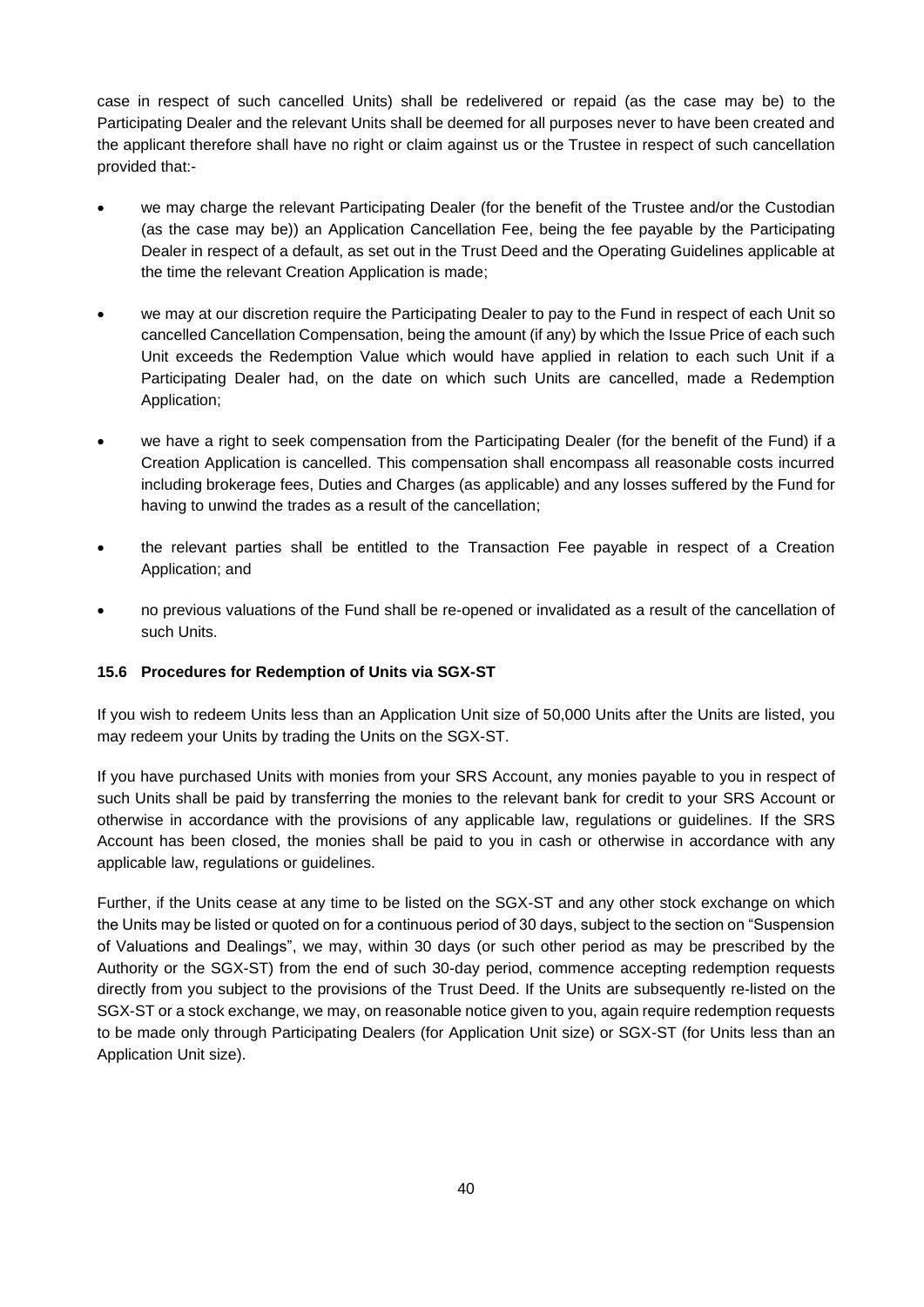# **15.7 Procedures for Redemption of Application Unit Size**

Only Participating Dealers may apply directly to us to redeem Units.

We shall have the exclusive right, at any time and from time to time following a Redemption Application made by a Participating Dealer in accordance with the Operating Guidelines, by notice in writing to the Trustee to effect a reduction of the assets of the Fund on the relevant Settlement Day by requiring the Trustee to cancel the number of Units specified in such notice.

A Redemption Application shall only be made or accepted (as the case may be) on a Dealing Day and shall only be in respect of Units constituting an Application Unit size or such higher number of Units in multiples of 1,000 Units and shall only be accepted if made by or through a Participating Dealer in accordance with the terms of a Participation Agreement.

The Redemption Value shall be based on forward pricing which means that the Redemption Value of the Units shall not be ascertainable at the time of application to redeem Units.

If a Redemption Application is received on a day which is not a Dealing Day or is received after the Dealing Deadline on a Dealing Day, that Redemption Application shall be treated as having been received at the opening of business on the next following Dealing Day, which shall be the relevant Dealing Day for the purposes of that Redemption Application. For the purpose of valuation, the relevant Valuation Point shall be the Valuation Point for the Dealing Day on which the Redemption Application is treated as having been received.

We shall, on receipt of a Redemption Application in Application Unit size (or such higher number of Units in multiples of 1,000 Units) from a Participating Dealer, effect the redemption of the relevant Units in accordance with any of (a) or (b) below as determined by us in our discretion:

- (a) require the Trustee to pay to the Participating Dealer, (i) a cash amount equivalent to the relevant Application Basket Value plus (ii) an amount determined by us for the purpose of compensating the Participating Dealer up to the amount by which the prices used when valuing the Index Securities for the purpose of such Redemption Application are less than the sale prices actually received or to be received in selling the Index Securities for the Fund (after the deduction from the relevant sale prices, of any Duties and Charges in respect of such disposal of Index Securities and the Transaction Fee); or
- (b) require the Trustee to deliver in-kind to the Participating Dealer, in accordance with the Operating Guidelines, Index Securities constituting the Application Basket for the relevant Units plus, if the Cash Component is a positive value, a cash payment equivalent to the amount of the Cash Component (less any applicable Duties and Charges and the Transaction Fee). If the Cash Component is a negative value, the Participating Dealer shall be required to make a cash payment equivalent to the amount of the Cash Component to the Trustee and any applicable Duties and Charges and the Transaction Fee.

If the Fund has insufficient cash to pay any cash amount payable, we may effect sales of the Deposited Property of the Fund, or borrow moneys in accordance with the Trust Deed, to provide the cash required. The Participating Dealer shall be required to make a cash payment (if any) in respect of any Redemption Application in accordance with the Operating Guidelines.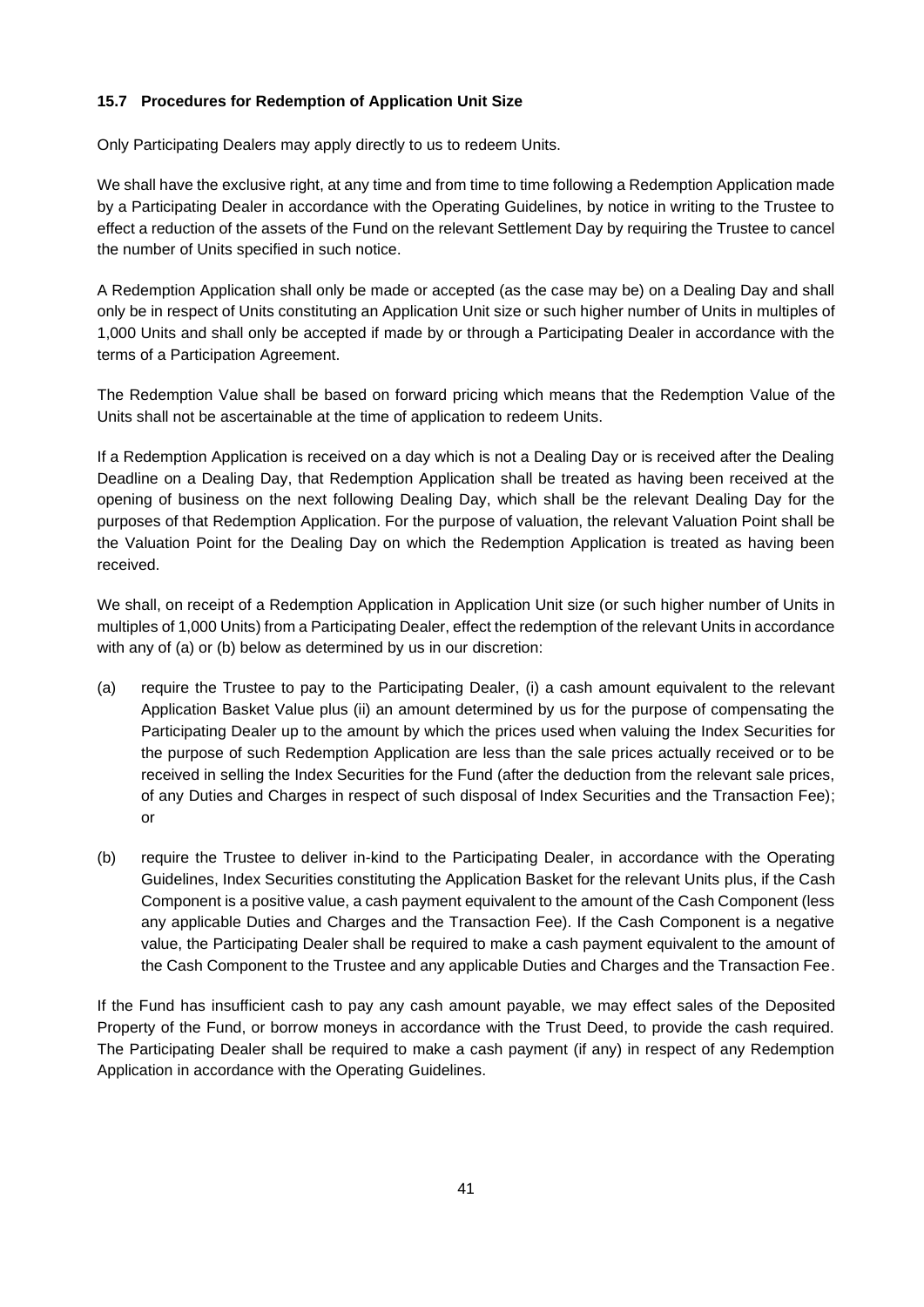To be effective, a Redemption Application must:-

- be given by a Participating Dealer in accordance with a Participation Agreement;
- specify the number of Units which is the subject of the Redemption Application; and
- include the certifications required in the Operating Guidelines in respect of redemptions of Units, together with such certifications and opinions of counsel as we and the Trustee may consider necessary to ensure compliance with applicable securities and other laws in relation to the redemption of Units which are the subject of the Redemption Application.

A Redemption Application once given cannot be revoked or withdrawn without our consent.

We may deduct from and set off against any Cash Component payable to a Participating Dealer on the redemption of Units such sum (if any) as we may consider represents the appropriate provision for Duties and Charges and the Transaction Fee. To the extent that the Cash Component is insufficient to pay such Duties and Charges and the Transaction Fee payable on such redemption, the Participating Dealer shall promptly pay the shortfall in the currency of account for the Fund or to the order of the Trustee respectively.

The Trustee shall not be obliged to deliver (and shall have a general lien over) the Index Securities constituting the Application Basket to be delivered in respect of the relevant Redemption Application and to withhold payment to the Participating Dealer of any amounts payable pursuant to Clause 7.4 of the Trust Deed, until the Units to be redeemed are received to the order of the Trustee and such shortfall, if applicable, or any Cash Component payable by the Participating Dealer under Clause 7.4 of the Trust Deed, Transaction Fee, Duties and Charges and any Extension Fee payable under Clause 7.12 of the Trust Deed are paid in full in cleared funds to or to the order of the Trustee.

Unless specifically requested to do so by the Participating Dealer concerned, not later than one month after the relevant Dealing Day, the Trustee shall be under no obligation to check the calculation of the Redemption Value in connection with any redemption or cancellation of Units but shall be entitled at any time before the audited accounts of the Fund, covering the relevant Dealing Day, have been prepared, to require the Fund Administration Agent to justify its calculation of the Redemption Value.

Any Index Securities to be delivered and/or cash to be paid in respect of a Redemption Application shall be delivered and/or paid on the Settlement Day provided that a Redemption Application duly signed by a Participating Dealer (to our satisfaction and, where any amount is to be paid by telegraphic transfer to a bank account in Singapore, verified in such manner as may be required by, and to the satisfaction of, the Trustee) has been received in accordance with the Operating Guidelines and provided further that the Trustee shall have received (unless otherwise provided in the Operating Guidelines) the Units to be cancelled and the full amount of any cash payable by the Participating Dealer and any Duties and Charges and the Transaction Fee payable have been deducted or otherwise paid in full.

On the relevant Settlement Day in relation to an effective Redemption Application:-

- the Units, which are the subject of the Redemption Application, shall be redeemed and cancelled;
- the assets of the Fund shall be reduced by the cancellation of those Units but, for valuation purposes only, such Units shall be deemed to have been redeemed and cancelled after the Valuation Point as at the Dealing Day on which the Redemption Application was received;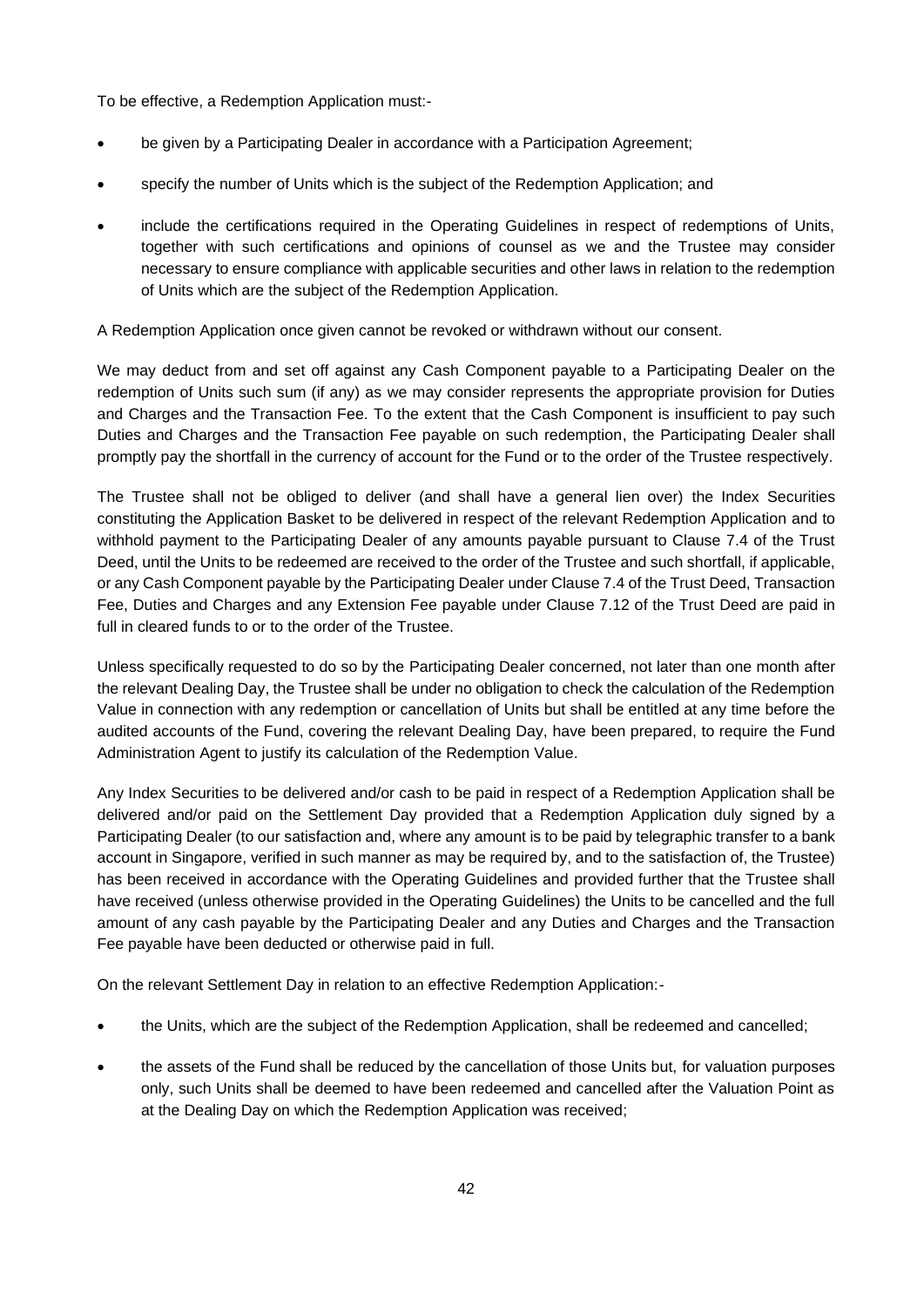• the name of the Unitholder of such Units shall be removed from the Register of the Fund in respect of those Units on the relevant Settlement Day,

and the Trustee shall (if applicable) deliver the Index Securities relevant to the Redemption Application out of the Deposited Property to the Participating Dealer and/or pay the cash relevant to the Redemption Application out of the Deposited Property to the relevant Participating Dealer and, where required under Clause 7.4 of the Trust Deed, shall pay any Cash Component if applicable (with such deductions as are permitted by the Trust Deed) in accordance with and subject to the provisions of Clause 7.4 and Clause 7.8 of the Trust Deed.

No Index Securities shall be delivered and no cash shall be paid in respect of any Redemption Application to the relevant Participating Dealer unless Units, which are the subject of the Redemption Application, have been delivered to us for redemption by such time on the Settlement Day as we and the Trustee shall for the time being prescribe for Redemption Applications generally.

Payment will be made within 2 Business Days after the receipt and acceptance of the Redemption Application unless the realisation of Units has been suspended in accordance with paragraph 20.

# **15.8 Cancellation of Redemption Application of Units and Extension of Settlement Period**

If Units, which are the subject of a Redemption Application, are not delivered to us for redemption in accordance with the foregoing:-

- the Redemption Application shall be deemed never to have been made except that the Transaction Fee in respect of such application shall remain due and payable and once paid, shall be retained by the relevant parties;
- we may charge the Participating Dealer (for the benefit of the Trustee and/or the Custodian (as the case may be)) an Application Cancellation Fee, being the fee payable by the Participating Dealer in respect of a default, as set out in the Trust Deed and the Operating Guidelines applicable at the time the relevant Redemption Application is made;
- we may at our discretion require the Participating Dealer to pay to the Fund in respect of each Unit Cancellation Compensation, being the amount (if any) by which the Redemption Value of each such Unit is less than the Issue Price which would have applied in relation to each such Unit if a Participating Dealer had, on the final day permitted for delivery of Units which are the subject of the Redemption Application, made a Creation Application; and
- no previous valuations of the Fund shall be re-opened or invalidated as a result of an unsuccessful Redemption Application.

We, with approval of the Trustee, may at our discretion extend the settlement period, such extension to be on such terms and conditions (including as to the payment of an Extension Fee) as we may determine but, in any event, not later than one month from the receipt of an effective Redemption Application.

We may charge the Participating Dealer (for the benefit of the Trustee and/or the Registrar (as the case may be)) a Transaction Fee in respect of Redemption Applications and may on any day vary the amount of the Transaction Fee we charge (but not as between different Participating Dealers). The Transaction Fee shall be paid by or on behalf of the Participating Dealer submitting the Redemption Application(s) (and may be set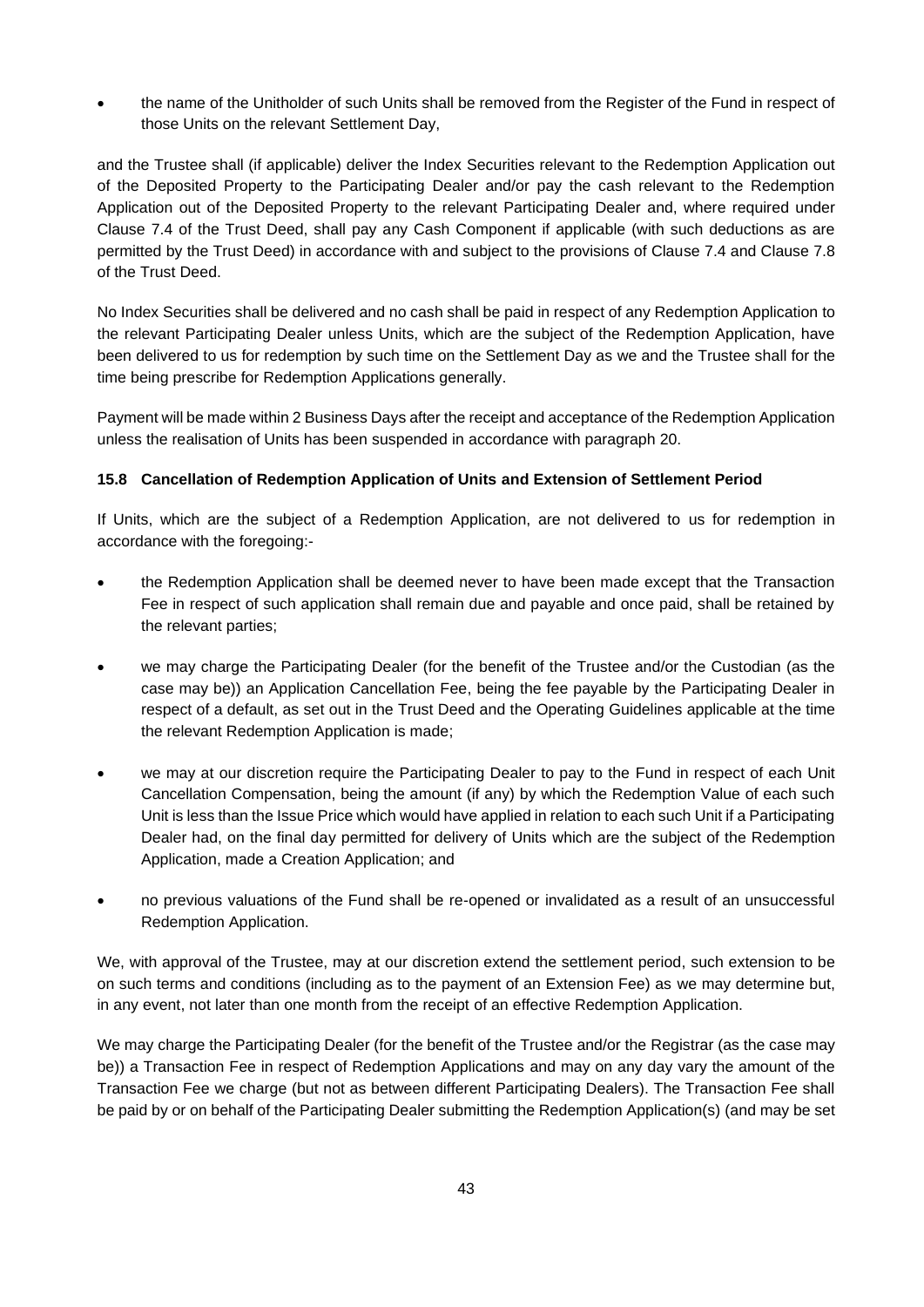off and deducted against any cash amount due to the Participating Dealer in respect of such Redemption Application(s)).

# *Numerical example of the amount of redemption proceeds payable in the case of a cash Redemption Application*

The following is an illustration of the redemption proceeds a Participating Dealer will receive based on a cash Redemption Application based on an Application Unit of 50,000 Units, a notional Redemption Value per Unit of S\$1.200 minus Duties and Charges of S\$50 and the Transaction Fee of S\$450.

| (50,000 Units                                 | X | S\$1.200)                    | $\sim$ | S\$50                 | $\sim$ | S\$450          | $=$ | S\$59,500              |
|-----------------------------------------------|---|------------------------------|--------|-----------------------|--------|-----------------|-----|------------------------|
| Number of Units<br>proposed to be<br>redeemed |   | Redemption<br>Value per Unit |        | Duties and<br>Charges |        | Transaction Fee |     | Redemption<br>Proceeds |

*Note: The above example is for illustrative purposes only and should not be taken as any forecast of future performance. If you are redeeming through a Participating Dealer (whether directly or through a stockbroker), you should note that there may be other additional fees and charges (including brokerage fees and charges) payable to the Participating Dealer, and that the Participating Dealer may ultimately pass on fees and charges which it paid to us and/or the Trustee for the Redemption Application to you. You should consult the relevant Participating Dealer for details on all additional fees and charges payable by you.*

# **16. DIRECTED CASH DEALING**

Where a Participating Dealer subscribes or redeems in cash, we may at our sole discretion (but shall not be obliged to) transact with a broker/dealer nominated by the Participating Dealer. Should the nominated broker/dealer default on, or change the terms for, any part of the transaction, the relevant Participating Dealer shall bear all the associated risks and costs. In such circumstances, we have the right to transact with another broker/dealer and amend the terms of the Creation Application or Redemption Application to take into account the default and the changes to the terms.

# **17. NO CERTIFICATES**

Certificates will not be issued in respect of Units in the Fund. Units will be deposited, cleared and settled by the CDP, and held in book-entry form. CDP is the registered owner (i.e. the sole Unitholder on record) of all outstanding Units deposited with the CDP and is therefore recognised as the legal owner of such Units. If you own Units, you are the beneficial owner as shown on the records of CDP.

# **18. DETERMINATION OF NET ASSET VALUE**

The Net Asset Value of the Fund will be determined as at the Valuation Point (or at such other time as we and the Trustee may determine) by valuing the assets of the Fund and deducting the liabilities of the Fund, in accordance with the terms of the Trust Deed.

The Trust Deed provides amongst other things that:-

(i) all calculations based on the value of investments quoted, listed, traded or dealt in on any securities market (including the listed REITs which constitute the Index Securities) shall be made by reference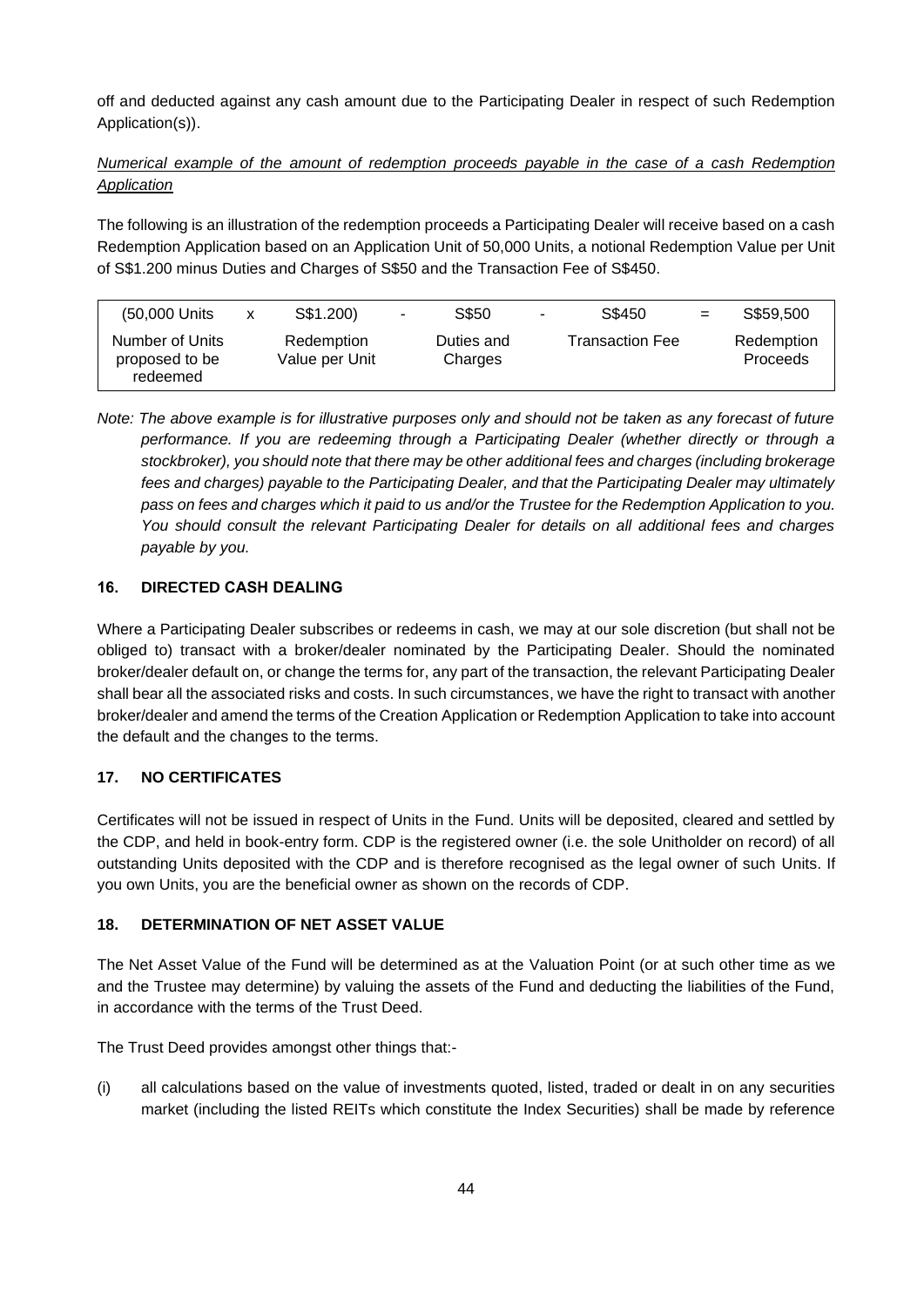to the price appearing to us to be the official closing price or last known transacted price on the Recognised Stock Exchange for such investments unless such prices are not representative or not available on the Recognised Stock Exchange, in which case we and the Trustee shall be entitled to use and rely on electronic price feeds from such source or sources as they may from time to time determine, notwithstanding that the prices so used are not the official closing prices or last known transacted prices. If the investments are quoted, listed, traded or dealt in on several Recognised Stock Exchanges, the price shall be determined based on the primary Recognised Stock Exchange of such investments;

- (ii) the value of any interest in any mutual fund corporation or unit trust shall be the last available net asset value per share or unit in such mutual fund corporation or unit trust unless such net asset value is not available, in which case the value of the relevant investment shall be certified by such firm or institution making a market in such investment as may be appointed for such purpose by us with the approval of the Trustee;
- (iii) the value of any investment which is not listed or ordinarily dealt in on a Recognised Stock Exchange shall be based on its fair value (being the price that the Fund would reasonably expect to receive upon the current sale of the investment) made by a person approved by the Trustee as qualified to value such investments;
- (iv) cash, deposits and similar investments shall be valued at their face value (together with accrued interest) unless, in our opinion, any adjustment should be made to reflect the fair value thereof; and
- (v) notwithstanding the foregoing, we may adjust the value of any investment if, having regard to relevant circumstances, we consider that such adjustment is required to reflect the fair value of the investment.

Any changes by us to the method of determining the Net Asset Value as provided in Schedule 1 of the Trust Deed will require the prior approval of the Trustee, and we shall inform Unitholders of any such changes which the Trustee deems to be material.

#### **19. ISSUE PRICE AND REDEMPTION VALUE**

The Issue Price of Units, created and issued pursuant to a Creation Application, shall be the Net Asset Value divided by the total number of Units in issue, truncated at three decimal places (or such other number of decimal places or by such other truncation or rounding method as we may from time to time determine with the approval of the Trustee).

The Redemption Value of Units on a Dealing Day shall be the Net Asset Value of the Fund divided by the total number of Units in issue, truncated at three decimal places (or such other number of decimal places or by such other truncation or rounding method as we may from time to time determine with the approval of the Trustee).

# **20. SUSPENSION OF VALUATIONS AND DEALINGS**

Subject to the provisions of the Code relating to suspension of dealings, we and/or the Trustee may, after giving notice to the other party and the Authority, declare a suspension of the determination of the Net Asset Value of the Fund and any dealings in the Units of the Fund for the whole or any part of any period during:-

(a) which there exists any state of affairs prohibiting the normal disposal of the Fund's investments; or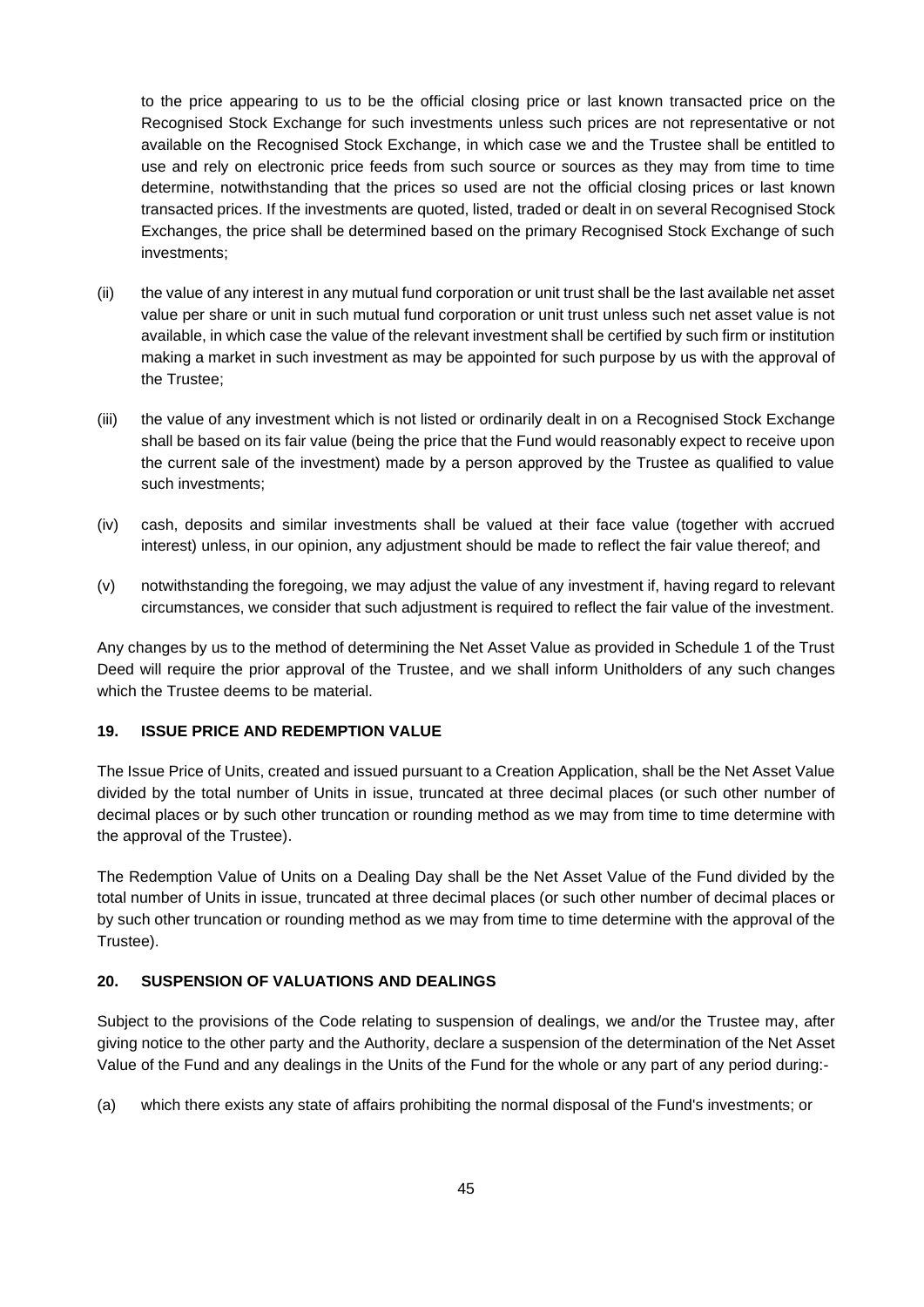- (b) which there is a breakdown in any of the means normally employed in determining the Net Asset Value or the Net Asset Value per Unit of the Fund, or when for any other reason the value of any security or other asset in the Fund cannot, in our opinion and/or the opinion of the Trustee, reasonably, promptly and fairly be ascertained; or
- (c) which circumstances exist as a result of which, in our opinion and/or the opinion of the Trustee, it is not reasonably practicable to realise any securities held or contracted for the account of the Fund or it is not possible to do so without seriously prejudicing the interest of Unitholders; or
- (d) which the remittance or repatriation of funds which will or may be involved in the realisation of, or in the payment for, the securities of the Fund or the subscription or realisation of Units is delayed or cannot, in our opinion and/or the opinion of the Trustee, be carried out promptly or at normal rates of exchange; or
- (e) which the right to redeem Units of the Fund is suspended; or
- (f) any 48-hour period (or such longer period as may be agreed between us and the Trustee) prior to the date of any meeting of Unitholders (or any adjourned meeting thereof); or
- (g) any period when our business operations or the business operations of the Trustee in relation to the operations of the Fund are substantially interrupted or closed as a result of or arising from pestilence, acts of war, terrorism, insurrection, revolution, civil unrest, riots, strikes or acts of God; or
- (h) any period when the SGX-ST is closed otherwise than for ordinary holidays; or
- (i) any period when dealings on the SGX-ST on which a Security has its primary listing are restricted or suspended; or
- (j) any period when the market value or fair value of a material portion of the Fund's assets cannot be determined; or
- (k) any period as may be required under the provisions of the Code.

Subject to the provisions of the Code, we and/or the Trustee may, at our/its discretion, at any time after giving notice to each other and the Authority and where practicable following consultation with the relevant Participating Dealer, suspend the right of the Participating Dealer to require the redemption of Units and/or delay the payment of any moneys and transfer of any Securities in respect of any Redemption Application and any dealings in the Units of the Fund during:-

- (i) any period when the SGX-ST on which an Index Security has its primary listing, or the official clearing and settlement depository (if any) of the SGX-ST, is closed otherwise than for ordinary holidays; or
- (ii) any period when dealings on the SGX-ST on which a Security has its primary listing are restricted or suspended; or
- (iii) any period when, in our opinion and/or the opinion of the Trustee, settlement or clearing of Securities in the official clearing and settlement depository (if any) of the SGX-ST is disrupted; or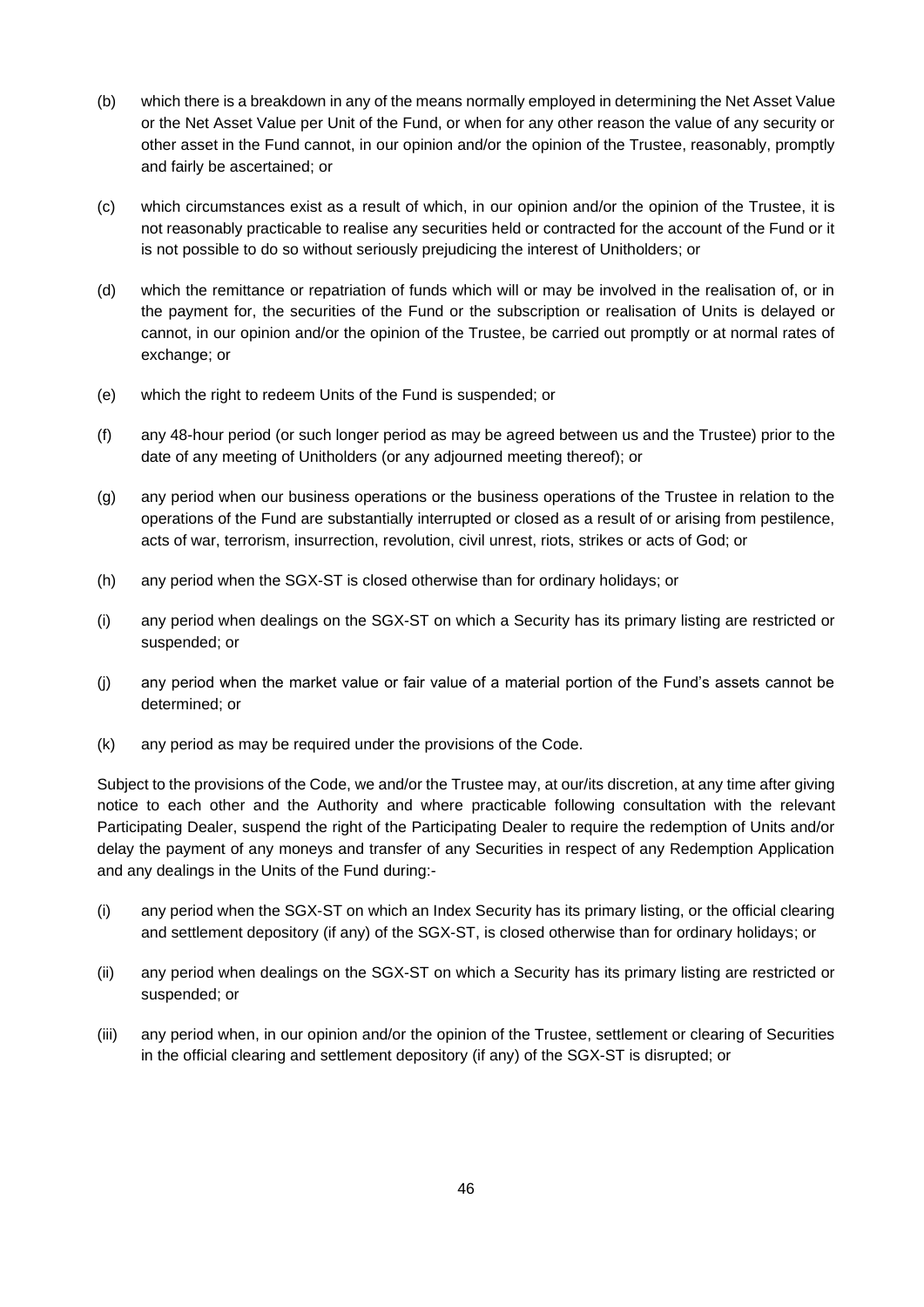- (iv) the existence of any state of affairs as a result of which delivery or purchase of Securities or disposal of investments for the time being comprised in the Fund cannot, in our opinion and/or the opinion of the Trustee, be effected normally or without prejudicing the interests of Unitholders; or
- (v) any period when the Index is not compiled or published or becomes unavailable or is unable to be tracked or used in relation to the Fund for any reason whatsoever; or
- (vi) any breakdown in the means normally employed in determining the Net Asset Value or the Net Asset Value per Unit or when for any other reason the Value of any Securities or other property for the time being comprised in the Fund cannot, in our opinion and/or the opinion of the Trustee, reasonably, promptly and fairly be ascertained; or
- (vii) any period when the determination of the Net Asset Value is suspended; or
- (viii) any 48-hour period (or such longer period as may be agreed between us and the Trustee) prior to the date of any meeting of Unitholders (or any adjourned meeting thereof); or
- (ix) any period when our business operations and the business operations the Trustee in relation to the operations of the Fund are substantially interrupted or closed as a result of or arising from pestilence, acts of war, terrorism, insurrection, revolution, civil unrest, riots, strikes or acts of God; or
- (x) any period when the dealing of Units is suspended pursuant to any order or direction issued by the Authority or the SGX-ST; or
- (xi) any period as may be required under the provisions of the Code.

Subject to the provisions of the Code relating to suspension of dealings, such suspension shall take effect forthwith upon the declaration thereof and thereafter there shall be no determination of the Net Asset Value until we and/or the Trustee shall declare the suspension at an end, except that the suspension shall terminate in any event on the day following the first Business Day on which (i) the condition giving rise to the suspension shall have ceased to exist and (ii) no other condition under which suspension is authorised shall exist.

Whenever we and/or the Trustee declare such a suspension we shall, as soon as may be practicable after any such declaration, notify the Authority in accordance with the requirements in the Code. At least once a month during the period of such suspension, we will publish an announcement on our website containing information about the suspension of the determination of the Net Asset Value and/or suspension of dealings. Such suspension will also be publicly announced on the SGXNET.

No Units will be created or issued during any period of suspension. We and/or the Trustee may at any time by notice to the other parties and the Authority, suspend the issue of Units if, as a result of the investment of the proceeds of issue of such Units, the Fund would breach a provision of the Investment and Borrowing Guidelines, and the relevant provisions relating to suspension of the right of Unitholders to redeem Units shall also apply in accordance with the provisions of the Trust Deed.

# **21. DISTRIBUTION POLICY**

Distributions, if any, will be determined by us. We currently intend to declare semi-annual distributions, less the expenses of the Fund, to Unitholders in January and July of each year. We will decide whether a distribution is to be made based on various factors, including dividend and/or interest income and/or capital gains derived from the investments of the Fund. In addition to distributions to Unitholders out of distributable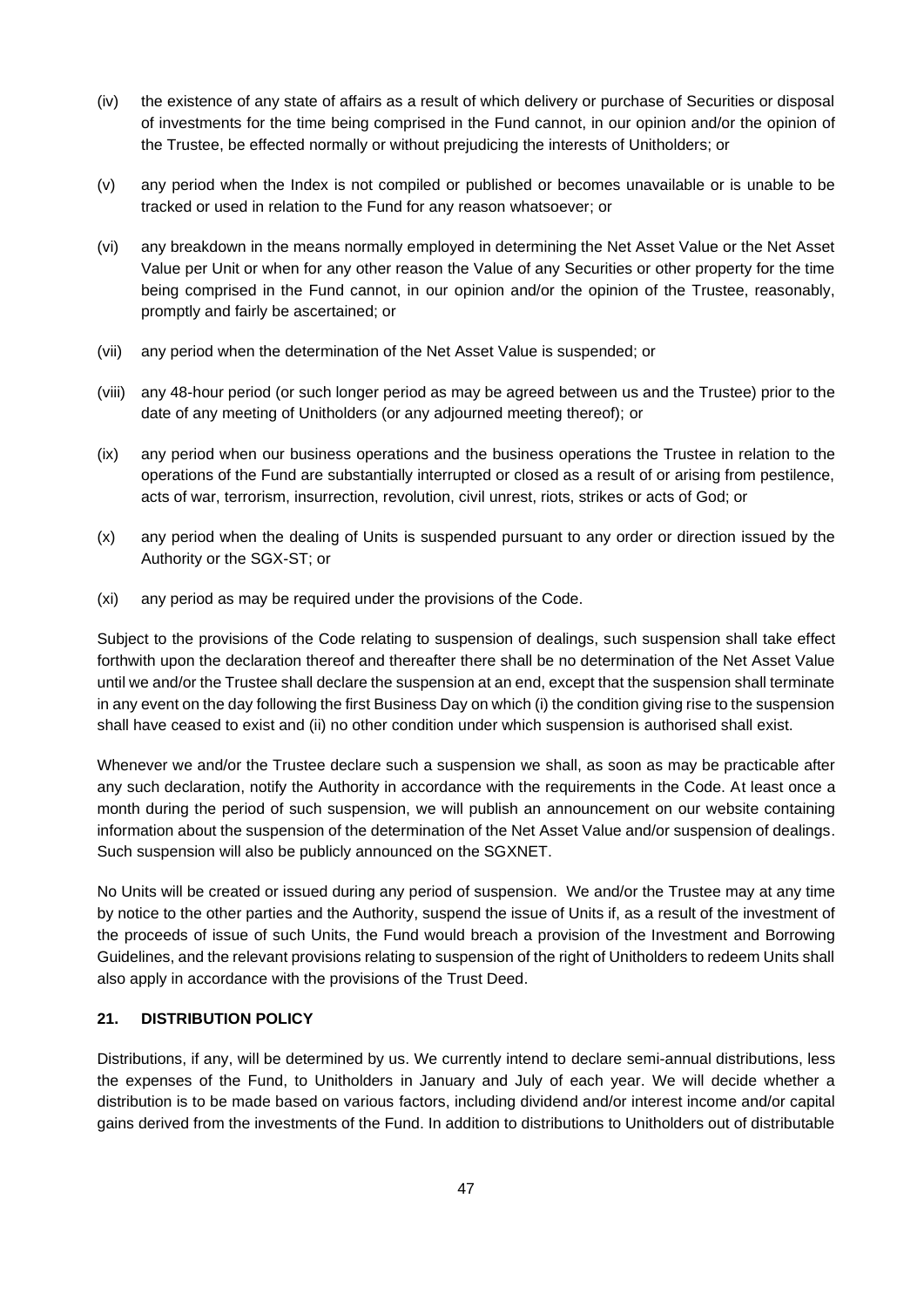income and/or capital gains, we may make distributions to Unitholders out of the capital of the Deposited Property in accordance with the provisions of the Trust Deed. Distributions (whether out of income and/or capital) may have the effect of lowering the Net Asset Value of the Fund and this will be reflected in the Redemption Value of the Units. Moreover, distributions out of capital may amount to a reduction of a Unitholder's original investment. Unitholders redeeming their Units may therefore receive an amount less than their initial investment. Such distributions may also result in reduced future returns to Unitholders.

Distributions will only be paid to the extent that they are available for distribution pursuant to the Trust Deed. Distributions are not guaranteed and are subject at all times to our discretion.

Notwithstanding the foregoing provisions, so long as the Fund is accorded tax transparency treatment by IRAS as set out in paragraph 44 of this Prospectus, we are required to distribute all distributions from S-REITs<sup>3</sup> (net of expenses) derived by the Fund for any Distribution Period (not exceeding 6 months) to Unitholders by the next Distribution Period. Such distributions must be made during the period from 1 July 2018 to 31 December 2025. For the avoidance of doubt, Qualifying S-REIT Distributions (as defined in paragraph 44) which are not distributed to Unitholders on or before 31 December 2025 will be taxed in the hands of the Trustee. Distributions made by the Fund out of such income will not be subject to further tax in the hands of the Unitholders.

On a distribution, the Trustee, in accordance with our instructions, will allocate the amount available for distribution and will pay such amount to the CDP who will in turn allocate and make the necessary payment to the Unitholders based on the number of Units held by each Unitholder on the records of the CDP or its depository agents.

Amounts to be distributed in respect of each Unit shall be rounded to the nearest S\$0.01 per Unit. Subject to the Trust Deed, the Trustee shall cause distributions payable to a Unitholder which remains unclaimed by the Unitholder for more than six (6) years and interest, if any, earned thereon to be paid into court after deducting all fees, costs and expenses incurred in relation to such payment from the sum thereof provided that if the said sum is insufficient to meet all such fees, costs and expenses, the Trustee shall be entitled to have recourse to the Deposited Property.

Income received by the Fund pending distributions may be invested by us in a manner consistent with achieving the investment objective of the Fund.

#### **22. FEES, CHARGES AND EXPENSES**

#### **22.1 Manager's Fee**

We are entitled to receive a management fee, currently at the rate of 0.50% per annum of the Net Asset Value of the Fund accrued daily and calculated as at each Dealing Day and payable monthly in arrears.

Under the terms of the Trust Deed, we may not increase the management fee to a percentage greater than the maximum percentage permitted by the Trust Deed without the sanction of an Extraordinary Resolution.

 $3$  An S-REIT refers to a trust that is constituted as a collective investment scheme authorised under Section 286 of the Securities and Futures Act and listed on the SGX-ST, and that invests or proposes to invest in immovable property and immovable property related assets.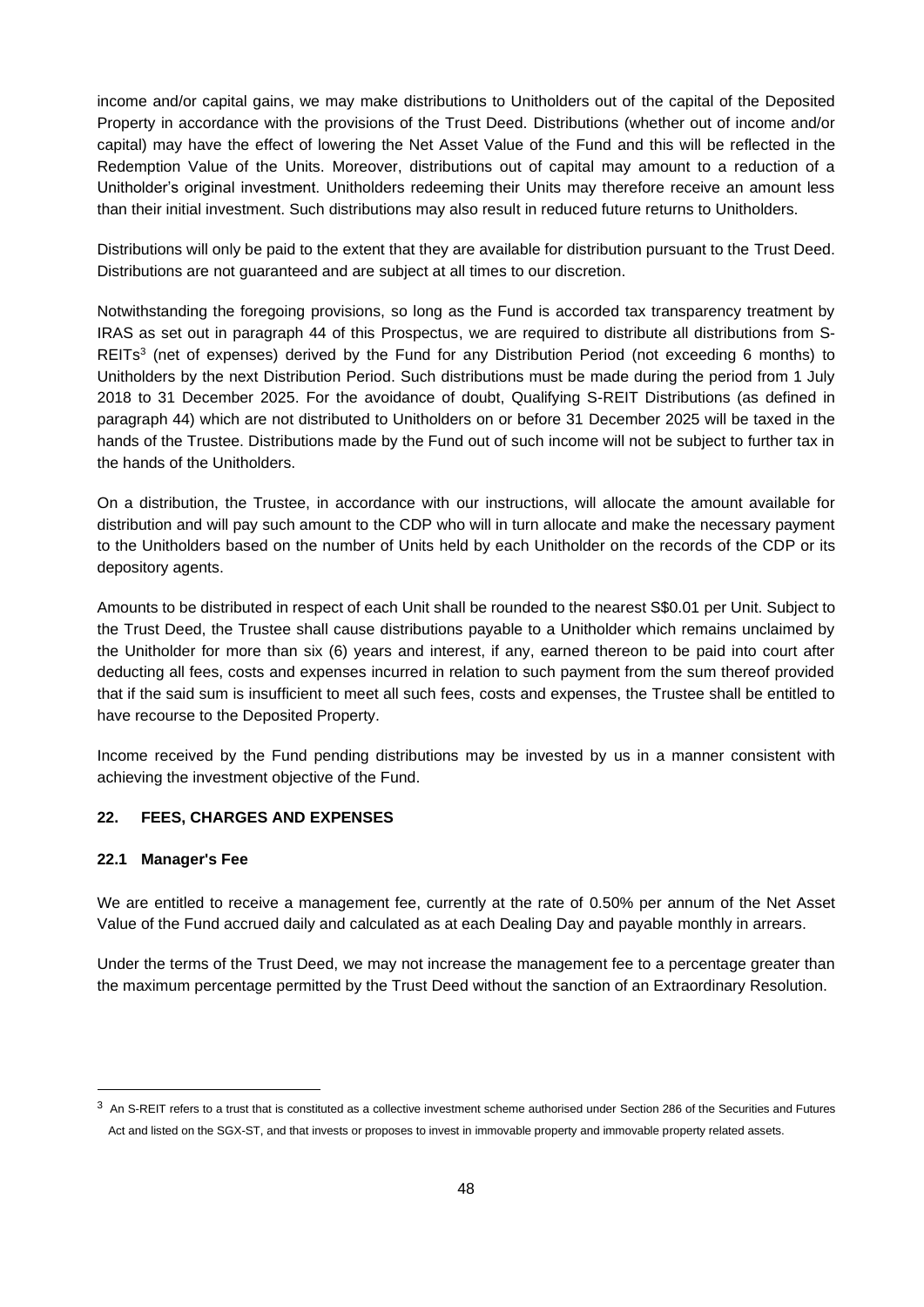#### **22.2 General Expenses**

Any promotional expenses incurred by any marketing agents and any fees imposed by such marketing agents on their customers investing in the Fund will not be paid (either in whole or in part) out of the assets of the Fund.

All the expenses incurred in connection with the convening of meetings of Unitholders and all other transactional costs and operating costs (relating to the administration of the Fund) shall be paid out of the assets of the Fund.

The cost and expenses for the preparation of this Prospectus and any supplementary, replacement or updated prospectus, trust deed and any deeds supplemental or amendment and restating deeds, product highlights sheets, reports and/or other statements to Unitholders will be borne by the Fund.

The costs of establishing the Fund (which shall not exceed S\$250,000) may be paid out of the Deposited Property and may be amortised over a period of one (1) year from the date of the first issue of Units.

## **22.3 Fees and Charges Payable by Participating Dealers**

The fees and charges payable by Participating Dealers in respect of the Fund are summarised as follows:

| <b>Creation of Units:</b>                 |                                  |  |  |  |
|-------------------------------------------|----------------------------------|--|--|--|
| Transaction Fee <sup>4</sup>              | Currently nil (in cash)          |  |  |  |
|                                           | S\$400 per Application (in-kind) |  |  |  |
| Application Cancellation Fee <sup>5</sup> | S\$2,500 per Application         |  |  |  |
| Extension Fee <sup>6</sup>                | S\$2,500 per Application         |  |  |  |

| <b>Redemption of Units:</b>               |                                  |  |  |  |  |
|-------------------------------------------|----------------------------------|--|--|--|--|
| Transaction Fee <sup>4</sup>              | S\$450 per Application (in cash) |  |  |  |  |
|                                           | S\$400 per Application (in-kind) |  |  |  |  |
| Application Cancellation Fee <sup>5</sup> | S\$2,500 per Application         |  |  |  |  |
| Extension Fee <sup>6</sup>                | S\$2,500 per Application         |  |  |  |  |

## **22.4 Fees and Charges Payable by Investors Dealing in Units on the SGX-ST**

The fees and charges payable by investors dealing in Units in the Fund on the SGX-ST are summarised as follows:

| Subscription/Redemption fee | Nil                                                                                 |  |  |  |
|-----------------------------|-------------------------------------------------------------------------------------|--|--|--|
| Brokerage                   | Market rates. You will have to bear brokerage fees charged by your<br>stockbrokers. |  |  |  |

<sup>&</sup>lt;sup>4</sup> A Transaction Fee (which includes the conversion agent fee, transaction charges and out-of-pocket expenses) is payable by a Participating Dealer to the Trustee and/or the Registrar (as the case may be).

<sup>5</sup> The Application Cancellation Fee is payable by a Participating Dealer to the Trustee and/or the Custodian (as the case may be) on each occasion that a Creation or Redemption Application is cancelled by the Participating Dealer or the Trustee where applicable.

 $6$  The Extension Fee is payable by a Participating Dealer to the Trustee and/or the Custodian (as the case may be) on each occasion that the Participating Dealer's request for extending settlement in respect of an Application is granted by us.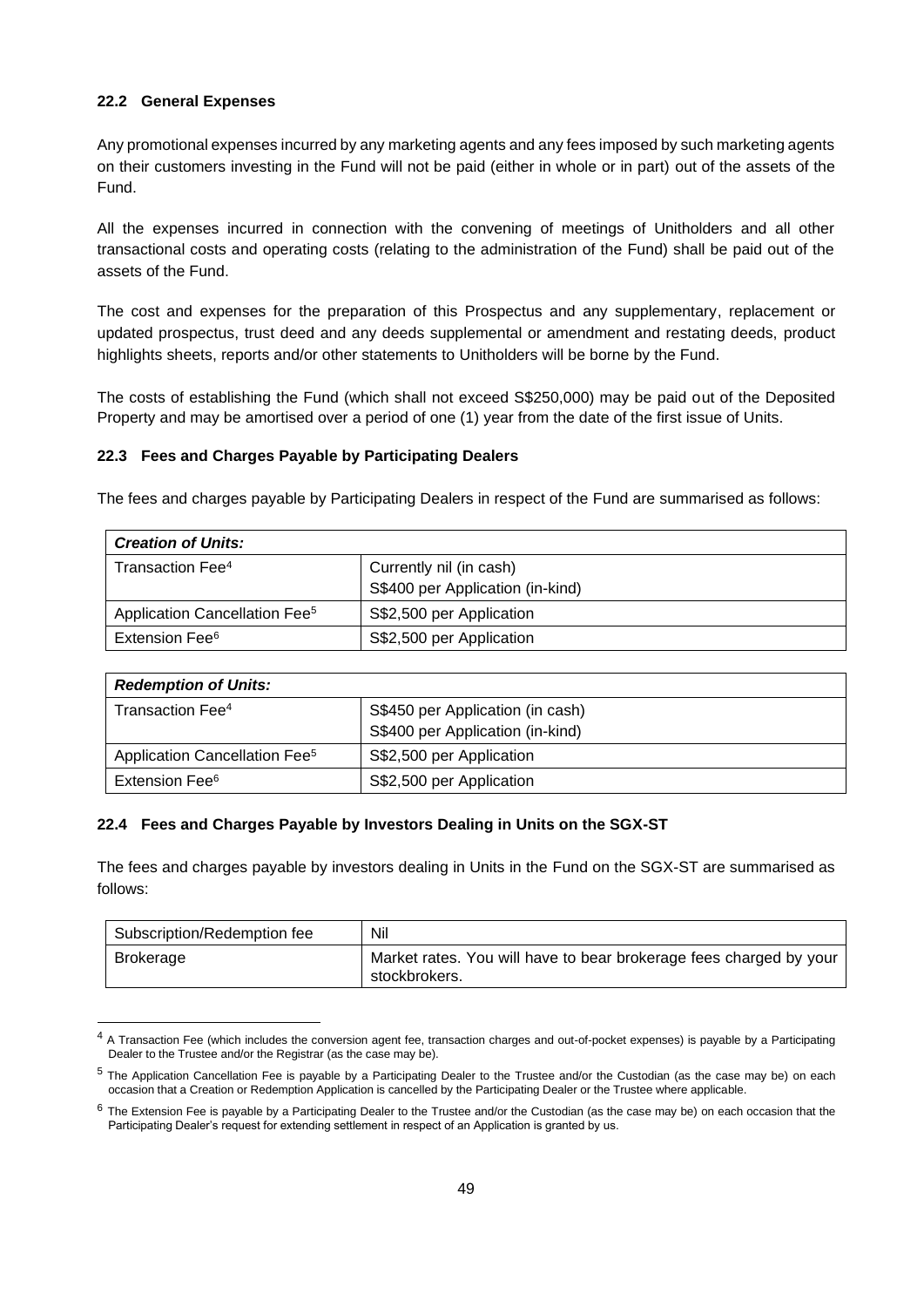| Clearing fee and SGX access fee | Currently the clearing fee and SGX access fee for trading Units on<br>the SGX-ST is at the rate of 0.0325% and 0.0075% of the transaction<br>value <sup>#</sup> and subject to the prevailing goods and services tax (" $\text{GST}$ "). |
|---------------------------------|------------------------------------------------------------------------------------------------------------------------------------------------------------------------------------------------------------------------------------------|
|                                 |                                                                                                                                                                                                                                          |

# Subject to change at SGX-ST's discretion.

# **22.5 Fees and Charges Payable by the Fund**

The fees and charges payable by the Fund are summarised as follows:

| Manager's fee^         | Currently 0.50% per annum of the Net Asset Value of the Fund.<br>Maximum 0.50% per annum of the Net Asset Value of the Fund.<br>The Manager's fee is retained by the Manager as the Manager does<br>not pay any trailer fees with respect to the Fund.                                                                                                                                                                                                       |
|------------------------|--------------------------------------------------------------------------------------------------------------------------------------------------------------------------------------------------------------------------------------------------------------------------------------------------------------------------------------------------------------------------------------------------------------------------------------------------------------|
| Trustee's fee          | Currently 0.02% per annum on the first S\$100 million of the Net Asset<br>Value of the Fund and 0.018% per annum on the balance above<br>S\$100 million of the Net Asset Value of the Fund, subject to a<br>minimum fee of S\$8,000 per annum.                                                                                                                                                                                                               |
| Custodian fee          | The Custodian Fee payable is subject to agreement between the<br>Manager and the Custodian and may exceed 0.10% of the Net Asset<br>Value of the Fund depending on, amongst others, the size of the<br>Fund and the number of transactions carried out.                                                                                                                                                                                                      |
| Other fees and charges | Other fees and charges include fund administration and valuation<br>fees, legal fees, audit fees, transaction fees, accounting fees,<br>licensing fees, transaction processing and cash processing fees.<br>Such fees and charges are subject to agreement with the relevant<br>parties and may amount to or exceed 0.10% of the Net Asset Value<br>of the Fund, depending on the proportion each fee or charge bears<br>to the Net Asset Value of the Fund. |

^ The Sub-Manager's fee will be borne by us out of the Manager's fee.

#### **23. REPORTS AND ACCOUNTS**

The financial year-end of the Fund is 31 December every year. Unitholders may obtain electronic copies of the audited accounts and the annual report of the Fund from our website at [www.lionglobalinvestors.com.](http://www.lionglobalinvestors.com/) The audited accounts and annual report will be made available on our website within three months of each financial year-end (unless otherwise waived or permitted by the Authority). Printed copies of the audited accounts and annual report are not sent to Unitholders. However, Unitholders who would like to receive printed copies of the audited accounts and annual report may submit the relevant request to us.

Unitholders may obtain electronic copies of the semi-annual unaudited accounts and the semi-annual report from our website at [www.lionglobalinvestors.com.](http://www.lionglobalinvestors.com/) The semi-annual accounts and semi-annual report will be made available on our website within two months of 30 June (unless otherwise waived or permitted by the Authority). Printed copies of the semi-annual accounts and semi-annual report are not sent to Unitholders. However, Unitholders who would like to receive printed copies of the semi-annual accounts and semi-annual report may submit the relevant request to us.

The contents of the reports will comply with the requirements of the Code and the Listing Rules.

Copies of the audited accounts, the annual reports, the semi-annual unaudited accounts and the semi-annual reports will also be made available on SGXNET.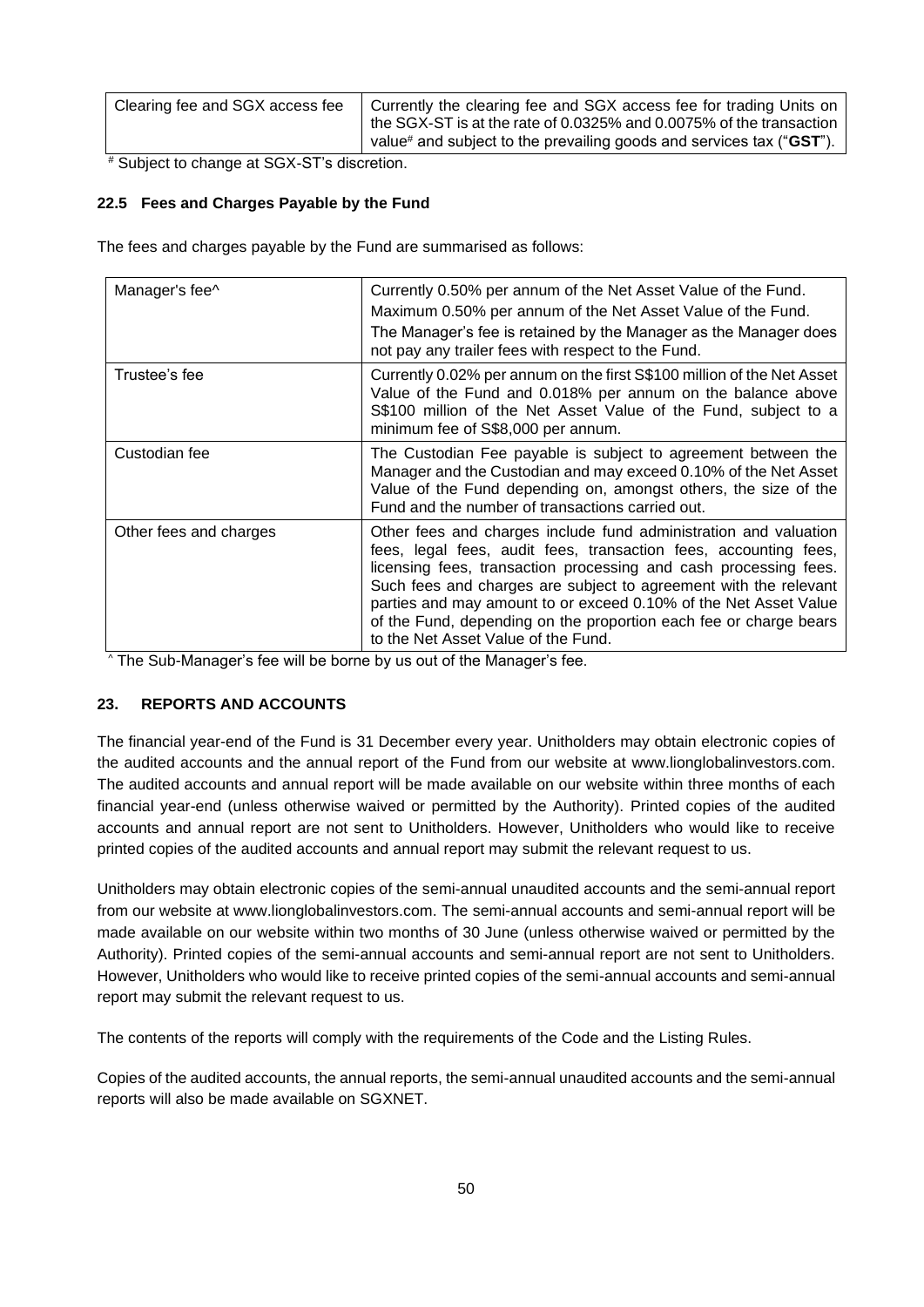## **24. ANNOUNCEMENT OF MATERIAL INFORMATION**

We will arrange for all material information that affects the Fund to be announced on SGXNET and on our website at www.lionglobalinvestors.com.

## **25. TRUST DEED**

The Fund is established under Singapore law by the Trust Deed made between us and the Trustee. All Unitholders are entitled to the benefit of, are bound by and are deemed to have notice of, the provisions of the Trust Deed. In the event of any conflict between any of the provisions of this Prospectus and those of the Trust Deed, Participation Agreement or Custodian Agreement, the provisions of the Trust Deed, Participation Agreement or Custodian Agreement shall prevail. The Trust Deed contains provisions for the indemnification of the Trustee and us and its/our respective agents and its/our relief from liability in certain circumstances. Unitholders and prospective applicants are advised to consult the terms of the Trust Deed. All material amendments to the Trust Deed will be announced on the SGXNET.

## **26. MODIFICATION OF TRUST DEED**

We and the Trustee may agree to modify the Trust Deed by supplemental deed or amended and restated deed provided that in the opinion of the Trustee such modification (i) is not materially prejudicial to the interests of Unitholders and does not operate to release to any material extent the Trustee or us from any responsibility to the Unitholders or (ii) is necessary in order to make possible compliance with any fiscal, statutory or official requirement (whether or not having the force of law) or (iii) is made to correct a manifest error or to remove obsolete provisions. In all other cases modifications require the sanction of an Extraordinary Resolution of the Unitholders affected.

Subject to the Code, any material modifications to the Trust Deed, unless they are sanctioned by an Extraordinary Resolution of the Unitholders affected or in the opinion of the Trustee are not of material significance or are made to correct a manifest error or to remove obsolete provisions, will be notified by us to the Unitholders as soon as practicable after they are made.

#### **27. VOTING RIGHTS**

Unitholders' meetings may be convened by us, by the Trustee or by Unitholders representing one-tenth or more of the current Units in issue. These meetings may be used to modify the terms of the Trust Deed, including to increase the maximum fees payable to the service providers, to remove the Trustee or to terminate the Fund at any time. Such amendments to the Trust Deed must be passed by a 75% majority of the votes cast. For meetings to pass ordinary resolutions, Unitholders will be given at least 14 calendar days' notice (exclusive of the day on which the notice is served or deemed to be served and of the day for which notice is given) of such meeting. For meetings to pass Extraordinary Resolutions, Unitholders will be given at least 21 calendar days' notice (exclusive of the day on which the notice is served or deemed to be served and of the day for which notice is given) of such meeting.

We, the Trustee, the Custodian and our/their respective Connected Persons and our directors are prohibited from voting our/their beneficially held Units at or be counted in the quorum for a meeting at which we/they have a material interest in the business to be contracted.

We will in respect of voting rights relating to investments of the Fund where we may face conflicts of interests, cause these votes to be exercised in consultation with the Trustee.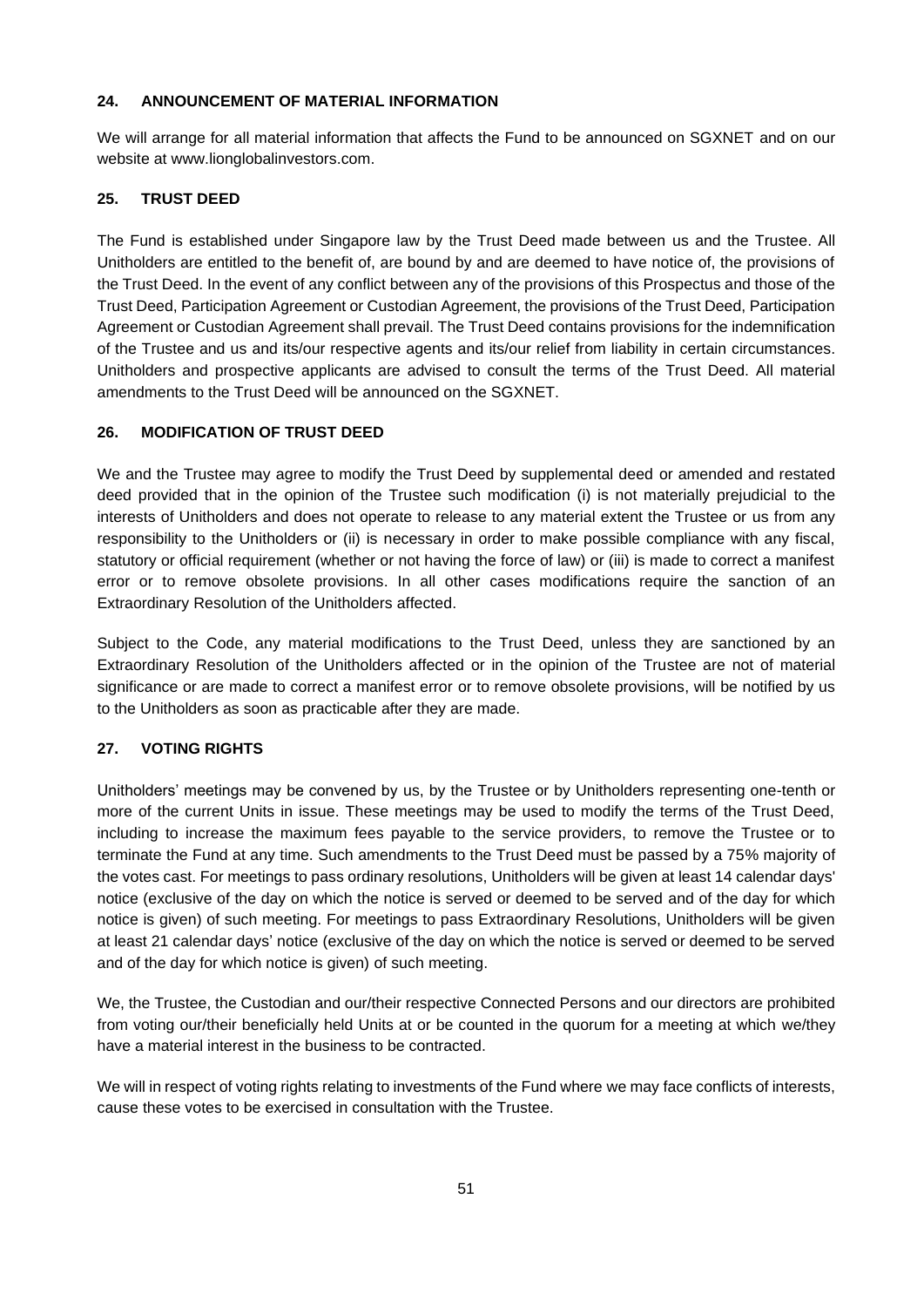## **28. RESTRICTIONS ON UNITHOLDERS**

Every person purchasing Units will be deemed to have represented, agreed and acknowledged that he is not an Unauthorised US Person, U.S. Person or U.S. Holder.

We have the power to impose such restrictions as we may think necessary for the purpose of ensuring that no Units are acquired or held which would result in such holding being:-

- a breach of the law or requirements of any country or governmental authority or any stock exchange on which the Units are listed in circumstances which, in our opinion, might result in the Fund being adversely affected, which the Fund might not otherwise have suffered; or
- in the circumstances which, in our opinion, may result in the Fund incurring any tax liability or suffering any other pecuniary disadvantage which the Fund might not otherwise have incurred or suffered; or
- held by an Unauthorised US Person, U.S. Person or U.S. Holder.

If it shall come to our notice or the notice of the Trustee that any Units are owned directly or beneficially by any person in contravention of any such restrictions as are referred to in Clauses 3.4 and 3.5 of the Trust Deed, we or the Trustee, as the case may be, may give notice to such person requiring him to transfer such Units to a person who would not thereby be in contravention of any such restrictions as aforesaid or to request in writing the redemption of such Units in accordance with the provisions of the Trust Deed. If any person upon whom such a notice is served pursuant to Clause 7.19 of the Trust Deed does not within thirty days after such notice transfer such Units as aforesaid or establish to our satisfaction or the satisfaction of the Trustee, as the case may be, (whose judgment shall be final and binding) that such Units are not held in contravention of any such restrictions he shall be deemed upon the expiration of thirty days after such notice to have requested in writing the redemption of all such Units pursuant to the provisions of the Trust Deed.

A person who becomes aware that he is holding or owning Units in contravention of any such restrictions as are referred to in Clauses 3.4 and 3.5 of the Trust Deed shall forthwith unless he has already received a notice pursuant to Clause 3.7 of the Trust Deed either transfer all such Units to a person who would not thereby be in contravention of any such restrictions as aforesaid or request in writing the redemption of all such Units pursuant to the provisions of the Trust Deed.

We or the Trustee may at any time and from to time, by notice in writing, call upon any person holding directly or beneficially any Units to provide to us or the Trustee such information and evidence as we/it shall require upon any matter concerned with or in relation to such person's holding of or interest in, or the ultimate beneficial owners of (or intermediate holders or owners of), the Units. The exercise by us or the Trustee of the powers conferred by Clauses 3.4, 3.5, 3.6 or 7.20 of the Trust Deed shall not be questioned or invalidated in any case on the ground that there was insufficient evidence of ownership of Units by any person or that the true ownership of any Units was otherwise than appeared to us or the Trustee at the relevant date, provided that the said powers shall have been exercised in good faith. Except where we or the Trustee are/is found by a court of competent jurisdiction that we have/it has acted in bad faith, we or the Trustee shall have no liability whatsoever to any person for any special, direct, indirect, consequential or any other damages (including lost profits) on account of anything done or omitted by us or the Trustee in exercising our/its duties and right to restrict or prevent ownership of Units by an Unauthorised US Person, U.S. Person, U.S. Holder or any person falling under Clause 3.4 of the Trust Deed.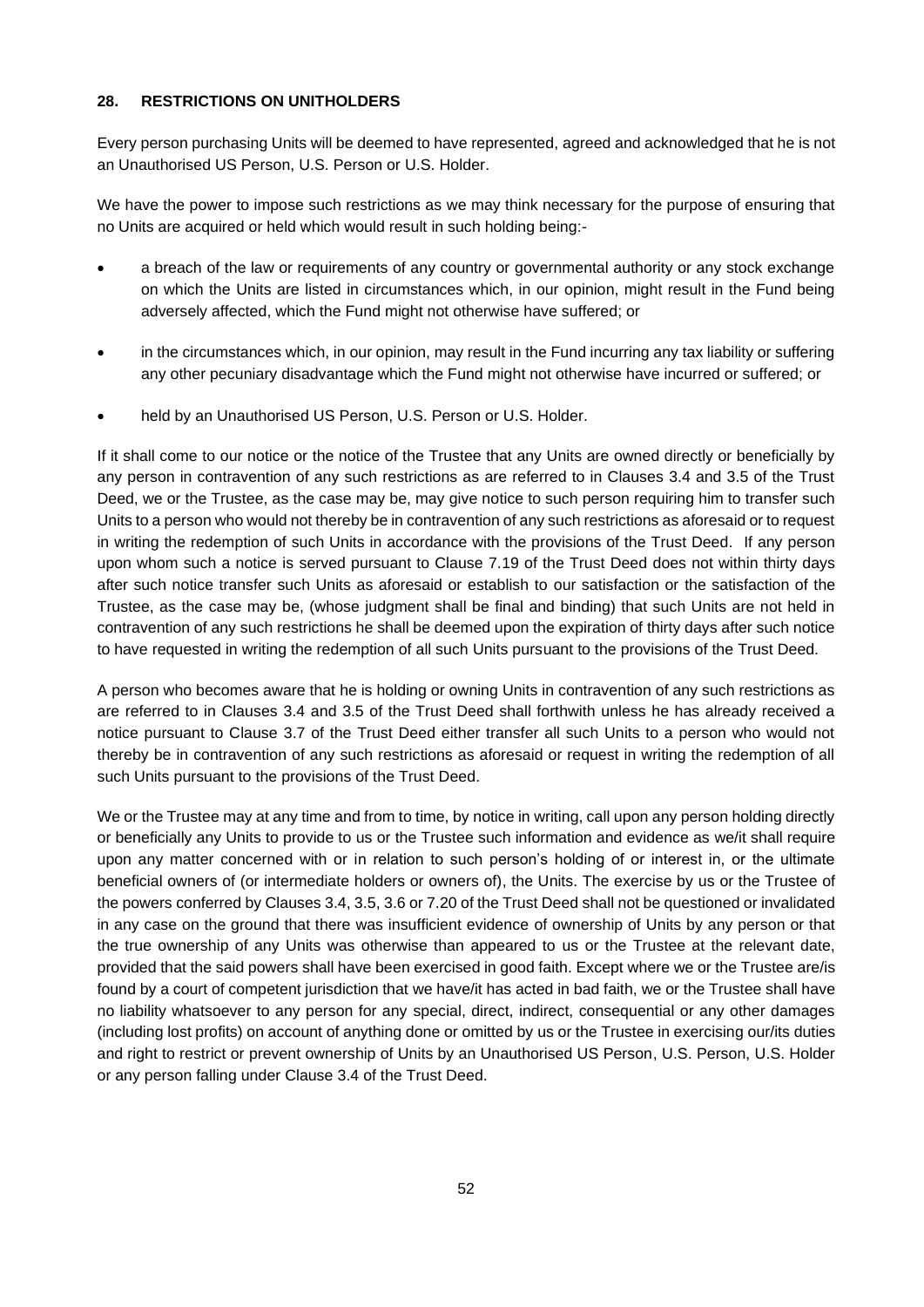# **29. REALISATION OF UNITS BY MANAGER**

We (in consultation with the Trustee) shall have the right, by giving prior written notice to any Unitholder, to realise compulsorily Units held by:-

- (a) any Unitholder who fails any anti-money laundering, anti-terrorist financing or know-your-client checks, or who is unable or unwilling to provide information and/or documentary evidence requested by us and/or the Trustee and/or our appointed representatives, agents and/or service providers for the purposes of any anti-money laundering, anti-terrorist financing or know-your-client checks;
- (b) any Unitholder who fails to provide any of the requested Personal Information and Account Information for compliance with FATCA (as defined in Schedule 3 of the Trust Deed), the Common Reporting Standard issued by the Organisation for Economic Co-operation and Development or any similar legislation, regulation or guidance enacted in any other jurisdiction applicable to the Fund which seeks to implement equivalent tax reporting and/or withholding tax regimes and/or automatic exchange of information;
- (c) any Unitholder whose holdings of Units, in our opinion:-
	- (i) may cause the Fund to lose its authorised or registered status with any regulatory authority in any jurisdiction; or
	- (ii) may cause the offer of the Units of the Fund, this Prospectus, the Trust Deed, we and/or the Trustee to become subject to any authorisation, recognition, approval or registration requirements under any law or regulation in any other jurisdiction; or
	- (iii) may cause a detrimental effect on the tax status of the Fund in any jurisdiction or on the tax status of the Unitholders of the Fund; or
	- (iv) may result in the Fund or other Unitholders of the Fund suffering any other legal or pecuniary or administrative disadvantage which the Fund or other Unitholders might not otherwise have incurred or suffered; or
- (d) any Unitholder:-
	- (i) who, in our opinion, is or may be in breach of any applicable law or regulation in any jurisdiction; or
	- (ii) where such realisation is, in our opinion, necessary or desirable for our compliance or the Fund's compliance with any applicable law or regulation in any jurisdiction (including any regulatory exemption conditions) and inter-governmental agreements between Singapore and any foreign government.

Any compulsory realisation under this paragraph shall be carried out by us on any Dealing Day, with prior written notice to the Unitholder, and shall be carried out in accordance with, and at the realisation price under, the applicable provisions on realisation in the Trust Deed. For avoidance of doubt, a realisation under this paragraph (be it a compulsory realisation by us or a realisation by the Unitholder in response to our written notice relating to a compulsory realisation) may also be subject to applicable fees and/or charges as set out in this Prospectus and/or the Trust Deed, and all such fees and/or charges related to a realisation under this paragraph shall be borne by the Unitholder.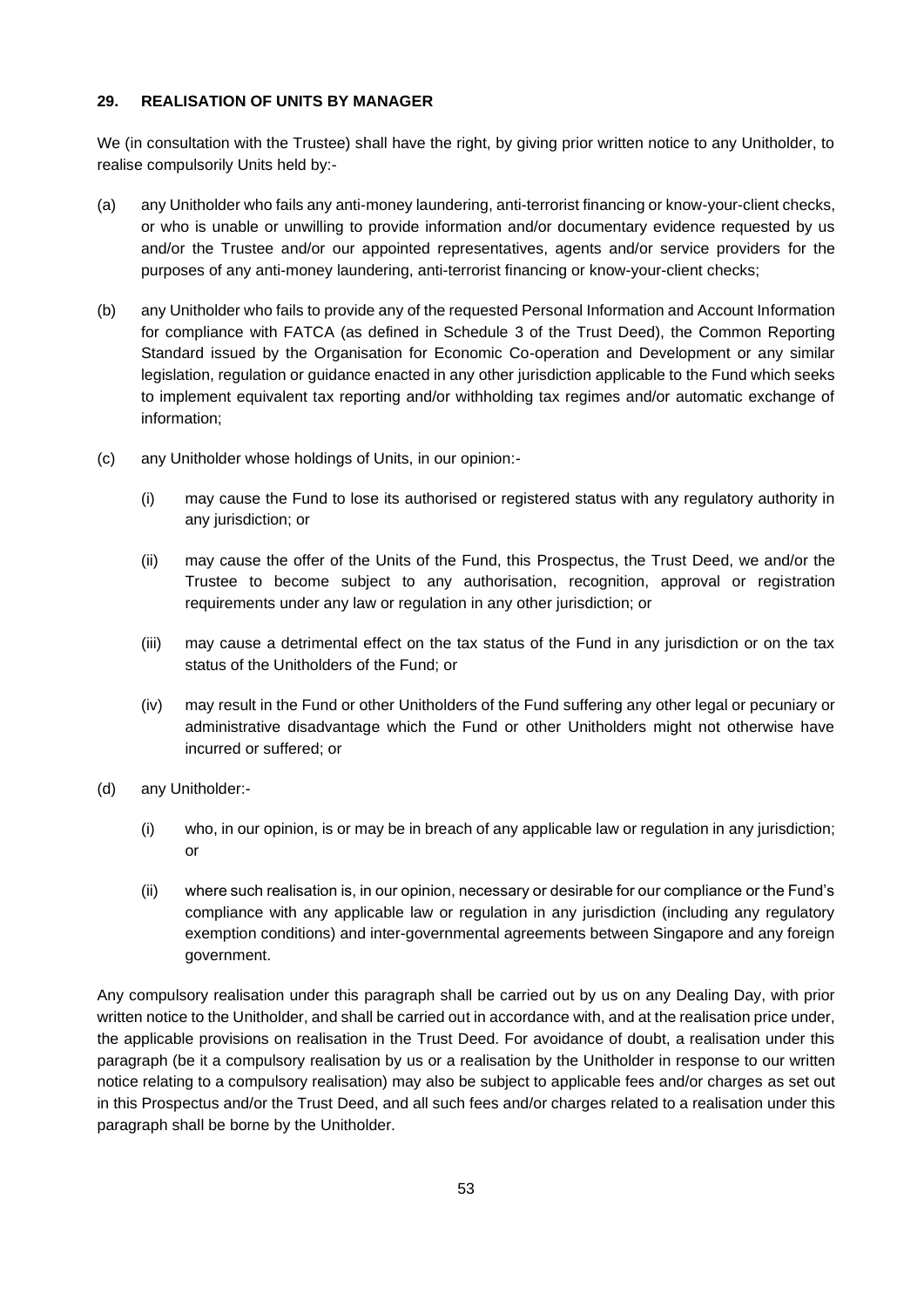We, the Trustee and our/their respective delegates, associates, employees or agents, shall not be liable for any loss (whether direct or consequential and including, without limitation, loss of profit or interest) or damage suffered by the Unitholder or any party arising out of or in connection with (whether in whole or in part) any actions which are taken by us, the Trustee and/or any of our/their respective delegates, associates, employees or agents under this paragraph.

## **30. DUTIES OF TRUSTEE IN RELATION TO CHEQUES**

It shall be the duty of the Trustee to prepare and (subject to reimbursement of its expenditure in accordance with the Trust Deed) pay, or caused to be prepared and paid, all cheques which the Trustee has to issue or send as provided in the Trust Deed and to sign such cheques and despatch them on the day on which they ought to be despatched.

## **31. POWER OF TRUSTEE OR MANAGER TO DISCLOSE INFORMATION**

We and the Trustee may transfer and disclose any information whatsoever relating to the Fund, the Trustee or us and the Unitholders to the Trustee's or our head office, branches, subsidiaries, affiliates or agents whether in Singapore or elsewhere and third parties selected by either of us, wherever situated, for confidential use and in connection with services provided by the Trustee or us in relation to the Fund (including in connection with any service and for data processing, statistical and risk analysis purposes). We and the Trustee and our/its head office, branches, subsidiaries, representative offices, affiliates, agents or third parties may transfer and disclose any such information as is required or requested by any court, legal process or regulatory or examining authority (whether governmental or otherwise) any communications, clearing or payment systems, intermediary bank or other system.

## **32. TRANSFER OF UNITS**

Units held by Unitholders may be transferred by an instrument in writing in common form signed by (or, in the case of a body corporate, signed on behalf of or sealed by) the transferor and the transferee. The transferor will be deemed to remain the holder of the Units transferred until the name of the transferee is entered in the relevant Register in respect of such Units.

For so long as the Units are listed on the SGX-ST, transfers of Units between depositors (i.e. direct account holders with the CDP and depository agents whose names are entered in CDP's register in respect of Units held by them) shall be effected electronically through the CDP making an appropriate entry in CDP's electronic register of the Units that have been transferred in accordance with CDP trading requirements, and the above paragraph will not apply to such transfers.

#### **33. CONFLICTS OF INTEREST**

We, the Sub-Manager and the Trustee are not in any positions of conflict in relation to the Fund. We, the Sub-Manager and the Trustee shall conduct all transactions with or for the Fund at arm's length. We and the Sub-Manager are of the view that we/it are/is not in a position of conflict in managing our/their other funds and the Fund as each of the other funds and the Fund has its own investment universe, investment objectives and investment restrictions, separate and distinct from each of the other funds. We and the Sub-Manager are obligated by the provisions of each respective trust deed to observe strictly such separate and distinct investment mandate for each of our/their funds. If the various funds place the same orders for the same securities as the Fund, we and the Sub-Manager shall try as far as possible to allocate such securities among the funds in a fair manner based on a proportionate basis.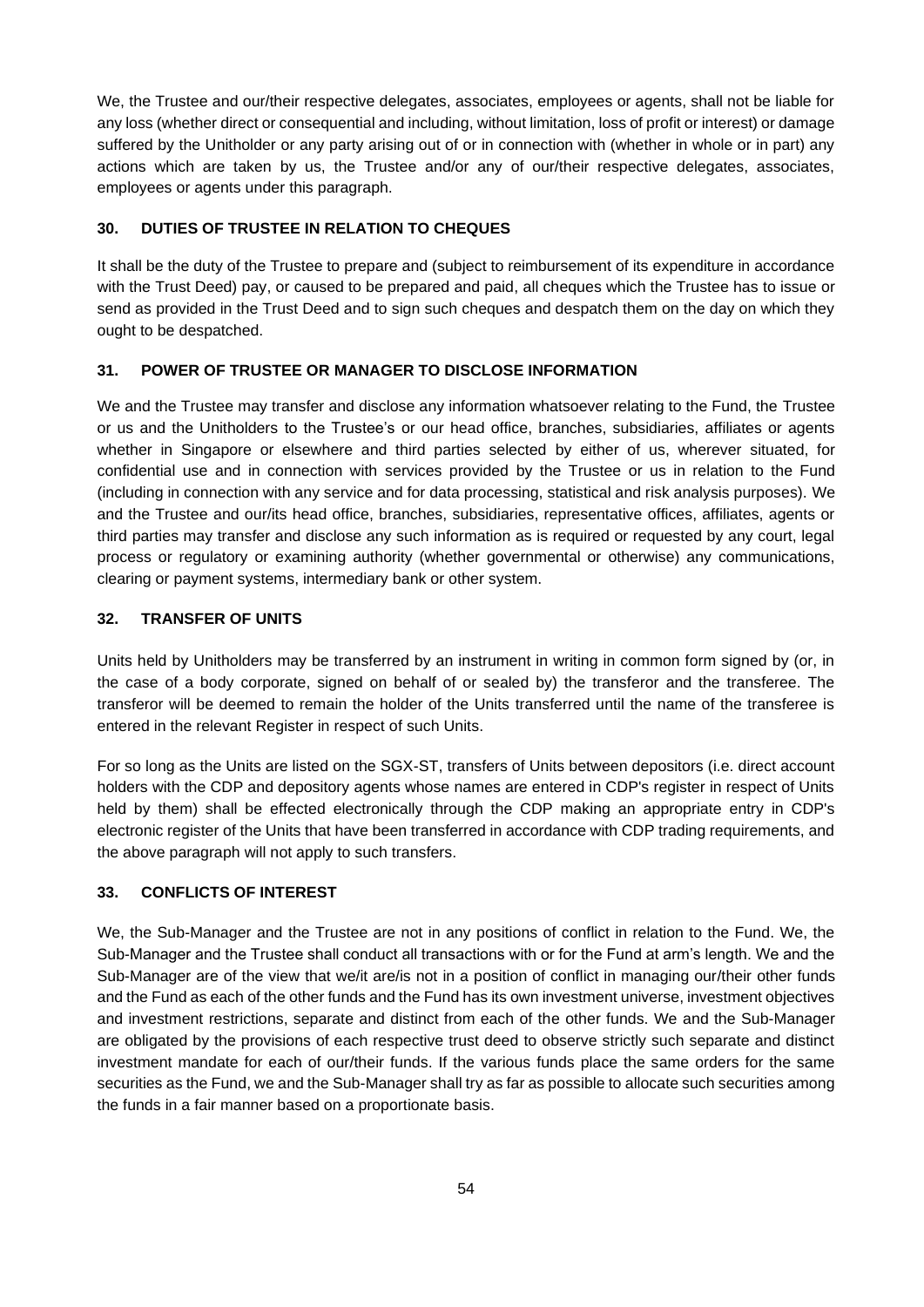Our affiliates, the Sub-Manager's affiliates and the Trustee's affiliates are or may be involved in other financial, investment and professional activities which may sometimes give rise to possible conflict of interest within the management of the Fund. We, the Sub-Manager and the Trustee will each ensure that the performance of our respective duties will not be impaired by any such involvement. If a conflict of interest does arise, we and/or the Sub-Manager and/or the Trustee shall try to ensure that it is resolved fairly and in the interest of the Unitholders.

Associates of the Trustee may be engaged to provide financial, banking or brokerage services to the Fund or buy, hold and deal in any investments, enter into contracts or other arrangements with the Trustee and make profits from these activities. Our associates and the Sub-Manager's associates may also be engaged to provide financial, banking or brokerage services to the Fund and make profits from these activities. Such services, where provided and such activities, where entered into, by our associates or the associates of the Sub-Manager or the associates of the Trustee, will be on an arm's length basis.

# **34. REMOVAL OF THE MANAGER**

If any of the following events shall occur, namely:-

- if we go into liquidation (except a voluntary liquidation for the purpose of reconstruction or amalgamation upon terms previously notified in writing to the Trustee) or if a receiver is appointed over any of our assets or if a liquidator or judicial manager is appointed in respect of any of our assets; or
- if in the opinion of the Trustee, we fail or neglect after reasonable notice from the Trustee to carry out or satisfy any obligations imposed on us by the Trust Deed. In such an event, the Trustee shall appoint another manager (duly approved as may be required by law for the time being applicable to the Trust Deed) as the new manager provided always that nothing in the Trust Deed shall derogate our right to challenge such decision by the Trustee as set out in the Trust Deed; or
- the Unitholders by an Extraordinary Resolution duly passed at a meeting of Unitholders (for which purpose Units held or deemed to be held by us shall not be included) shall so decide on a change of manager; or
- the Authority withdraws its approval of us as manager of the Fund or directs the Trustee to remove us,

the Trustee may, by notice in writing to us remove us from office and (subject to the Trust Deed) upon service of such notice, we shall cease to be the manager of the Fund.

# **35. RETIREMENT OF THE MANAGER**

Under the terms of the Trust Deed, we may retire in favour of another manager that is acceptable to the Trustee and the relevant authorities by giving prior notice in writing to that effect to the Trustee. The Trustee shall as soon as practicable and by not more than 30 days after we have indicated our intention to retire, give notice to Unitholders to convene a meeting of Unitholders to approve some other person considered by the Trustee to be suitably qualified to act as manager of the Fund.

Any change to the manager of the Fund will be announced forthwith on the SGXNET and on our website at www.lionglobalinvestors.com.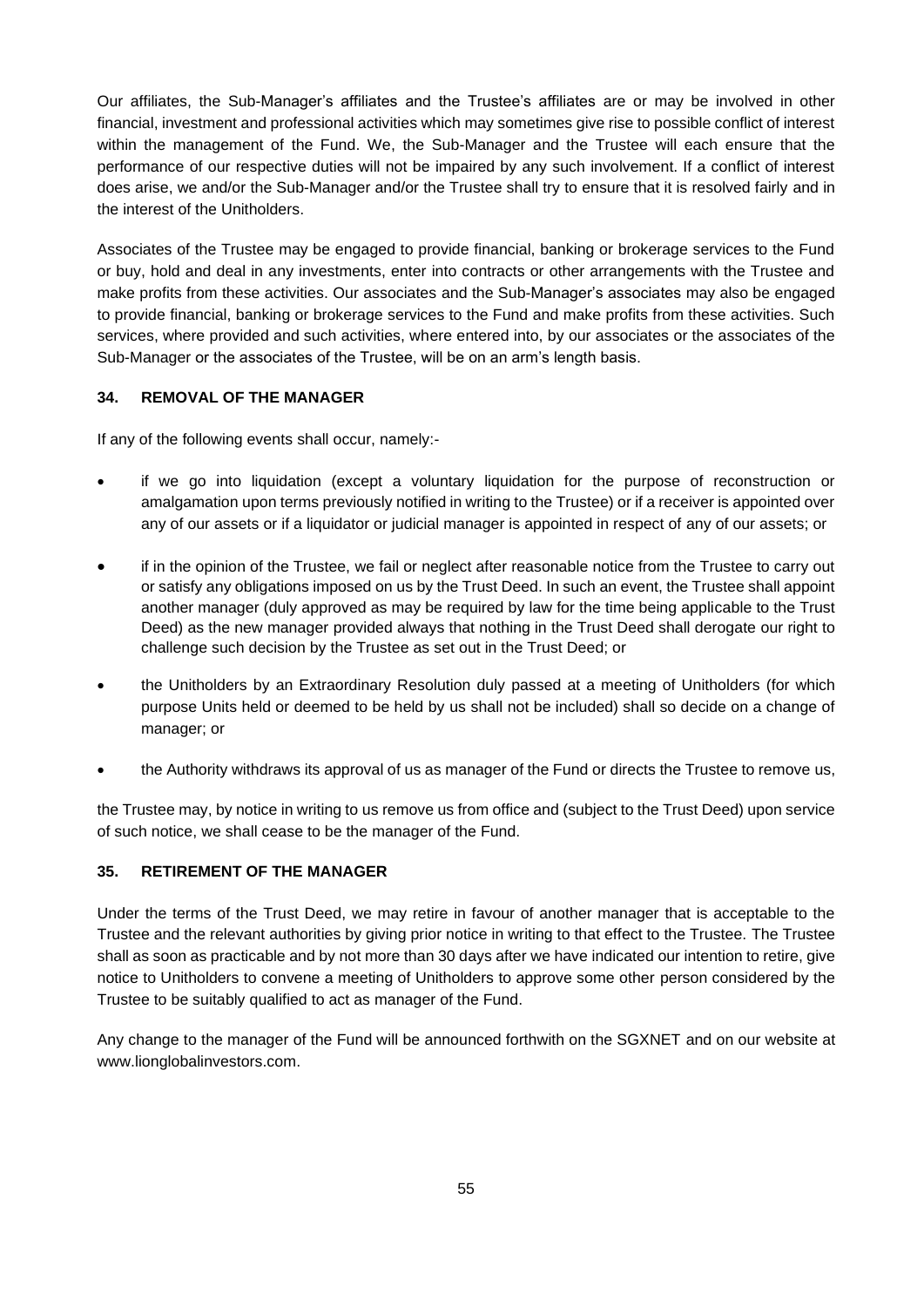# **36. REMOVAL OF THE TRUSTEE**

The Trustee may be removed by notice in writing given by us in any of the following events:-

- if the Trustee goes into liquidation (except a voluntary liquidation for the purpose of reconstruction or amalgamation upon terms previously notified in writing to us) or if a receiver is appointed over any of its assets or if a liquidator or judicial manager is appointed in respect of the Trustee; or
- following a material breach of the Trustee's obligations under the Trust Deed which, if the breach is capable of remedy, the Trustee fails to remedy within 30 days (or such number of days as may be required by us and the Trustee) of being specifically required to do so by us, and we are of the opinion and state so in writing to the Trustee that a change of the Trustee is desirable and in the best interests of Unitholders as a whole; or
- if the Unitholders by Extraordinary Resolution duly passed at a meeting of Unitholders shall so decide on a change of Trustee; or
- if the Authority directs that the Trustee be removed.

In any of such events, we shall use our best endeavours to appoint another person duly eligible in accordance with Clause 29.3 of the Trust Deed and that is acceptable to the Authority to act as the new trustee of the Fund, and the Trustee shall upon receipt of notice by us execute such deed as required under Clause 29.4 of the Trust Deed.

# **37. RETIREMENT OF THE TRUSTEE**

Under the terms of the Trust Deed, the Trustee shall not be entitled to retire voluntarily except upon the appointment of a new trustee. Such new trustee shall be a company eligible to be the trustee of the Fund and that is acceptable to the Authority. In the event of the Trustee desiring to retire it shall give notice in writing to that effect to us and we shall use our best endeavours to appoint another person as the new trustee for the Unitholders in the place of the retiring Trustee upon and subject to the retiring Trustee and such new trustee entering into such deed as required under the Trust Deed. If within a period of three months after the date on which the Trustee expresses in writing to us its desire to retire, we shall have failed to appoint a new trustee, the Trustee shall be entitled (but not obliged) to appoint a new trustee on the same basis as aforesaid or to terminate the Fund in accordance with Clause 32.1(E) of the Trust Deed.

# **38. LIABILITY AND INDEMNITY OF TRUSTEE, MANAGER AND REGISTRAR**

*Please note that the following paragraphs are extracts from the Trust Deed and you should refer to the Trust Deed for full details on the clauses relating to exemptions from liability (as well as indemnities) provided to the Trustee and us pursuant to the Trust Deed.*

We, the Trustee, the Registrar or each of our/their duly appointed agents or delegates (including any subdelegates) (hereinafter referred to as "**appointees**" for purposes of this section "Liability and Indemnity of Trustee, Manager and Registrar") shall not incur any liability in respect of any action taken, omission to do or thing suffered by us/them in reliance upon any notice, resolution, direction, consent, certificate, affidavit, statement, certificate of stock, plan of reorganisation or other document of title, or other paper or document believed to be genuine and to have been passed, sealed or signed by the proper parties.

We, the Trustee the Registrar or each of our/their appointees shall not be responsible for the authenticity of any signature on or any seal affixed to any endorsement on any certificate or to any instrument of transfer or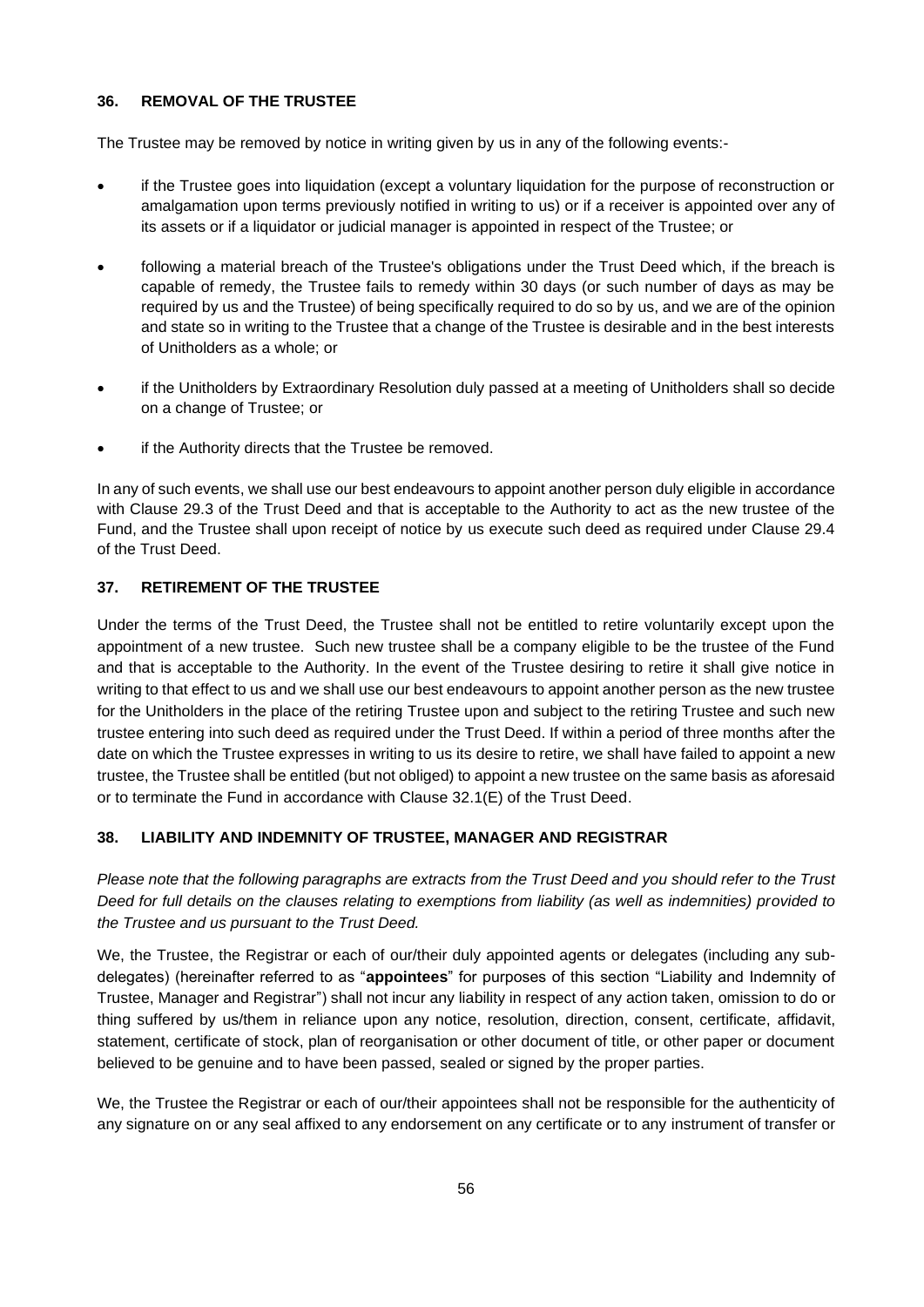form of application, request for realisation, endorsement or other document affecting the title to or transmission of Units (received by mail, facsimile, electronic mail or otherwise, including signatures on such documents) or be in any way liable for any forged or unauthorised signature on or seal affixed to such endorsement, transfer, form or other document or for acting or relying on or giving effect to any such forged or unauthorised signature or seal or for exercising our/their discretion not to act on such instructions received by facsimile, electronic transmission or otherwise, provided that we, the Trustee, the Registrar or each of our/their appointees reasonably believed that such signature or seal was authentic.

We, and the Trustee and each of our/its appointees may rely upon the established practice and rulings of any Recognised Stock Exchange and any committees and officials thereof on which any dealing in any investment is from time to time effected in determining what shall constitute a good delivery and any similar matters and such practice and rulings shall be conclusive and binding upon all persons under the Trust Deed.

We, the Trustee, the Registrar or each of our/their appointees shall not be responsible for acting upon any resolution purporting to have been passed at any meeting of Unitholders, in respect whereof minutes shall have been made and signed even though it may be subsequently found that there was some defect in the constitution of the meeting or the passing of the resolution or that for any reason the resolution was not binding upon all the Unitholders in the Fund.

We, the Trustee, the Registrar or each of our/their appointees shall not incur any liability to the Unitholders or any of them for doing or (as the case may be) failing to do any act or thing which by reason of any provision of any present or future law or regulation made pursuant thereto or of any decree, order or judgment of any court or by reason of any request, announcement or similar action (whether of binding legal effect or not) which may be taken or made by any person or body acting with or purporting to exercise the authority of any government or regulatory authority (whether legally or otherwise) either we or any of them shall be directed or requested to do or perform or to forbear from doing or performing. If for any reason it becomes impossible or impracticable to carry out the provisions of the Trust Deed, neither we, the Trustee, nor the Registrar or each of our/their appointees shall be under any liability therefor or thereby.

The Trust Deed includes indemnities given in favour of the Trustee and us and any indemnity expressly given to the Trustee or to us or each of its/our appointees in the Trust Deed is in addition to and without prejudice to any indemnity allowed by law. Nothing in any of the provisions of the Trust Deed shall in any case in which we and the Trustee or each of our/its appointees (as the case may be) have failed to show the degree of diligence and care required of it/us as manager and trustee and by the provisions of the Trust Deed, exempt us/it from or indemnify us/it against any liability for breach of trust or any liability which by virtue of any rule of law would otherwise attach to us/it in respect of any gross negligence, wilful default or breach of trust of which we/it may be guilty in relation to our/its duties.

Save as otherwise provided in the Trust Deed and to the extent permitted by the Authority and the applicable laws and regulations, the Trustee shall not incur any liability in respect of or be responsible for losses incurred through the insolvency of or any act or omission of any Correspondent (as defined below), depository or clearing system, broker, financial institution or other person with which the investments of the Fund are or may be deposited. Where we have instructed the Trustee to open an account(s) with any bank or other financial institutions in respect of the Fund, to the extent permitted under the applicable laws and regulations, the Trustee shall not be liable for any act or omission of such bank or other financial institutions or any loss occasioned by reason of the liquidation, bankruptcy or insolvency of such bank or other financial institutions.

We and the Trustee may act upon any advice of or information obtained from any bankers, accountants, brokers, lawyers, agents or other persons acting as agents or advisers either of us or the Trustee and shall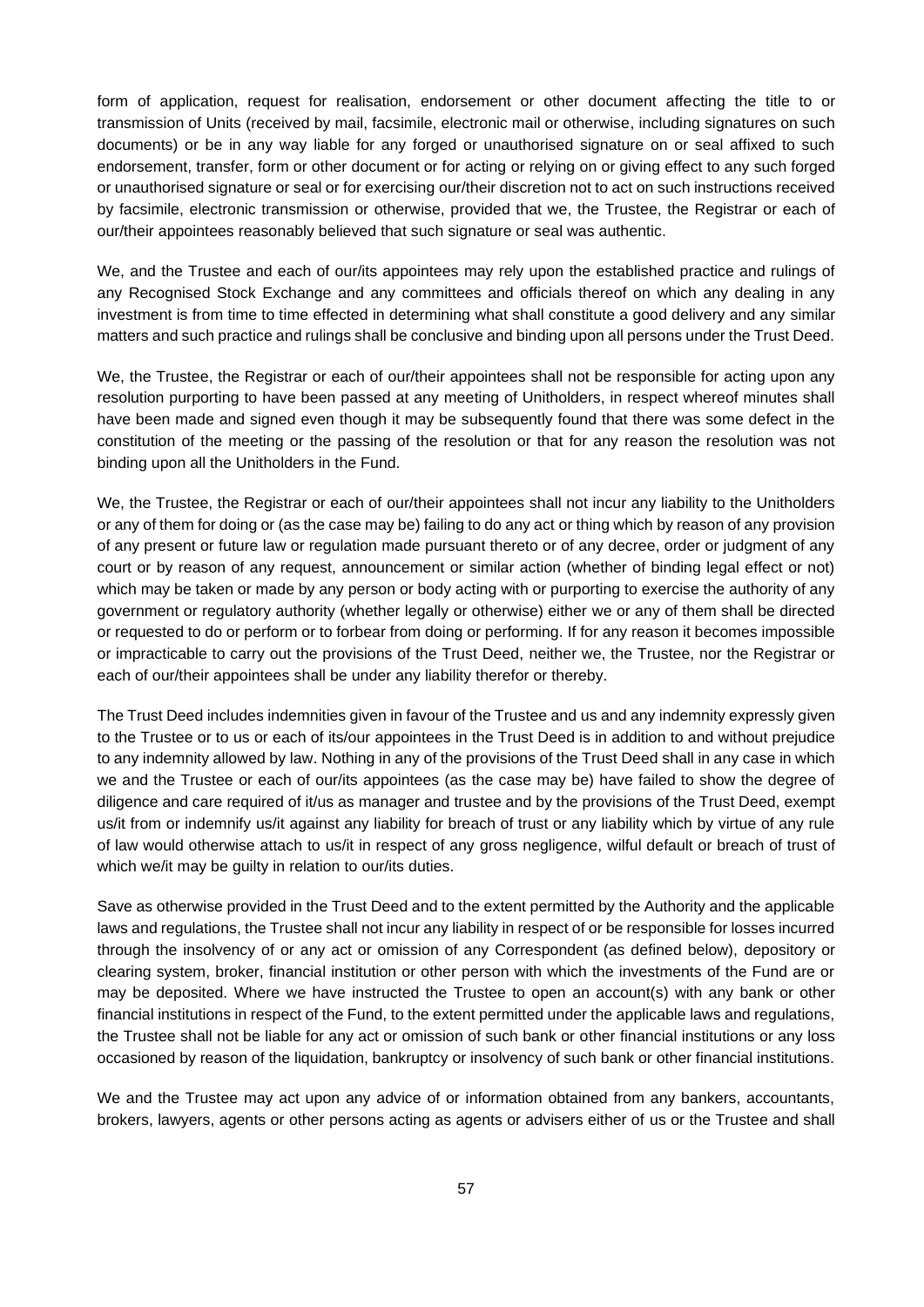not be liable for anything done or omitted or suffered in good faith in reliance upon such advice or information. Any such advice or information may be obtained or sent by letter, facsimile transmission or electronic mail and neither we nor the Trustee shall be liable for acting on any advice or information purported to be conveyed by any such letter, facsimile transmission or electronic mail notwithstanding that the same shall contain some error or shall not be authentic.

The Trustee or its appointees shall not be in any way responsible for any errors or disputes over any calculation or determination or be under any liability on account of anything done or suffered by the Trustee or its appointees in good faith in accordance with or in pursuance of any advice, request or instruction (including but not limited to any request for subscription or realisation of Units or any advice, request or instruction given by us in relation to the calculation and determination of the Net Asset Value of the Fund, the value of any Deposited Property or any part thereof or any cash amount payable to or by the Participating Dealer in respect of any Application) made by facsimile, electronic mail or telephone and allowed by us including but not limited to any loss arising from the non-receipt of any request for subscription or realisation of Units sent by facsimile or electronic mail notwithstanding the fact that a facsimile transmission report or email confirmation is produced by the originator of such transmission discloses that the transmission was sent.

We, the Trustee, the Registrar or each of our/their appointees shall not be under any liability except such liability (including, but not limited to, any loss, damage, claim, cost or expense which may happen to or be suffered by the Fund, or by the Income thereof, at any time or from any cause whatsoever) as may be expressly imposed by the Trust Deed nor shall any of us/them (save as otherwise provided in this Prospectus) be liable for any act or omission of the other. For the avoidance of any doubt, the Trustee shall not be under any liability (save as otherwise provided in the Trust Deed) for any act or omission by us or any of our appointees.

Save as otherwise expressly provided in the Trust Deed, we and the Trustee and any of our/its appointees shall be entitled for the purpose of indemnity against any actions, costs, claims, liabilities, damages, expenses or demands to which it may be put as us or the Trustee or our/its appointees and to have recourse to the assets of the Fund or any part thereof without prejudice to the right of the Trustee to be reimbursed out of the Deposited Property or any part thereof, in relation to any transaction entered into by us or the Trustee or any of our/its appointees with any third parties or any action taken or omission by us or the Trustee or any of our/its appointees, in connection with or for or on behalf of the Fund, provided that such transaction entered into or action taken by us or the Trustee or any of our/its appointees is in accordance with the terms of this Prospectus and the Trust Deed.

The Trustee and its appointees shall not be responsible for: (i) verifying or checking any valuation of any Deposited Property of the Fund or the Net Asset Value of the Fund, any calculation of the prices at which Units are to be issued or realised, any calculation of the cash amount payable to or by the Participating Dealer in respect of any Application, (ii) verifying that a Participating Dealer has the requisite number of Units that are eligible to be redeemed in accordance with the relevant Participation Agreement in respect of a Redemption Application or (iii) the publication of the Net Asset Value per Unit (or the indicative Net Asset Value per Unit) of the Fund by any person including us, except as specifically provided in the Trust Deed.

For the avoidance of doubt, any reference to the Trustee in this paragraph 38 shall be construed to mean the Trustee in its own capacity and, where appropriate, in its capacity as the Registrar of the Fund.

We, the Sub-Manager, the Trustee, the Custodian, the Participating Dealers, the market makers for the Fund and any Connected Person of those respective parties may contract or enter into any financial, banking or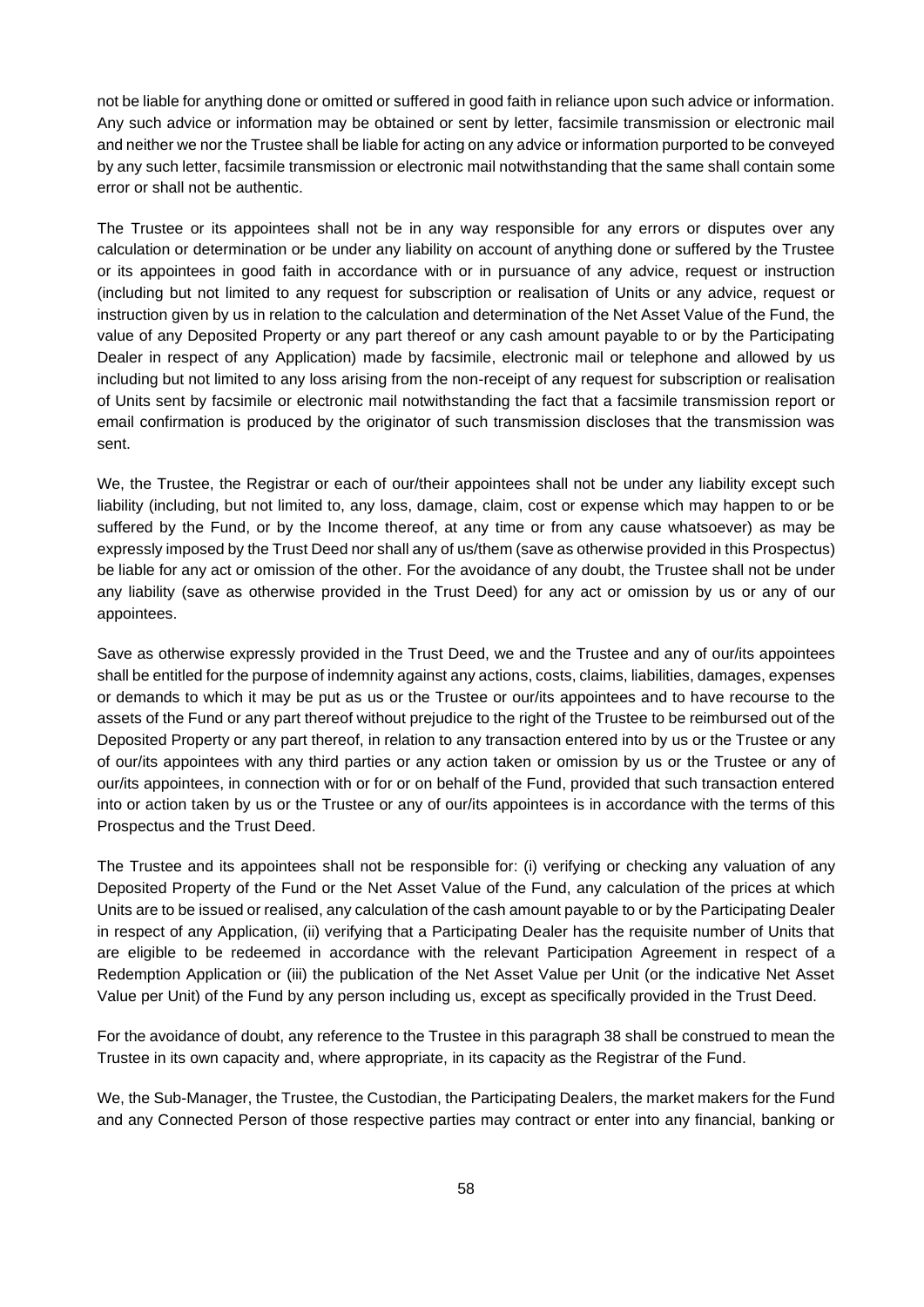other transaction with one another or with any Unitholder or any company or body any of whose shares or securities form part of the Fund or may be interested in any such contract or transaction provided that any such contract or transaction shall be conducted on an arm's length basis. We, the Sub-Manager, the Trustee, the Custodian, the Participating Dealers, the market makers for the Fund and any such Connected Person shall not be in any way liable to account to the Fund or the Unitholder or to each other for any profit or benefit made or derived thereby or in connection therewith.

The Trustee shall not be under any obligation to institute, acknowledge service of, appear in, prosecute or defend any action or suit in respect of the provisions of the Trust Deed or in respect of the Deposited Property or any part thereof or any corporate or shareholders' action which in its opinion would or might involve it in expense or liability unless we so request in writing and the Trustee shall be indemnified out of the Deposited Property to its satisfaction.

Save as otherwise expressly provided in the Trust Deed, we and the Trustee (for purpose of this section, the "**Delegator**") may at our/its own expense delegate by power of attorney or otherwise to any person, persons, fluctuating body of persons, firm or corporation all or any of the powers, rights, privileges, duties and discretions vested in us/it by these presents and such delegation may be made upon such terms and conditions and subject to such regulations (including powers to sub-delegate) as the relevant Delegator may think fit and the relevant Delegator shall:-

- (a) exercise reasonable skill, care and diligence in the selection, appointment and monitoring of any such delegate;
- (b) be responsible during the term of appointment of each delegate for satisfying themselves as to the ongoing suitability of such delegate to provide its services;
- (c) not be liable for any losses incurred through the act or omission of any of its delegate except where it has failed to exercise reasonable care and skill in the selection, appointment and monitoring of such delegate (having regard to the market in which the relevant delegate is located); and
- (d) not be liable for losses incurred through the insolvency of any delegate except where it has failed to exercise reasonable care and skill in the selection, appointment, and monitoring of such delegate, but shall use reasonable endeavours within its ability to recover any loss of Securities and investments arising directly from any default of a delegate.

The Trustee shall exercise reasonable skill, care and diligence in the selection, appointment and monitoring of any agent, nominee, custodian, co-custodian or sub-custodian appointed by the Trustee to hold any of the investments of the Deposited Property (each a "**Correspondent**") and shall not be liable for any losses incurred through the act or omission of any Correspondent except where it has failed to exercise reasonable care and skill in the selection, appointment and monitoring of such Correspondent (having regard to the market in which the relevant Correspondent is located).

Before making any distribution or other payment in respect of any Unit or in respect of our fee, the Trustee may make such deductions as by the law of the Republic of Singapore or by the law of any other country in which such payment or distribution is made the Trustee is required or entitled to make in respect of any income or other taxes, charges or assessments whatsoever and the Trustee may also deduct the amount of any stamp duties or other governmental taxes or charges payable by it for which it might be made liable in respect of such distribution or payment or any documents signed by it in connection therewith. The Trustee shall not be liable to account to any Unitholder or former Unitholder relating to the Fund for any payment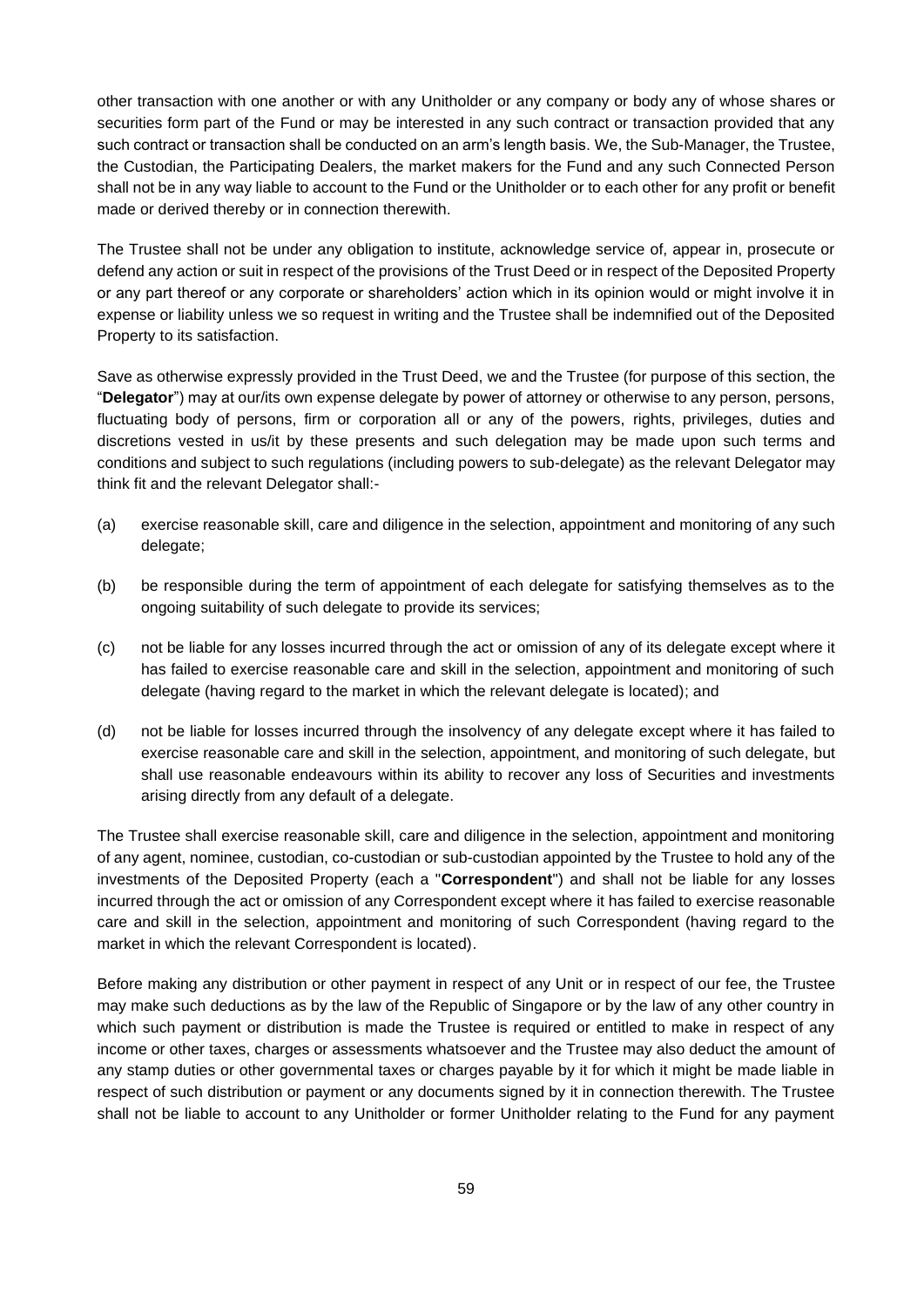made or suffered by the Trustee in good faith to any duly empowered fiscal authority of Singapore or elsewhere for taxes or other charges in any way arising out of or relating to any transaction of whatsoever nature under the Trust Deed notwithstanding that any such payments ought not to be or need not have been made or suffered.

Under no circumstances will we, the Sub-Manager and the Trustee be liable for any special, indirect or consequential loss, loss of business, goodwill, opportunity or profit or any special or punitive damages of any kind whatsoever; in each case however caused or arising and whether or not foreseeable, even if advised of the possibility of such loss or damage.

The Trustee shall not be liable for any loss suffered by the Deposited Property of the Fund or any Unitholder of Units for any loss or damage arising from reasons or crisis beyond its control, or the control of any of its employees including without limitation nationalisation, expropriation, acts of war, terrorism, insurrection, revolution, civil interest, riots, strikes, nuclear fusion or acts of God.

The Trustee shall not be liable for any delay to or loss suffered by any Participating Dealer or its customer(s) caused by the creation or redemption of Units being suspended pursuant to the Trust Deed, caused by the CDP being closed or the settlement and clearing of securities in the CDP being disrupted in any way whatsoever, or due to any change (including but not limited to any change of the Index Basket) to the Operating Guidelines of the relevant Participation Agreement.

In the absence of fraud and wilful default by the Trustee, the Trustee shall not incur any liability by reason of any loss which any Unitholder may suffer by reason of any depletion in the Net Asset Value of the Fund which may result from any borrowing arrangements made hereunder by reason of fluctuations in rates of exchange or otherwise and (save as otherwise expressly provided in the Trust Deed) the Trustee and its duly appointed agents shall be entitled to be indemnified out of and have recourse to the Fund in respect of any liabilities, costs, claims or demands which it may suffer arising directly or indirectly from the operation of Clause 12.12 of the Trust Deed and the arrangements referred to in the Trust Deed.

#### **39. EXCHANGE CLEARANCE AND SETTLEMENT**

For the purpose of trading on the SGX-ST, a board lot for the Units will comprise 100 Units.

The Units will be traded under the electronic book-entry clearance and settlement system of CDP. All dealings in and transactions of the Units through the SGX-ST will be effected in accordance with the terms and conditions for the operation of Securities Accounts, as amended from time to time.

CDP, a wholly-owned subsidiary of Singapore Exchange Limited, is incorporated under the laws of Singapore and acts as a depository and clearing organisation. CDP holds securities for its accountholders and facilitates the clearance and settlement of securities transactions between accountholders through electronic bookentry changes in the Securities Accounts maintained by such accountholders with CDP.

#### **39.1 Clearance and Settlement under the Depository System**

The Units will be registered in the name of CDP or its nominee and held by CDP for and on behalf of persons who maintain, either directly or through depository agents, Securities Accounts with CDP. Persons named as direct Securities Account holders and depository agents in the depository register maintained by CDP will be treated as Unitholders in respect of the number of Units credited to their respective Securities Accounts. You should note that as long as the Units are listed on the SGX-ST, Units may not be withdrawn from the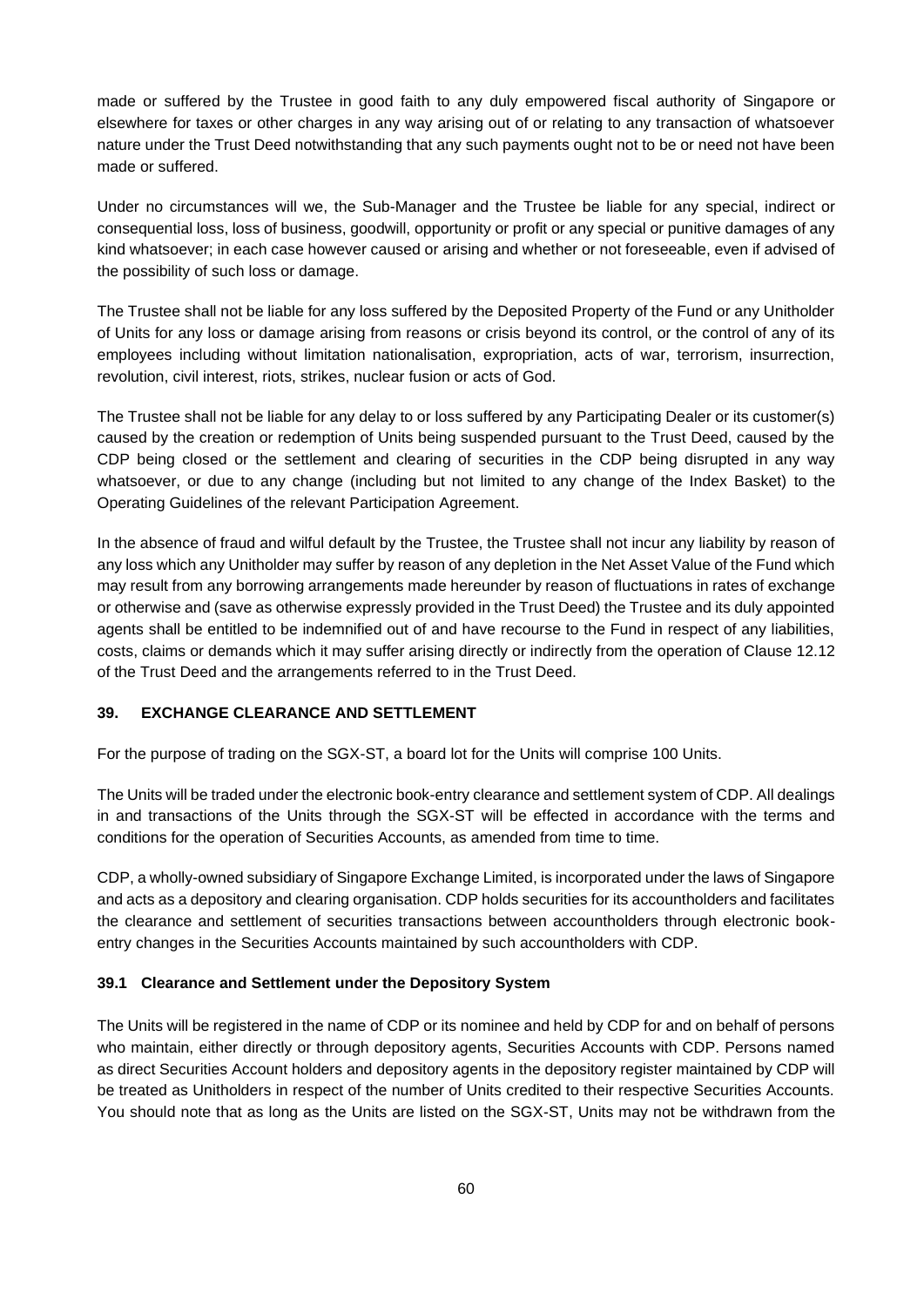depository register kept by CDP.

Transactions in the Units under the book-entry settlement system will be reflected by the seller's Securities Account being debited with the number of Units sold and the buyer's Securities Account being credited with the number of Units acquired and no transfer stamp duty is currently payable for the transfer of Units that are settled on a book-entry basis.

Units credited to a Securities Account may be traded on the SGX-ST on the basis of a price between a willing buyer and a willing seller. Units credited into a Securities Account may be transferred to any other Securities Account with CDP, subject to the terms and conditions for the operation of Securities Accounts and a transfer fee payable to CDP (you should refer to the CDP's website at https://www1.cdp.sgx.com for the latest applicable transfer fee). All persons trading in the Units through the SGX-ST should ensure that the relevant Units have been credited into their Securities Account, prior to trading in such Units, since no assurance can be given that the Units can be credited into the Securities Account in time for settlement following a dealing. If the Units have not been credited into the Securities Account by the due date for the settlement of the trade, the buy-in procedures of the CDP will be implemented.

Trading of the Units on the SGX-ST will be carried out in Singapore dollars, and will be effected for settlement in CDP on a scripless basis. Settlement of trades on a normal "ready" basis on the SGX-ST generally takes place on the second Business Day following the transaction date. CDP holds securities on behalf of investors in Securities Accounts. You may open a direct account with CDP or a sub-account with any CDP depository agent. A CDP depository agent may be a member company of the SGX-ST, bank, merchant bank or trust company.

# **39.2 Clearing Fees**

A clearing fee and an SGX access fee for the trading of Units on the SGX-ST is payable at the rate of 0.0325% and 0.0075% of the transaction value respectively (or such other rate of clearing fee and SGX access fee as the SGX-ST may determine from time to time). The clearing fee, access fee, instrument of transfer, deposit fee and unit withdrawal fee may be subject to the prevailing GST.

## **40. TERMINATION**

The Fund is of indeterminate duration and shall continue until terminated in the manner provided in the Trust Deed.

The Fund may be terminated by the Trustee if any of the following events shall occur, namely:-

- (a) if we go into liquidation (except a voluntary liquidation for the purpose of reconstruction or amalgamation upon terms previously notified in writing to the Trustee) or if a receiver is appointed over any of our assets or if a liquidator or judicial manager is appointed in respect of any of our assets; or
- (b) in the opinion of the Trustee (and the Trustee shall so state in writing to us) we have ceased to carry on business or have, to the prejudice of Unitholders, failed to comply with any provision of the Trust Deed; or
- (c) any law shall be passed which renders it illegal, impracticable or inadvisable in the opinion of the Trustee to continue the Fund; or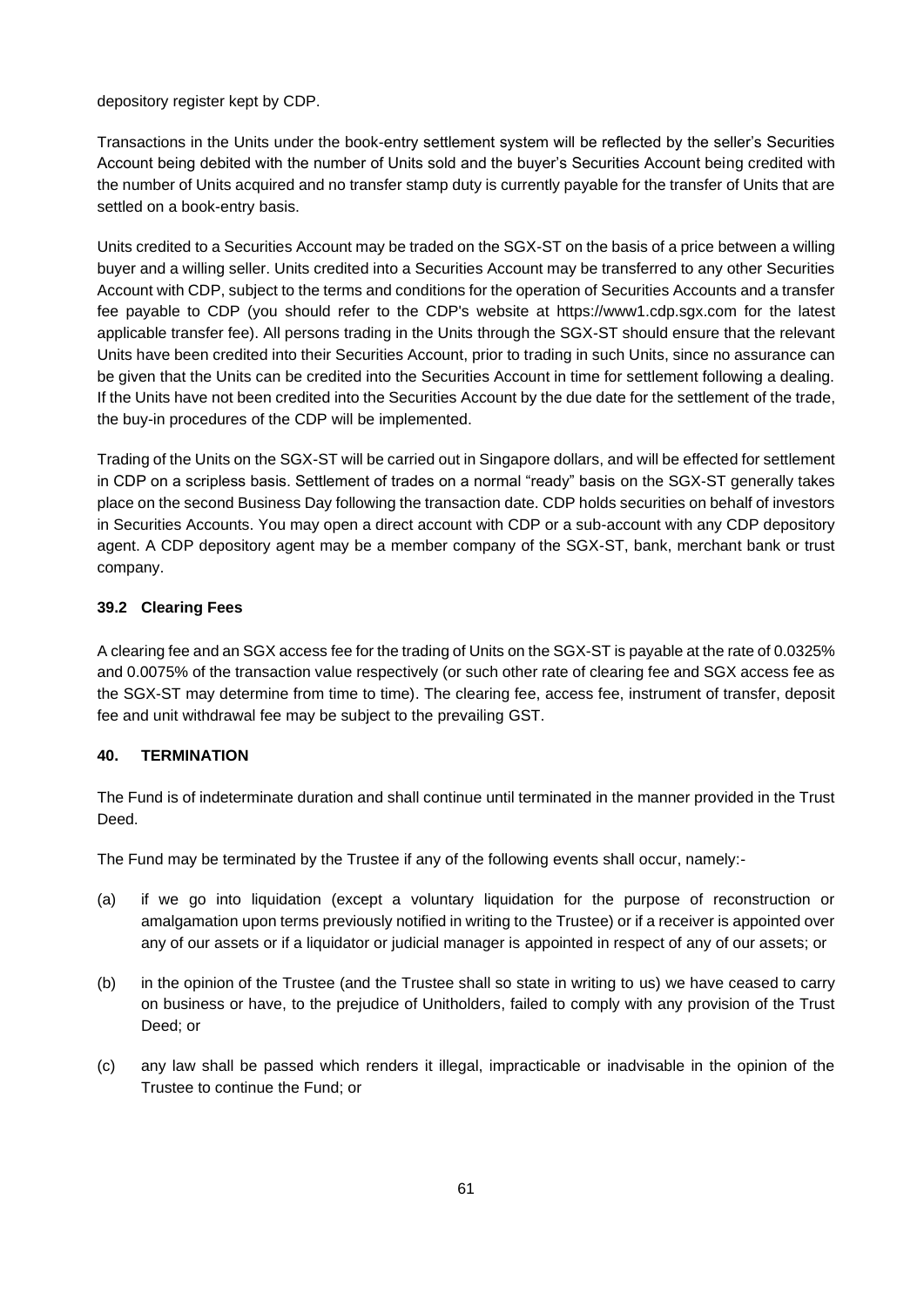- (d) either the Trustee shall be unable to find a person acceptable to the Authority to act as the new manager after the expiration of 3 months from the date of removing us as manager pursuant to Clauses 29.5 of the Trust Deed or the person nominated by the Trustee as the new manager shall fail to be approved by an Extraordinary Resolution pursuant to Clause 29.8 of the Trust Deed; or
- (e) the Trustee shall have decided to retire pursuant to Clause 29.2 of the Trust Deed, but after the expiration of 3 months after the Trustee giving notice to us of its desire to retire we shall be unable to find a suitable person who is willing to act as trustee and that is acceptable to the Authority; or
- (f) if the Authority directs the termination of the Fund.

The Trustee may, in its absolute discretion, terminate the Fund under any of the circumstances set out above, by giving 3 months' prior notice in writing to us, except that the Trustee may terminate the Fund immediately pursuant to paragraphs (a), (c) and (f) above.

We may terminate the Fund if:-

- (i) the aggregate Net Asset Value of all Units outstanding in the Fund shall be less than S\$20 million; or
- (ii) any law is passed which renders it illegal, impracticable or inadvisable in our opinion to continue the Fund; or
- (iii) in the case where we decide to retire, either the Trustee shall be unable to find a person acceptable to the Authority to act as the new manager after the expiration of 3 months of us giving the Trustee notice of our intention to retire pursuant to the Trust Deed, or the person nominated by the Trustee as the new manager shall fail to be approved by an Extraordinary Resolution pursuant to the Trust Deed; or
- (iv) the Index is no longer available for benchmarking or the Index licence agreement is terminated and no suitable replacement index is available to the Fund; or
- (v) the Units are no longer listed on the SGX-ST or any other Recognised Stock Exchange; or
- (vi) the CDP or any other central depository system for the holding and transfer of book-entry securities is no longer able to act as the depository for the Units listed on the SGX-ST or any other Recognised Stock Exchange (as the case may be); or
- (vii) the Authority revokes or withdraws the authorisation of the Fund under the Securities and Futures Act; or
- (viii) we are unable to find an acceptable person to act as a Participating Dealer or a market maker; or
- (ix) the Authority directs the termination of the Fund.

We may, in our absolute discretion, terminate the Fund under any of the circumstances set out above, by giving 3 months' prior notice in writing to the Trustee, except that we may terminate the Fund immediately pursuant to paragraphs (ii), (iv), (v), (vi), (vii), (viii) and (ix) above.

The party terminating the Fund shall give 3 months' prior notice in writing to Unitholders, except where we or the Trustee may forthwith terminate the Fund as set out in the Trust Deed. Any such notice to be given to Unitholders in relation to the termination of the Fund will also be published on our website and SGXNET.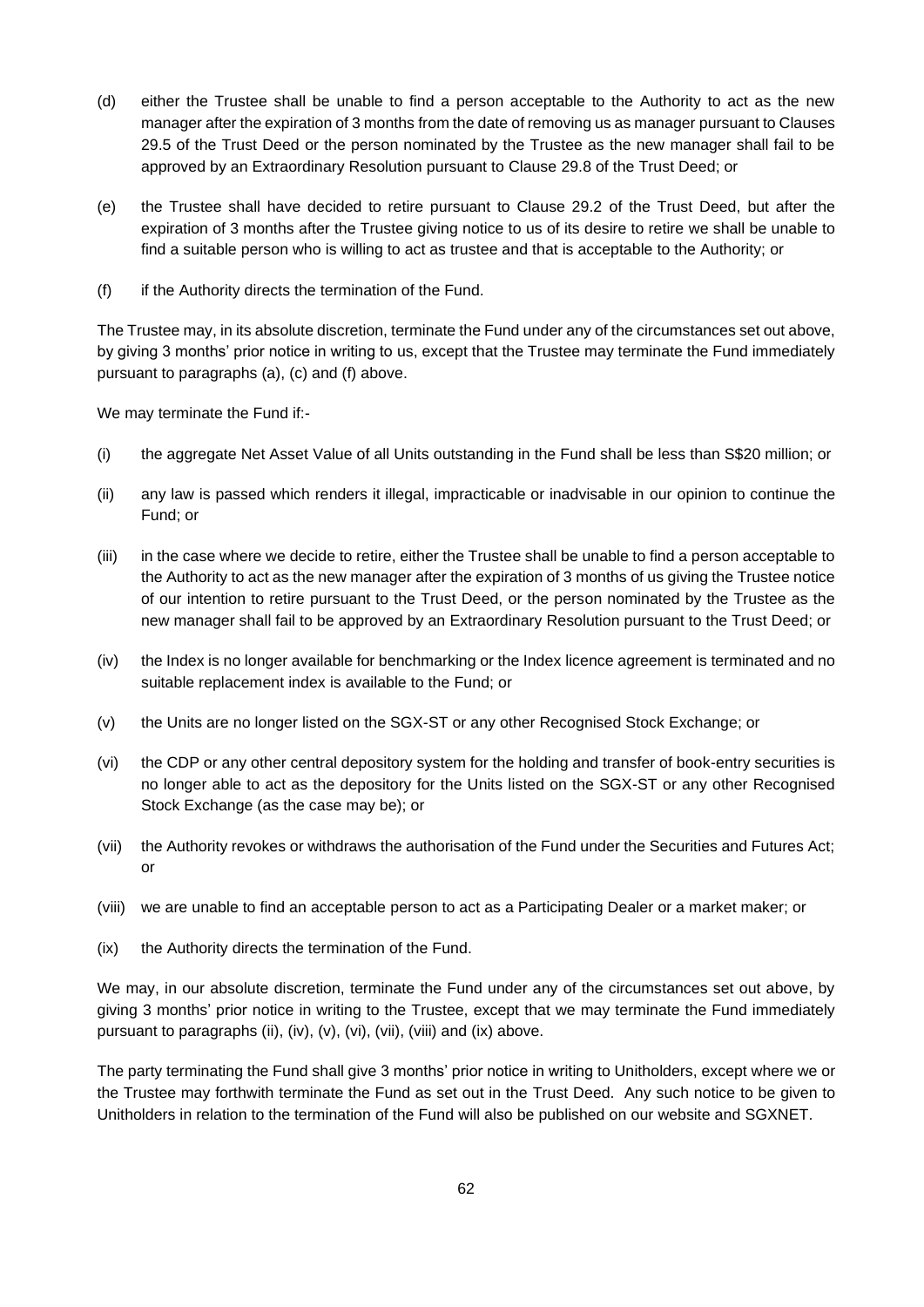Further, Unitholders may at any time authorise termination of the Fund by Extraordinary Resolution passed at a duly convened Unitholders' meeting.

In the event of termination of the Fund, we shall provide such information, documents and assistance as may be necessary or reasonably requested by the Trustee to enable the Trustee to fulfil its duties and obligations pursuant to the termination of the Fund under the Code.

Upon the Fund being terminated, subject to authorisations or directions (if any) given to it by the Unitholders by Extraordinary Resolution:-

- We shall arrange the sale of all investments then comprised in the Fund and such sale shall be carried out and completed in such manner and within such period after the termination of the Fund as we shall consider advisable. The Trustee shall from time to time distribute to the Unitholders rateably in accordance with the number of Units held by them respectively all net cash proceeds derived from the realisation of the investments comprised in the Fund and available for the purposes of such distribution except that if circumstances exist as a result of which, in our sole opinion notified to the Trustee, it is not reasonably practicable to realise all the investments comprised in the Fund, the Trustee shall distribute to the Unitholders rateably in accordance with the number of Units held by them respectively the investments available in specie at a valuation determined by the Trustee (provided that no Unitholder will be required to accept the distribution to him of any assets in specie without his written consent), and subject to the following:-
	- All payments in respect of such distributions shall be made in accordance with the relevant provisions of the Trust Deed. Every such distribution shall be made only upon delivery to the Trustee of such form of request for payment as the Trustee shall in its absolute discretion require.
	- The Trustee shall not be bound (except in the case of the final distribution) to distribute any of the monies for the time being comprised in the Fund the amount of which is insufficient to pay S\$0.01 in respect of each Unit.
	- The Trustee shall be entitled to retain out of any monies comprised in the Fund such sum as it shall determine to be full provision for all costs, charges, expenses, claims, demands, actions and proceedings incurred, made or instituted against or apprehended by the Trustee in connection with or arising out of the Fund or the termination thereof and shall, out of the monies so retained, be indemnified and saved harmless against any such costs, charges, expenses, claims, demands, actions and proceedings.

If the Fund is terminated by the Trustee or us in accordance with the terms of this Prospectus or the Trust Deed, notice of such termination will be announced on the SGXNET and we shall notify the Authority of such termination at least 7 days before the effective date of the termination of the Fund.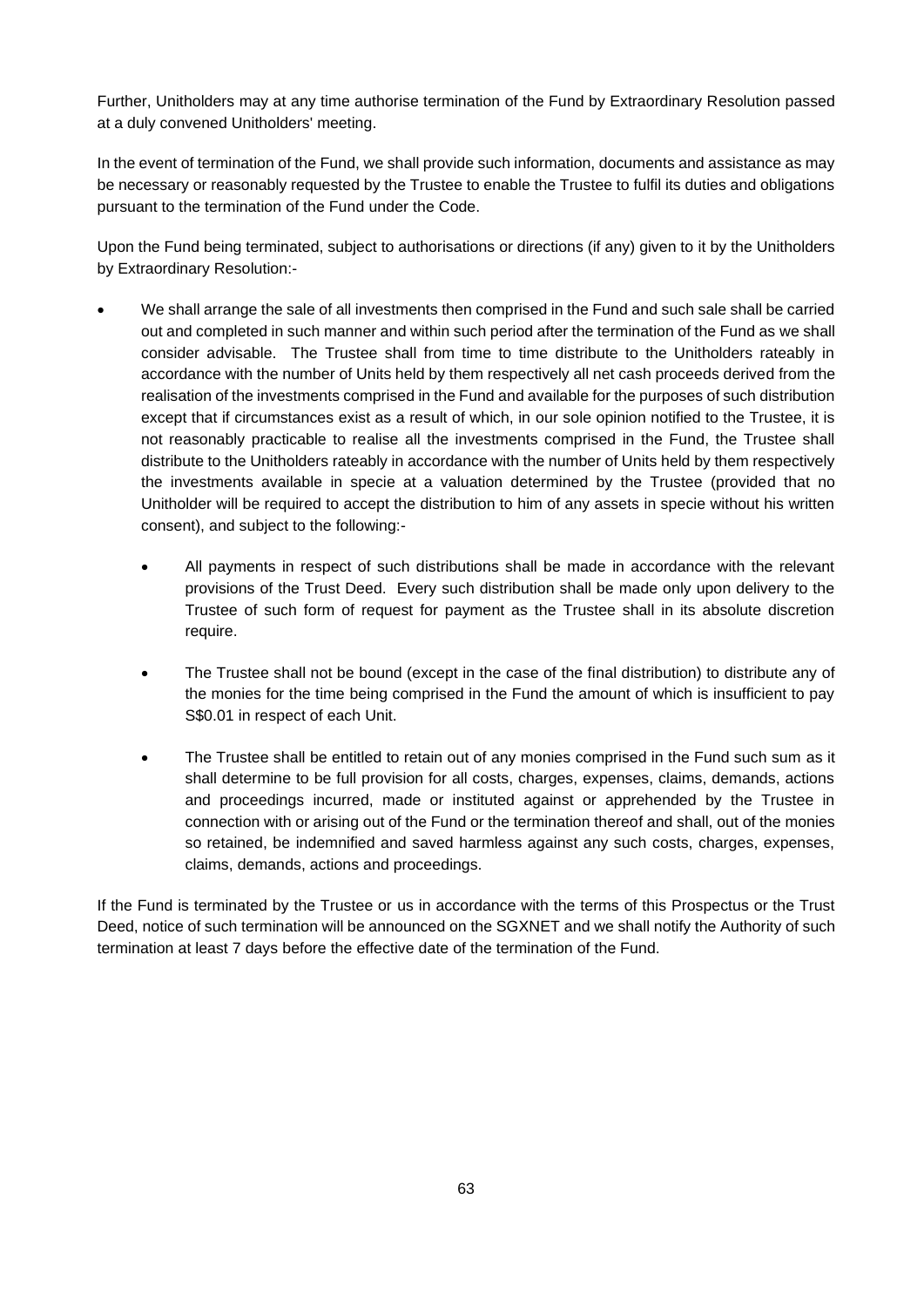## **41. PERFORMANCE AND BENCHMARK OF THE FUND**

| Name of Fund /   |        |         | <b>Average Annual Compounded Return</b> |  |  |
|------------------|--------|---------|-----------------------------------------|--|--|
| <b>Benchmark</b> | 1 vear | 3 years | <b>Since inception</b>                  |  |  |
| Fund             | 10.7%  | $8.6\%$ | 6.8%                                    |  |  |
| <b>Benchmark</b> | 11.1%  | 8.9%    | 7.3%                                    |  |  |

Past performance of the Fund and benchmark (as of 30 June 2021)

Inception date: 30 October 2017.

Source: Morningstar/Lion Global Investors Limited

Performance figures are calculated as at 30 June 2021 on a NAV-to-NAV basis, with dividends being reinvested net of all charges payable upon reinvestment and in the SGD currency.

The benchmark against which the performance of the Fund will be measured is the Morningstar® Singapore REIT Yield Focus Index<sup>SM</sup>.

*You should note that the past performance of the Fund is not indicative of its future performance.*

#### **42. EXPENSE RATIO**

The expense ratio<sup>7</sup> of the Fund for the financial year ended 31 December 2020 is 0.60%.

#### **43. TURNOVER RATIO**

The turnover ratio<sup>8</sup> of the Fund for the financial year ended 31 December 2020 is 36%.

# **44. SINGAPORE TAXATION**

THE DISCUSSION BELOW IS A SUMMARY OF CERTAIN SINGAPORE INCOME TAX CONSEQUENCES OF THE PURCHASE, OWNERSHIP AND DISPOSITION OF UNITS IN THE FUND. THE SUMMARY IS BASED ON THE EXISTING PROVISIONS OF THE RELEVANT TAX LAW AND THE REGULATIONS THEREUNDER, AND PRACTICES IN EFFECT AS AT THE DATE HEREOF, ALL OF WHICH ARE SUBJECT TO CHANGE AND DIFFERING INTERPRETATIONS, EITHER ON A PROSPECTIVE OR

 $<sup>7</sup>$  The expense ratio is calculated in accordance with the requirements in the Investment Management Association of</sup> Singapore's guidelines on the disclosure of expense ratios (the "**IMAS Guidelines**") and based on figures in the Fund's latest audited accounts. The following expenses (where applicable), as set out in the IMAS Guidelines (as may be updated from time to time) are excluded from the calculation of the expense ratio:

<sup>(</sup>a) brokerage and other transaction costs associated with the purchase and sales of investments (such as registrar charges and remittance fees);

<sup>(</sup>b) interest expense;

<sup>(</sup>c) foreign exchange gains and losses of the Fund, whether realised or unrealised;

<sup>(</sup>d) front-end loads, back-end loads and other costs arising on the purchase or sale of a foreign exchange unit trust or mutual fund;

<sup>(</sup>e) tax deducted at source or arising from income received, including withholding tax; and

<sup>(</sup>f) dividends and other distributions paid to Holders.

<sup>&</sup>lt;sup>8</sup> The turnover ratio of the Fund is calculated based on the lesser of purchases or sales of underlying investments of the Fund expressed as a percentage of daily average Net Asset Value of the Fund.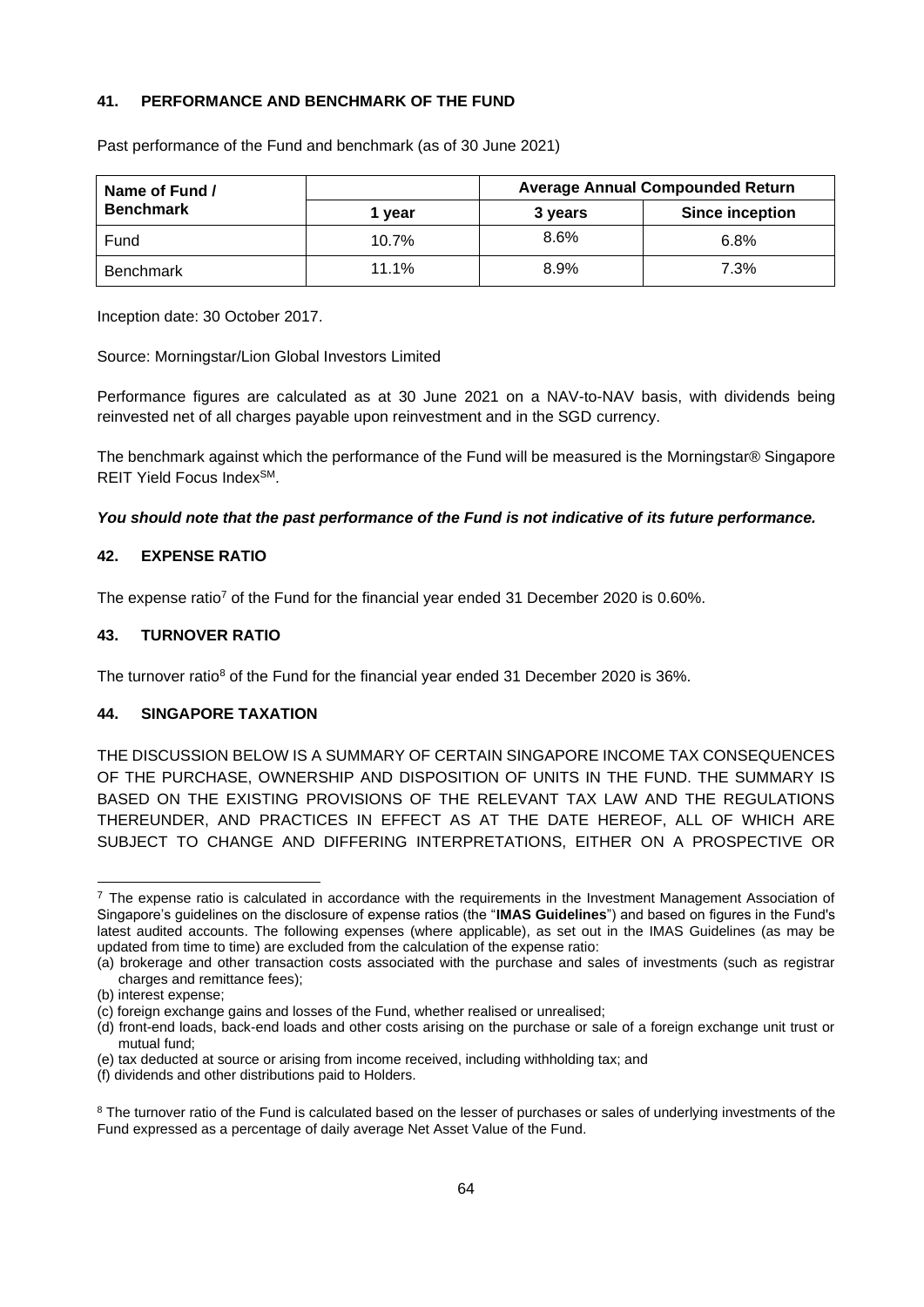RETROACTIVE BASIS. THE SUMMARY IS NOT INTENDED TO CONSTITUTE A COMPLETE ANALYSIS OF ALL THE TAX CONSIDERATIONS RELATING TO AN INVESTMENT IN THE FUND. YOU SHOULD CONSULT YOUR OWN TAX ADVISERS CONCERNING THE TAX CONSEQUENCES OF YOUR PARTICULAR SITUATION, INCLUDING THE TAX CONSEQUENCES ARISING UNDER THE LAWS OF ANY OTHER TAX JURISDICTION, WHICH MAY BE APPLICABLE TO YOUR PARTICULAR CIRCUMSTANCE.

## **Enhanced-Tier Fund Scheme**

The Fund has been approved by the Authority under the Enhanced-Tier Fund Tax Incentive Scheme (hereinafter referred to as an "**Enhanced-Tier Fund**") pursuant to Section 13X of the Income Tax Act ("**ITA**"), Chapter 134 of Singapore with effect from 6 November 2017. As such, subject to certain conditions, the Enhanced-Tier Fund will enjoy tax exemption on Specified Income (as defined in the Income Tax (Exemption of Income of Prescribed Persons Arising from Funds Managed by Fund Manager in Singapore) Regulations 2010 (the "**Regulations**")) derived by the Enhanced-Tier Fund from Designated Investments (as defined in the Regulations). A circular dated 7 June 2019 was issued by MAS and it included the updated "specified income" and "designated investments" lists which apply to income derived by qualifying funds on or after 19 February 2019. These changes have yet to be legislated at this juncture. When the final legislative changes are made, the actual terms and language may differ.

Distributions made by the Enhanced-Tier Fund out of tax-exempt income should also be exempt from Singapore income tax in the hands of Unitholders.

Singapore currently does not impose tax on capital gains. However, there are no specific laws or regulations which deal with the characterisation of gains. In general, gains from the disposal or redemption of the Units may be construed to be of an income nature and subject to Singapore income tax if they arise from activities which the Inland Revenue Authority of Singapore regards as the carrying on of a trade or business in Singapore.

We will endeavour to conduct the affairs of the Fund in such a way that it will satisfy the qualifying conditions for the Enhanced-Tier Fund. Notwithstanding the foregoing, there is no assurance that we will, on an ongoing basis, be able to ensure that the Fund will always meet all the qualifying conditions for the Enhanced-Tier Fund. Upon any such disqualification, the Fund will be exposed to Singapore tax on its income and gains, wholly or partially as the case may be, at the prevailing corporate tax rate. The Fund can however, enjoy the tax exemption under the Enhanced-Tier Fund in any subsequent period if it is able to satisfy the specified conditions in that subsequent period.

# **Tax Transparency Treatment**

With effect from 1 July 2018, the Fund has obtained tax transparency treatment pursuant to the e-Tax Guide on Income Tax Treatment of Real Estate Investment Trust Exchange-Traded Funds issued by IRAS (as may be amended from time to time) ("**Tax Guide**") in respect of distributions received from S-REITs which are made out of the specified income derived by such S-REITs as set out in Sections 43(2A)(a) and (b) of the ITA ("**Qualifying S-REIT Distributions**").

Subject to meeting the terms and conditions to qualify for such tax transparency treatment, the Trustee of the Fund will not be subject to tax on the Qualifying S-REIT Distributions derived by it on or after 1 July 2018, which are in turn distributed by it to Unitholders on or before 31 December 2025. Instead, the Qualifying S-REIT Distributions are taxed in the hands of the Unitholders of the Fund depending on their profile. You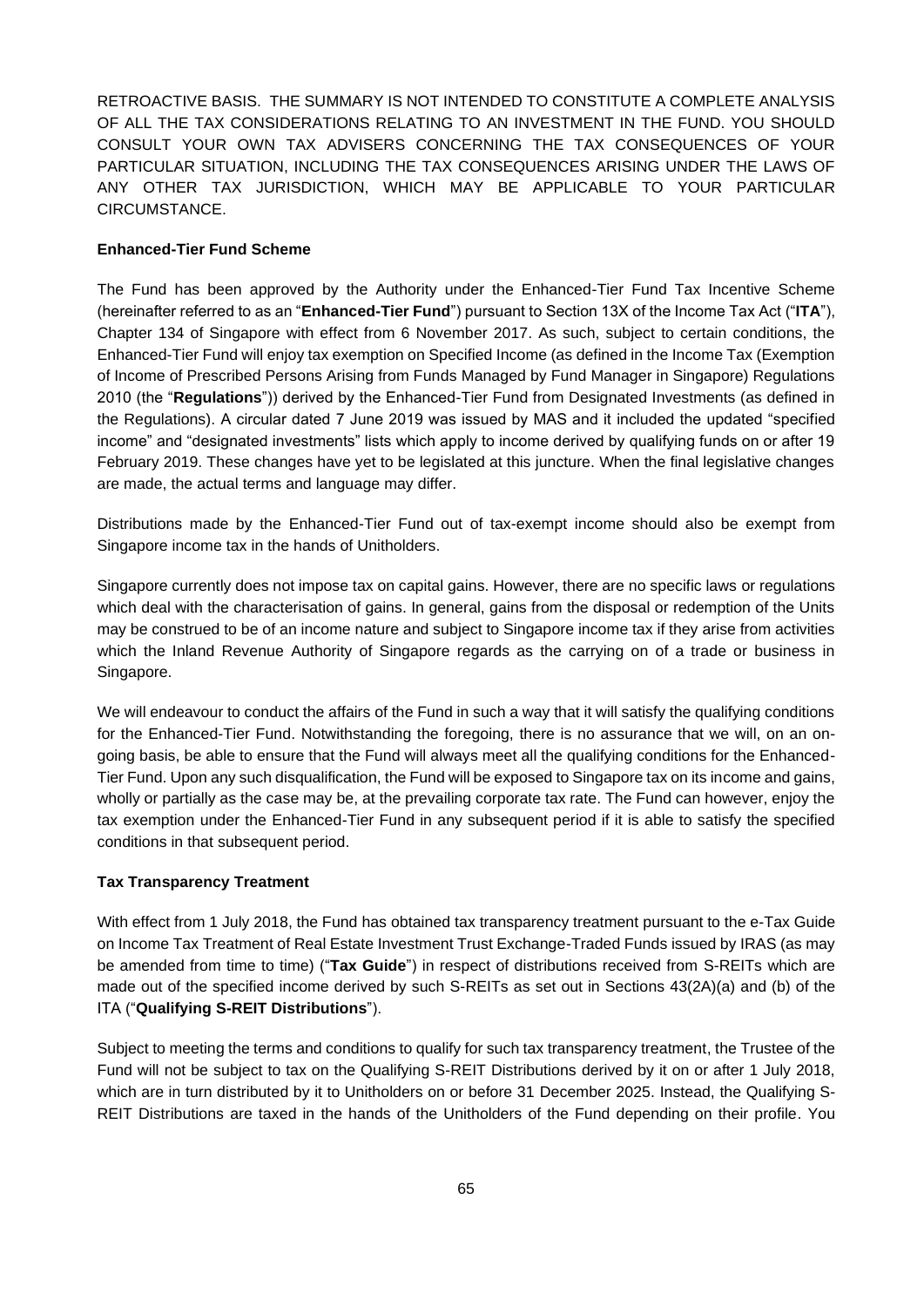should consult your own tax advisers concerning the tax treatment in your particular situation.

You should also note that as part of the conditions under the Tax Guide to qualify for the tax transparency treatment, we and the Trustee must, amongst others, do the following:-

- 1. To deduct tax at the final withholding tax rate of 10% from distributions made to qualifying non-resident non-individual Unitholders during the period from 1 July 2018 to 31 December 2025. A qualifying nonresident non-individual Unitholder is a non-individual person who is not a resident in Singapore for income tax purposes and: (i) who does not have any permanent establishment in Singapore; or (ii) who carries on any operation in Singapore through a permanent establishment in Singapore, but the funds used to acquire the units in the Fund are not obtained from that operation in Singapore.
- 2. To deduct tax at the final withholding tax rate of 10% from distributions made to qualifying non-resident funds during the period from 1 July 2019 to 31 December 2025. A qualifying non-resident fund is a fund that qualifies for tax exemption under section 13CA, 13X or 13Y of the ITA that is not a resident in Singapore and: (i) does not have any permanent establishment in Singapore (other than the fund manager in Singapore); or (ii) carries on any operation in Singapore through a permanent establishment in Singapore (other than the fund manager in Singapore), but the funds used to acquire the units in the Fund are not obtained from that operation in Singapore.

For this purpose, a non-resident fund refers to a fund being a non-resident company, a partnership where all partners are non-residents, a trust administered by a non-resident trustee, or a non-resident entity.

- 3. To deduct tax at the prevailing corporate tax rate from distributions made to Unitholders other than qualifying non-resident non-individual Unitholders and qualifying non-resident funds mentioned above and the following types of Unitholders<sup>9</sup> (collectively referred to as "Qualifying Unitholders"):
	- (i) Individuals (including those who purchased units in the Fund through agent banks or SRS operators which act as their nominee under the CPF Investment Scheme or the Supplementary Retirement Scheme respectively);
	- (ii) Companies incorporated and resident in Singapore;
	- (iii) Singapore branches of companies incorporated outside Singapore;
	- (iv) Bodies of persons incorporated or registered in Singapore, including charities registered under the Charities Act (Cap 37) or established by any written law, town councils, statutory boards, cooperative societies registered under the Co-operatives Societies Act (Cap 62) or trade unions registered under the Trade Unions Act (Cap 333); and
	- (v) International organisations that are exempt from tax on such distributions by reason of an order made under the International Organisations (Immunities and Privileges) Act (Cap 145).

In view of the above, you agree to provide such information and documentation promptly as may be required by us or the Trustee for each distribution to verify your identity and/or your beneficiaries so as to ascertain the appropriate amount of tax to be deducted from distributions out of Qualifying S-REIT Distributions.

<sup>9</sup> Does not include a person acting in the capacity of a trustee.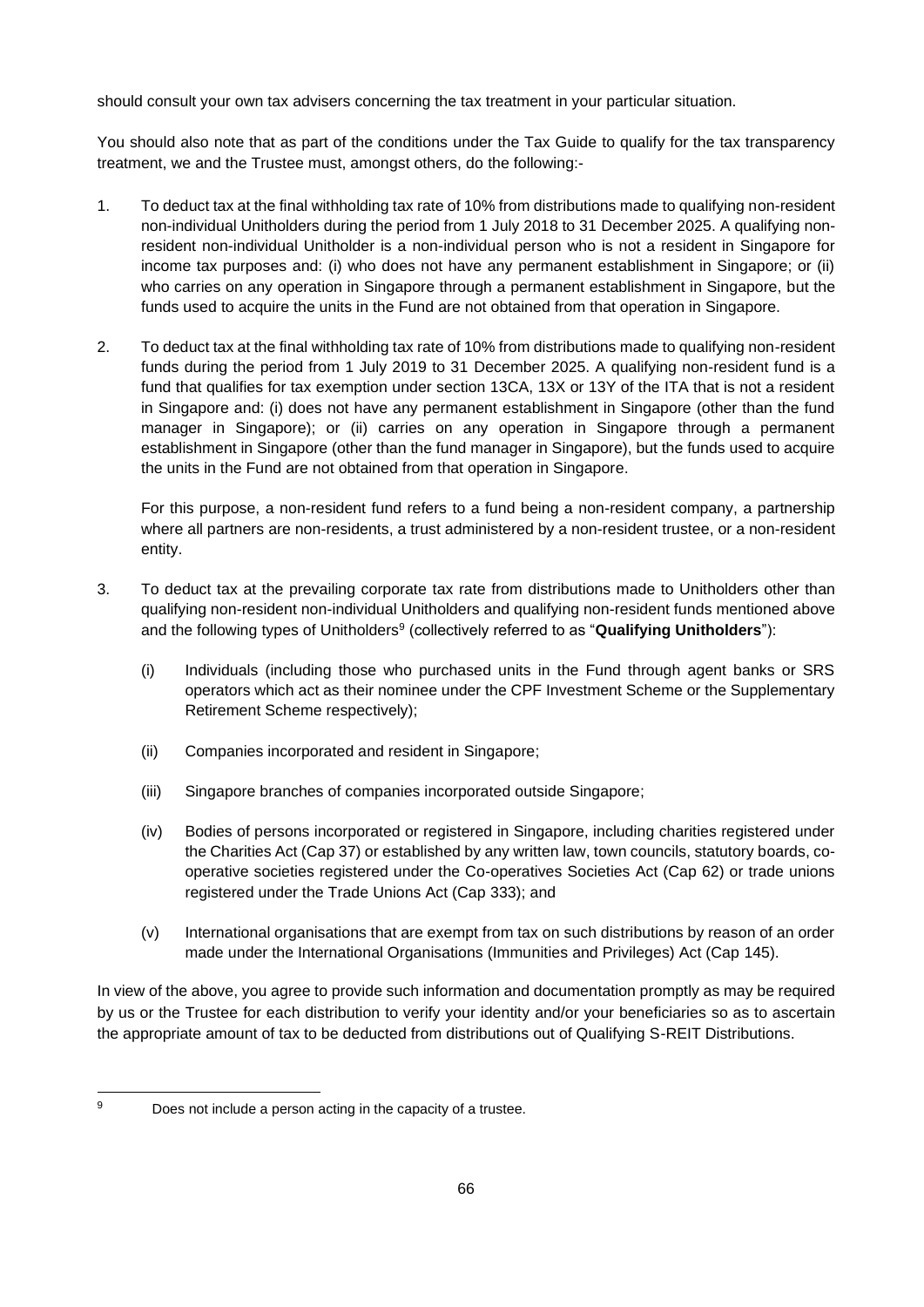# **Tax Treatment of the Unitholders**

A Unitholder may receive distributions from the Fund, being a REIT ETF, which are made out of the following:

- Qualifying S-REIT Distributions;
- income that has been taxed on the Trustee of the Fund; and
- non-taxable income/receipts of the Fund.

# **Distributions made out of Qualifying S-REIT Distributions**

The table below shows the tax treatment of the distributions based on the types of Unitholders:

|                                                | <b>Unitholders</b>                                                                                                                                                                                                                                                                                                                                                                                                                                                                                           | <b>Tax treatment</b>                                                                                                                                                                                                                                   | Withholding<br>Tax                       |
|------------------------------------------------|--------------------------------------------------------------------------------------------------------------------------------------------------------------------------------------------------------------------------------------------------------------------------------------------------------------------------------------------------------------------------------------------------------------------------------------------------------------------------------------------------------------|--------------------------------------------------------------------------------------------------------------------------------------------------------------------------------------------------------------------------------------------------------|------------------------------------------|
|                                                |                                                                                                                                                                                                                                                                                                                                                                                                                                                                                                              |                                                                                                                                                                                                                                                        | <b>Treatment</b><br>under                |
|                                                |                                                                                                                                                                                                                                                                                                                                                                                                                                                                                                              |                                                                                                                                                                                                                                                        | Section 45 of the ITA                    |
| <b>Qualifying Unitholders</b>                  | Individuals who derive any<br>distribution<br>through<br>a<br>partnership in Singapore<br>or from the carrying on of<br>trade,<br>business<br><b>or</b><br>a<br>profession.<br>Other individuals.<br>Companies<br>incorporated and<br>resident<br>in<br>Singapore;<br>Singapore<br>branches of<br>companies<br>incorporated<br>outside<br>Singapore;<br>Bodies of persons<br>incorporated<br>or<br>registered<br>in<br>Singapore;<br>International<br>organisations<br>that<br>from<br>are<br>exempt<br>tax. | Tax at the individual's<br>tax rates. The individual<br>declare<br>must<br>such<br>distributions received as<br>their tax<br>income<br>in.<br>returns.<br>Exempted from tax.<br>Tax at their respective<br>unless<br>tax<br>rates<br>otherwise exempt. | Section 45 of the ITA<br>does not apply. |
| Non-Resident<br>Non-<br>individual Unitholders | Qualifying<br>non-resident<br>non-individuals.                                                                                                                                                                                                                                                                                                                                                                                                                                                               | Subject to a 10% final*<br>withholding<br>tax<br>in<br>respect of distributions<br>made during the period<br>from 1 July 2018 to 31<br>December 2025.<br>The<br><b>Unitholders</b>                                                                     | Section 45 of the ITA<br>applies.        |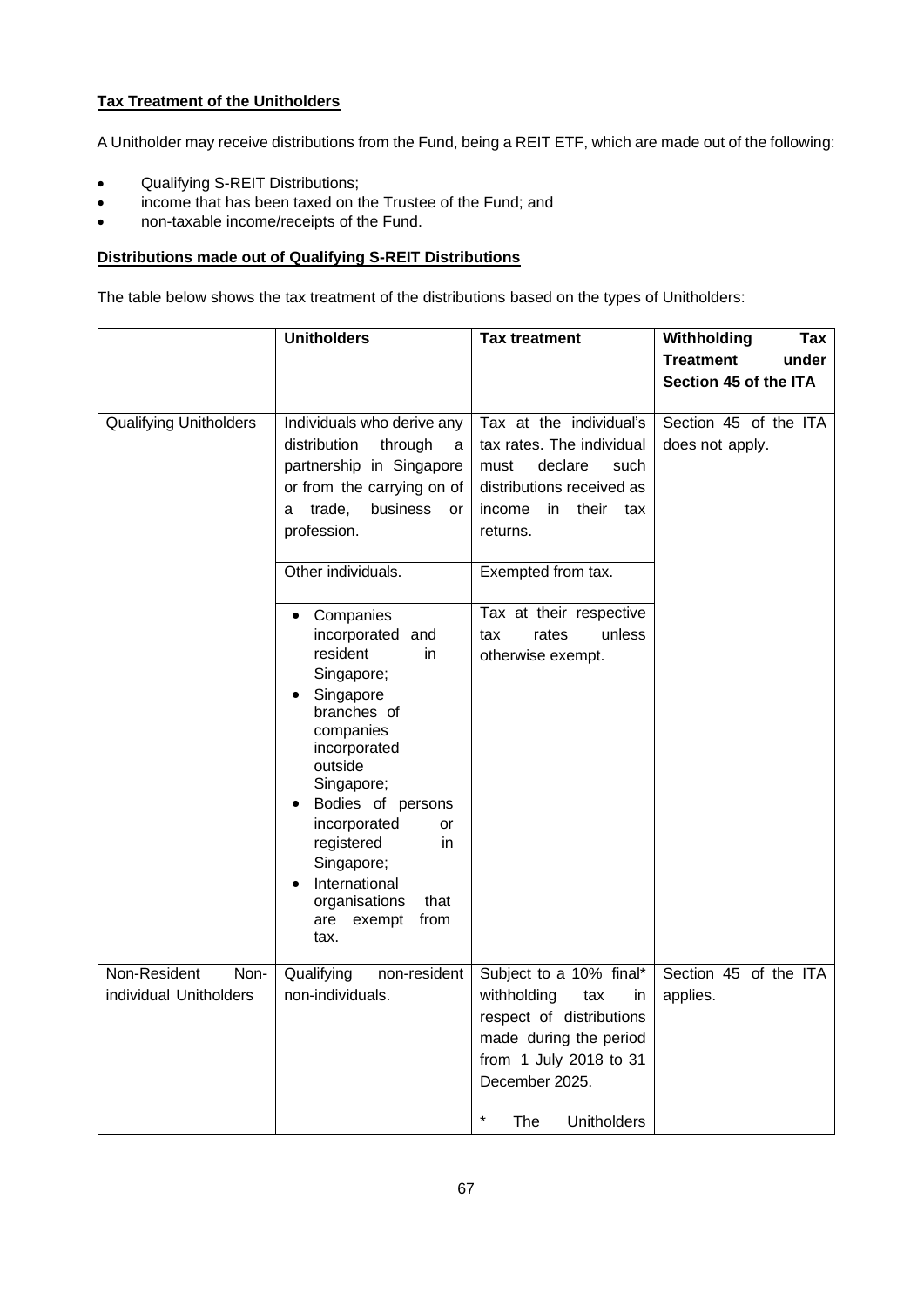|                                     | claim<br>any<br>cannot<br>expenses against the<br>distributions received.                                                                                                                                                                                                                                                                                                                            |                                   |
|-------------------------------------|------------------------------------------------------------------------------------------------------------------------------------------------------------------------------------------------------------------------------------------------------------------------------------------------------------------------------------------------------------------------------------------------------|-----------------------------------|
| Qualifying<br>non-resident<br>funds | Subject to a 10% final*<br>withholding<br>tax<br>in.<br>respect of distributions<br>made during the period<br>from 1 July 2019 to 31<br>December 2025.<br>$\ast$<br>The<br><b>Unitholders</b><br>claim<br>cannot<br>any<br>expenses against the<br>distributions received.                                                                                                                           |                                   |
| Others                              | Subject to withholding<br>tax at the prevailing<br>corporate tax rate**.<br>** The tax deducted is<br>not a final tax. The<br>Unitholder may submit a<br>claim<br>tax return<br>to<br>allowable<br>expenses<br>under the ITA and<br>Section $46(1)(d)$ of the<br>ITA credit in respect of<br>the tax deducted to<br>obtain a refund of any<br>tax deducted in excess<br>of its actual tax liability. | Section 45 of the ITA<br>applies. |

# **Distributions made out of income that has been taxed on the Trustee of the Fund**

Distributions made out of income that has been taxed on the trustee will not be subject to further tax when distributed to the Unitholders.

# **Distributions made out of non-taxable income/receipts**

Non-taxable income/receipts of the Fund could be:

- capital gains; or
- tax exempt income.

The above non-taxable income/receipts do not form part of the statutory income of the Trustee of the Fund. Thus, by virtue of Section 35(15) of the ITA, distributions by the Trustee out of the above non-taxable income/receipts are not taxable in the hands of the Unitholders.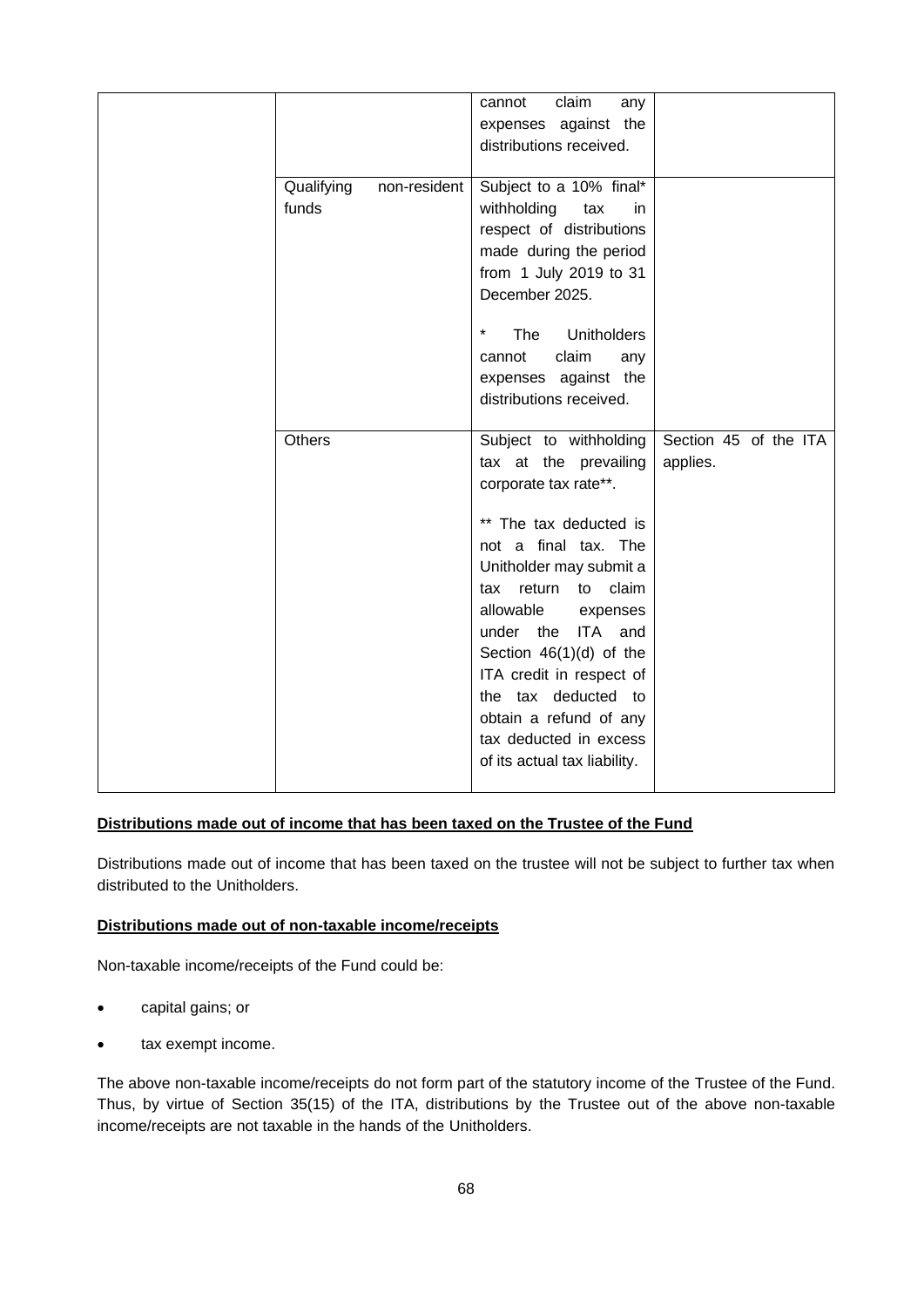#### **45. MISCELLANEOUS INFORMATION**

#### **45.1 Inspection of Documents**

Copies of the following documents are available for inspection free of charge at our registered office during usual business hours on each Business Day:-

- Trust Deed;
- Depository Agreement;
- a sample Participation Agreement; and
- the most recent annual report and accounts of the Fund and the most recent semi-annual report and unaudited semi-annual accounts of the Fund (once available).

# **45.2 Online Publication of Dealing Prices**

The Net Asset Value per Unit of the Fund will be published on our website at www.lionglobalinvestors.com on the Business Day following each Dealing Day. Publication of the Net Asset Value per Unit of the Fund will be quoted in Singapore dollars.

# **45.3 Information on the Internet**

We will publish information with respect to the Fund on our website at [www.lionglobalinvestors.com](http://www.lionglobalinvestors.com/) and on SGXNET including:

- this Prospectus and the Product Highlights Sheet (as may be updated, replaced or supplemented from time to time);
- the latest available annual and semi-annual financial reports of the Fund (once available);
- our removal or retirement as manager of the Fund (if any);
- any change/removal of the sub-manager of the Fund (if any);
- any public announcements made by the Fund, including information with regard to the Index, notices of the suspension of the calculation of the Net Asset Value, changes in fees and the suspension and resumption of trading, changes in the Participating Dealer(s);
- monthly holdings, the closing Net Asset Value and Net Asset Value per Unit and monthly fund performance information; and
- any material events relating to the management of the Fund.

# **45.4 Anti-Money Laundering Regulations**

As part of our responsibility and the Trustee's responsibility for the prevention of money laundering and countering the financing of terrorism and to comply with all applicable laws, regulations, notices, codes and guidelines to which we, the Trustee or the Fund is subject, we, the Registrar, the Trustee, the Custodian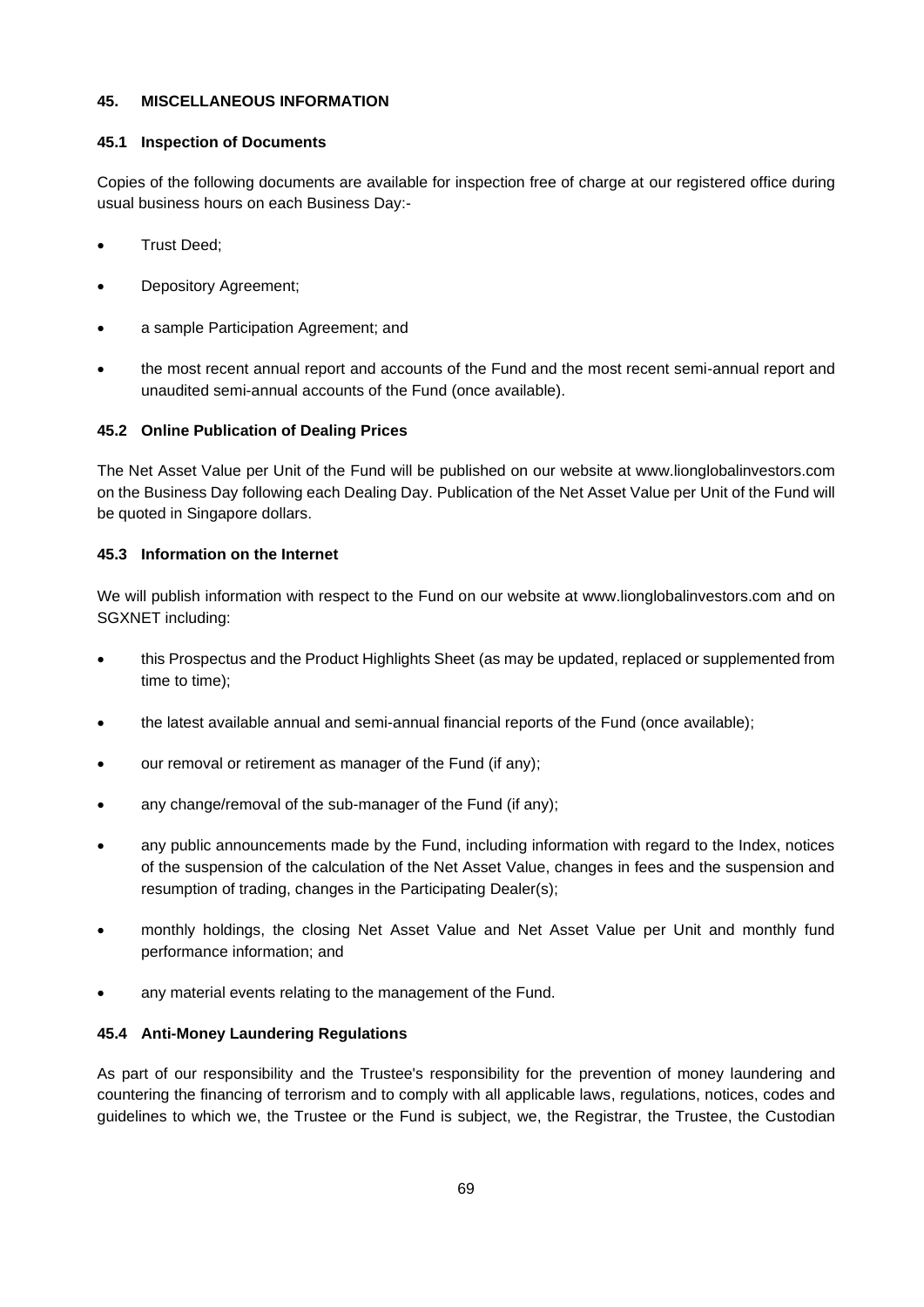and/or our appointed representatives, agents and/or service providers (including but not limited to the Participating Dealers and the Central Depository (Pte) Limited) may require a detailed verification of your identity and the source of payment of any subscriptions. Depending on the circumstances of each application, a detailed verification may not be required where:

- payment is made from an account held in your name at a recognised financial institution; or
- the application is made through a recognised intermediary.

These exceptions will only apply if the financial institution or intermediary referred to above is within a country recognised by the Trustee and us as having sufficient anti-money laundering regulations.

You consent to the collection, use and storage of any of your Personal Information and Account Information by us, the Registrar, the Trustee, the Custodian and/or our appointed representatives, agents and/or service providers (including but not limited to the Participating Dealers and the Central Depository (Pte) Limited) by any means necessary for us and/or the Registrar, the Trustee, the Custodian and/or our appointed representatives, agents and/or service providers to comply with the prevention of money laundering and countering the financing of terrorism and all applicable laws, regulations, notices, codes and guidelines to which we, the Trustee or the Fund are subject.

# **45.5 Liquidity Risk Management**

As this is an ETF with Designated Market Makers and which invests in publicly-listed REITs, it is envisaged that there is sufficient liquidity in the market to meet relatively large subscription/redemption requests. Investors should note the conditions for trading in Units on the SGX-ST as listed in paragraph 14 – Dealing by Investors, and bear in mind the liquidity of the Fund is also subject to the various conditions listed in paragraph 20 – Suspension of Valuations and Dealings.

We have established liquidity risk management policies which enable us to identify, monitor, and manage the liquidity risks of the Fund. Such policies, combined with the liquidity management tools available, seek to achieve fair treatment of Holders, and safeguard the interest of remaining Holders against the redemption behaviour of other investors and mitigate systemic risk.

Our liquidity risk management policies take into account the Fund's liquidity terms, asset class, liquidity tools and regulatory requirements.

The liquidity risk management tools available to manage liquidity risk include the following:

- (a) the Fund may, subject to the provisions of the Deed, borrow up to 10% of its latest available Net Asset Value (or such other percentage as may be prescribed by the Code) at the time the borrowing is incurred and the borrowing period should not exceed one month, provided always and subject to the borrowing restrictions in the Code; and
- (b) we may, pursuant to the Deed, suspend the realisation of Units of the Fund, with the prior notification to the Trustee; and

We may perform regular stress testing on the Fund.

Factors considered in stress tests (either independently or concurrently) include, amongst others, worsening of market liquidity for the underlying assets of the Fund.

Our stress testing scenarios consider historical situations and forward-looking hypothetical scenarios, where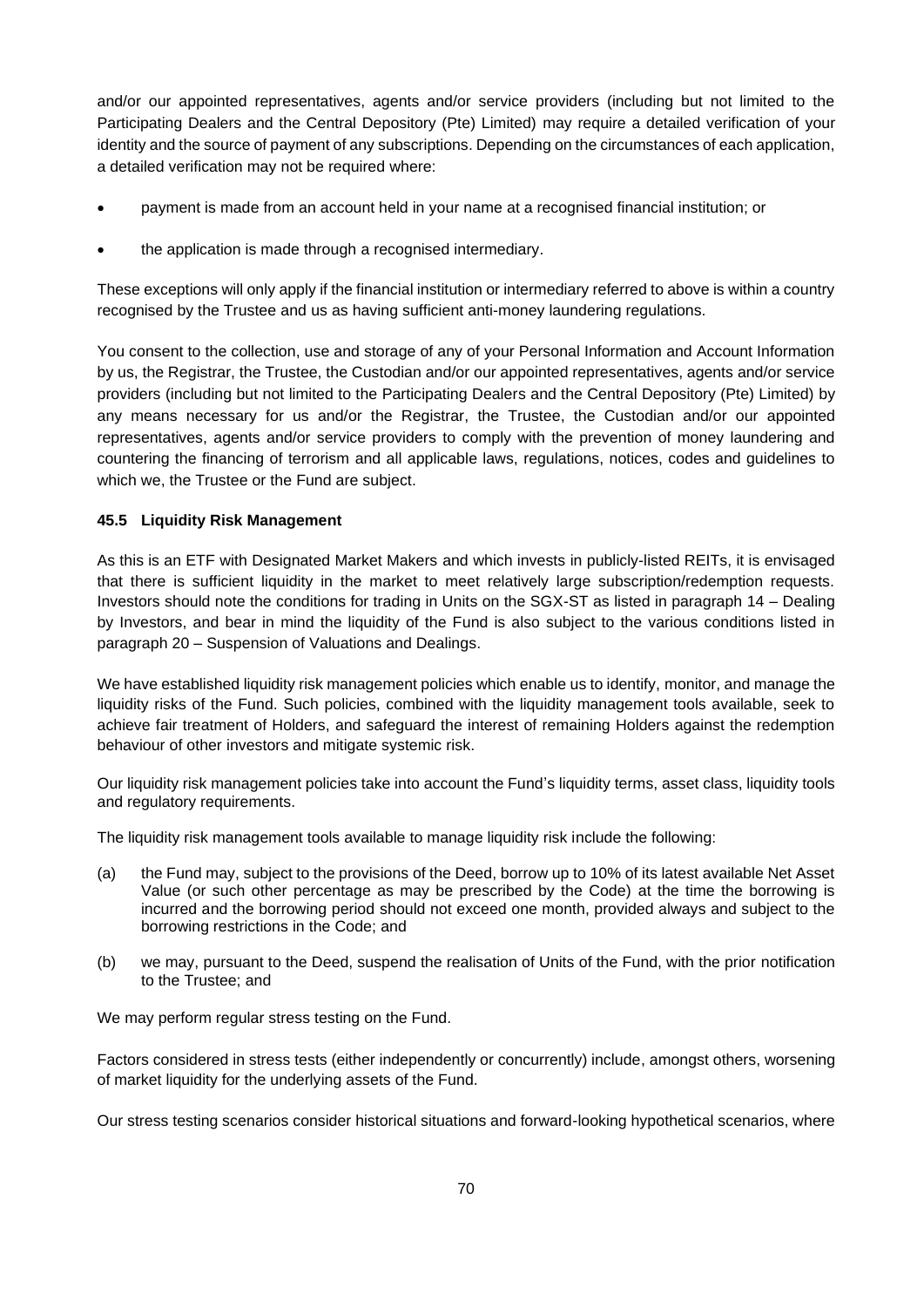appropriate.

The reasonableness and relevance of our stress test assumptions are regularly reviewed to ensure that stress tests are based on reliable and up-to-date information.

#### **45.6 Liquidation of the Manager, the Sub-Manager, the Trustee or the Custodian**

Subject to the provisions of the Deed, if the Manager or the Trustee go into liquidation (except for a voluntary liquidation for the purpose of reconstruction or amalgamation), a new manager or a new trustee (as the case may be) may be appointed or the Fund may be terminated. Please refer to Clauses 29.1, 29.5 and 32.1 of the Deed for further details.

In the event the Sub-Manager becomes insolvent, the Manager may by notice in writing, terminate the Sub-Management Agreement entered into with the Sub-Manager, and in accordance with the Deed, may at the Manager's discretion appoint such person as the new sub-manager to provide investment management of the Fund to the Manager.

In the event the Custodian becomes insolvent, the Trustee may by notice in writing, terminate the Custodian Agreement entered into with the Custodian and, in accordance with the Deed, appoint such person as the new custodian to provide custodial services to the Fund globally.

# **45.7 Queries and Complaints**

If you have questions concerning the Fund, you may call us at telephone number (65) 6417 6900. You can also email us at contactus@lionglobalinvestors.com.

*The information presented in Appendices I and II have been provided by the Index Provider and/or extracted from publicly available information that have not been prepared or independently verified by us, the Trustee or advisers in connection with the offering and listing of Units and none of us makes any representations as to or takes any responsibility for the accuracy, adequacy, timeliness or completeness of such information contained in the Appendices. Any liability for errors or omissions in the Appendices, or for any action taken in reliance on the information contained therein is hereby expressly disclaimed. No warranty of any kind, implied, express or statutory, including but not limited to the warranties of non-infringement of third party rights, title, merchantability, satisfactory quality or fitness for a particular purpose, is given in conjunction with the Appendices or any information contained therein.*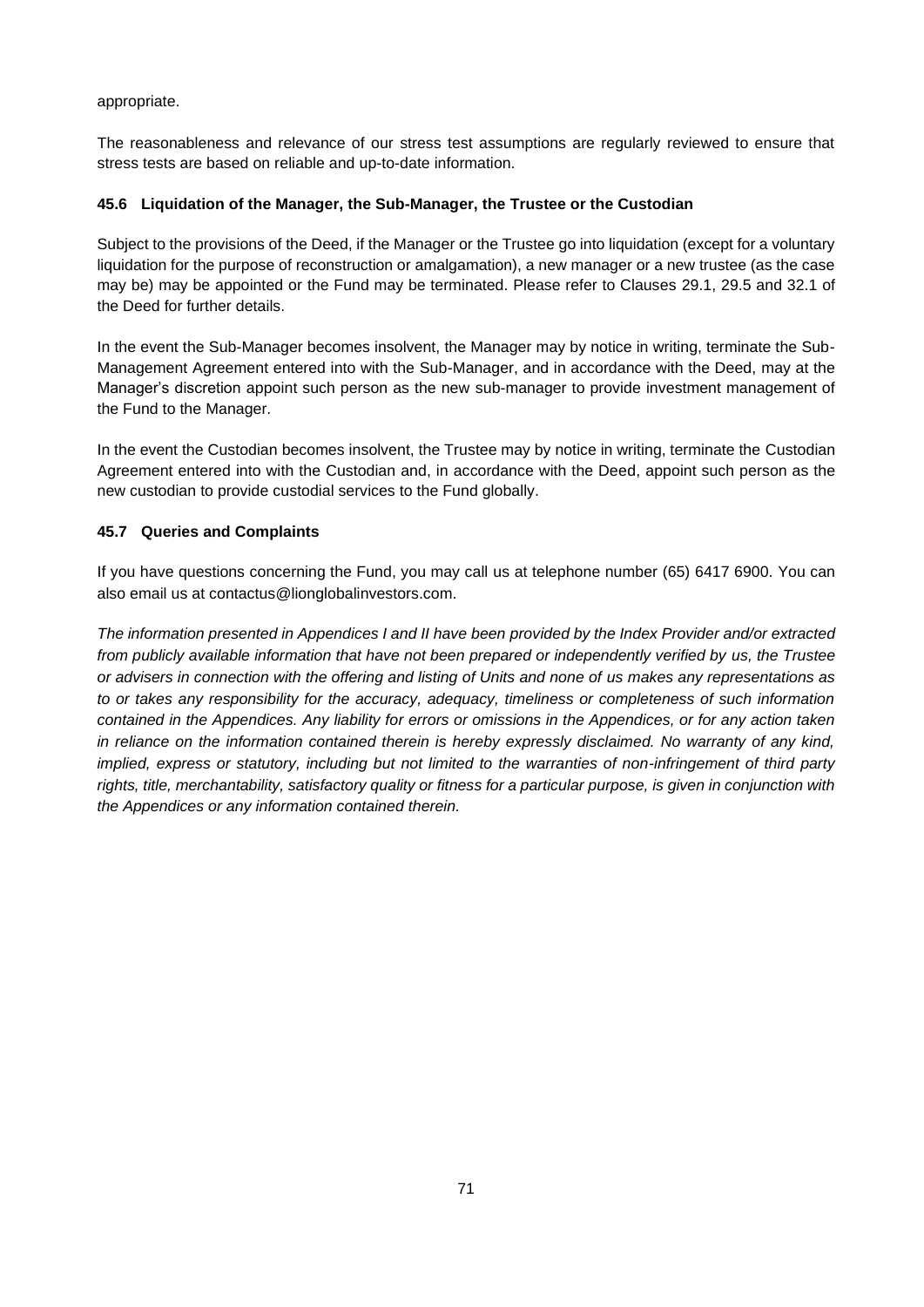# **APPENDIX I – CONSTITUENT WEIGHTINGS OF THE INDEX**

| <b>No</b>               | <b>Index Security</b>                  | <b>Country</b> | Weighting (%) |
|-------------------------|----------------------------------------|----------------|---------------|
| $\mathbf{1}$            | Mapletree Industrial Trust             | Singapore      | 10.43%        |
| $\overline{2}$          | Ascendas REIT                          | Singapore      | 10.11%        |
| 3                       | Mapletree Logistics Trust              | Singapore      | 10.11%        |
| $\overline{\mathbf{4}}$ | Keppel DC REIT                         | Singapore      | 9.84%         |
| 5                       | <b>Mapletree Commercial Trust</b>      | Singapore      | 9.82%         |
| $6\phantom{1}$          | CapitaLand Integrated Commercial Trust | Singapore      | 9.70%         |
| $\overline{7}$          | <b>Frasers Centrepoint Trust</b>       | Singapore      | 9.57%         |
| 8                       | Parkway Life REIT                      | Singapore      | 5.68%         |
| $\boldsymbol{9}$        | Frasers Logistics & Commercial Trust   | Singapore      | 3.03%         |
| 10                      | Manulife US REIT                       | Singapore      | 2.73%         |
| 11                      | <b>Keppel REIT</b>                     | Singapore      | 2.17%         |
| 12                      | Sasseur REIT                           | Singapore      | 1.99%         |
| 13                      | Suntec REIT                            | Singapore      | 1.98%         |
| 14                      | Mapletree North Asia Commercial Trust  | Singapore      | 1.69%         |
| 15                      | Cromwell European REIT                 | Singapore      | 1.65%         |
| 16                      | <b>SPH REIT</b>                        | Singapore      | 1.64%         |
| 17                      | <b>AIMS APAC REIT</b>                  | Singapore      | 1.54%         |
| 18                      | Keppel Pacific Oak US REIT             | Singapore      | 1.03%         |
| 19                      | <b>ARA LOGOS Logistics Trust</b>       | Singapore      | 0.72%         |
| 20                      | <b>ESR REIT</b>                        | Singapore      | 0.72%         |
| 21                      | <b>Ascott Residence Trust</b>          | Singapore      | 0.71%         |
| 22                      | CapitaLand China Trust                 | Singapore      | 0.71%         |
| 23                      | <b>OUE Commercial REIT</b>             | Singapore      | 0.61%         |
| 24                      | Starhill Global REIT                   | Singapore      | 0.61%         |
| 25                      | <b>CDL Hospitality Trusts</b>          | Singapore      | 0.49%         |
| 26                      | Far East Hospitality Trust             | Singapore      | 0.42%         |
| 27                      | <b>Frasers Hospitality Trust</b>       | Singapore      | 0.34%         |

As at 30 July 2021, the constituent REITs of the Morningstar® Singapore REIT Yield Focus Index<sup>SM</sup> are:-

*Source: Morningstar Research Pte. Ltd.*

*Note: Weights of each Index constituent may exceed 10% in between Rebalancing Reference Dates due to market movements. The weights of each Index constituent will be rebalanced to within 10% at the next Rebalancing Reference Date (i.e. December 2021).*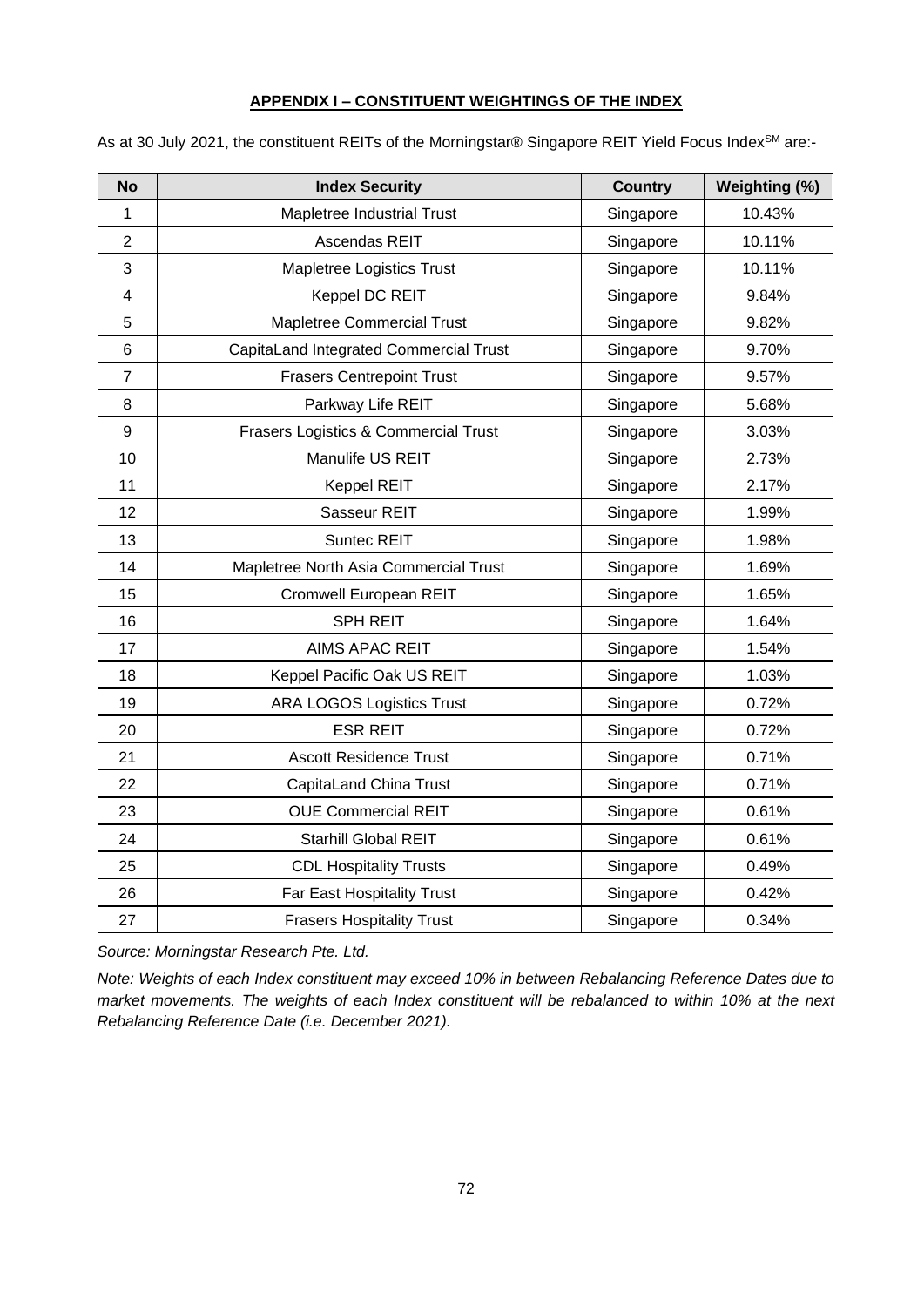# **APPENDIX II – THE MORNINGSTAR® SINGAPORE REIT YIELD FOCUS INDEXSM**

This Appendix sets out the details of the Morningstar® Singapore REIT Yield Focus Index<sup>SM</sup>.

(i) Description of the Index

The Index is compiled and calculated by Morningstar Research Pte. Ltd. and is designed to screen for high yielding REITs with superior quality, financial health and income as measured by dividend yield.

(ii) Index methodology

The Index is compiled and calculated by Morningstar Research Pte. Ltd. and aims to track the performance of Singapore REITs listed on the SGX-ST using a broad-based quality income strategy with the following proprietary factors:-

- (a) Quality;
- (b) Financial health; and
- (c) Dividend yield.

The description of the Index methodology is available at [https://assets.contentstack.io/v3/assets/bltabf2a7413d5a8f05/bltfe1eeece1778e05c/5eab27af87b5d2](https://assets.contentstack.io/v3/assets/bltabf2a7413d5a8f05/bltfe1eeece1778e05c/5eab27af87b5d254ba8f607a/20200424_Construction_Rules_for_Morningstar_REIT_Yield_Focus_Family_Final.pdf) 54ba8f607a/20200424 Construction Rules for Morningstar REIT Yield Focus Family Final.pdf.

#### (iii) Constituents of the Index

Please refer to Appendix I for the 10 largest constituents in the Index.

(iv) Index publication

Index values will be available via major data vendors including Bloomberg and Thomson Reuters. In addition, index performance and index overview can be retrieved from the Index Provider's website at <https://indexes.morningstar.com/our-indexes/equity/F00000ZD9P> and [https://assets.contentstack.io/v3/assets/bltabf2a7413d5a8f05/bltcf9f55a371215463/5e6b99754df931](https://assets.contentstack.io/v3/assets/bltabf2a7413d5a8f05/bltcf9f55a371215463/5e6b99754df93104c218cb6f/Singapore_REIT_Yield_Focus_Fact_Sheet.pdf) [04c218cb6f/Singapore\\_REIT\\_Yield\\_Focus\\_Fact\\_Sheet.pdf](https://assets.contentstack.io/v3/assets/bltabf2a7413d5a8f05/bltcf9f55a371215463/5e6b99754df93104c218cb6f/Singapore_REIT_Yield_Focus_Fact_Sheet.pdf) respectively.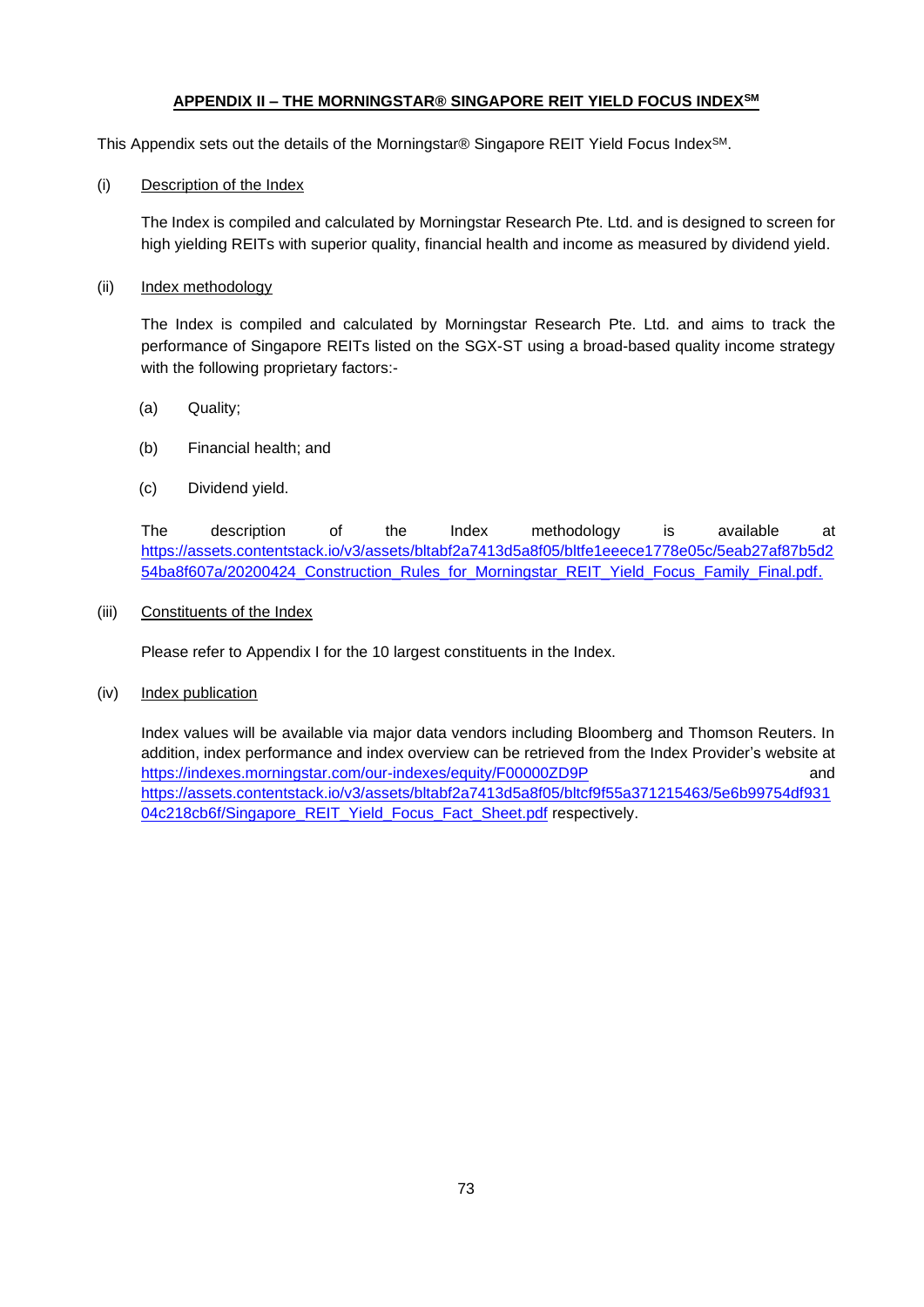# *APPENDIX III – LIST OF FUNDS MANAGED BY THE MANAGER*

| <b>Fund Name</b><br><b>Country Equity Funds</b> |  |  |  |  |
|-------------------------------------------------|--|--|--|--|
| LionGlobal China Growth Fund                    |  |  |  |  |
| LionGlobal India Fund                           |  |  |  |  |
| LionGlobal Japan Fund                           |  |  |  |  |
| LionGlobal Japan Growth Fund                    |  |  |  |  |
| LionGlobal Korea Fund                           |  |  |  |  |
| LionGlobal Malaysia Fund                        |  |  |  |  |
| LionGlobal Singapore Trust Fund                 |  |  |  |  |
| LionGlobal Taiwan Fund                          |  |  |  |  |
| LionGlobal Thailand Fund                        |  |  |  |  |
| LionGlobal Vietnam Fund                         |  |  |  |  |
| LionGlobal Singapore Dividend Equity Fund       |  |  |  |  |
| <b>Regional Funds</b>                           |  |  |  |  |
| LionGlobal Asia Pacific Fund                    |  |  |  |  |
| LionGlobal Singapore/Malaysia Fund              |  |  |  |  |
| LionGlobal South East Asia Fund                 |  |  |  |  |
| LionGlobal Asia High Dividend Equity Fund       |  |  |  |  |
| <b>Global Fund</b>                              |  |  |  |  |
| LionGlobal Disruptive Innovation Fund           |  |  |  |  |
| <b>Balanced Funds</b>                           |  |  |  |  |
| LionGlobal Singapore Balanced Fund              |  |  |  |  |
| Lion-Bank of Singapore Asian Income Fund        |  |  |  |  |
| <b>Bond Funds</b>                               |  |  |  |  |
| LionGlobal Short Duration Bond Fund             |  |  |  |  |
| LionGlobal Asia Bond Fund                       |  |  |  |  |
| LionGlobal Singapore Fixed Income Investment    |  |  |  |  |
| LionGlobal SGD Enhanced Liquidity Fund          |  |  |  |  |
| LionGlobal USD Enhanced Liquidity Fund          |  |  |  |  |
| <b>Money Market Fund</b>                        |  |  |  |  |
| LionGlobal SGD Money Market Fund                |  |  |  |  |
| <b>Multi Asset Strategy Funds</b>               |  |  |  |  |
| LionGlobal Multi Income Fund                    |  |  |  |  |
| Lion-OCBC Global Core Fund (Growth)             |  |  |  |  |
| Lion-OCBC Global Core Fund (Moderate)           |  |  |  |  |
| LionGlobal New Target Return Fund 4             |  |  |  |  |
| LionGlobal All Seasons Fund (Standard)          |  |  |  |  |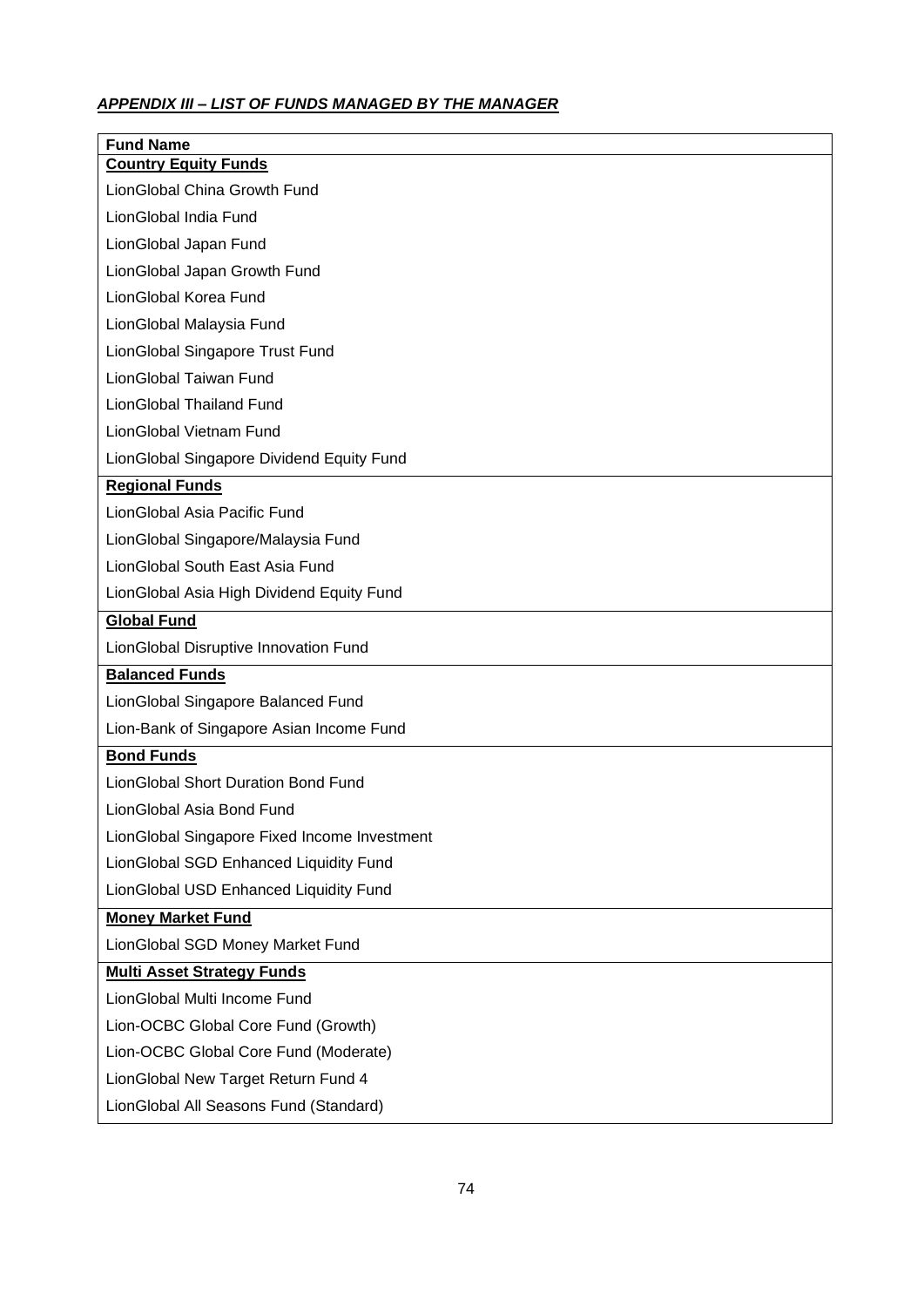| <b>Fund Name</b>                                               |  |  |  |  |
|----------------------------------------------------------------|--|--|--|--|
| LionGlobal All Seasons Fund (Growth)                           |  |  |  |  |
| Lion-OCBC Income Fund                                          |  |  |  |  |
| Lion-GreatEastern Prestige Income Fund                         |  |  |  |  |
| Lion-Bank of Singapore Asia Pac Real Estate Equities Fund      |  |  |  |  |
| Lion-Bank of Singapore Asia Pac Real Estate Opportunities Fund |  |  |  |  |
| <b>Index Funds</b>                                             |  |  |  |  |
| Infinity U.S. 500 Stock Index Fund                             |  |  |  |  |
| Infinity European Stock Index Fund                             |  |  |  |  |
| Infinity Global Stock Index Fund                               |  |  |  |  |
| <b>Exchange Traded Funds</b>                                   |  |  |  |  |
| Lion-OCBC Securities Hang Seng TECH ETF                        |  |  |  |  |
| Lion-OCBC Securities China Leaders ETF                         |  |  |  |  |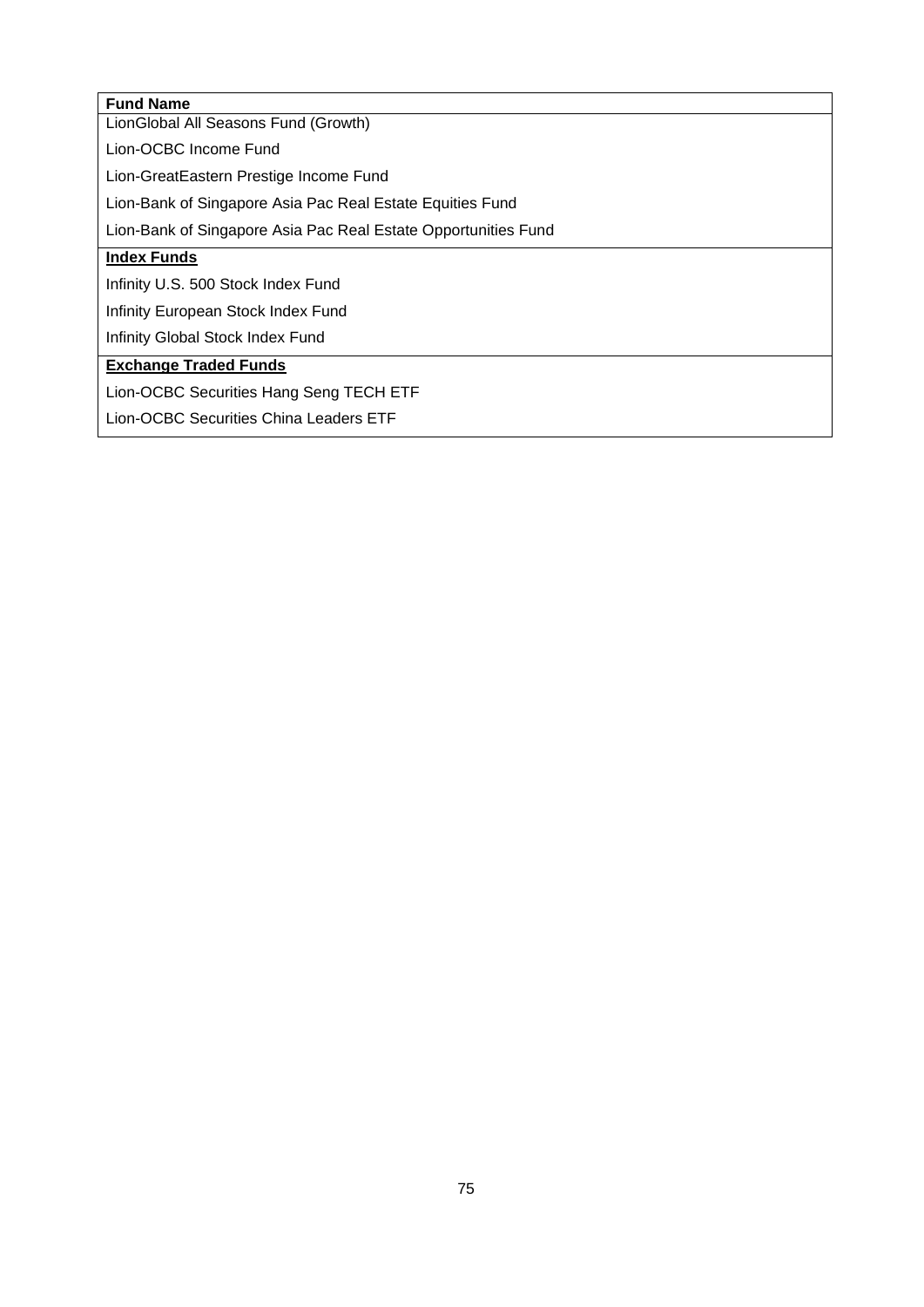# *APPENDIX IV – LIST OF PRESENT AND PAST PRINCIPAL DIRECTORSHIPS OF DIRECTORS OVER THE LAST 5 YEARS*

| <b>Current Directorships</b>                                       | <b>Past Directorships of last 5 Years</b>                                  |  |  |  |
|--------------------------------------------------------------------|----------------------------------------------------------------------------|--|--|--|
| <b>Khor Hock Seng</b>                                              |                                                                            |  |  |  |
| Lion Global Investors Limited                                      | Aviva Ltd, Singapore                                                       |  |  |  |
| <b>Great Eastern Financial Advisers Private Limited</b>            | Aviva Asia Private Limited, Singapore                                      |  |  |  |
| The Great Eastern Trust Private Limited                            | Aviva-COFCO Life insurance Company Limited,<br>China                       |  |  |  |
| <b>Great Eastern International Private Limited</b>                 | Aviva Life Insurance Company Limited, Hong<br>Kong                         |  |  |  |
| 218 Orchard Private Limited                                        | PT Asuransi Aviva Indonesia,<br>Indonesia<br>(renamed PT Astra Aviva Life) |  |  |  |
| Great Eastern Life Assurance (Malaysia) Berhad                     | First Aviva Life Insurance Company Limited,<br>Taiwan                      |  |  |  |
| Great Eastern General Insurance (Malaysia) Berhad                  | Vietinbank Aviva Life Insurance Company<br>Limited, Vietnam                |  |  |  |
| <b>Great Eastern Takaful Berhad</b>                                | Friends Provident International Limited, Isle of<br>Man                    |  |  |  |
| Great Eastern Capital (Malaysia) Sdn Bhd                           | Aviva Asia Holdings Private Limited                                        |  |  |  |
| Overseas Assurance Corporation (Holdings) Berhad                   | AIA Shared Services Sdn. Bhd                                               |  |  |  |
| I Great Capital Holdings Sdn Berhad                                | PT AIA Financial                                                           |  |  |  |
| PT Great Eastern Life Indonesia                                    | AIA Bhd                                                                    |  |  |  |
|                                                                    | AIA AFG Takaful Bhd                                                        |  |  |  |
|                                                                    | AIA Pension & Asset Management Sdn. Bhd                                    |  |  |  |
|                                                                    | LIAM Holdings Sdn. Bhd                                                     |  |  |  |
|                                                                    | Malaysian Life Reinsurance Group Bhd                                       |  |  |  |
| <b>Ching Wei Hong</b>                                              |                                                                            |  |  |  |
| Association of Banks in Singapore - Alternate Council<br>Member    | OCBC Bank (Malaysia) Berhad                                                |  |  |  |
| <b>OCBC Securities Private Limited</b>                             | <b>OCBC AL-Amin Bank Berhad</b>                                            |  |  |  |
| <b>OCBC Investment Research Private Limited</b>                    | <b>OCBC Pearl Limited</b><br>(company dissolved in January 2016)           |  |  |  |
| Lion Global Investors Limited                                      | Asean Finance Corporation Limited                                          |  |  |  |
| Bank of Singapore (formerly known as ING Asia Private<br>Bank Ltd) |                                                                            |  |  |  |
| Network for Electronic Transfers (S) Pte Ltd (NETS)                |                                                                            |  |  |  |
| <b>Gerard Lee How Cheng</b>                                        |                                                                            |  |  |  |
| Lion Global Investors Limited                                      | Boys' Town Limited                                                         |  |  |  |
| Pacific Mutual Fund Bhd                                            | The Titular Roman Catholic Archbishop of<br>Singapore (TRACAS)             |  |  |  |
| <b>LGlobal Funds</b>                                               |                                                                            |  |  |  |
| LionGlobal Capital Partners Private Limited                        |                                                                            |  |  |  |
| St Gabriel's Foundation                                            |                                                                            |  |  |  |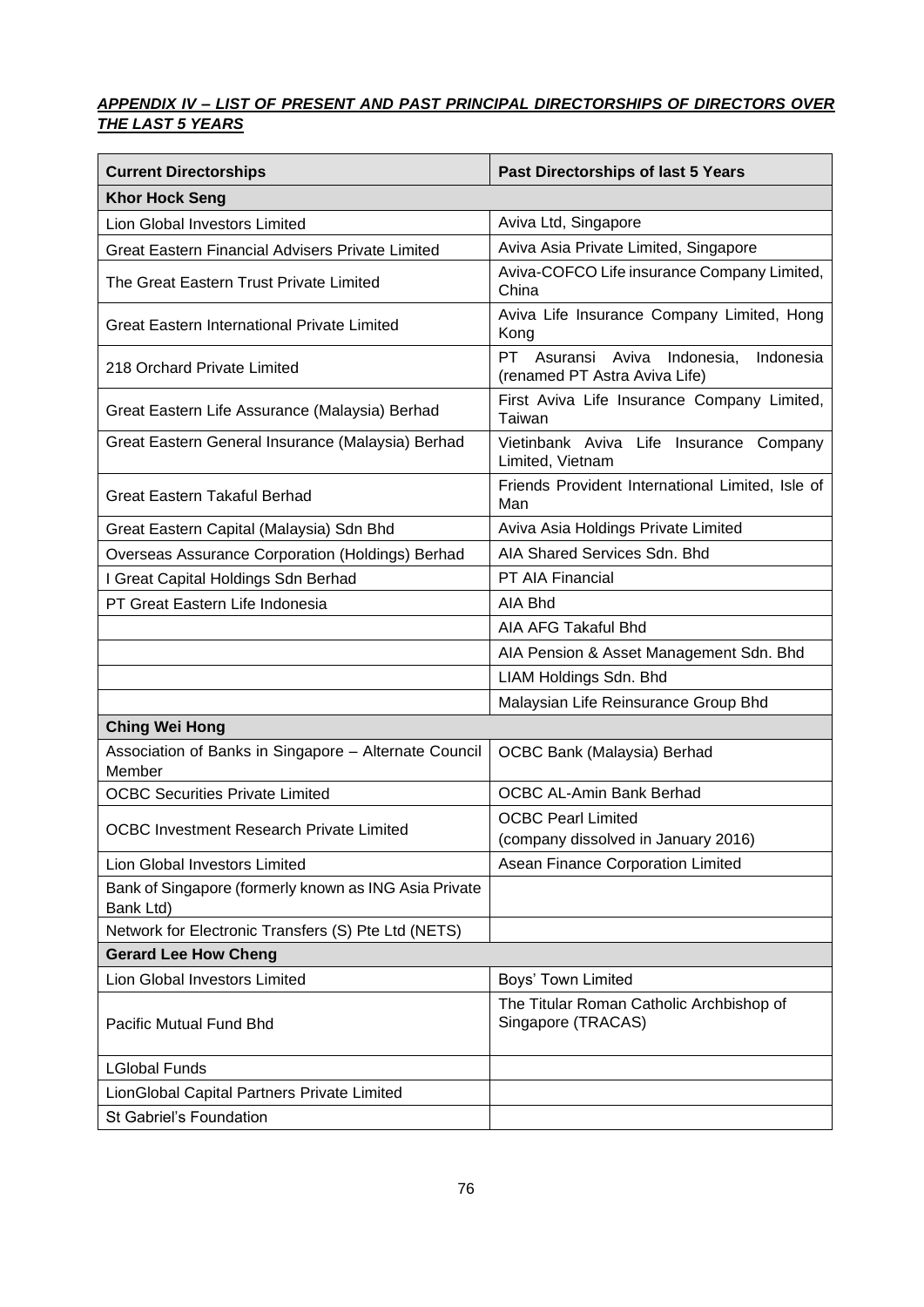| <b>Current Directorships</b>                       | <b>Past Directorships of last 5 Years</b>                                                     |  |  |  |
|----------------------------------------------------|-----------------------------------------------------------------------------------------------|--|--|--|
| <b>Public Trustee Investment Board</b>             |                                                                                               |  |  |  |
|                                                    |                                                                                               |  |  |  |
| <b>Tan Siew Peng</b>                               |                                                                                               |  |  |  |
| <b>Lion Global Investors Limited</b>               | <b>SIB</b><br>Capital Limited (formerly<br>known<br>as<br>Singapore Island Bank Limited)      |  |  |  |
| <b>OCBC Overseas Investments Pte Ltd</b>           | <b>OCBC Pearl Limited</b><br>(company dissolved in January 2016)                              |  |  |  |
| Bank of Ningbo Company Limited                     | OCBC Bank (Malaysia) Berhad                                                                   |  |  |  |
|                                                    | <b>OCBC AL-Amin Bank Berhad</b>                                                               |  |  |  |
|                                                    | OCBC Sigma Investment Private Limited<br>(company dissolved in October 2015)                  |  |  |  |
|                                                    | OCBC Wing Hang Bank (China)<br>Limited<br>(formerly known as OCBC Bank<br>(China)<br>Limited) |  |  |  |
| <b>Ronnie Tan Yew Chye</b>                         |                                                                                               |  |  |  |
| Lion Global Investors Limited                      |                                                                                               |  |  |  |
| <b>Great Eastern International Private Limited</b> |                                                                                               |  |  |  |
| The Great Eastern Trust Private Limited            |                                                                                               |  |  |  |
| Global-Asia Insurance Partnership Limited          |                                                                                               |  |  |  |
| <b>Wee Ai Ning</b>                                 |                                                                                               |  |  |  |
| <b>Lion Global Investors Limited</b>               | <b>Tudor Capital Singapore Private Limited</b>                                                |  |  |  |
| The Great Eastern Trust Private Limited            |                                                                                               |  |  |  |
| 218 Orchard Private Limited                        |                                                                                               |  |  |  |
| Great Eastern Digital Private Limited              |                                                                                               |  |  |  |
| Straits Eastern Square Private Limited             |                                                                                               |  |  |  |
| <b>Westrasch Limited</b>                           |                                                                                               |  |  |  |
| <b>Chong Chuan Neo</b>                             |                                                                                               |  |  |  |
| Lion Global Investors Limited                      | <b>Accenture Private Limited</b>                                                              |  |  |  |
| <b>Graduate Investment Private Limited</b>         | Cnjay Investment Private Limited                                                              |  |  |  |
| iShine Cloud Limited                               | Newspage Private Limited                                                                      |  |  |  |
| <b>Moda Solution Limited</b>                       |                                                                                               |  |  |  |
| Aimazing Private Limited                           |                                                                                               |  |  |  |
| Boost Holdings Sdn Bhd                             |                                                                                               |  |  |  |
| <b>Vkirirom Private Limited</b>                    |                                                                                               |  |  |  |
| <b>Leslie Teo Eng Sipp</b>                         |                                                                                               |  |  |  |
| <b>Lion Global Investors Limited</b>               | <b>GIC Private Limited</b>                                                                    |  |  |  |
| Grab Taxi Holdings Private Limited                 |                                                                                               |  |  |  |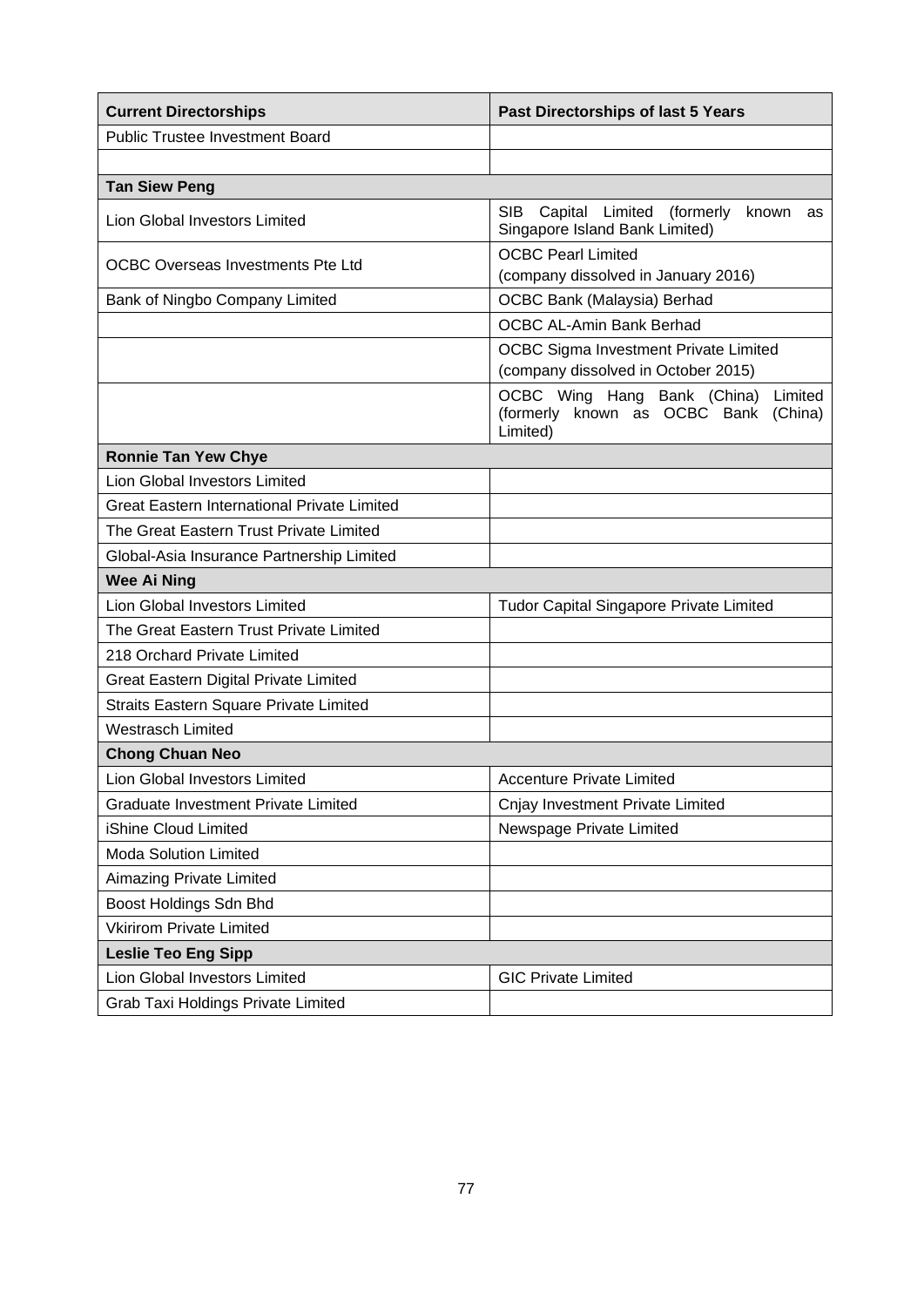#### **LION GLOBAL INVESTORS LIMITED**

#### **BOARD OF DIRECTORS**

# PROSPECTUS OF LION-PHILLIP S-REIT ETF

Signed:

enauter

Khor Hock Seng Chairman (signed by Gerard Lee How Cheng for and on behalf of Khor Hock Seng)

Signed:

enande

Ching Wei Hong Deputy Chairman (signed by Gerard Lee How Cheng for and on behalf of Ching Wei Hong)

Signed:

enaul

Gerard Lee How Cheng CEO

Signed:

Jenarde

**Tan Siew Peng** Director (Signed by Gerard Lee How Cheng for and on behalf of Tan Siew Peng)